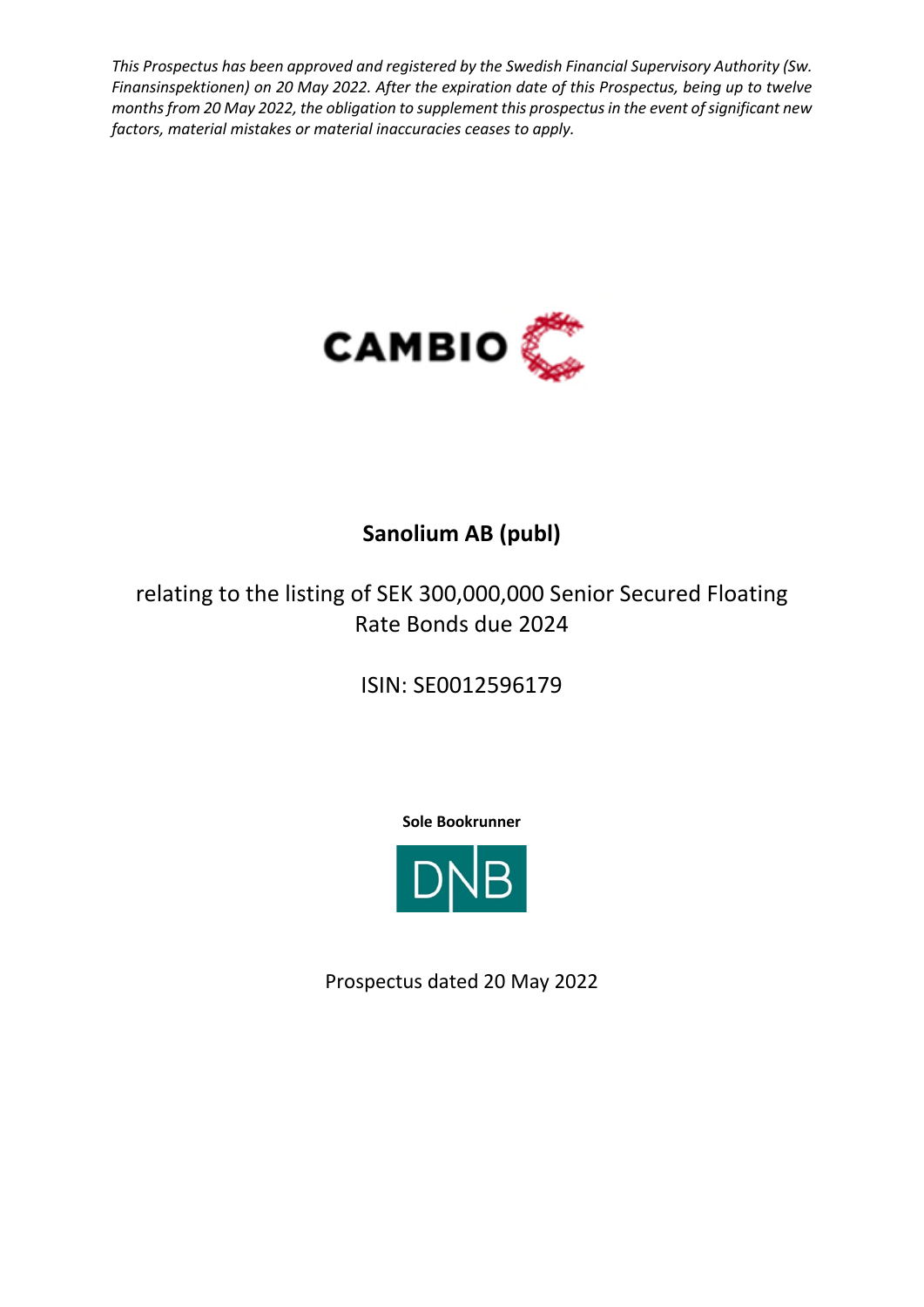#### **IMPORTANT NOTICE:**

This prospectus (the "**Prospectus**") has been prepared by Sanolium AB (publ) (the "**Issuer**", or the "**Company**" or together with its direct and indirect subsidiaries (the "**Subsidiaries**", each a "**Subsidiary**") unless otherwise indicated by the context, the "**Group**"), a public limited liability company incorporated in Sweden, having its headquarters located at the address, Drottninggatan 89, 113 60 Stockholm, with reg. no. 559176-1423, in relation to the application for the listing of the subsequent senior secured fixed rate bonds denominated in SEK and amounting to SEK 300,000,000 (the "**Subsequent Bonds**") issued on 10 May 2022 (the "**Subsequent Bond Issue**") under the Issuer's existing framework of SEK 1,000,000,000 with ISIN SE0012596179 on the corporate bond list on Nasdaq Stockholm Aktiebolag, reg. no. 556420-8394 ("**Nasdaq Stockholm**"). The Issuer has issued initial bonds on 26 September 2019 in an aggregate amount of SEK 500,000,000 (the "**Initial Bonds**", together with the Subsequent Bonds, the "**Bonds**"). DNB Bank ASA, Sweden Branch has acted as sole bookrunner in connection with the issue of the Bonds (the "**Sole Bookrunner**"). This Prospectus has been prepared in accordance with the standards and requirements of Regulation (EU) 2017/1129 of 14 June 2017 of the European Parliament and of the Council (the "**Regulation**") and the Commission Delegated Regulation (EU) 2019/980 of 14 March 2019 supplementing Regulation (EU) 2017/1129 and repealing Commission Regulation (EC) No 809/2004 (the "**Delegated Regulation**"). The Regulation and the Delegated Regulation are jointly referred to as the "**Prospectus Regulations**".

Unless otherwise stated or required by context, terms defined in the terms and conditions, dated 19 September 2019, for the Bonds beginning on page 50 (the "**Terms and Conditions**") shall have the same meaning when used in this Prospectus.

Except where expressly stated otherwise, no information in this Prospectus has been reviewed or audited by the Company's auditor. Certain financial and other numerical information set forth in this Prospectus has been subject to rounding and, as a result, the numerical figures shown as totals in this Prospectus may vary slightly from the exact arithmetic aggregation of the figures that precede them. This Prospectus shall be read together with all documents incorporated by reference in, and any supplements to, this Prospectus. In this Prospectus, references to "**EUR**" refer to the single currency introduced at the start of the third stage of the European Economic and Monetary Union pursuant to the Treaty establishing the European Community, as amended, references to "**SEK**" refer to Swedish krona, references to "**GBP**" refer to Pound sterling, references to "**DKK**" refer to Danish Krone, references to "**LKR**" refer to Sri Lankan Rupee, and references to "**USD**" refer to American Dollars.

Investing in bonds is not appropriate for all investors. Each investor should therefore evaluate the suitability of an investment in the Bonds in light of its own circumstances. In particular, each investor should:

- (a) have sufficient knowledge and experience to carry out an effective evaluation of (i) the Bonds, (ii) the merits and risks of investing in the Bonds, and (iii) the information contained or incorporated by reference in the Prospectus or any supplements:
- (b) have access to, and knowledge of, appropriate analytical tools to evaluate in the context of its particular financial situation the investment in the Bonds and the impact that such investment will have on the investor's overall investment portfolio;
- (c) have sufficient financial resources and liquidity to bear all of the risks resulting from an investment in the Bonds, including where principal or interest is payable in one or more currencies, or where the currency for principal or interest payments is different from the investor's own currency;
- (d) understand thoroughly the Terms and Conditions and the other Finance Documents and be familiar with the behaviour of any relevant indices and financial markets; and
- (e) be able to evaluate (either alone or with the assistance of a financial adviser) possible scenarios relating to the economy, interest rates and other factors that may affect the investment and the investor's ability to bear the risks.

This Prospectus is not an offer for sale or a solicitation of an offer to purchase the Bonds in any jurisdiction. It has been prepared solely for the purpose of listing the Bonds on the corporate bond list on Nasdaq Stockholm. This Prospectus may not be distributed in or into any country where such distribution or disposal would require any additional prospectus, registration or additional measures or contrary to the rules and regulations of such jurisdiction. Persons into whose possession this Prospectus comes or persons who acquire the Bonds are therefore required to inform themselves about, and to observe, such restrictions. The Bonds have not been and will not be registered under the US Securities Act of 1933, as amended (the "**Securities Act**"), and may not be offered or sold within the United States or to, or for the account or benefit of, U.S. persons except pursuant to an exemption from, or in a transaction not subject to, the registration requirements of the Securities Act. The Bonds are being offered and sold outside the United States to purchasers who are not, or are not purchasing for the account of, U.S. persons in reliance upon Regulation S under the Securities Act. In addition, until 40 days after the later of the commencement of the offering and the closing date, an offer or sale of the Bonds within the United States by a dealer may violate the registration requirements of the Securities Act if such offer or sale is made otherwise than pursuant to an exemption from registration under the Securities Act.

The offering is not made to individuals domiciled in Australia, Japan, Canada, Hong Kong, the Italian Republic, New Zeeland, the Republic of Cyprus, the Republic of South Africa, the United Kingdom, the United States (or to any U.S person), or in any other country where the offering, sale and delivery of the Bonds may be restricted by law.

This Prospectus may contain forward-looking statements and assumptions regarding future market conditions, operations and results. Such forward-looking statements and information are based on the beliefs of the Company's management or are assumptions based on information available to the Group. The words "considers", "intends", "deems", "expects", "anticipates", "plans" and similar expressions indicate some of these forward-looking statements. Other such statements may be identified from the context. Any forward-looking statements in this Prospectus involve known and unknown risks, uncertainties and other factors which may cause the actual results, performances or achievements of the Group to be materially different from any future results, performances or achievements expressed or implied by such forward-looking statements. Further, such forward-looking statements are based on numerous assumptions regarding the Group's present and future business strategies and the environment in which the Group will operate in the future. Although the Company believes that the forecasts of, or indications of future results, performances and achievements are based on reasonable assumptions and expectations, they involve uncertainties and are subject to certain risks, the occurrence of which could cause actual results to differ materially from those predicted in the forward-looking statements and from past results, performances or achievements. Further, actual events and financial outcomes may differ significantly from what is described in such statements as a result of the materialisation of risks and other factors affecting the Group's operations. Such factors of a significant nature are mentioned in the section "*Risk factors*" below.

Interest payable on the Bonds will be calculated by reference to STIBOR. As at the date of this Prospectus, the administrator of STIBOR is not included in ESMA's register of administrators under Article 36 of the Regulation (EU) No. 2016/1011.

This Prospectus shall be read together with all documents that are incorporated by reference, see subsection "*Documents incorporated by reference*" under section "*Other information*" below, and possible supplements to this Prospectus.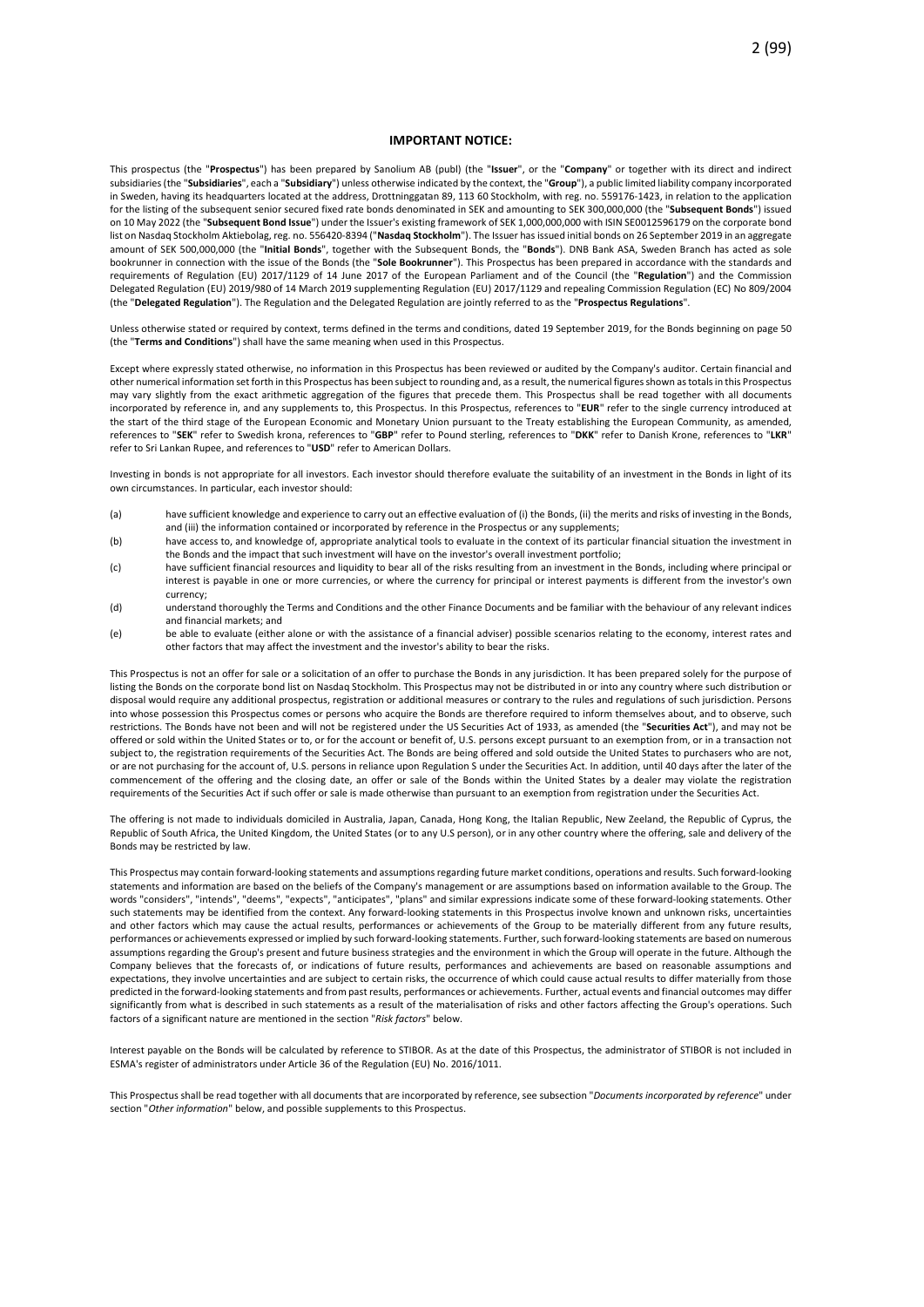# **TABLE OF CONTENTS**

| <b>RISK FACTORS</b>                       | 4  |
|-------------------------------------------|----|
| THE BONDS IN BRIEF                        | 19 |
| <b>STATEMENT OF RESPONSIBILITY</b>        | 27 |
| <b>DESCRIPTION OF MATERIAL AGREEMENTS</b> | 28 |
| <b>DESCRIPTION OF THE GROUP</b>           | 30 |
| <b>MANAGEMENT</b>                         | 33 |
| <b>HISTORICAL FINANCIAL INFORMATION</b>   | 40 |
| <b>OTHER INFORMATION</b>                  | 46 |
| <b>TERMS AND CONDITIONS OF THE BONDS</b>  | 49 |
| <b>ADDRESSES</b>                          | 99 |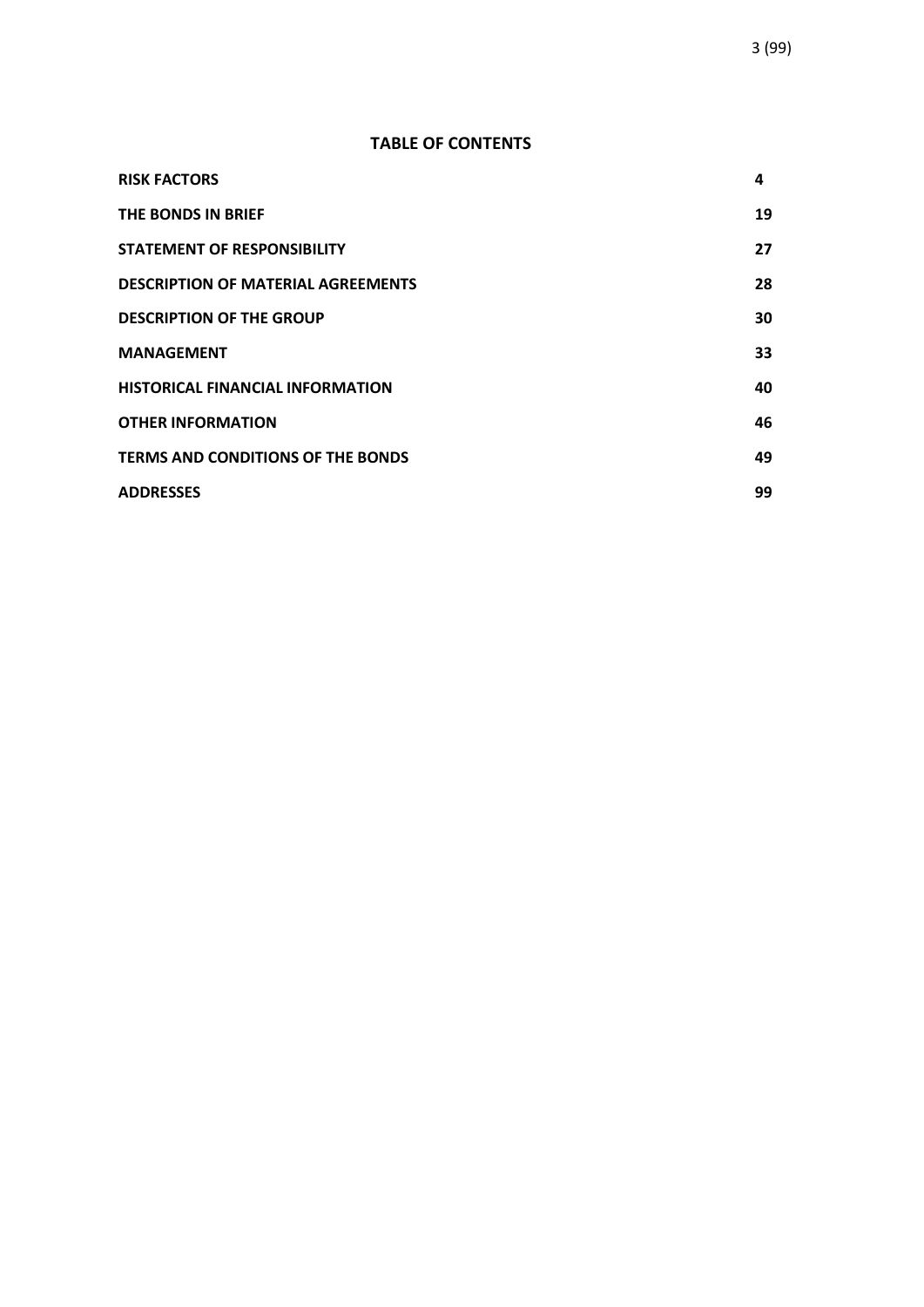#### **RISK FACTORS**

*Risk factors deemed to be of importance for the Group's business, future development and ability to meet its obligations under the Terms and Conditions and risks relating to the Bonds are described below. The risk factors presented below are categorised as "RISKS RELATING TO THE GROUP" and "RISKS RELATING TO THE BONDS" on the basis of whether they pertain to the Group or to the Bonds. The risk factors categorised as "RISKS RELATING TO THE GROUP", are categorised as risk factors pertaining to the Group and not as risk factors pertaining to the Issuer, as the major part of the business operations in the Group are conducted by the Subsidiaries. The materiality of the risk factors are disclosed by the use of a qualitative ordinal scale of low, medium or high. The assessment of the materiality of the risk factors have been made by the Issuer based on the probability of their occurrence and the expected magnitude of their negative impact.* 

# **RISKS RELATING TO THE GROUP**

# **Risks related to the Group's business activity and operations**

#### *Medium level risk*

#### **Risks related to direct awards**

The Group has in the past entered into certain publicly procured contracts based on a direct award, i.e. without a formal public procurement procedure. Direct awards are only legal under exceptional circumstances and can be challenged within a certain limitation period. There is a risk that if future contracts are entered into on the basis of a direct award, as such contracts may be challenged and the Group will need to bid for the new agreements in competition with competing vendors. Projects awarded by direct award may in some instances be subject to a higher risk of reduction in scope or termination than other contracts due to political and economic factors such as changes in government, pending elections or the reduction in, or absence of, adequate funding and projects involving public sector customers entail stricter requirements with regard to having adequate antibribery and anti-corruption policies and guidelines in place and implementing these.

If the Group is unable to manage the risks associated with public sector work, the Group could lose these contracts, which could have a material adverse effect on the Group's operations, financial position and earnings.

#### *Medium level risk*

#### *Expansion of the operation through acquisitions*

The strategy of the Group entails growth by investments and acquisitions, which may be united with risks and uncertainty. To date, four companies have been acquired by the Group, with MittVaccin Sverige AB being the latest to have been accessed during the duration of the Bonds. There is a risk that the expected synergies, in terms of value creation for the Group, might not be realised. There is also a risk that the legal, financial and commercial transillumination of a then acquired company is insufficient or that the target company withholds important information which might imply that the acquisition is no longer in line with the expectations of the Group. Furthermore, acquisitions might entail a risk of cultural clashes as well as conflicts of interests. If any of these risks become realised, this could mean that the entire or parts of the invested capital could be lost or will not generate the proceeds the Group has expected, which affects the operation of the Group, their results and financial position negatively. Further, the Group is exposed to risk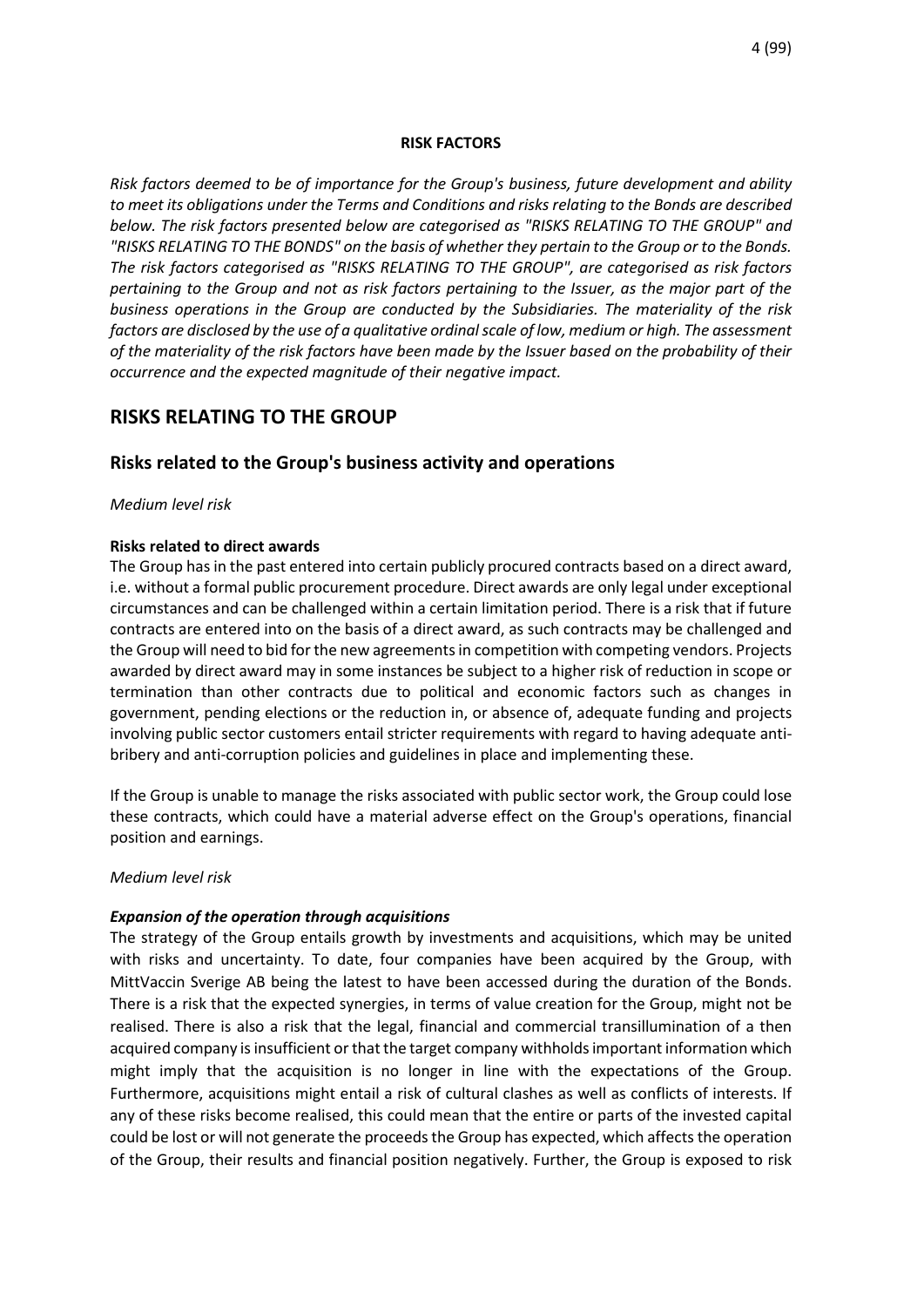relating to earn-out payments they are obliged to pay in relation to the Group's finalised acquisitions. Calculations of the amount of the earn-out payments are based on the financial results of acquired entities. Should maximum earn-out payments need to be paid out this would imply that the liquidity of the Issuer would be reduced by the earn-out amount in the respective periods, or that the Issuer would require additional external financing to meet its obligations, and therefore get a higher cost due to interest payments. Maximum earn-out payments could therefore have essential negative implications on the Group's liquidity, cashflow and debt/equity ratio.

# *Medium level risk*

# **Risks related to a won tender offer**

The Issuer's Subsidiary, Cambio Healthcare Systems AB ("**CHS AB**"), won a contract award from a group of Swedish regions (Sw. *Landsting*) (the "**SUSSA Group**") in December 2018. The project to deliver and implement the software to the SUSSA Group is continuously ongoing and will be for several years, and there is a risk that such delivery and implementation may be delayed for various reasons, including, *inter alia*, that the Group is not able to hire or retain enough qualified employees. Further, the project may also be delayed due to factors relating to the SUSSA Group that are outside of the Group's control. Further, the template agreements which will be entered into with the SUSSA Group contains provisions which under certain conditions allows the respective members of the SUSSA Group to terminate the agreements with short notice or immediate effect. Consequently, as the nominal value of the SUSSA agreements is approximately SEK 2,000,000,000, if the agreements would be delayed or terminated this could have a material adverse effect on the Group's financial position and earnings.

# *Medium level risk*

# **The Group's work with public sector customers exposes the Group to additional risks inherent in the public sector contracting environment**

The Group works to a large extent with public sector customers and is not dependent on any single customer. Projects involving public sector customers carry various risks inherent in the public sector contracting process such as: (i) the terms and conditions of public sector contracts can be more onerous for the Group than commercial contracts in the private sector and may include, for example, more punitive service level penalties and less advantageous limitations on the Group's liability, (ii) terms and conditions of public sector contracts usually have limited or no room for negotiation with a risk of rejection from the tender if the Group includes reservations that are deemed material, (iii) public sector contracts are often subject to more publicity than other contracts. Any negative publicity related to such contracts, regardless of the accuracy of such publicity, may adversely affect the Group's business or reputation and (iv) such projects differ from commercial contracts in the private sector in that they are generally subject to public procurement (Sw. *offentlig upphandling*) rules. Under these rules, IT services are generally re-tendered on a regular basis, and, as a result, the Group may be required to participate in a tender to maintain existing public contracts and is subject to the risk of losing public sector customers as a result of future tender processes.

# *Medium level risk*

# *Dependency on know how*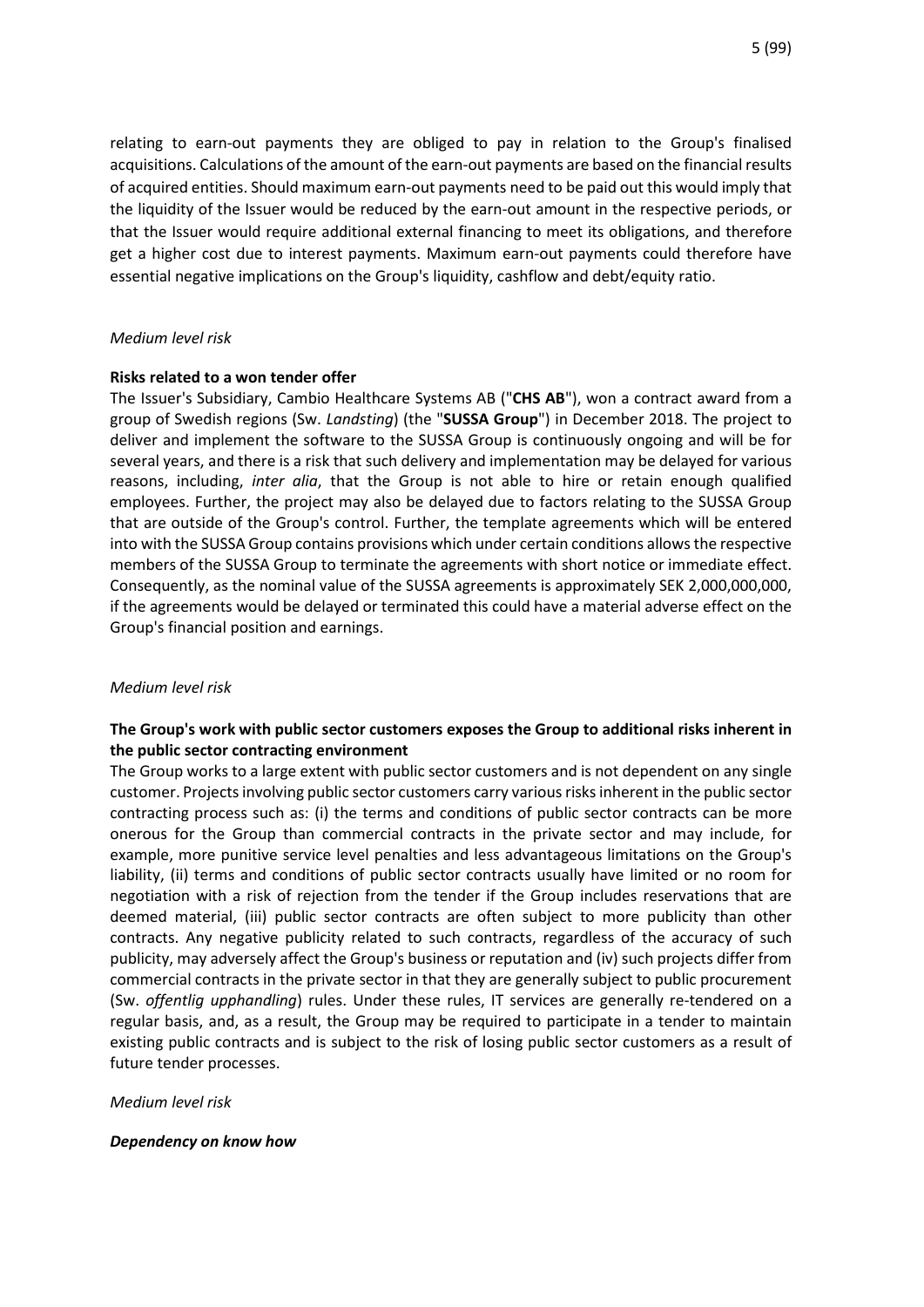The Group's intellectual property rights ("**IPR**") are developed by employees and consultants. Some agreements regulating the transfer of IPR from employees and consultants do not set out explicit rights for the Group to modify or transfer the IPR and the Group may not be allowed to modify or transfer such IPR without the approval of the respective employee or consultant. Thus, there is a risk that consultants will, for example, claim that they own the rights to software which the Group sells/licenses to its customers, meaning that the Group will have to buy the rights to such software or pay license fees to the consultant, which may result in increased costs for the Group.

# *Medium level risk*

# *Management risk and ability to recruit and retain personnel*

The future success of the Issuer and Group is dependent on its ability to attract, hire and retain talented management and qualified employees and key personnel. It also depends on the ability to recruit, retain and develop other qualified senior executives and key employees with the necessary skills and extensive industry experience to the Issuer.There is a risk that the Group will not be able to attract, hire and retain enough employees to meet increased demands. This could also result in delays in fulfilling the Group's contractual obligations towards its customers. The Issuer is further dependent on its CEO, and if the Issuer fails to retain its CEO or if the CEO do not dedicate sufficient time to the operations of the Issuer, this would have a material negative impact on the Issuer's business and future prospects. Should the mentioned risks materialise this could result in adverse effects on the Group's business, earnings and financial position.

# *Low level risk*

# **Challenge or recission of public procurement processes**

Public sectors contracts can, if entered into or prolonged in violation of applicable tender rules, be declared invalid by a court of law, or if questioned by a third party competitor, risk being terminated by the public sector customer. Moreover, awards under public procurement processes may be subject to challenge or rescission based on actual or alleged procedural deficiencies in the tender process and the Group may face actions seeking to challenge prior awards and the Group may not be successful in securing a contract in any re-tendering process. As approximately 97 per cent. of the Group's earnings derives from sales towards the public sector, should any of the Group's public sector contract or awards be subject to challenge on these grounds and declared invalid this would have a significant negative effect on the Group's business, financial position and result of operation.

# *Low level risk*

# **Potential risk relating to transfer of business**

There is a risk that the Group loses employees through a transfer of business in the event that another operator takes over the current operations/contract, or that, conversely, the Group may be obliged to take over employees of a previous operator, on unaltered terms and conditions of employment. In both situations, the Group must conduct trade union consultations and if it fails to do so, or has failed to do so during the last 2 years, the trade unions could claim damages and employees who have not been offered to transfer could claim damages. Risks related to transfers of business may have a negative effect on the Group's operations, financial position and earnings.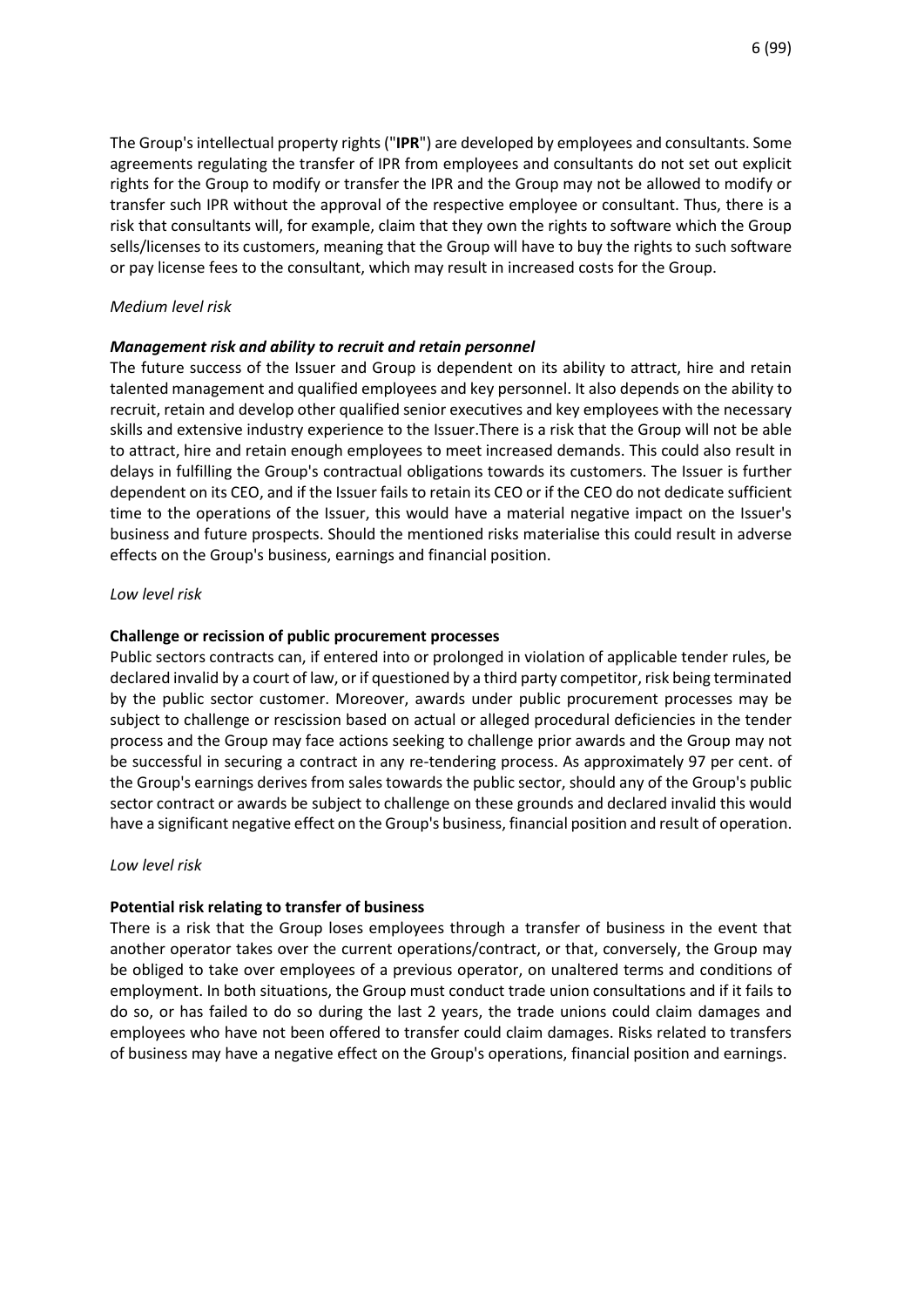### *Low level risk*

### *Public sector spending*

Public sector customers account for approximately 97 per cent. of the Group's earnings. The Group's earnings could be adversely affected by governmental action taken as a result of a downturn in the overall economy in Europe. For instance, the net turnover generated by the Group could be adversely affected if governmental, regional or municipal authorities' savings programs are implemented in the care sector due to a decline in tax revenue, as this could lead to a situation where public sector customers limit their spending. The performance of the economies in Europe could therefore have a material adverse effect on the Group's business, results of operations and financial position.

#### *Low level risk*

# *Risks relating to the ongoing conflict in Ukraine*

On 24 February 2022, Russia launched a military assault on Ukraine. The situation in Eastern Europe have led to significant volatility in the global credit markets and the global economy. The Issuer has a third-party relationship with a Ukrainian business developer, which supports one of the Issuer's Danish developers, which in turn assists the Issuer in the development of one of its products. It is uncertain to which degree macro-economic and political factors due the situation in Ukraine may affect the Issuer, as such may present a significant risk to its access to financing and on its funding costs.

# **Risks related to inadequate market adaption and non-compliance**

# *High level risk*

# **Undetected errors or defects in the Group's products, software or solutions could adversely affect the Group's performance and reduce the demand for its products and services**

The Group's products, software or solutions, as well as hardware and services provided by subcontractors, could contain errors or defects that the Group has not been able to detect and that could adversely affect the performance of the products, software or solutions and negatively impact the demand thereof.

Under the agreements with the SUSSA Group, the Group will be responsible for operating and managing the software purchased by the SUSSA Group. Historically, the Group has not operated the software which is held by its customers. The agreements with the SUSSA Group contains penalty provisions which may be triggered if any failure occurs in the operation and management of the software, such as a system breakdown. The penalty amounts under the agreements with the SUSSA Group are dependent on, *inter alia*, the materiality and length of such breach. If the Group is not able to fulfil its obligations to operate and manage the software under the agreements with the SUSSA Group, this could result in the Group becoming liable for such breaches and incurring penalties. Should the mentioned risk materialise, it could have a material adverse effect on the Group's operations, financial position and earnings.

Despite testing by the Group, and users of the Group's offered software, errors have occurred and will likely continue to occur in the Group's products, software and solutions from time to time. If errors or defects are discovered, the Group may have to incur significant capital expenditures to eliminate them and may not be able to successfully correct them in a timely manner or at all. Errors and failures in products, software or solutions could result in a loss of, or delay in, market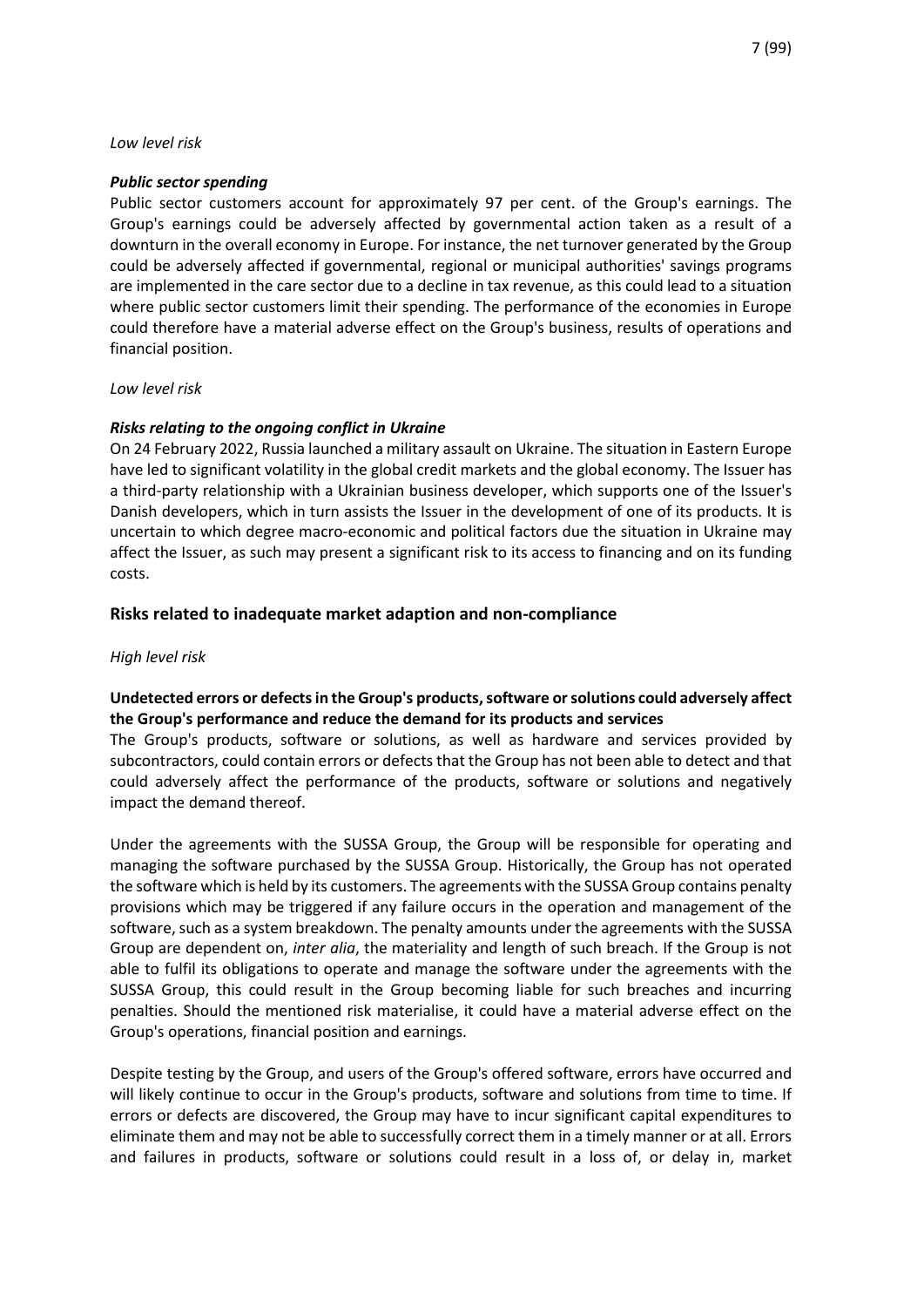acceptance of such products, software or solutions and could damage the Group's reputation. Any such errors or defects could result in adverse client reactions and negative publicity. Furthermore, any errors in products, software or solutions could result in the need to provide concessions and corrective measures to existing customers in order to maintain their business. In addition, product failures could cause system or other failures for customers who may assert warranty and other claims for substantial damages against the Group. Further, the Group's insurance policies may not adequately limit the Group's exposure to this type of claim. These claims, even if unsuccessful, could be costly and time consuming to defend and might also adversely affect the Group's market reputation. Should any of the aforementioned risks materialise, it could have a material adverse effect on the Group's operations, financial position and earnings.

# *Low level risk*

# *Incompliance with free and open source code licenses and license conditions*

The Group uses free and open source software ("**FOSS**") in its product development which is subject to copyleft licenses, some of which under certain circumstances include source code distribution requirements and other obligations. The source code distribution requirement of copyleft licensed software may require distribution of not only the software that is subject to the open source license, but also modifications and other derivative works of such software, as well as proprietary software that is combined with the open source software. Thus, the Group may have to share its software to third parties, who may use the software for free.

The obligation to provide source code upon request may compromise the exclusivity of the Group's software and be in conflict with the license terms under which the Group grants a limited license to its proprietary software to its customers. Failure to comply with license conditions of FOSS licenses results in breach of the applicable license terms, and may also lead to automatic termination of the relevant FOSS licenses. If the Group is unable to continue using such FOSS in its products, such products could not be licensed and/or otherwise distributed to customers. This could have a negative effect on the Group's operations, financial position and earnings.

#### *Low level risk*

#### *Incompliance with third party proprietary software license agreements*

One of the Subsidiaries, CHS AB, presently licenses intellectual property from various third parties and some of CHS AB's products include third party proprietary software which is integrated into the products, e.g. for the purpose of providing extra functionality to customers. The use of such proprietary software is subject to the relevant license agreements, which can, *inter alia*, (i) place certain obligations on CHS AB as licensor (e.g. ensuring that the end-users observe compliance with the license agreement), (ii) include restrictions on the use of open source software components in connection with the relevant software, or (iii) be incompatible with CHS AB's strategy of providing software as a service.

Incompliance with third party proprietary software license agreements might result in the relevant licenses being terminated. If any of the license agreements are terminated, CHS AB will not be able to sub-license specific functionality in its products to its customers, and also be unable to provide support, changes or updates to any existing customers. If CHS AB has to change its product offering or redesign products, this could have a negative effect on CHS AB's, and hence also the Group's, operations, financial position and earnings.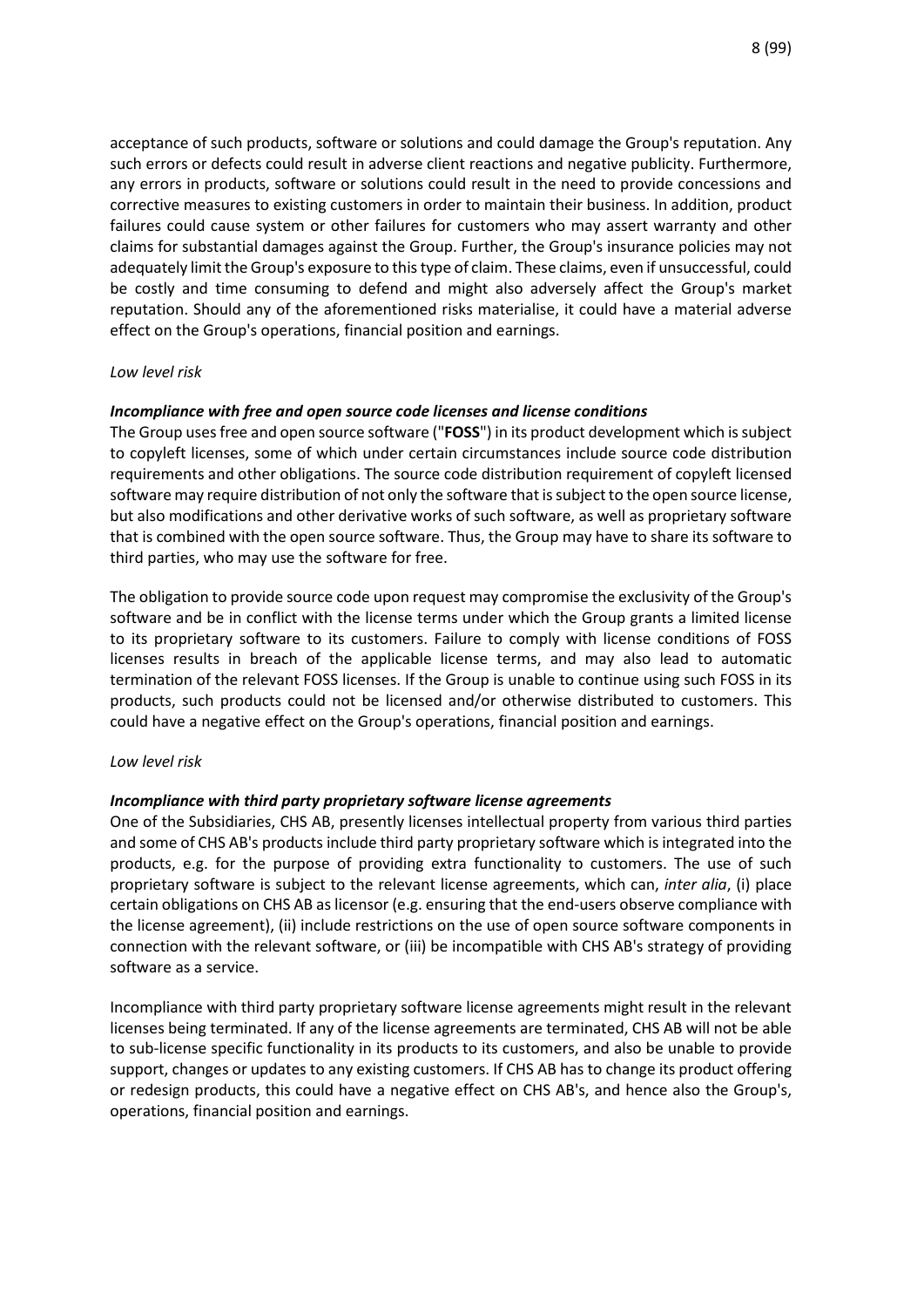# **Risks related to the Group's financial situation**

# *Low level risk*

# *Refinancing risk and liquidity risk*

The Issuer finances its business through proceeds from its existing bonds issued in 2019, utilisations under its SEK 100,000,000 super senior revolving credit facilities agreement with DNB Sweden AB as lender (currently unutilised) (the "**Super Senior RCF**") and cash flow generated from its and its Subsidiaries operations. Following the issuance of the Subsequent Bonds, the Issuer will further be financed by external debt. There is a risk that the Issuer will be required to refinance certain or all of its outstanding debt, including the Bonds, or seek additional financing in order to be able to continue the operations of the Group. Except for the Bonds and Super Senior RCF, which may be further increased to the higher of (i) SEK 100,000,000, and (ii) 20 per. cent. of the total aggregate nominal amount of the Bonds, the Issuer will have no outstanding material external financing arrangement. The Issuer's ability to successfully refinance the Bonds and any external financing arrangement that the Issuer may enter into in the future or obtain additional financing depends, among other things, on the conditions of the debt capital markets and its financial condition at such time. Even if the debt capital markets improve, there is a risk that the Issuer's access to financing sources will not be available on favourable terms, or at all. Should the Issuer be unable to refinance its debt obligations on favourable terms, or at all, it would have a material adverse effect on the Group's business, financial condition and results of operations and on the bondholders' recovery under the Bonds.

Furthermore, disruptions, uncertainty or volatility in the capital and credit markets may also limit the Issuer's access to capital required to operate its business. Such market conditions may limit the Issuer's ability to repay, in a timely manner, maturing liabilities, to generate fee income and marketrelated revenue to meet liquidity needs and to access the capital necessary to grow its business or to finance the Subsidiaries' businesses, for example by establishing new portfolio companies and/or invest in the existing Subsidiaries for further acquisitions. As such, the Issuer may be forced to postpone raising capital or bear an unattractive cost of capital, which could decrease the Issuer's profitability and significantly reduce its financial flexibility. If any of the above described risks were to materialise it could have a material adverse effect on the Issuer's operations and financial position, which could subsequently affect the Issuer's ability to meet its obligations under the Bonds.

*Low level risk*

# *Borrowings by the Group and interest risk*

The Group has incurred and has a right to, in compliance with the limits set out in the Terms and Conditions, further incur financial indebtedness to finance its business operations. There is a risk that such financing generates interest costs which will be higher than the profits produced by the investments made by the Group. Borrowing money to make investments will increase the Group's exposure to the loss of capital and higher interest expenses. Interest on the Group's borrowings from time to time is subject to fluctuations in the applicable interest rates. Higher interest rates could affect the Group's operations, earnings and financial position.

*Low level risk*

*Currency risk*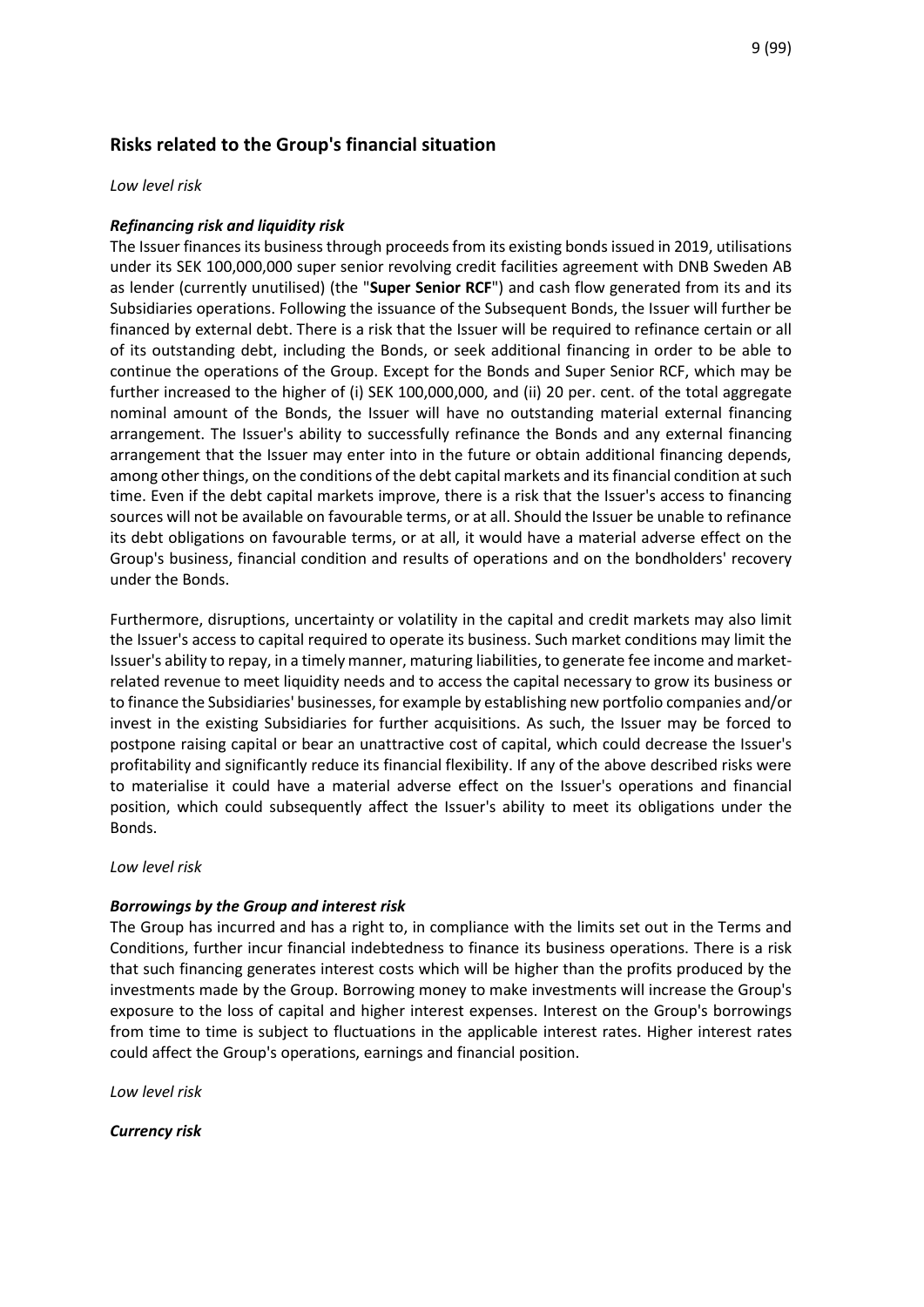The Group operates through Subsidiaries in Sweden, Denmark, the United Kingdom and Sri Lanka and is thereby subject to currency fluctuation risks towards different currencies. These fluctuations affect the Group's earnings in terms of translation of income statements in foreign Subsidiaries, namely translation exposure, as well as the sale of services on the export market, namely transaction exposure. The Group is exposed to currency fluctuation risks related primarily to earnings in SEK, DKK, GBP and LKR and cost of sales, such as personnel costs and rents, in local currencies and the Group has not taken any measures to hedge the effects of exchange rate movements. If the Group does not manage to adequately reduce the effects of exchange rate fluctuations, this may have a material adverse effect on the Group's net sales, financial position and earnings.

# **Legal risks**

#### *Medium level risk*

# **The Group operates in a highly regulated sector and is exposed to risks related to changes in and new interpretations of laws, regulations, rules and practices, as well as violations of existing laws, regulations, rules and practises**

The Group's customers operate within the healthcare sector which has, and is likely to continue to be, closely monitored by journalists, politicians and the general public. The Group's reputation is fundamental for maintaining good relationships with current and potential clients and customers – particularly local and regional authorities – and regulatory authorities. In the event that an individual is injured as a result of treatment or care by a customer using the Group's products, or that the Group or its customers are not in compliance with the relevant laws and regulations governing the Group's and its customers' business, there is a risk that such incidents could lead to negative publicity, and legal action could be brought against the Group. Such negative publicity or legal action could have an adverse effect on the Group's brand and reputation, which could limit the number of potential clients and customers and hamper the Group from winning or retaining contracts with local and regional authorities. Further, there is a risk that negative publicity or legal action may jeopardise existing contractual relationships. Moreover, any failure by the Group to handle such incidents properly could lead to further liability for the Group and give rise to further harm to the Group's brand and reputation. Negative publicity concerning incidents and matters of other eHealth software providers in Sweden or other countries could also affect the Group, regardless of whether the Group is responsible for, or in any other way involved in, the incident or matter in question. Should these risks materialise, it could lead to a loss of clients and customers or a decline in turnover, which could have a material adverse effect on the Group's operations, financial position and earnings.

#### *Medium level risk*

# **Processing of personal data**

The Group registers, processes, stores and uses personal data in the course of its business operations, specifically with regards to personal data relating to its employees and the consultants contracted from time to time, all of which constitutes personal data under the General Data Protection Regulation 2016/679 ("**GDPR**"). There is a risk that the procedures and systems for protecting personal data that the Group has implemented are insufficient and that there are deficiencies in the Group's compliance with the GDPR. A breach of the GDPR may result in administrative sanctions amounting to the higher of EUR 20,000,000 and 4 per cent. of the previous year's combined annual turnover of the ultimate parent company that controls the business and all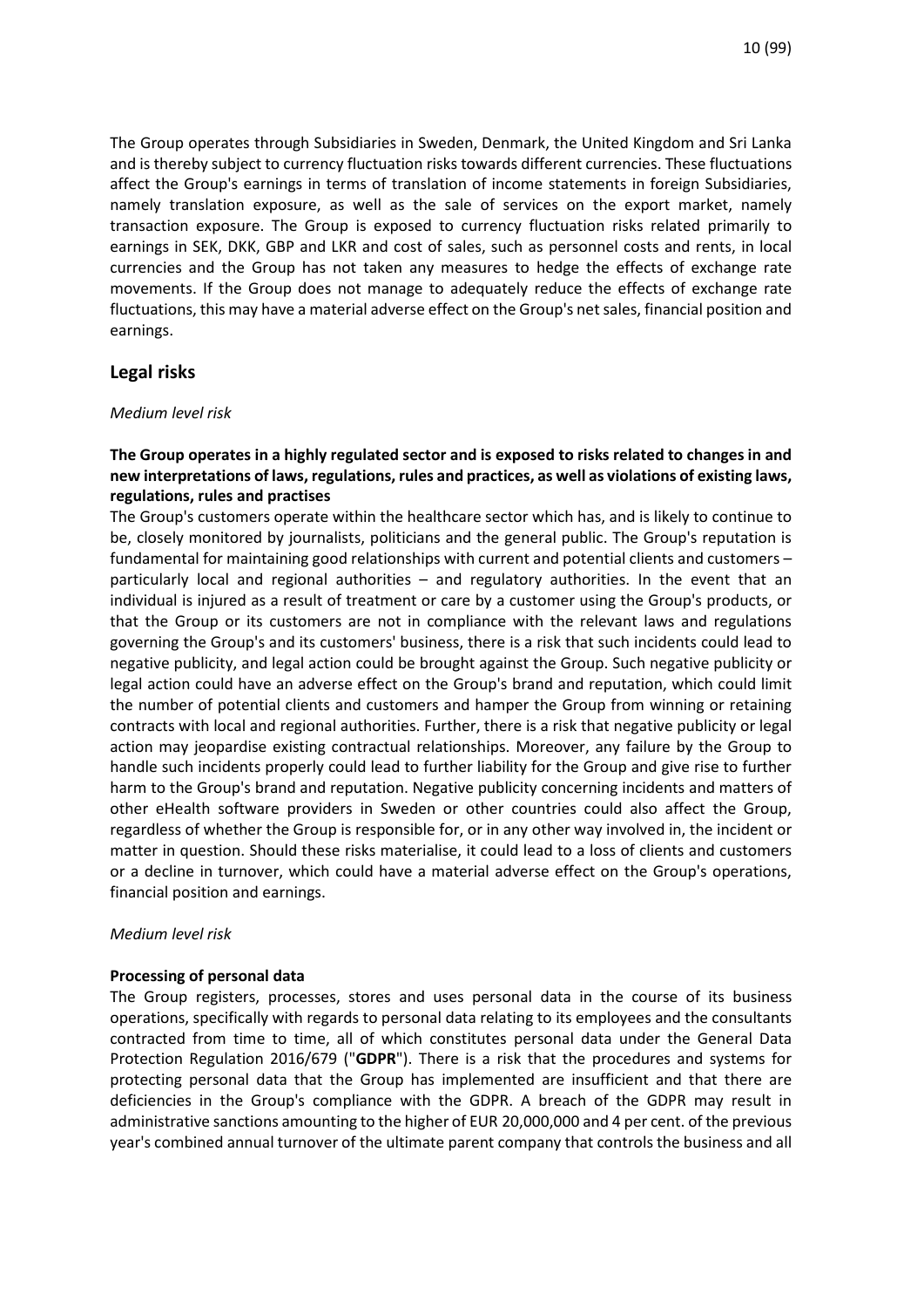other companies such ultimate parent company controls. Should the mentioned risks materialise, this could result in adverse effects on the Group's business, earnings and financial position.

#### *Low risk*

#### *The Group is subject to laws and regulations in a number of jurisdictions*

The Group operates in markets inside and outside of Sweden, therefore laws and regulations in a number of jurisdictions are applicable. At the date hereof, the Issuer operates in Sweden, Sri Lanka, UK and Denmark. As the Group expands further and enters into new jurisdictions there is a risk that the organisational coverage is not sufficient to handle all laws and regulations in a desirable way. Risks may emerge as a consequence of changes in laws and other applicable regulations related to taxing and fees as well as other conditions applicable to the operations within the different geographical markets. The Issuer's activity in other countries can affect their ability to practice or fulfil their rights and obligations in other jurisdictions and the legal proceedings could become expensive, time consuming and the outcome of these may be uncertain. In cases where the Group does not follow all laws and regulations there is a risk that the Issuer is subjected to sanctions. There is also a risk that time and resources are utilised on legal proceedings rather than the operative, such as new acquisitions and game development, which could result in negative consequences for the operation. This in sum might lead to a negative impact on results and financial position.

#### **RISKS RELATING TO THE BONDS**

#### **Risks related to the nature of the Bonds**

#### *Medium level risk*

#### **Risks related to early redemption and partial repayment of the Bonds**

Under the Terms and Conditions, the Issuer has reserved the possibility to redeem all outstanding Bonds before the final redemption date. Further, the Issuer may, following an Equity Listing Event, repay up to 35 per cent. of the outstanding nominal amount of the Bonds, in which case all outstanding Bonds shall be partially repaid by way of reducing the outstanding nominal amount of each Bond *pro rata*. If the Bonds are redeemed or partially repaid before the final redemption date, the holders of the Bonds have the right to receive an early redemption amount or a premium on the repaid amount (as applicable) which exceeds the nominal amount in accordance with the Terms and Conditions. However, there is a risk that the market value of the Bonds is higher than the early redemption amount or the repayment amount (including the premium) (as applicable) and that it may not be possible for bondholders to reinvest such proceeds at an effective interest rate as high as the interest rate on the Bonds and may only be able to do so at a significantly lower rate.

In addition, a partial repayment of the Bonds may affect the liquidity of the Bonds and may have a negative impact on the market value of the Bonds which could result in difficulties for bondholders to sell the Bonds (at all or at reasonable terms).

#### *Medium level risk*

#### **Credit risks and ability to service debt under the Bonds**

Investors in the Bonds carry a credit risk towards the Issuer and indirectly the Group. An investor's prospects of receiving payment under the Bonds is therefore dependent on the Issuer's ability to meet its payment obligations, which in turn is largely dependent upon the performance of the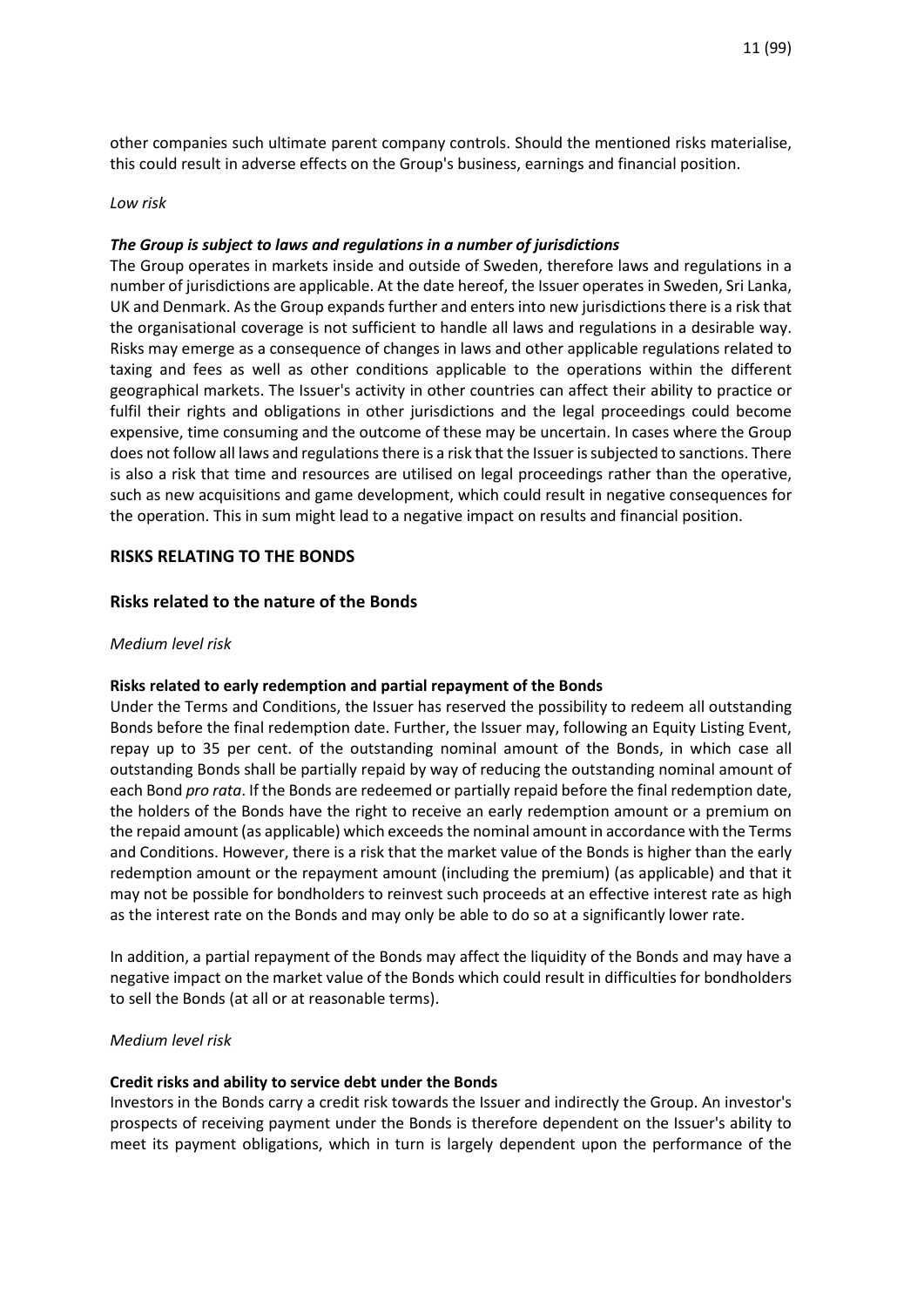Group's operations and its financial position. The Group's financial position is affected by several factors of which some have been mentioned in the above category "Risks relating to the Group". One such aspect of credit risk is that there is a risk that a deteriorating financial position of the Group will force the Group to refinance the Bonds instead of redeeming them with cash generated by the Group, as described under Section "Refinancing risks" above. The Issuer's ability to service its debt under the Bonds will depend upon, among other things, the Group's future financial and operating performance, which will be affected by prevailing economic conditions and financial, business, regulatory and other factors. If the Group's operating income or exit proceeds are not sufficient to service its current or future indebtedness, the Group will be forced to take actions such as reducing or delaying its business activities, acquisitions, investments or capital expenditures, selling assets, restructuring or refinancing its debt or seeking additional equity capital. There is a risk that the Group will not be able to affect any of these remedies on satisfactory terms, or at all. In case of a deteriorating financial position of the Group, this will reduce the Group's possibility to receive debt financing at the time of the maturity of the Bonds. Should any of the above risks materialise, this would have a significant negative effect on the Group's operations, earnings, results and financial position.

Furthermore, there is a risk that an increased credit risk will cause the market to charge the Bonds a higher risk premium, which will affect the Bonds' value negatively. If the Issuer is unable to make repayment under the Bonds, there is a risk that the bondholders would find it difficult or impossible to recover the amounts owed to them under the Bonds.

*Medium level risk* 

#### **Interest rate risks**

The Bonds' value depends on several factors, one of the most significant over time being the level of market interest. The market interest may be subject to significant fluctuations. Investments in Bonds involve a risk that the market value of the Bonds may be adversely affected by changes in market interest rates or interest rate expectations. The Bonds bear a floating rate interest of 3 month STIBOR plus a margin. The interest rate of the Bonds is determined two business days prior to the first day of each interest period. Hence, the interest rate is to a certain extent adjusted for changes in the level of the general interest rate. There is a risk that an increase of the general interest rate level will adversely affect the value of the Bonds. The general interest rate level is to a high degree affected by the Swedish and the international financial development and is outside the Group's control.

*Low level risk* 

#### **Majority owner**

Investcorp Holdco Limited controls approximately 80.8 per cent. of the shares in the Issuer, while management controls approximately 19.2 per cent. Following any potential change of control in the Issuer, the Issuer may be controlled by majority shareholder whose interest may conflict with those of the bondholders, particularly if the Group encounters difficulties or is unable to pay its debts as they fall due. A majority shareholder has legal power to control a large amount of the matters to be decided by vote at a shareholder's meeting. For example, a majority shareholder will have the ability to elect the board of directors. Furthermore, a majority shareholder may also have an interest in pursuing acquisitions, divestitures, financings or other transactions that, in their judgment, could enhance their equity investments, although such transactions might involve risks to the bondholders. There is nothing that prevents a shareholder or any of its affiliates from acquiring businesses that directly compete with the Group. If such an event were to arise, it could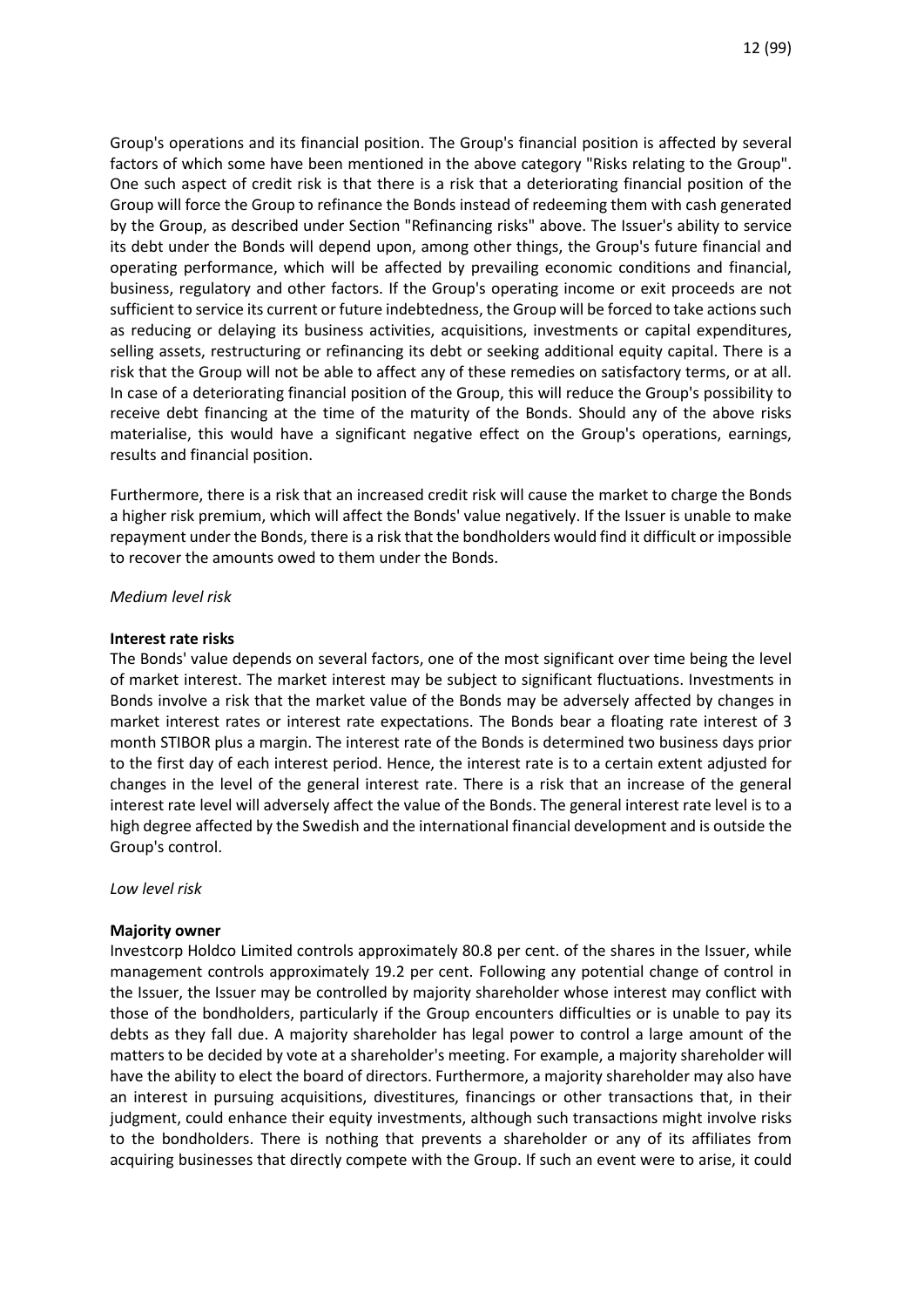have a material negative impact on the Group's operations, earnings and financial position. According to the Terms and Conditions, if a change of control event occurs, the bondholders have however a right of prepayment of the Bonds (put option). Please see below section "*Put option*" regarding potential consequences of a change of control event occurring and the risk that the Issuer does not have enough liquidity to repurchase the Bonds if the bondholders use its right of prepayment.

### *Low level risk*

# *The Issuer is dependent on its Subsidiaries*

A significant part of the Group's assets and revenues relate to its Subsidiaries, with Cambio Healthcare Systems AB being the most important Subsidiary in terms of assets and revenue. Accordingly, the Issuer is dependent upon receipt of sufficient income and cash flow related to the operation of and the ownership in the Subsidiaries to enable it to make payments under the Bonds. Consequently, the Issuer is dependent on the Subsidiaries' availability of cash, and their legal ability to make dividends which may from time to time be limited by corporate restrictions and law. Should the Issuer not receive sufficient income from its Subsidiaries, the investor's ability to receive payment under the Terms and Conditions may be adversely affected.

All assets are owned by, and all revenues are generated in, the Subsidiaries. The Subsidiaries are legally distinct from the Issuer and have no obligation to make payments to the Issuer of any profits generated from their business. The ability of the Subsidiaries to make payments to the Issuer is restricted by, among other things, the availability of funds, corporate restrictions and legal restrictions (e.g. limitations on value transfers).

If the Issuer is not able to receive funds by way of dividends or value transfer from one or more Subsidiary, this could affect the Issuer's ability to service its payment obligations under the Bonds which would have a material adverse effect on the Issuer's business, financial position, earnings and result.

The Group or its assets may not be protected from any actions by the creditors of any Subsidiary of the Group, whether under bankruptcy law, by contract or otherwise. In addition, defaults by, or the insolvency of, certain Subsidiaries could result in the obligation of the Group to make payments under parent company financial or performance guarantees in respect of such Subsidiaries' obligations or the occurrence of cross defaults on certain borrowings of the Group.

#### *Low level risk*

# **Put option**

According to the Terms and Conditions, the Bonds are subject to prepayment at the option of each bondholder (put option) if:

(i) prior to an offering of shares in the Issuer or in any of its holding companies whether initial or subsequent to a public offering, resulting in shares allotted becoming quoted, listed, traded or otherwise admitted to trading on a regulated market (an "**Equity Listing Event**"), an event or series of events occurs whereby one or more persons, not being Innovation Holdco Limited (the "**Main Shareholders**") (and/or any other investment vehicles owned or managed directly or indirectly by Investcorp S.A.), acting together, acquire control over the Issuer and where "control" means (a) acquiring or controlling, directly or indirectly, more than 50 per cent. of the voting shares of the Issuer (being votes which are capable of being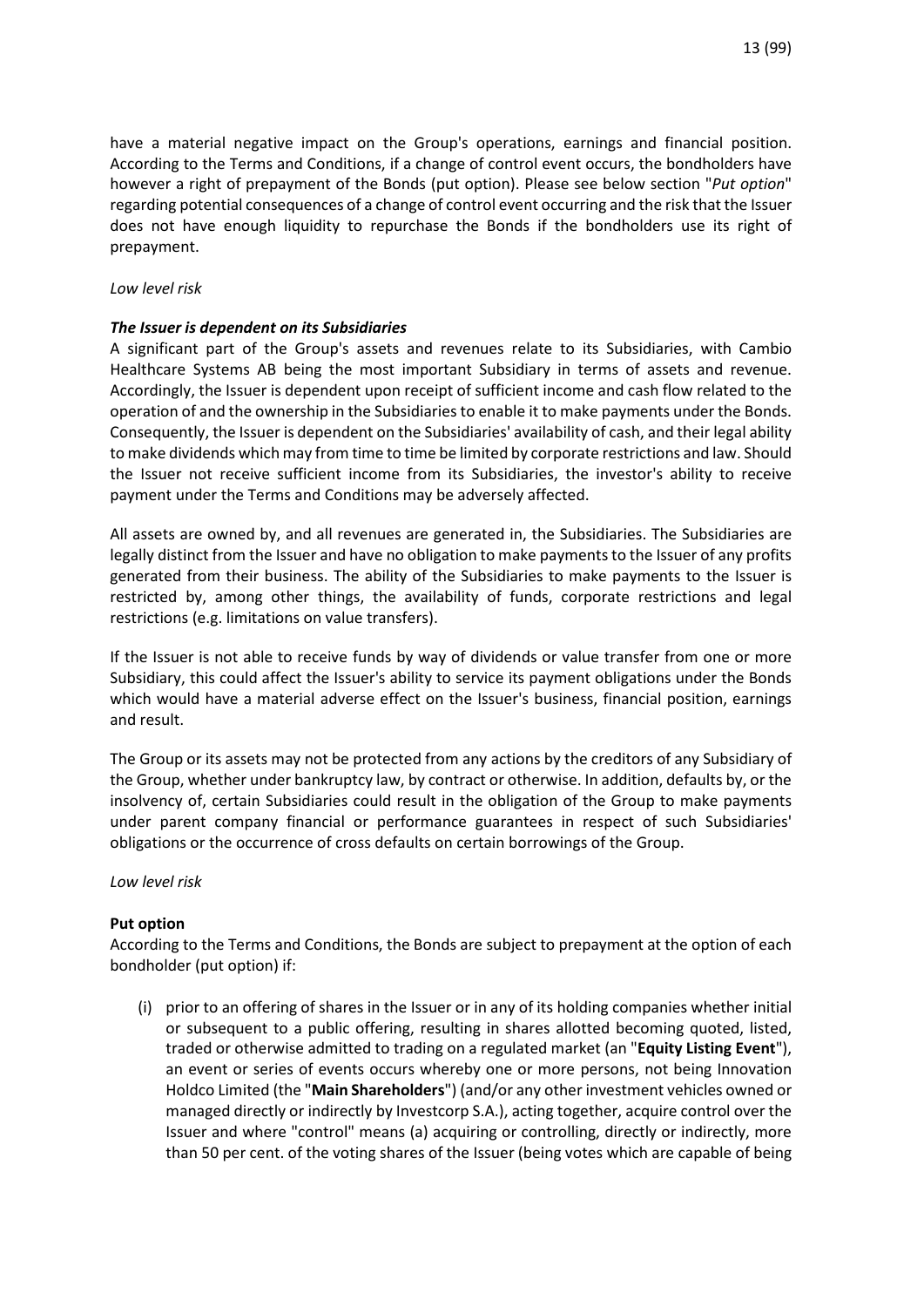cast at general meetings of shareholders), or (b) the right to, directly or indirectly, appoint or remove all or a majority of the directors of the board of directors of the Issuer;

- (ii) on or after an Equity Listing Event, an event or series of events occurs whereby one or more persons, not being the Main Shareholders, acting together, acquire control over the Issuer and where "control" means (a) acquiring or controlling, directly or indirectly, more than 30 per cent. of the voting shares of the Issuer (being votes which are capable of being cast at general meetings of shareholders), or (b) the right to, directly or indirectly, appoint or remove all or a majority of the directors of the board of directors of the Issuer;
- (iii) the Subsequent Bonds have (a) not been admitted to listing on Nasdaq Stockholm (or another Nordic regulated market) within twenty (20) days after the issuance of such Subsequent Bonds, or (b) in the case of a successful admission to listing, the Bonds cease to be admitted to listing on Nasdaq Stockholm (or another Nordic regulated market) without being admitted to trading on another regulated market;
- (iv) following an Equity Listing Event, the shares in the Issuer are delisted from a regulated market.

There is, however, a risk that the Issuer will not have sufficient funds at the time of such prepayment to make the required prepayment of the Bonds which could adversely affect the Issuer, e.g. by causing insolvency or an event of default under the Terms and Conditions, and thus adversely affect all bondholders and not only those that choose to exercise the option.

#### *Low level risk*

# **Benchmark Regulation**

Interest payable on the Bonds are calculated by reference to STIBOR. The process for determining STIBOR and other interest-rate benchmarks is subject to a number of legislative acts and other regulations. Some of these acts and regulations have already been implemented whilst some are set to be implemented in the near future. The most extensive initiative in this respect is the Benchmark Regulation (Regulation (EU) 2016/1011 of the European parliament and of the council of 8 June 2016 on indices used as benchmarks in financial instruments and financial contracts or to measure the performance of investment funds and amending Directives 2008/48/EC and 2014/17/EU and Regulation (EU) No 596/2014). The Benchmark Regulation came into force on the 1 January 2018. The Benchmark Regulation addresses the provision of benchmarks, the contribution of input data to benchmarks and the use of benchmarks within the European Union. The effect of the Benchmark Regulation cannot yet be fully determined due, among other things, to the limited time period that the regulation has applied. However, there is a risk that the Benchmark Regulation will affect how certain benchmarks are determined and how they develop in the future. This could, for example, lead to increased volatility regarding some benchmarks. A further potential risk is that increased administrative requirements, and resulting regulatory risk, may discourage stakeholders from participating in the production of benchmarks, or that some benchmarks cease to be provided. If this would happen in respect of benchmark that is used for the Bonds, it could potentially have negative effects for the Bondholders.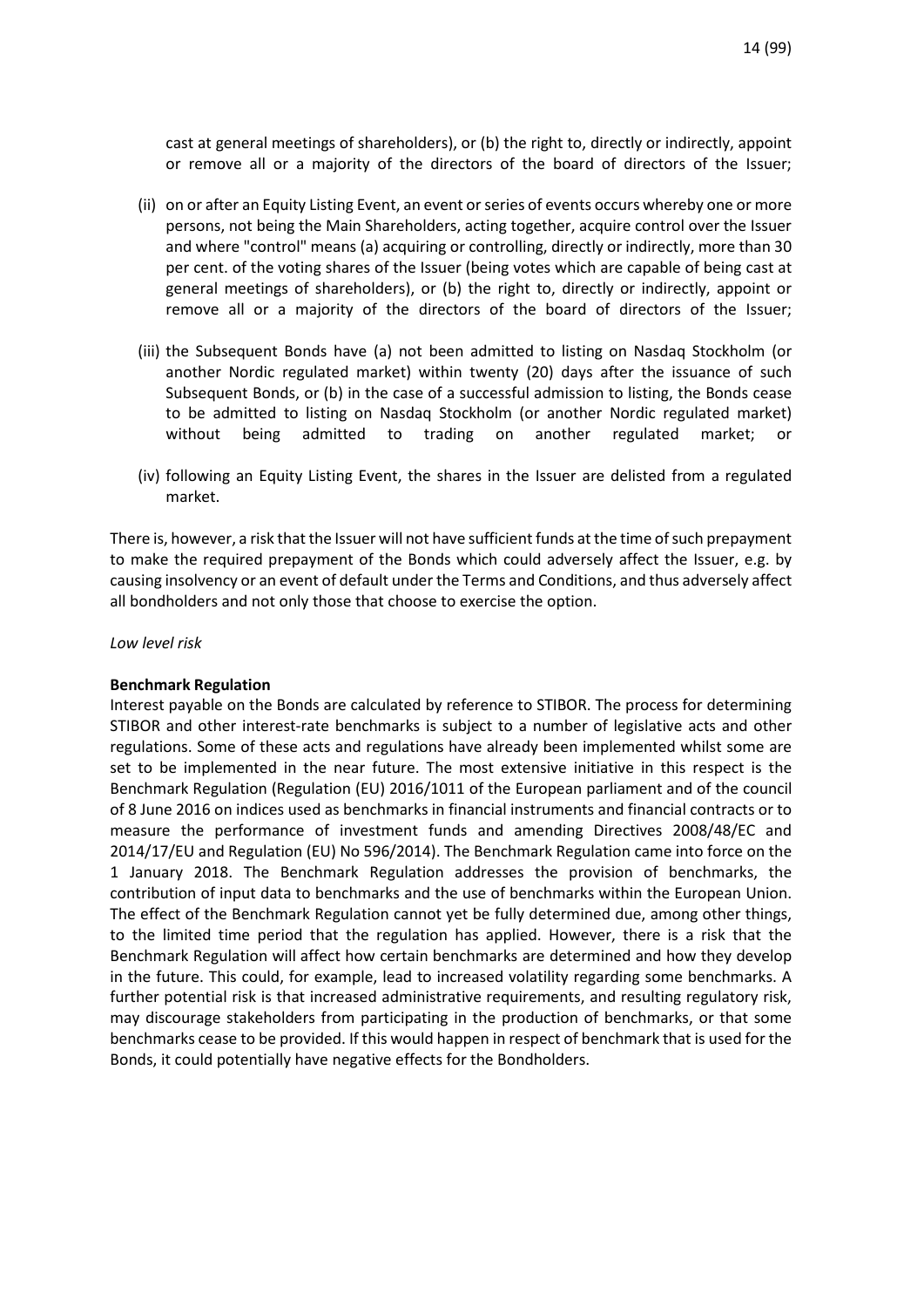# **Risks related to security**

#### *Medium level risk*

#### **Risks relating to the transaction security**

Although the Issuer's obligations towards the Investors under the Bonds is secured by first priority pledges over the shares in the Issuer and certain Group companies as well as security over certain business mortgages and intragroup loans between Group companies, it is not certain that the proceeds of any enforcement sale of the security assets would be sufficient to satisfy all amounts then owed to the Investors.

The bondholders are represented by Nordic Trustee & Agency AB (publ) as security agent (the "**Security Agent**") in all matters relating to the transaction security. There is a risk that the Security Agent, or anyone appointed by it, does not properly fulfil its obligations in terms of perfecting, maintaining, enforcing or taking other necessary actions in relation to the transaction security. Further, the transaction security may be subject to certain hardening periods during which times the bondholders do not fully, or at all, benefit from the transaction security.

The Security Agent is entitled to enter into agreements with members of the Group or third parties or to take any other action necessary for the purpose of maintaining, releasing or enforcing the transaction security or for the purpose of settling, among other things, the bondholders' rights to the security.

#### *Medium level risk*

#### *Risks relating to enforcement of the transaction security*

The bondholders will receive proceeds from an enforcement of the transaction security only after obligations of other secured creditors secured on a super senior basis have been repaid in full.

If a subsidiary, which shares have been pledged in favour of the bondholders, is subject to any foreclosure, dissolution, winding-up, liquidation, recapitalisation, administrative or other bankruptcy or insolvency proceedings, the shares that are subject to such pledge may then have limited value because all of the subsidiary's obligations must first be satisfied, potentially leaving little or no remaining assets in the subsidiary for the secured creditors. As a result, the secured creditors may not recover the full value (or any value in the case of an enforcement sale) of the shares. In addition, the value of the shares subject to pledges may decline over time.

The value of any intra-group loan of the Group, which is subject to security in favour of the secured creditors, is largely dependent on the relevant debtor's ability to repay such intra-group loan. Should the relevant debtor be unable to repay its debt obligations upon an enforcement of a pledge over the intra-group loan, the secured creditors may not recover the full or any value of the security granted over the intra-group loan.

The value of the business mortgages issued by a subsidiary of the Issuer, which are subject to security in favour of the secured creditors, are dependent on the value of the assets held by the subsidiary at the time of the enforcement. It shall be noted that, a business mortgage creates a security interest over all movable property (Sw. *lös egendom*) belonging to the subsidiary and connected to the subsidiary's business, except for (i) cash and bank funds, (ii) shares and other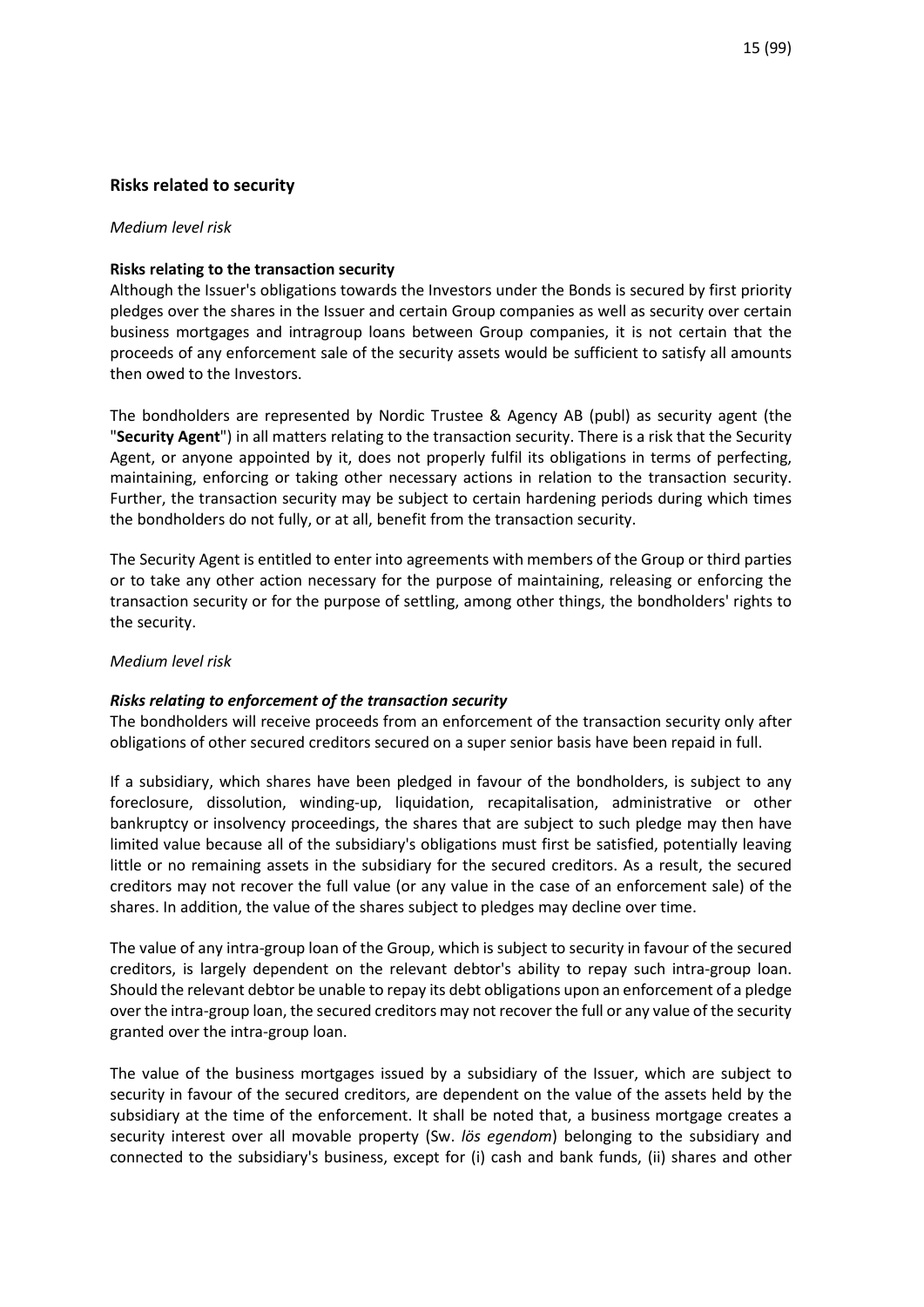financial instruments intended for general trading, (iii) property that can be the subject to a security interest due to a mortgage, or (iv) property that can neither be subject to a seizure (Sw*. utmätning*) nor included in a bankruptcy/insolvency liquidation. The business mortgage gives the creditors a right to succession to 100 per cent. of the value of the subsidiary's movable assets (with the exceptions set out above), up to an amount equal to the lower of (i) the secured claim, or (ii) 115 per cent. of the face amount of the business mortgage certificates, plus interest on such amount from the date of enforcement at a rate corresponding to the official reference rate plus four per cent, provided that claims with higher priority (e.g. which are subject to pledges) have been satisfied. Other than as set out in the Terms and Conditions, the subsidiary may dispose of its assets which will affect the value of the subsidiary's assets which are subject to the business mortgage. In addition, should the subsidiary separately pledge any assets, such assets will be carved-out from the assets covered by the business mortgage. Should this occur, the value of the granted security will be adversely affected and there is a risk that the secured creditors does not receive an amount corresponding to the amounts of the business mortgages.

If the proceeds of an enforcement are not sufficient to repay all amounts due under or in respect of the Bonds, then the bondholders will only have an unsecured claim against the Issuer and its remaining assets (if any) for the amounts which remain outstanding under or in respect of the Bonds.

#### *Medium level risk*

#### **Corporate benefit limitations in providing security to the bondholders**

Some of the security granted pursuant to the Terms and Conditions is be granted by Subsidiaries. If a limited liability company provides security for another party's obligations without deriving sufficient corporate benefit therefrom, the granting of security require the consent of all shareholders of the grantor and is only be valid up to the amount the company could have distributed as dividend to its shareholders at the time the security was provided. If no corporate benefit is derived from the security provided, the security will be limited to distributable funds. Consequently, the security granted by a subsidiary of the Issuer could therefore be limited which would have an adverse effect on the secured creditors' security position.

#### *Medium level risk*

#### **Risks related to the intercreditor arrangements**

The Issuer have incurred additional debt under the Super Senior RCF (as defined above) which, in accordance with the terms of an Intercreditor Agreement (as defined below), rank senior to the Bonds. Further, the Issuer may incur additional financial indebtedness which will rank *pari passu* with the Bonds. The relation between certain of the Issuer's creditors (jointly the "**Secured Creditors**") and the Security Agent is be governed by an intercreditor agreement (the "**Intercreditor Agreement**"). Although the obligations under the Bonds and certain other obligations of the Group towards the bondholders and the Secured Creditors are secured by first priority security, there is a risk that the proceeds of any enforcement sale of the security assets will not be sufficient to satisfy all amounts then owed to the Secured Creditors. Furthermore, the Subsequent Bond Issue may impair the security position of the current bondholders.

The Security Agent will in accordance with the Intercreditor Agreement in some cases take instructions from a super senior representative under the Super Senior RCF. There is a risk that the Security Agent and/or a super senior representative under the Super Senior RCF will act in a manner or give instructions not preferable to the bondholders. In addition, the Security Agent will in some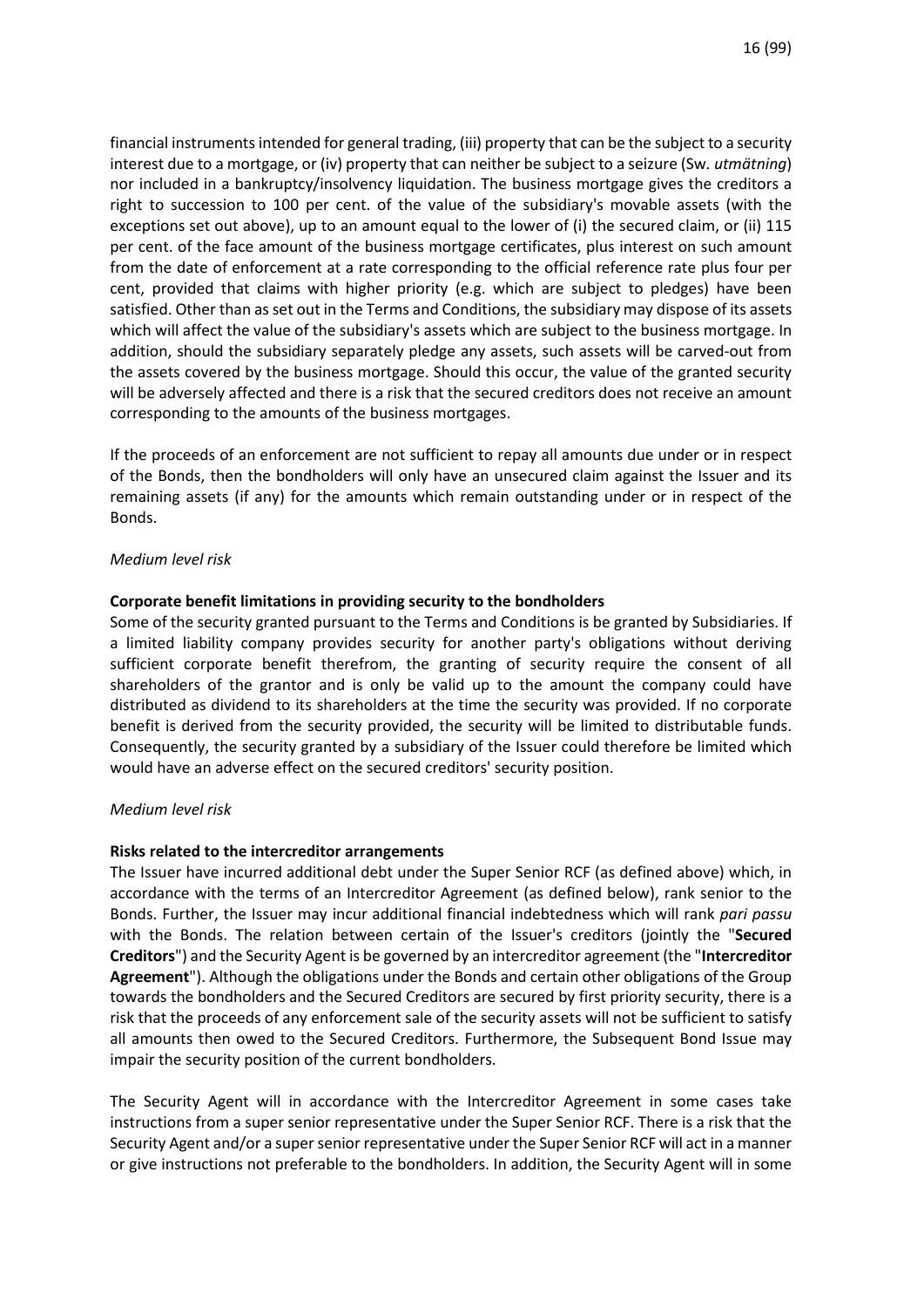cases take instructions from a senior representative, being those senior creditors whose senior debt at that time aggregate to more than 50 per cent. of the total senior debt. If the outstanding senior debt towards other senior creditors than the bondholders exceed the obligations under the Bonds, the bondholders will therefore not be in a position to control the enforcement procedure.

If the outstanding obligations of the Group towards other Secured Creditors than the bondholders increase, there is a risk that the security position of the bondholders is impaired. Furthermore, there is a risk that the security will not at all times cover the outstanding claims of the Secured Creditors.

The Intercreditor Agreement also contain provisions regarding the application of proceeds from an enforcement of security where any agent will receive payments first, secondly any creditor under any super senior debt (including liabilities under super senior hedges), thirdly any creditor *pro rata*  under any senior debt (including the bondholders) and lastly any creditor under any shareholder, intercompany and subordinated debt. There is a risk that the enforcement proceeds will not be sufficient in order for the Issuer to satisfy the waterfall provisions above.

#### *Medium level risk*

# *Non-perfected security over shareholder loans*

The Issuer's shareholders have agreed to provide security over loans provided by them to the Issuer, if any. Such security will, however, not be perfected until an event of default has occurred under the Super Senior RCF or the Bonds. Consequently, there is a risk that the shareholders can enforce its claims against the Issuer in competition with the Secured Creditors. The situation is regulated by the terms of the Intercreditor Agreement, but there is no Swedish case law confirming that the terms of the Intercreditor Agreement are enforceable in case of insolvency.

#### *Medium level risk*

# **Security over assets granted to third parties**

Subject to certain limitations from time to time, the Issuer may incur additional financial indebtedness and provide additional security for such indebtedness. If security is granted in favour of a third party debt provider, the bondholders will, in the event of bankruptcy, re-organisation or winding-up of the Issuer, be subordinated in right of payment out of the assets being subject to security provided to such third party debt provider. In addition, if any such third party debt provider holding security provided by the Group were to enforce such security due to a default by any company within the Group under the relevant finance documents, such enforcement could have a material adverse effect on the Group's assets, operations and, ultimately, the financial position of the bondholders.

# **Risks related to the bondholders' rights and representation**

#### *Low level risk*

# **The rights of bondholders depend on the Agent's actions and financial standing**

By subscribing for, or accepting the assignment of, any Bond, each holder of a Bond accepts the appointment of the Agent (being on the issue date Nordic Trustee & Agency AB (publ)) to act on its behalf and to perform administrative functions relating to the Bonds. The Agent shall have, among other things, the right to represent the bondholders in all court and administrative proceedings in respect of the Bonds. However, the rights, duties and obligations of the Agent as the representative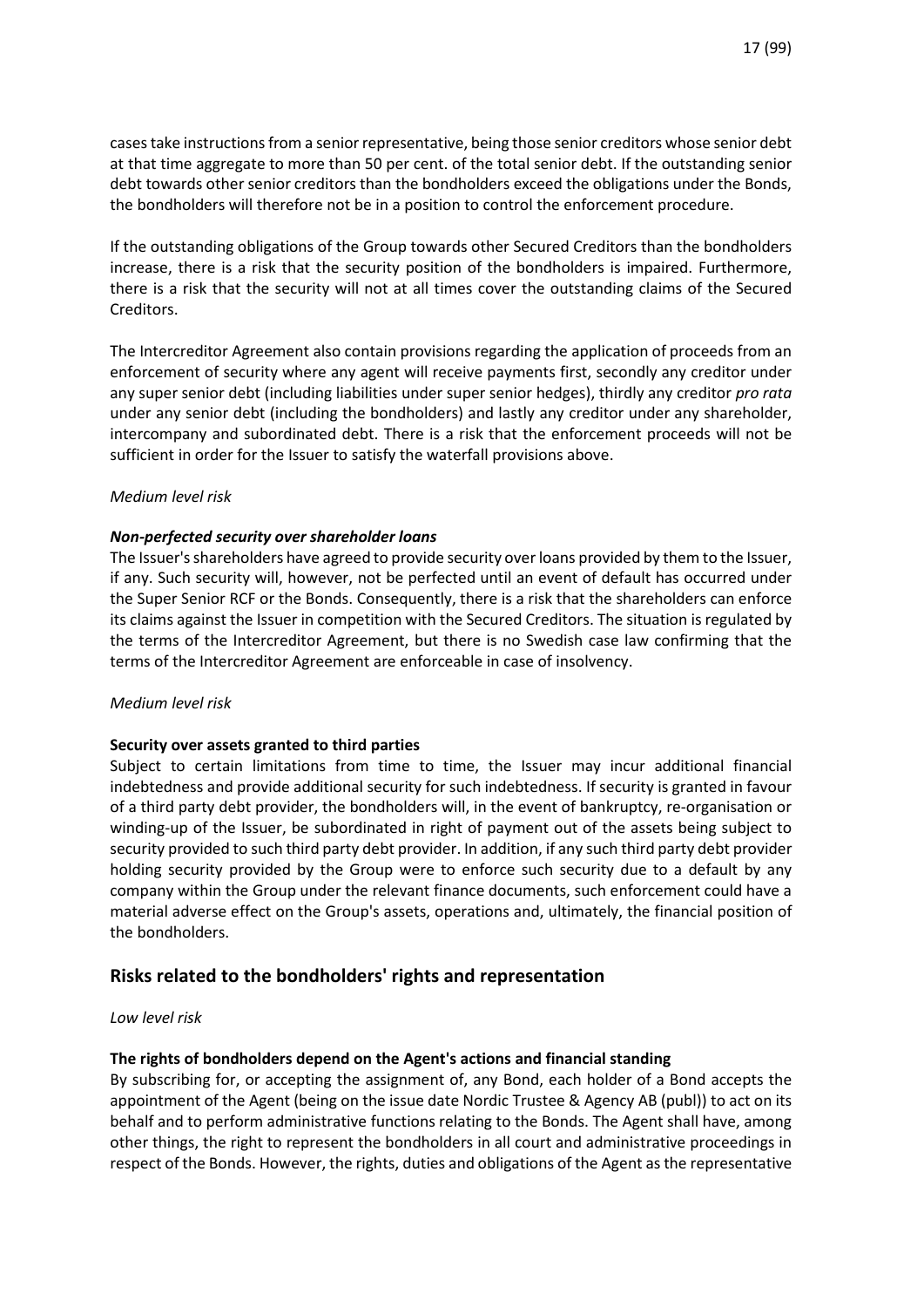of the holders of the Bonds are subject to the provisions of the Terms and Conditions, and there is no specific legislation or market practice in Sweden (under which laws the Terms and Conditions are governed) which would govern the Agent's performance of its duties and obligations relating to the Bonds. There is a risk that a failure by the Agent to perform its duties and obligations properly or at all will adversely affect the enforcement of the rights of the bondholders.

The Agent may be replaced by a successor Agent in accordance with the Terms and Conditions. Generally, the successor Agent has the same rights and obligations as the retired Agent. It may be difficult to find a successor Agent with commercially acceptable terms or at all. Further, there is a risk that that the successor Agent would breach its obligations under the above documents or that insolvency proceedings would be initiated against it.

There is a risk that materialisation of any of the above risks will have a material adverse effect on the enforcement of the rights of the holders of the Bonds and the rights of the holders of the Bonds to receive payments under the Bonds.

#### *Low level risk*

# **Bondholders' meetings and written procedures**

The Terms and Conditions include certain provisions regarding bondholders' meetings and written procedures. Such meetings or written procedures may be held in order to resolve on matters relating to the bondholders' interests. The Terms and Conditions allow for stated majorities to bind all bondholders, including bondholders who have not taken part in the meeting or written procedure and those who have voted differently to the required majority at a duly convened and conducted bondholders' meeting or written procedure. Consequently, there is a risk that the actions of the majority in such matters will impact a bondholder's rights in a manner that is undesirable for some of the bondholders.

#### *Low level risk*

#### **No action against the Issuer and bondholders' representation**

In accordance with the Terms and Conditions, the Agent represent all bondholders in all matters relating to the Bonds and the bondholders are prevented from taking actions on their own against the Issuer or any other member of the Group. Consequently, individual bondholders do not have the right to take legal actions to declare any default by claiming any payment or enforcing any security granted by the Issuer or any other member of the Group and may therefore lack effective remedies unless and until a requisite majority of the bondholders agree to take such action. However, there is a risk that an individual bondholder, in certain situations, may take unilateral action against the Issuer or any other member of the Group (in breach of the Terms and Conditions), which could negatively impact an acceleration of the Bonds or other action against the Issuer or any other member of the Group.

To enable the Agent to represent bondholders in court, the bondholders and/or their nominees may have to submit a written power of attorney for legal proceedings. The failure of all bondholders to submit such a power of attorney could negatively affect the legal proceedings. Under the Terms and Conditions, the Agent will in some cases have the right to make decisions and take measures that bind all bondholders. Consequently, there is a risk that the actions of the Agent in such matters will impact a bondholder's rights under the Terms and Conditions in a manner that is undesirable for some of the bondholders.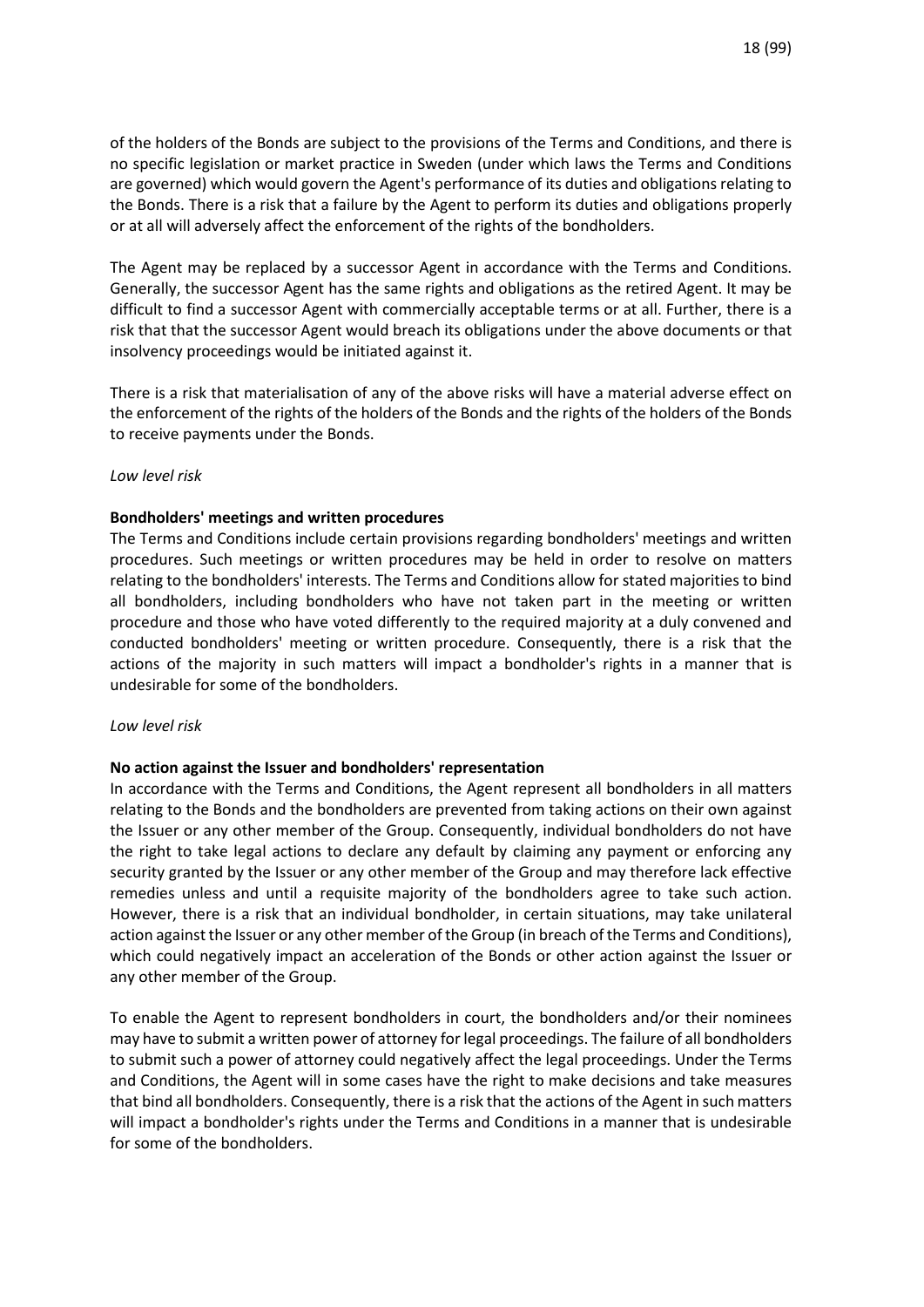# **THE BONDS IN BRIEF**

The following summary contains basic information about the Bonds. It is not intended to be complete and it is subject to important limitations and exceptions. Potential investors should therefore carefully consider this Prospectus as a whole, including documents incorporated by reference, before a decision is made to invest in the Bonds. For a more complete understanding of the Bonds, including certain definitions of terms used in this summary, see the Terms and Conditions.

Bonds issued under this Prospectus have STIBOR as interest rate. STIBOR constitutes a benchmark according to the regulation (EU) 2016/1011 (the "**Benchmark Regulation**"). None of the administrators of STIBOR are, as of the date of this Prospectus, part of the register held by the European Securities and Markets Authority ("**ESMA**") in accordance with article 36 of the Benchmark Regulation.

|                                                          | Sanolium AB (publ).                                                                                                                                                                                                                                  |
|----------------------------------------------------------|------------------------------------------------------------------------------------------------------------------------------------------------------------------------------------------------------------------------------------------------------|
| Bonds Offered                                            | At the date of this Prospectus, (i) an aggregate amount<br>of Initial Bonds of SEK 500,000,000 had been issued on<br>the First Issue Date, and (ii) an aggregate amount of<br>Subsequent Bonds of SEK 300,000,000 had been issued<br>on 10 May 2022. |
|                                                          | This Prospectus has been prepared soley for the purpose<br>of the admission to trading of the SEK 300,000,000<br>Subsequent Bonds issued on the Subsequent Bonds<br>Issue Date.                                                                      |
| Number of Bonds                                          | Maximum 800. At the date of this Prospectus 400 Initial<br>Bonds had been issued on the First Issue Date and 240<br>Subsequent Bonds had been issued on the Subsequent<br>Bond Issue Date.                                                           |
|                                                          | This Prospectus soley relates to the admission to trading<br>of the 312 Subsequent Bonds issued Subsequent Bonds<br>Issue Date.                                                                                                                      |
|                                                          | SE0012596179.                                                                                                                                                                                                                                        |
| First Issue Date                                         | 26 September 2019.                                                                                                                                                                                                                                   |
| Subsequent<br><b>Bond</b><br><b>Issue</b><br><b>Date</b> | 10 May 2022.                                                                                                                                                                                                                                         |
| <b>Issue Price of Subsequent</b><br><b>Bonds</b>         | All Subsequent Bonds issued on the Subsequent Bond<br>Issue Date have been issued on a fully paid basis at an<br>issue price of 101.25 per cent. of the Nominal Amount.                                                                              |
| Interest Rate                                            | Interest on the Bonds will be paid at a floating rate of<br>three-month STIBOR plus 4.25 per cent. per annum.                                                                                                                                        |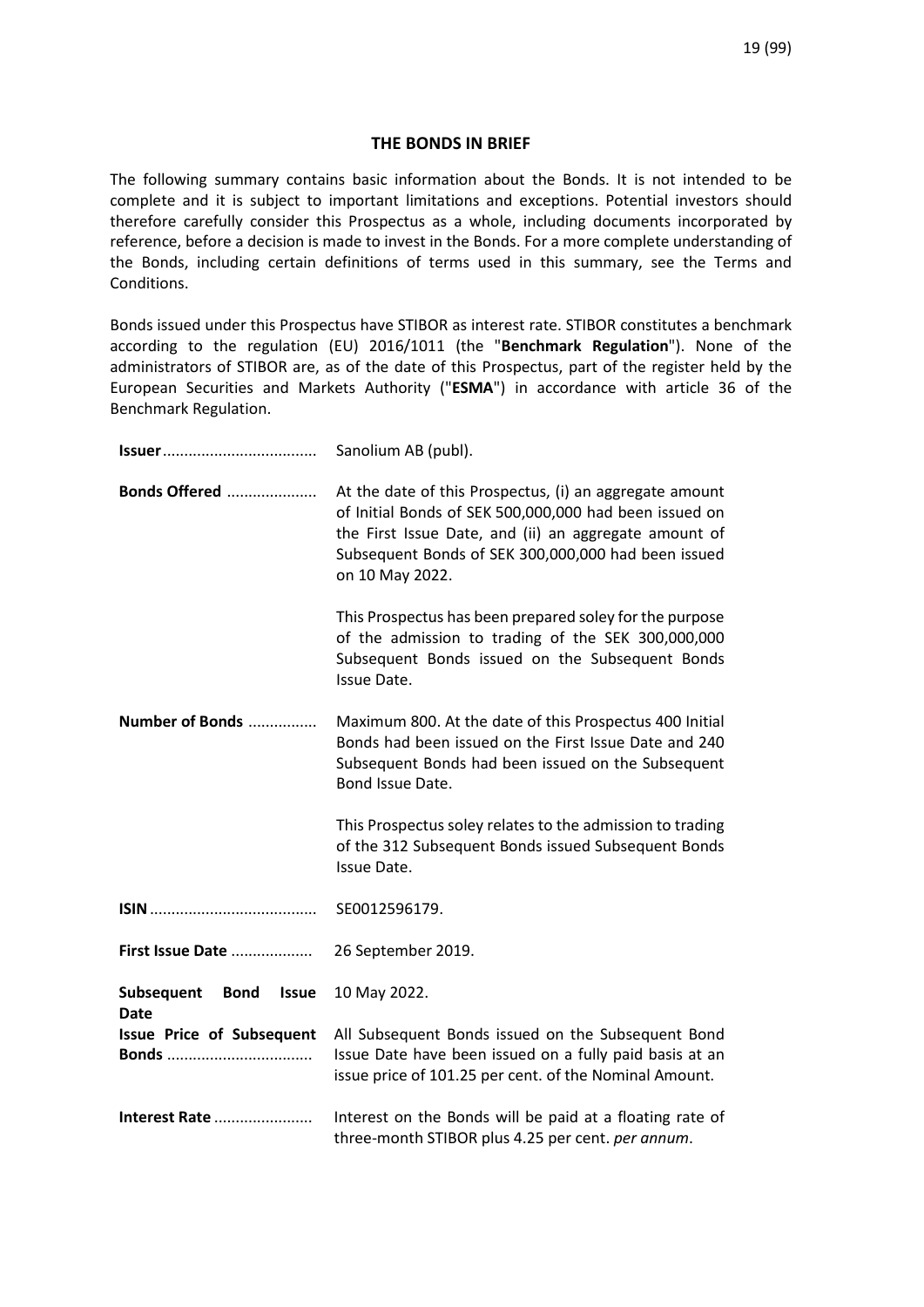- **Use of benchmark .............** Interest payable on the Bonds will be calculated by reference to STIBOR. As at the date of this Prospectus, the administrator of STIBOR is not included in ESMA's register of administrators under Article 36 of the Regulation (EU) No. 2016/1011.
- **Interest Payment Dates**...... 26 December, 26 March, 26 June and 26 September of each year commencing on 26 December 2019. Interest on the Subsequent Bonds will accrue from (but excluding) 26 March 2022.
- **Nominal Amount...............** The Bonds will have a nominal amount of SEK 1,250,000 and the minimum permissible investment in the Bonds is SEK 1,250,000.
- **Status of the Bonds ...........** The Bonds are denominated in SEK and each Bond is constituted by the Terms and Conditions. The Issuer undertakes to make payments in relation to the Bonds and to comply with the Terms and Conditions.

The Bonds constitute direct, general, unconditional, unsubordinated and secured obligations of the Issuer, and:

- subject to the terms of the Intercreditor Agreement, the Bonds constitute direct, general, unconditional, unsubordinated and secured obligations of the Issuer and shall at all times rank (i) without any preference among them and (ii) at least *pari passu* with all direct, unconditional, unsubordinated and unsecured obligations of the Issuer, except (A) those obligations which are mandatorily preferred by law and (B) the super senior ranking of the Super Senior Debt in accordance with the Intercreditor Agreement;
- are guaranteed by the Guarantors (as defined below);
- are effectively subordinated to any existing or future indebtedness or obligation of the Issuer and its subsidiaries that is secured by property and assets that do not secure the Bonds, to the extent of the value of the property and assets securing such indebtedness; and
- are structurally subordinated to any existing or future indebtedness of the subsidiaries of the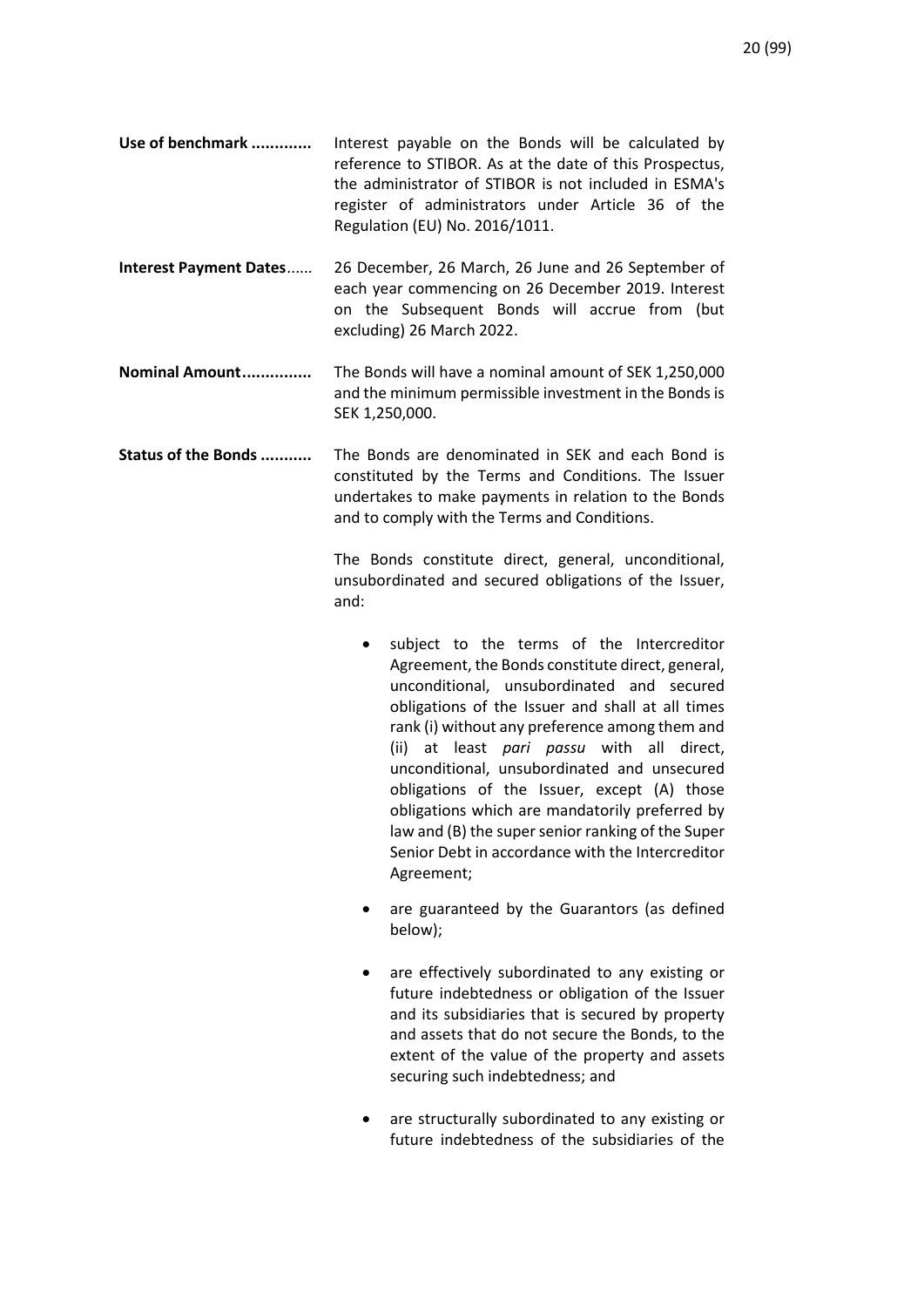|                                  | Issuer that are not Guarantors, including<br>obligations to trade creditors.                                                                                                                                                                                                          |
|----------------------------------|---------------------------------------------------------------------------------------------------------------------------------------------------------------------------------------------------------------------------------------------------------------------------------------|
| Guarantees                       | The Issuer's obligations under the Bonds are jointly and<br>severally guaranteed (the "Guarantee") by each of:                                                                                                                                                                        |
|                                  | Sanolium Holding AB, with reg.no 559183-3925<br>$\bullet$<br>(the "Parent");                                                                                                                                                                                                          |
|                                  | Cambio Holding AB, with reg.no. 556893-0308;                                                                                                                                                                                                                                          |
|                                  | Cambio Healthcare Systems AB, with reg.no.<br>556487-3585; and                                                                                                                                                                                                                        |
|                                  | Cambio Welfare Systems AB, with reg.no.<br>556618-8230.                                                                                                                                                                                                                               |
|                                  | each a "Guarantor" and jointly the "Guarantors".                                                                                                                                                                                                                                      |
|                                  | See "Description of Material Agreements - Guarantee<br>and Adherence Agreement" for further details.                                                                                                                                                                                  |
| <b>Ranking of the Guarantees</b> | The Guarantee of each Guarantor is a general obligation<br>of such Guarantor and:                                                                                                                                                                                                     |
|                                  | ranks pari passu in right of payment with any<br>existing and future indebtedness of such<br>Guarantor that is not subordinated in right of<br>payment to such Guarantee, including the<br>indebtedness under the Super Senior RCF (as<br>defined below);                             |
|                                  | ranks senior in right of payment to any existing<br>and future indebtedness of such Guarantor that<br>is expressly subordinated in right of payment to<br>such Guarantee; and                                                                                                         |
|                                  | is effectively subordinated to any existing or<br>$\bullet$<br>future indebtedness or obligation of such<br>Guarantor that is secured by property and assets<br>that do not secure the Bonds, to the extent of<br>the value of the property and assets securing<br>such indebtedness. |
|                                  | The Guarantees are subject to certain limitations under<br>local law.                                                                                                                                                                                                                 |
| Security                         | The Bonds, together with obligations under the Super<br>Senior RCF, are secured by security interests granted on                                                                                                                                                                      |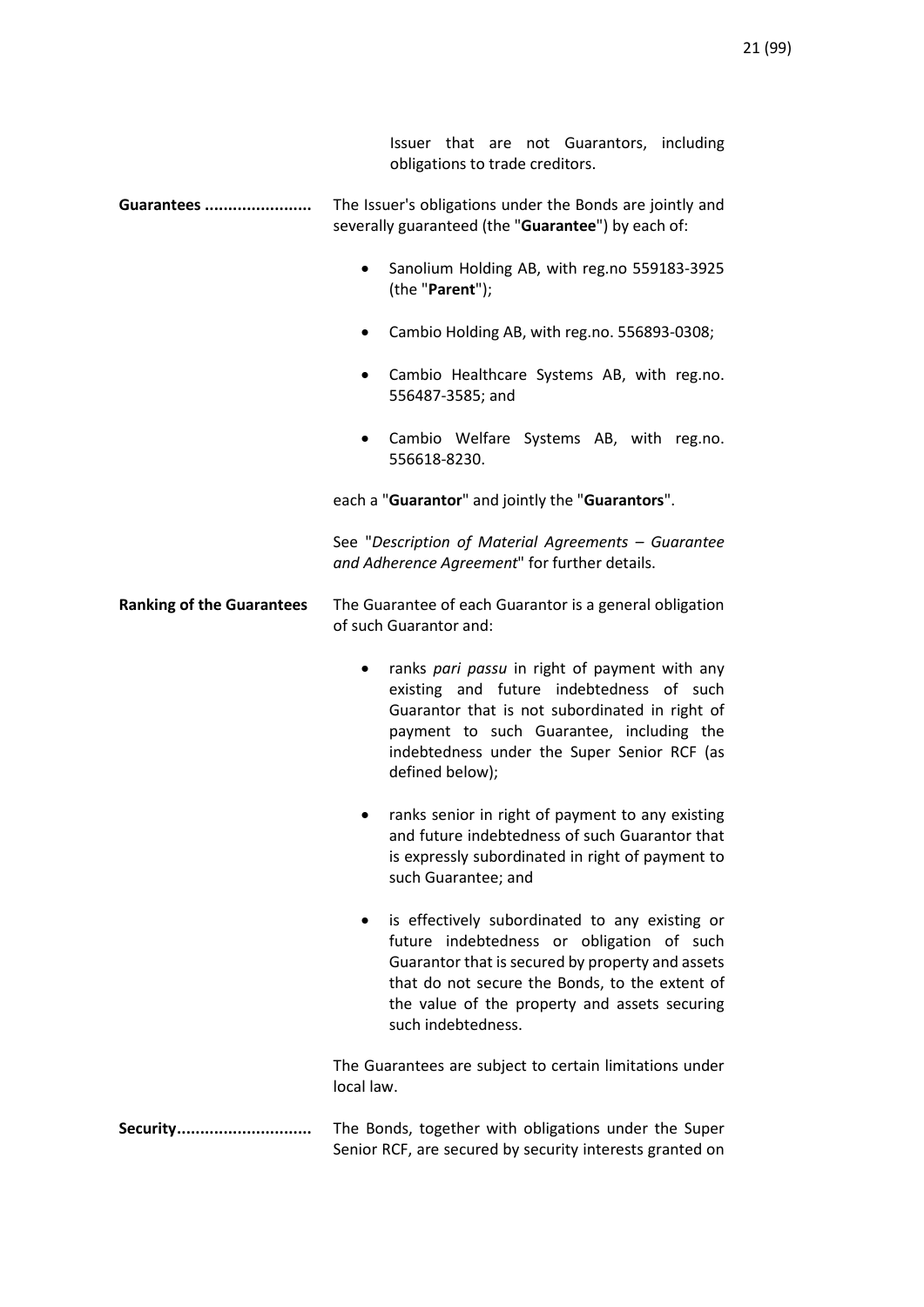an equal and rateable first-priority basis over the share capital of certain Group Companies and other assets of the Group. See the definition of "**Security Documents**" in Clause 1.1 (*Definitions*) of the Terms and Conditions. **Call Option........................** The Issuer has the right to redeem outstanding Bonds in full at any time at the applicable Call Option Amount in accordance with Clause 9.3 (*Voluntary total redemption*) of the Terms and Conditions.

# **Call Option Amount...........** Call Option Amount means:

- (a) from and including the First Issue Date to, but excluding, the date falling twentyfour (24) months after the First Issue Date an amount per Bond equal to the sum of (i) 102.1250 per cent. of the Nominal Amount, and (ii) the remaining interest payments to, but excluding, the date falling twenty-four (24) months after the First Issue Date;
- (b) from and including the date falling twenty-four (24) months after the First Issue Date to, but excluding, the date falling thirty-six (36) months after the First Issue Date an amount per Bond equal to 102.1250 per cent. of the Nominal Amount, together with accrued but unpaid Interest;
- (c) from and including the date falling thirtysix (36) months after the First Issue Date to, but excluding, the date falling fortyeight (48) months after the First Issue Date an amount per Bond equal to 101.0625 per cent. of the Nominal Amount, together with accrued by unpaid Interest;
- (d) from and including the date falling fortyeight (48) months after the First Issue Date to, but excluding, the date falling fifty-four (54) months after the First Issue Date an amount per Bond equal to 100.5313 per cent. of the Nominal Amount, together with accrued but unpaid Interest; and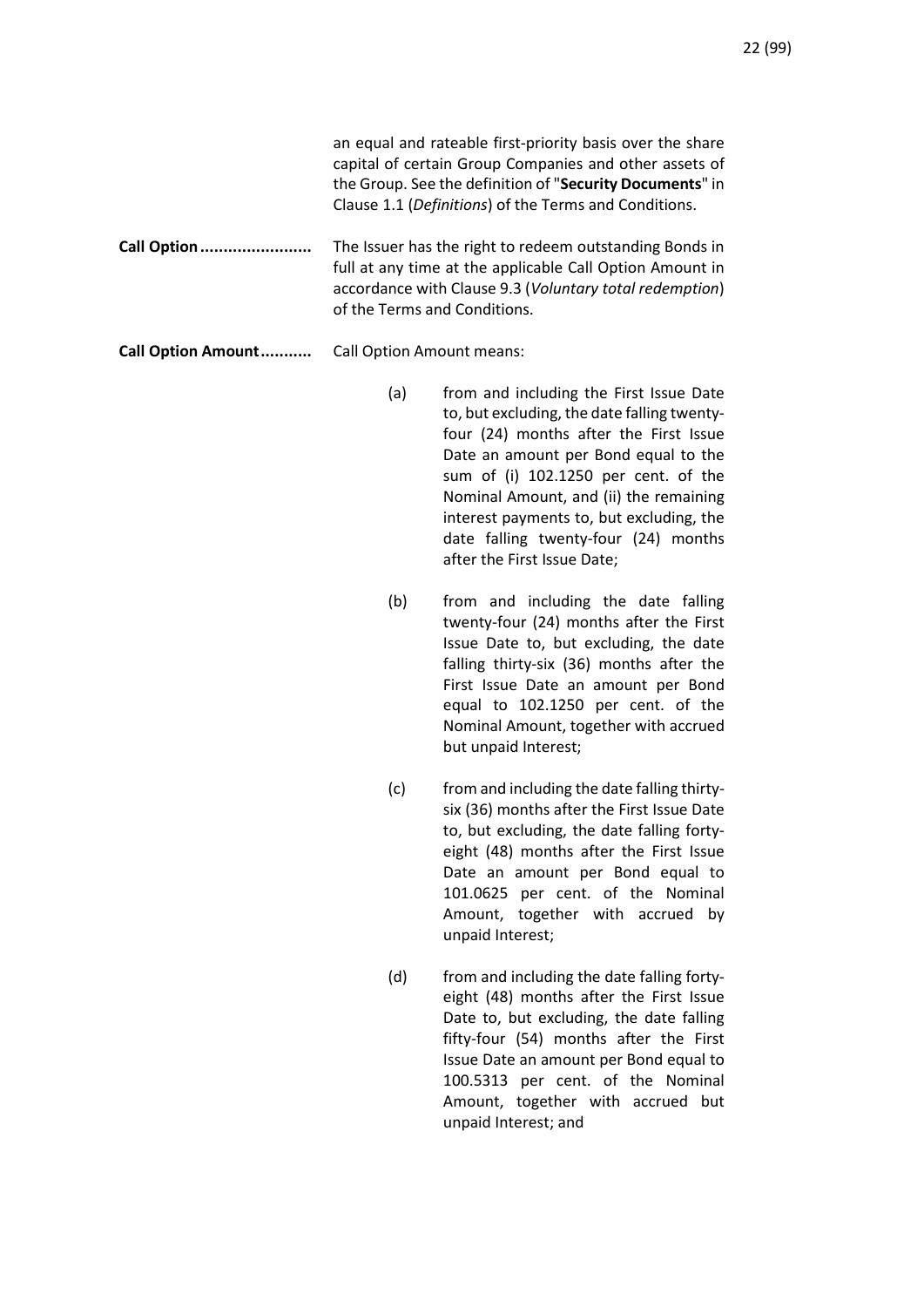- (e) from and including the date falling fiftyfour (54) months after the First Issue Date to, but excluding, the Final Maturity Date an amount per Bond equal to 100 per cent. of the Nominal Amount, together with accrued but unpaid Interest.
- **Equity Claw Back ...............** The issuer may on one occasion in connection with an Equity Listing Event repay up to thirty-five (35) per cent. of the Nominal Amount per each Bond in accordance with Clause 9.4 (*Voluntary partial redemption upon an Equity Claw Back*) of the Terms and Conditions.
- **Redemption Clauses** If it is or becomes unlawful for the Issuer to perform its obligations under the Finance Documents, the Issuer may redeem all, but not some only, of the outstanding Bonds in accordance with Clause 9.5 (*Early redemption due to illegality*) of the Terms and Conditions.

Upon the occurrence of a Change of Control Event, Listing Failure Event or Delisting, each Bondholder shall have the right to request that all, or some only, of its Bonds be repurchased in accordance with Clause 9.6 (*Mandatory repurchase due to a Change of Control Event, Listing Failure Event or Delisting*) of the Terms and Conditions.

**Listing Failure Event** Means:

| (a) any Subsequent Bonds issued later than twelve<br>(12) months after the First Issue Date have not<br>been admitted to listing on Nasdaq Stockholm<br>(or another Nordic Regulated Market) within<br>twenty (20) days after the issuance of such<br>Subsequent Bonds; or |
|----------------------------------------------------------------------------------------------------------------------------------------------------------------------------------------------------------------------------------------------------------------------------|
| (b) in the case of a successful admission to listing,<br>that the Bonds cease to be admitted to listing on<br>Nasdaq Stockholm (or another Nordic Regulated<br>Market) without being admitted to trading on<br>another Nordic Regulated Market.                            |

**Delisting Community Communist Communist Means, following an Equity Listing Event, the delisting of** the shares in the Issuer from a Regulated Market. **Final Maturity Date ...........** Means 26 September 2024.

**Change of Control Event....** Means: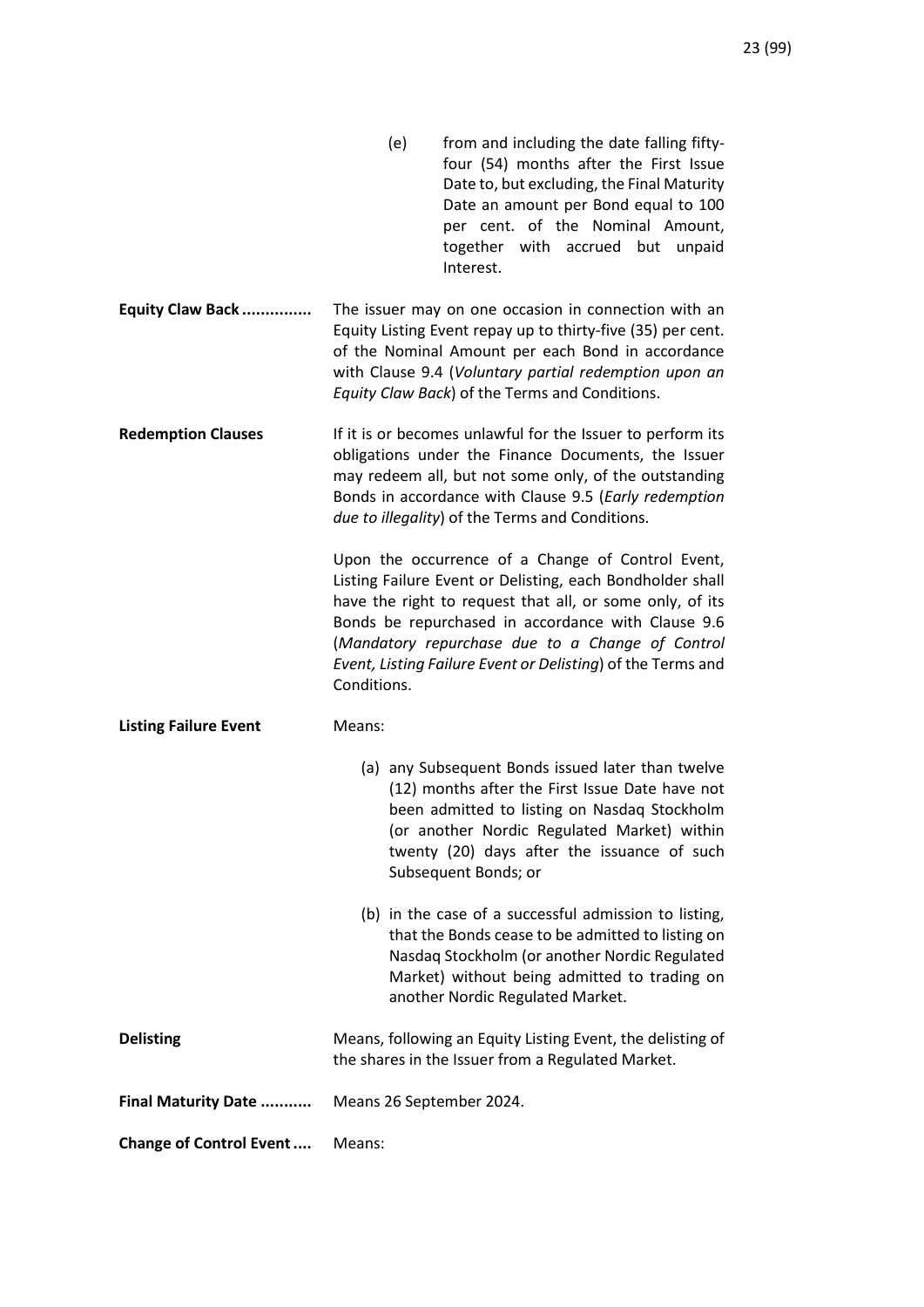- a) prior to an Equity Listing Event, the occurrence of an event or series of events whereby one or more Persons, not being the Main Shareholders, acting together, acquire control over the Issuer and where "control" means (a) acquiring or controlling, directly or indirectly, more than fifty (50) per cent. of the voting shares of the Issuer (being votes which are capable of being cast at general meetings of shareholders), or (b) the right to, directly or indirectly, appoint or remove all or a majority of the directors of the board of directors of the Issuer; and
- b) on or after an Equity Listing Event, the occurrence of an event or series of events whereby one or more Persons, not being the Main Shareholders, acting together, acquire control over the Issuer and where "control" means (a) acquiring or controlling, directly or indirectly, more than thirty (30) per cent. of the voting shares of the Issuer (being votes which are capable of being cast at general meetings of shareholders), or (b) the right to, directly or indirectly, appoint or remove all or a majority of the directors of the board of directors of the Issuer.
- **Equity Listing Event** Means an offering of shares in the Issuer or any of its holding companies whether initial or subsequent to a public offering, resulting in shares allotted becoming quoted, listed, traded or otherwise admitted to trading on a Regulated Market.
- **Certain Covenants.............** The Terms and Conditions contain a number of covenants which restrict the ability of the Issuer and other Group Companies, including, *inter alia*:
	- restrictions on making any changes to the nature of their business;
	- a negative pledge, restricting the granting of security on Financial Indebtedness (as defined in the Terms and Conditions);
	- restrictions on the incurrence of Financial Indebtedness (as defined in the Terms and Conditions); and
	- limitations on the making of distributions and disposal of assets.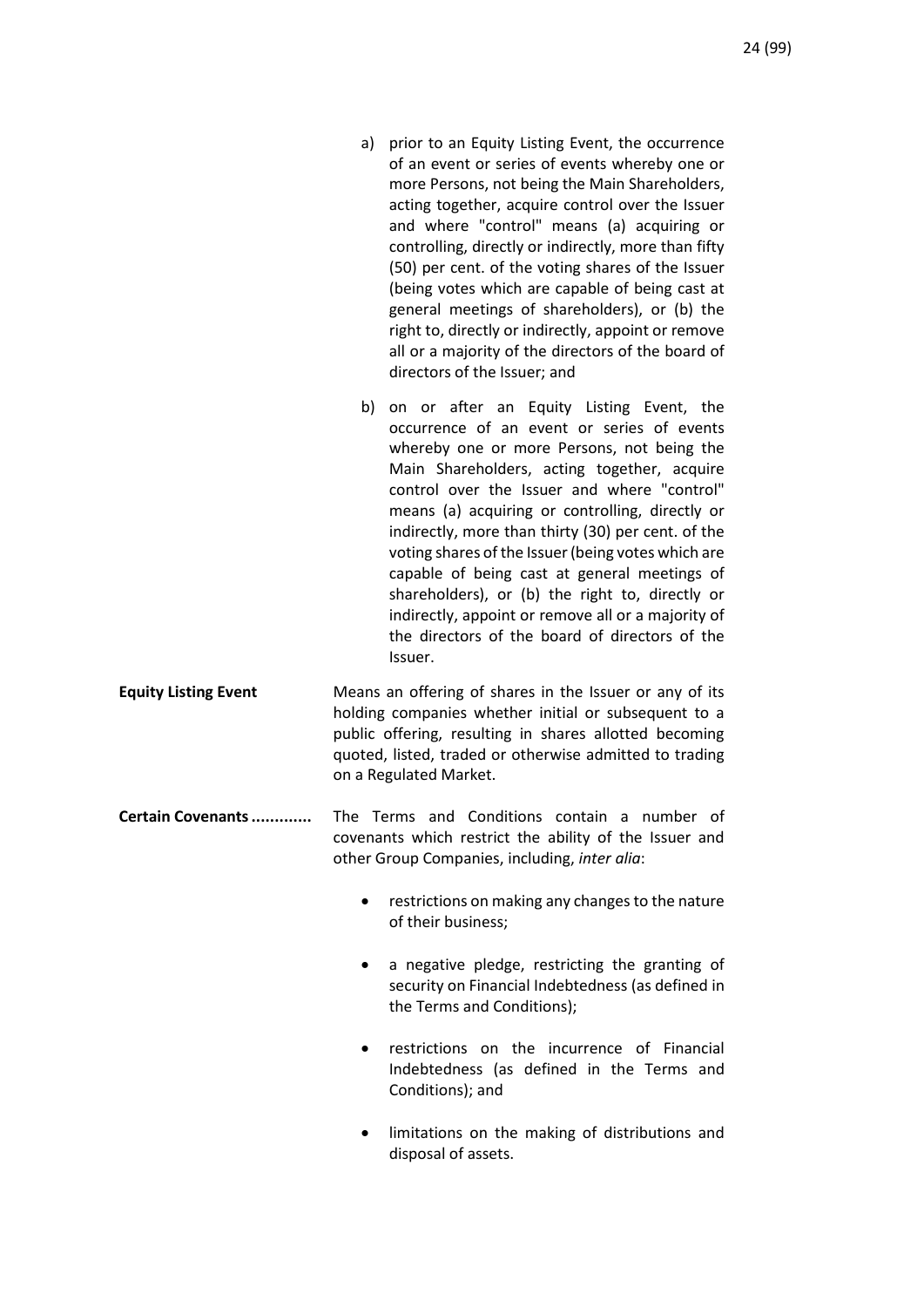|                                                                        | The Terms and Conditions contain incurrence covenants<br>which govern the ability of the Issuer and the other<br>Group Companies to incur additional debt.                                                                                                                                                          |
|------------------------------------------------------------------------|---------------------------------------------------------------------------------------------------------------------------------------------------------------------------------------------------------------------------------------------------------------------------------------------------------------------|
|                                                                        | Each of these covenants is subject to significate<br>exceptions and qualifications, see the Terms and<br>Conditions.                                                                                                                                                                                                |
| Use of Proceeds                                                        | The Issuer shall use the Net Proceeds from the<br>Subsequent Bond Issue, towards (i) financing general<br>corporate purposes of the Group (including potential<br>acquisitions), and (ii) financing the Transaction Costs.                                                                                          |
| <b>Transfer Restrictions</b>                                           | The Bonds are freely transferable but the Bondholders<br>may be subject to purchase or transfer restrictions with<br>regard to the Bonds, as applicable, under local laws to<br>which a Bondholder may be subject. Each Bondholder<br>must ensure compliance with such restrictions at its own<br>cost and expense. |
| Listing of the Subsequent<br>Bonds                                     | Application will be made to list the Bonds, issued on the<br>Subsequent Bond Issue Date, on Nasdaq Stockholm.                                                                                                                                                                                                       |
| <b>Cambio Group</b>                                                    | Means Cambio Holding AB and its direct and indirect<br>subsidiaries.                                                                                                                                                                                                                                                |
| <b>Main Shareholder</b>                                                | Means Innovation Holdco Limited (reg. no. reg. no.<br>11182659) (and/or any other investment vehicles<br>owned or managed directly or indirectly by the<br>Sponsor).                                                                                                                                                |
| <b>Sponsor</b>                                                         | Means Investcorp S.A. (reg. no. 240820).                                                                                                                                                                                                                                                                            |
| Agent                                                                  | Nordic Trustee & Agency AB (publ).                                                                                                                                                                                                                                                                                  |
| Security Agent                                                         | Nordic Trustee & Agency AB (publ).                                                                                                                                                                                                                                                                                  |
| Issuing Agent                                                          | DNB Bank ASA, Sweden Branch.                                                                                                                                                                                                                                                                                        |
| <b>Governing Law of the Bonds</b>                                      | Swedish law.                                                                                                                                                                                                                                                                                                        |
| <b>Governing</b><br>Law<br>of the<br><b>Intercreditor Agreement</b>    | Swedish law.                                                                                                                                                                                                                                                                                                        |
| Governing<br>Law of the<br><b>Guarantee and Adherence</b><br>Agreement | Swedish law.                                                                                                                                                                                                                                                                                                        |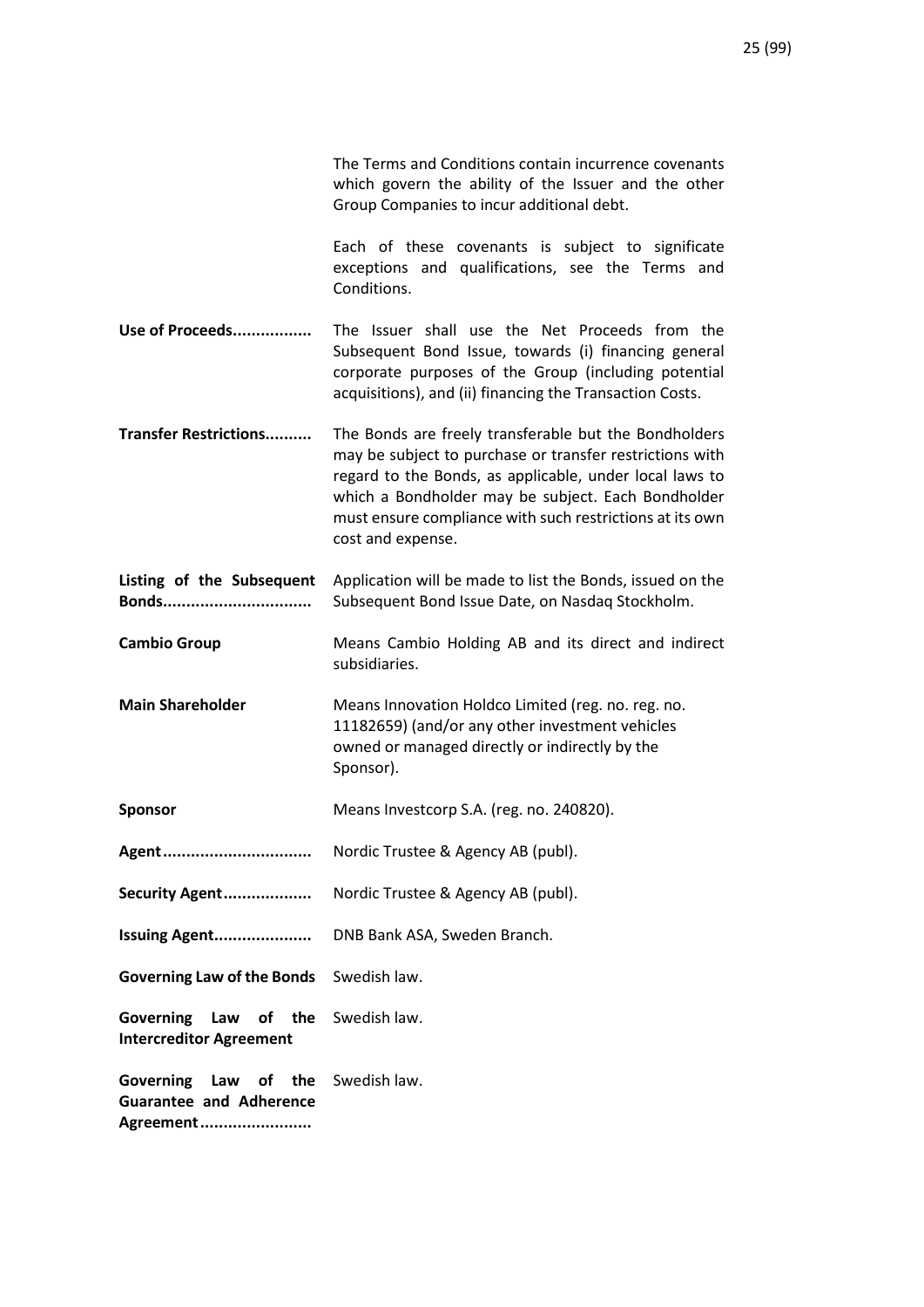**Risk Factors.......................** Investing in the Bonds involves substantial risks and prospective investors should refer to the section "*Risk Factors*" for a description of certain factors that they should carefully consider before deciding to invest in the Bonds.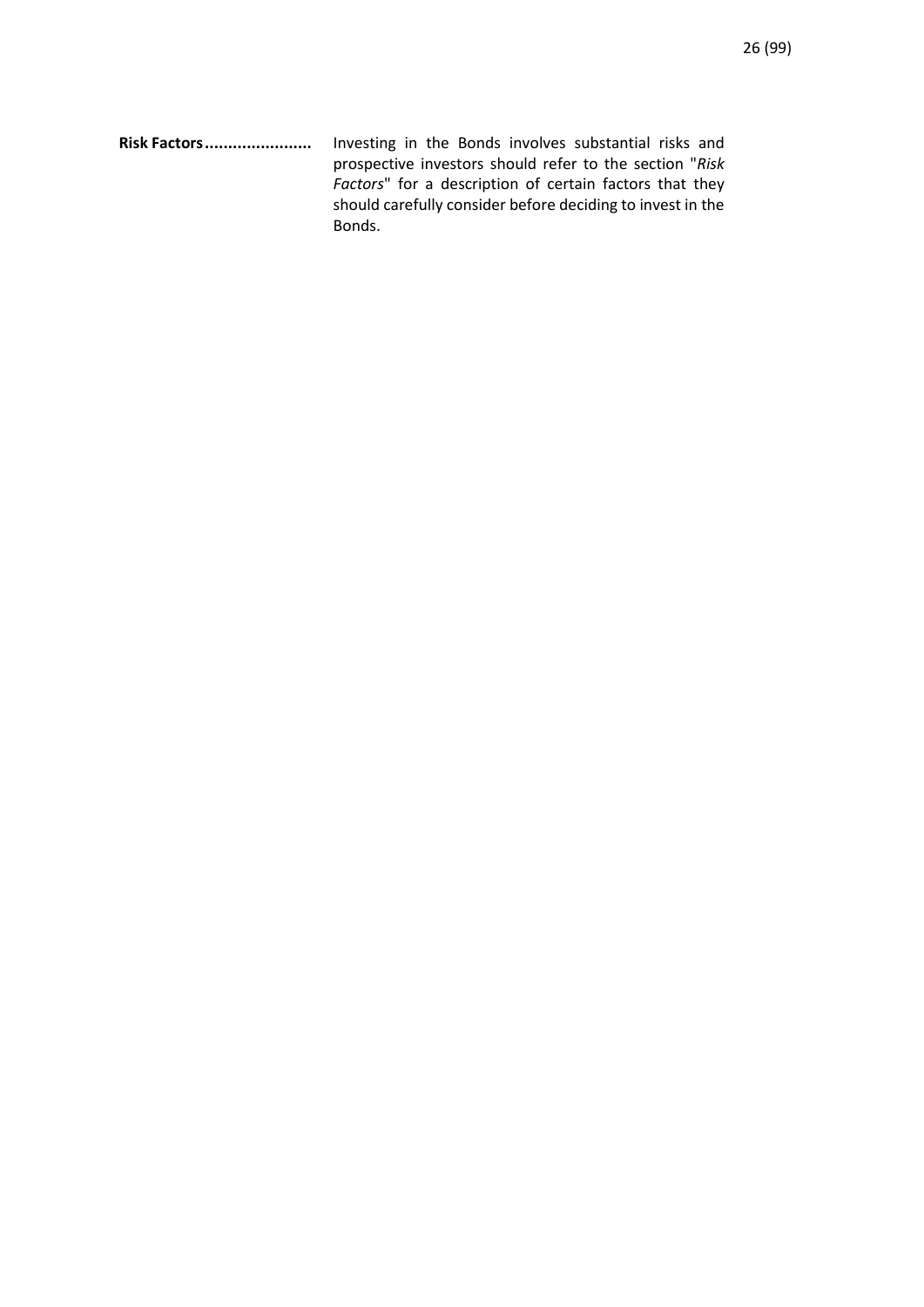# **STATEMENT OF RESPONSIBILITY**

The issuance of the Bonds was authorised by resolutions taken by the board of directors of the Issuer on 27 April 2022, and was subsequently issued by the Issuer on 10 May 2022. This Prospectus has been prepared in connection with the Issuer's application to list the Bonds on the corporate bond list of Nasdaq Stockholm, in accordance with the Commission Delegated Regulation (EU) 2019/980 of 14 March 2019 supplementing Regulation (EU) 2017/1129 of the European Parliament and of the Council and Regulation (EU) 2017/1129 of 14 June 2017 of the European Parliament and of the Council.

The board of directors of the Issuer is, to the extent provided by law, responsible for the information set out in this Prospectus and declares that to the best of its knowledge, the information contained in this Prospectus is in accordance with the facts and makes no omission likely to affect its import.

20 May 2022

Sanolium AB (publ)

*The board of directors*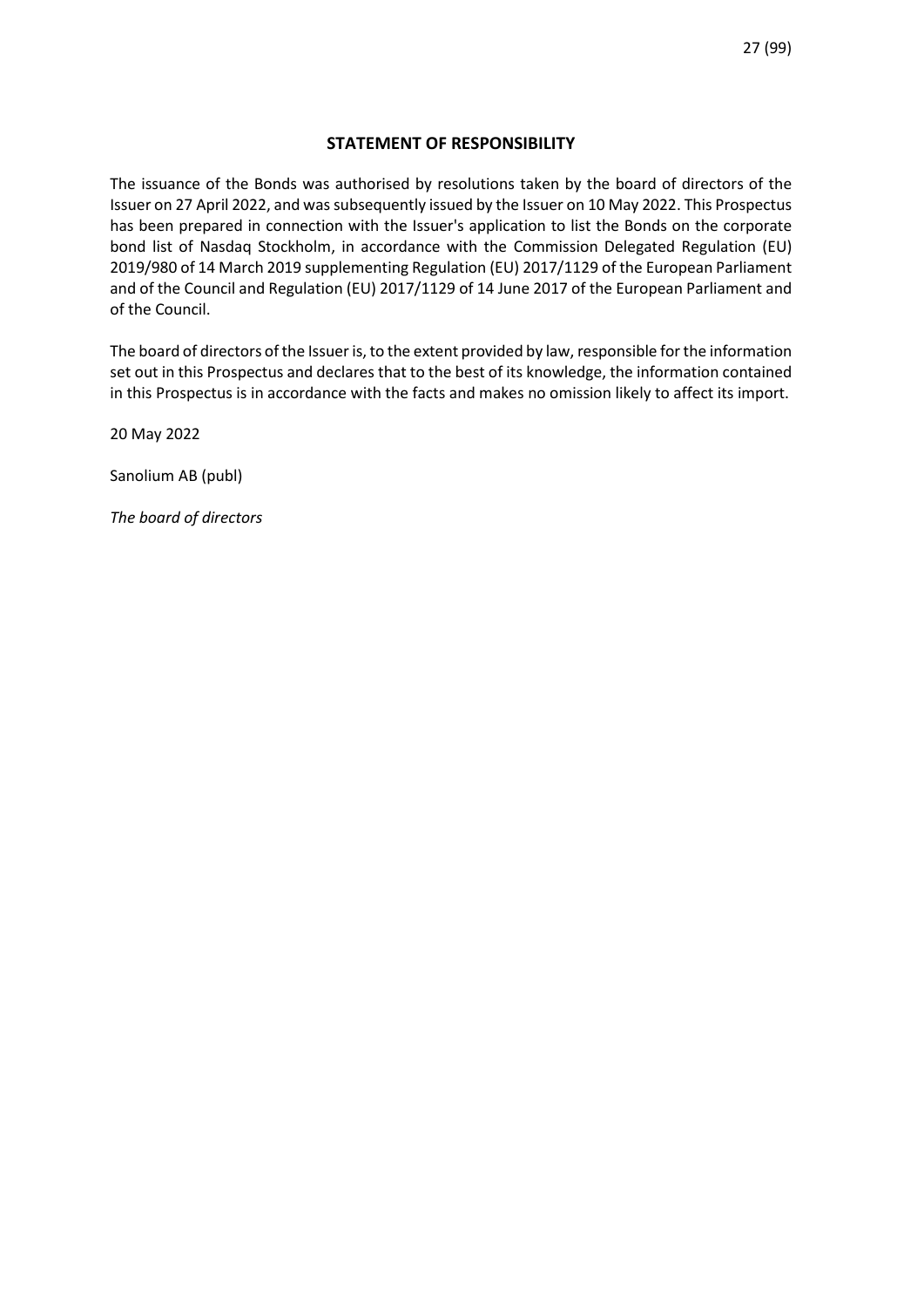# **DESCRIPTION OF MATERIAL AGREEMENTS**

The following is a summary of the material terms of material agreements to which the Issuer is a party and considered as outside of the ordinary course of business. The following summaries do not purport to describe all of the applicable terms and conditions of such arrangements.

# **Super Senior Revolving Facility Agreement**

The Issuer has entered into a SEK 100,000,000 super senior revolving facility agreement as borrower, with DNB Sweden AB as lender, DNB Bank ASA, Sweden Branch as arranger and facility agent and DNB Bank ASA as original hedge counterparty, dated 26 September 2019 (the "**Super Senior RCF**"). The total commitments under the Super Senior RCF may be further increased to the higher of (i) SEK 100,000,000, and (ii) 20 per. cent. of the total aggregate nominal amount of the Bonds. The Super Senior RCF has been provided to the Issuer to be applied for working capital requirements and general corporate purposes of the Group. The final termination date for the Super Senior RCF is six (6) months prior to the Final Maturity Date.

# **Guarantee and Adherence Agreement**

The Issuer and the Guarantors have entered into a guarantee and adherence agreement with Nordic Trustee & Agency AB (publ) as security agent dated 26 September 2019 (the "**Guarantee and Adherence Agreement**"), pursuant to which the Guarantors have agreed to jointly and severally guarantee the Group's obligations as follows:

- the full and punctual payment and performance within applicable grace periods of all Guaranteed Obligations, including all payment of principal of, and premium, if any, and interest under the Senior Finance Documents when due, whether at maturity, by acceleration, by redemption or otherwise, and interest on any such obligation which is overdue, and of all other monetary obligations of the Guarantors to the Secured Parties under the Senior Finance Documents (each as defined therein);
- the full and punctual performance within applicable grace periods of all other obligations and liabilities of the Guarantors under the Senior Finance Documents (each as defined therein); and
- the full and punctual performance of all obligations and liabilities of the Guarantors (as defined therein) under any Transaction Security Document (as defined in the Intercreditor Agreement) to which it is a party.

The Guarantees (as defined therein) are subject to the Intercreditor Agreement and certain limitations imposed by local law requirements in certain jurisdictions.

# **Intercreditor Agreement**

The Issuer as issuer, Sanolium Holding AB as original shareholder creditor, certain entities as original ICA group companies, DNB Bank ASA, Sweden Branch as original facility agent, DNB Sweden AB as super senior RCF creditor, DNB Bank ASA as hedge counterparty, Nordic Trustee & Agency AB (publ) as original bonds agent and original security agent have entered into an intercreditor agreement dated 26 September 2019 (the "**Intercreditor Agreement**"). The terms of the Intercreditor Agreement provides for following rank of debt in respect of proceeds in right and priority of payment following an application of an Enforcement Action (as defined therein) in the following order: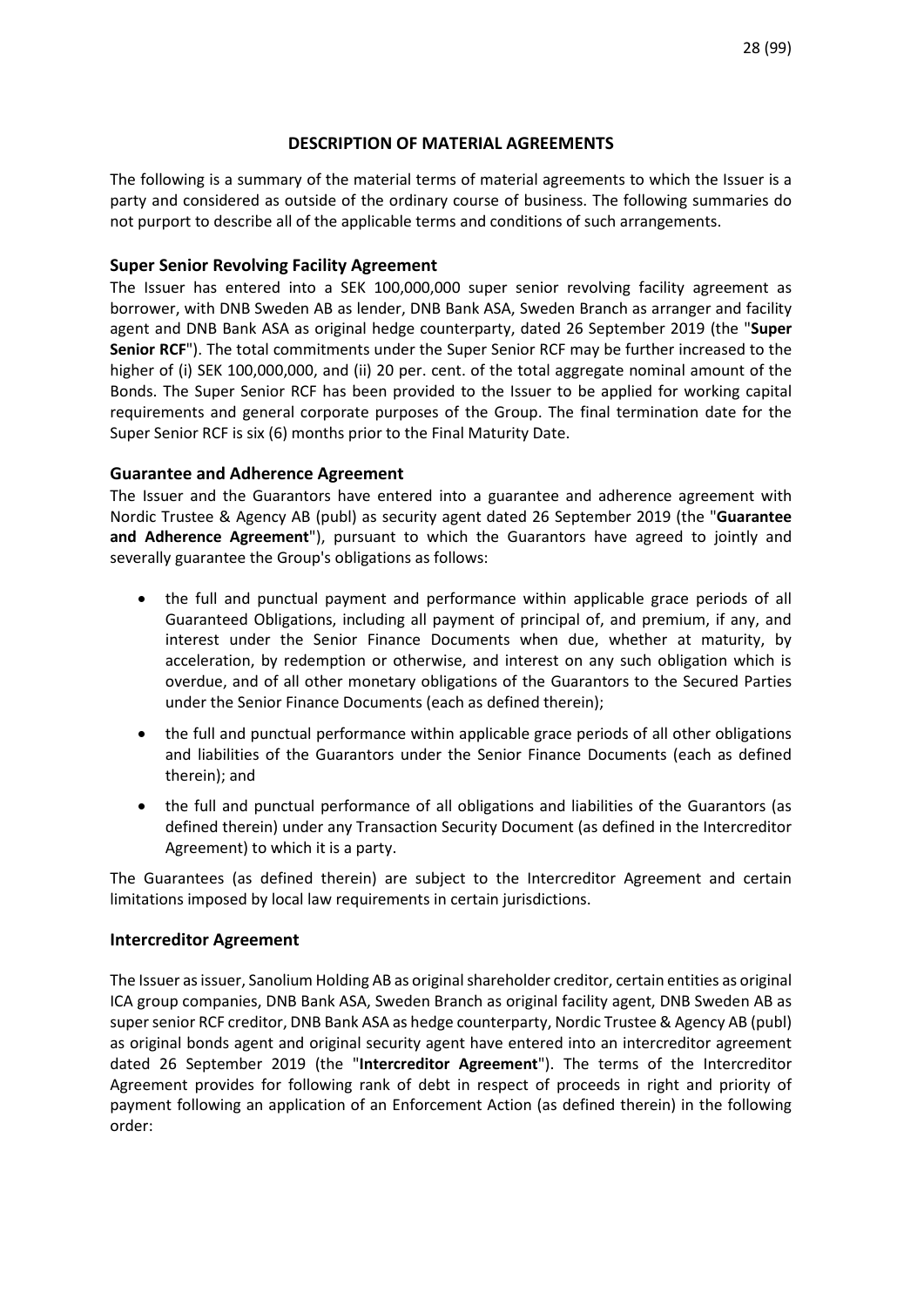- *first*, the Super Senior Debt (*pari passu* between all indebtedness under the Super Senior RCF and Hedging Obligations) (each as defined therein);
- *secondly*, the Senior Debt (*pari passu* between all indebtedness under the Bonds and any New Debt) (each as defined therein);
- *thirdly*, any liabilities raised in the form of Intercompany Debt (as defined therein); and
- *fourthly*, any liabilities raised in the form of Shareholder Debt (as defined therein).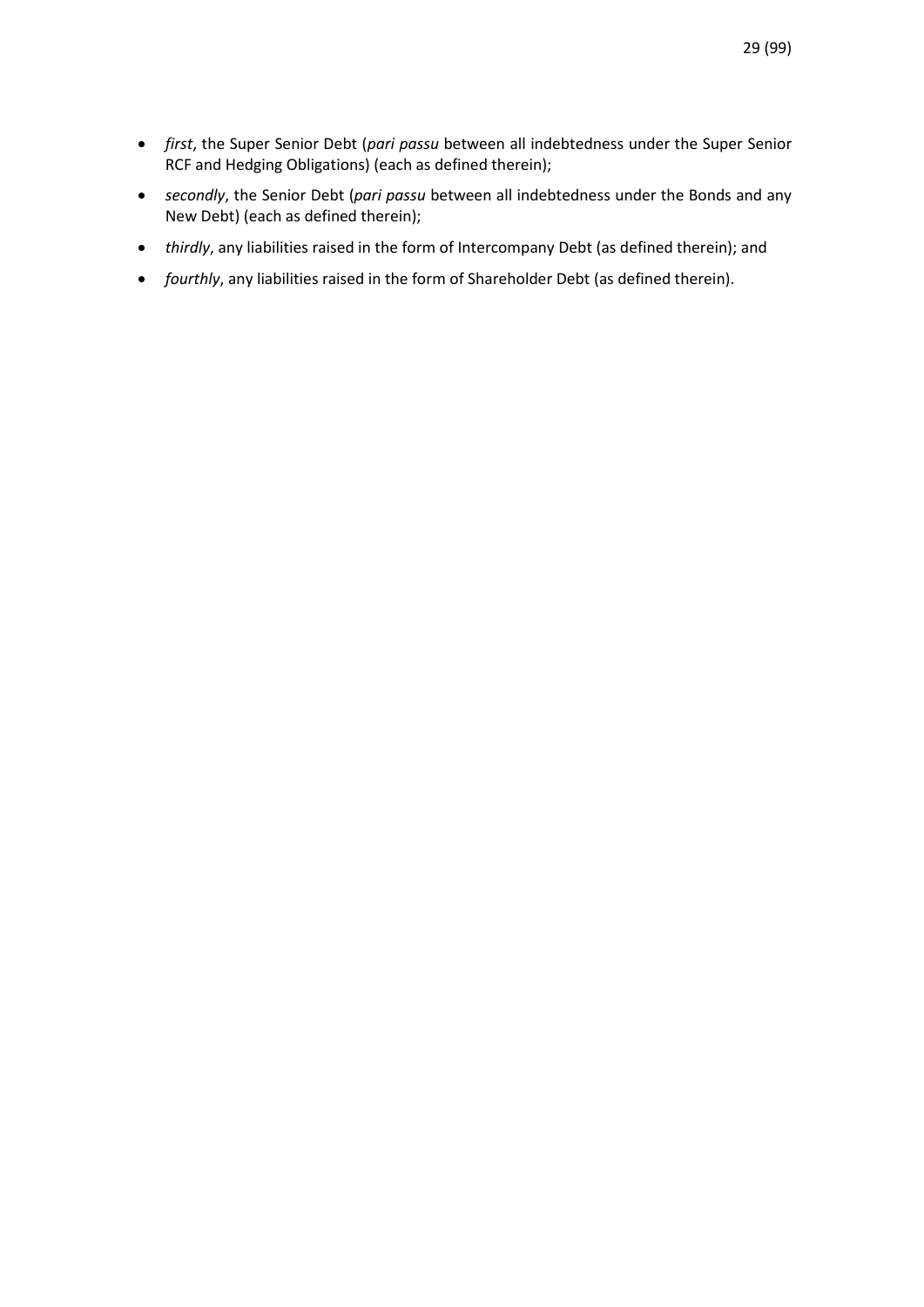# **DESCRIPTION OF THE GROUP**

### **History and development**

The Company's legal and commercial name is Sanolium AB (publ) and was incorporated on 19 October 2018 and is a Swedish public limited liability company operating under the laws of Sweden registered with the Swedish Companies Registration Office with reg. no. 559176-1423. The Issuer's LEI code is 549300P4LYKK3IK1RC66.

The registered office of the Company is Drottninggatan 89, 113 60 Stockholm and the Company's headquarters is located at Drottninggatan 89, 113 60 Stockholm, with telephone number +46 (0)8- 691 49 00. The website of the Issuer is cambiogroup.com. The information on the website does not form part of the Prospectus unless that information is incorporated by reference into the Prospectus.

In accordance with the articles of association of the Company, adopted on 29 April 2019, the objects of the Company are to directly or through affiliates own and manage movable and immovable property (including shares and other securities), provide management services to related companies, and to conduct other business activities compatible therewith.

# **Business and operations**

The Cambio Group was founded in 1993 in Sweden and is now an e-health company providing smart, reliable and user-friendly solutions to improve healthcare and patient safety operating mainly in the Nordics and with a presence in the UK with approximately 200,000 users across general and university hospitals, specialist units and outpatient units.

Through the use of their integrated solutions, their customers provide services to 4,000,000 patients. In 2016 Cambio acquired Viva, a municipal operating system that coordinates the activities and processes of social services, healthcare and care process. Therefore, the Cambio Group is now also a supplier with a comprehensive offering from the entire healthcare and care chain with the aim of offering the most innovative digital solutions for county councils, regions and municipalities.

In 2018, the Cambio Group won a contract award from the SUSSA Group (at an approximate value of SEK 2,000,000,000), under which the Cambio Group will deliver and implement its software and also be responsible for operating and managing the software.

In June 2020, the Cambio Group won a contract award for the remaining optional regions within the SUSSA Group (at a value of SEK 1,200,000,000-2,200,000,000).

The business and operations of the Cambio Group revolves around providing mission-critical healthcare applications, through long-term contacts where the majority are paid upfront with 100 per cent. direct customer retention for their Swedish e-health software products.

#### **Business model and market overview**

The Group operates a capex-light business model, meaning that the Group does not require heavy investments to be able to continuingly provide their services.

The market that the Group operates in is expected to experience an increase in healthcare costs. With limited room for funding via state budgets and limited scope to raise taxes, the only feasible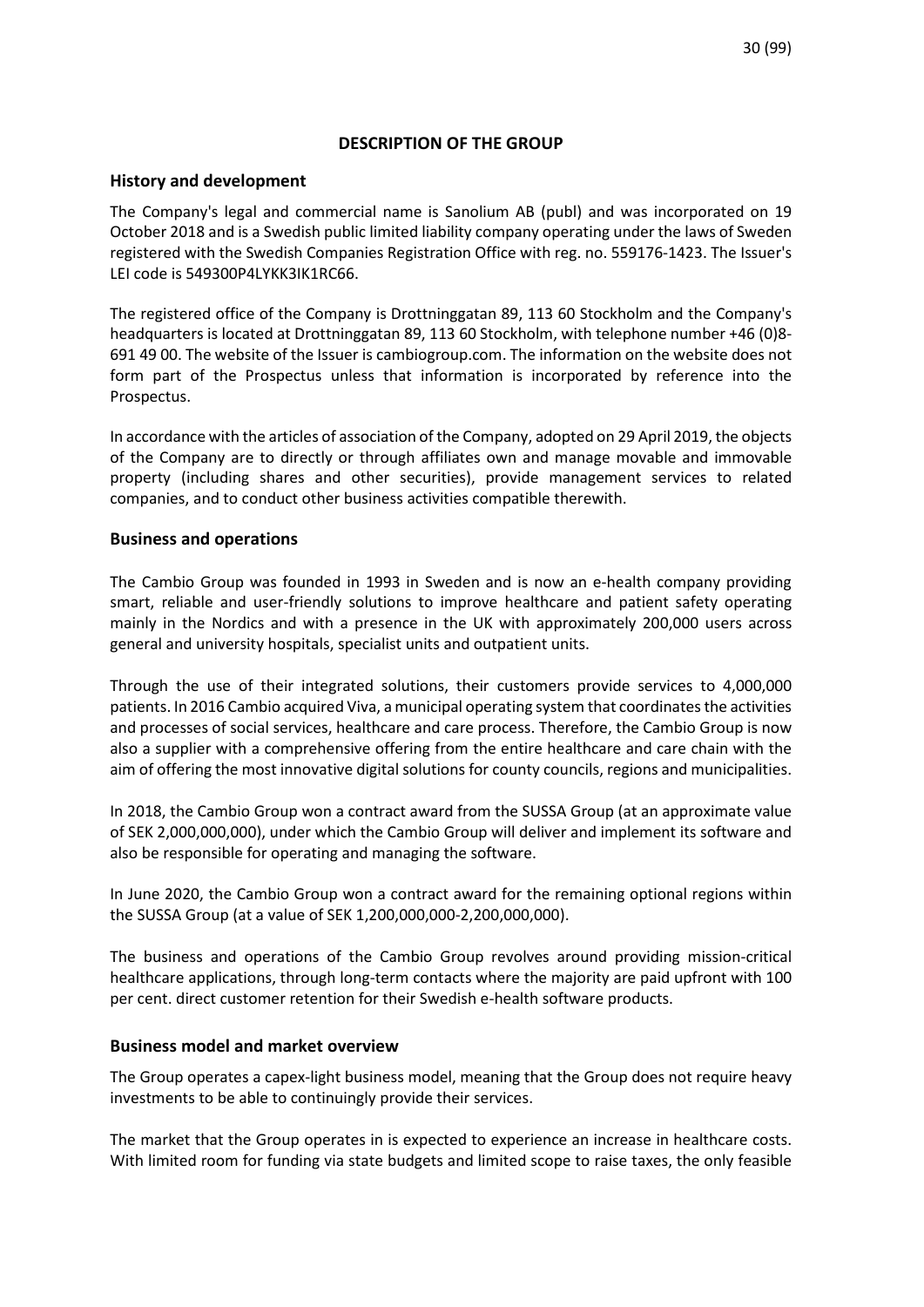solution will be to lower healthcare costs. E-health is a potential solution to mitigating increasing cost as e-health has the potential to create large annual savings of health and social care costs.

The market is therefore, dependent on e-health solutions to decrease costs and to improve the quality and productivity of care. The Group has an established position as an e-health software provider in the Nordic market.

# **Share capital and ownership structure**

The shares of the Issuer are denominated in SEK. Each share carries one vote and has equal rights on distribution of income and capital. As of the date of this Prospectus, the Issuer had an issued share capital of SEK 1,658,637.15. The Issuer has issued a total of 165,863,715 shares.

All the shares in the Issuer are owned by the Parent.

The following table sets forth the ownership structure in the Issuer as per the date of this Prospectus.

| <b>Shareholder</b>  | No. of shares | <b>Share capital</b> | <b>Voting Rights</b> |
|---------------------|---------------|----------------------|----------------------|
| Sanolium Holding AB | 165,863,715   | 100 %                | 100 %                |
| Total               | 165.863.715   | 100.00 %             | 100.00%              |

The following table sets forth the ownership structure in the Parent as per the date of this Prospectus.

| <b>Shareholder</b>        | No. of shares | <b>Share capital</b> | <b>Voting Rights</b> |
|---------------------------|---------------|----------------------|----------------------|
| Sanolium Group Holding AB | 165,863,715   | 100 %                | 100 %                |
| <b>Total</b>              | 165,863,715   | 100.00 %             | 100.00%              |

The Parent is controlled, and the Issuer is consequently also controlled, by investment vehicles owned or managed directly or indirectly by the Sponsor.

#### **Overview of Group structure**

On the date of this Prospectus, the Issuer has, directly and indirectly, 8 wholly-owned subsidiaries.

Operations are conducted by the subsidiaries and the Issuer is thus dependent on its subsidiaries to generate revenues and profit in order to be able to fulfil its payment obligations under the Bonds.

#### **Recent events**

There has been no recent event particular to the Group which is to a material extent relevant to the evaluation of the Issuer's solvency.

# **Significant change and trend information**

There has been no material adverse change in the prospects of the Group since the date of publication of its last audited annual accounts and no significant change in the financial or trading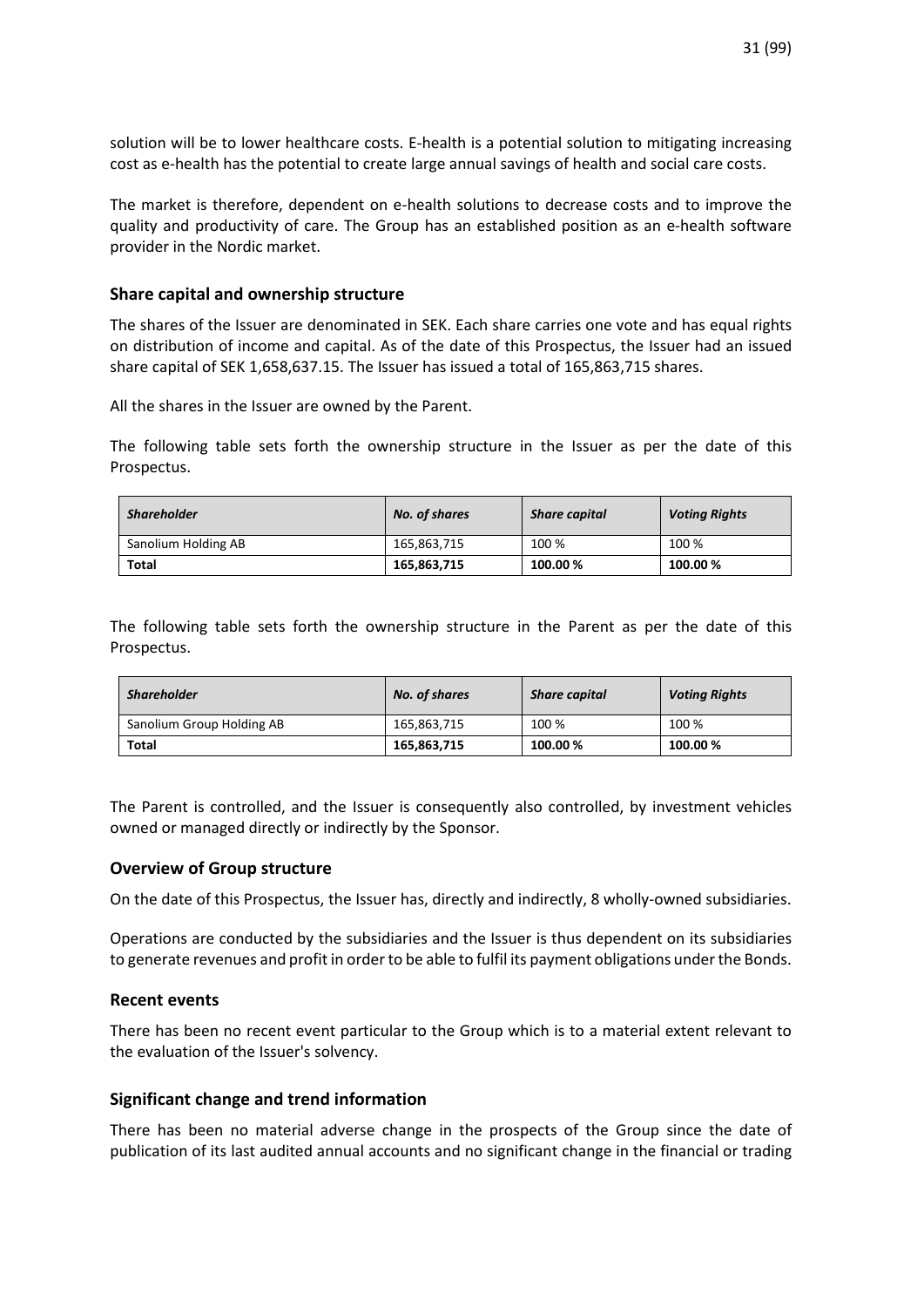position of the Group since the end of the last financial period for which interim financial information has been published.

# **Legal and arbitration proceedings**

Neither the Issuer nor the Group is, or has been over the past twelve months been, a party to any legal, governmental or arbitration proceedings that have had, or would have, a significant effect on the Group's financial position or profitability. Nor is the Issuer aware of any such proceedings which are pending or threatening and which could lead to the Issuer or any member of the Group becoming a party to such proceedings.

# **Credit rating**

No credit rating has been assigned to the Issuer, or its debt securities.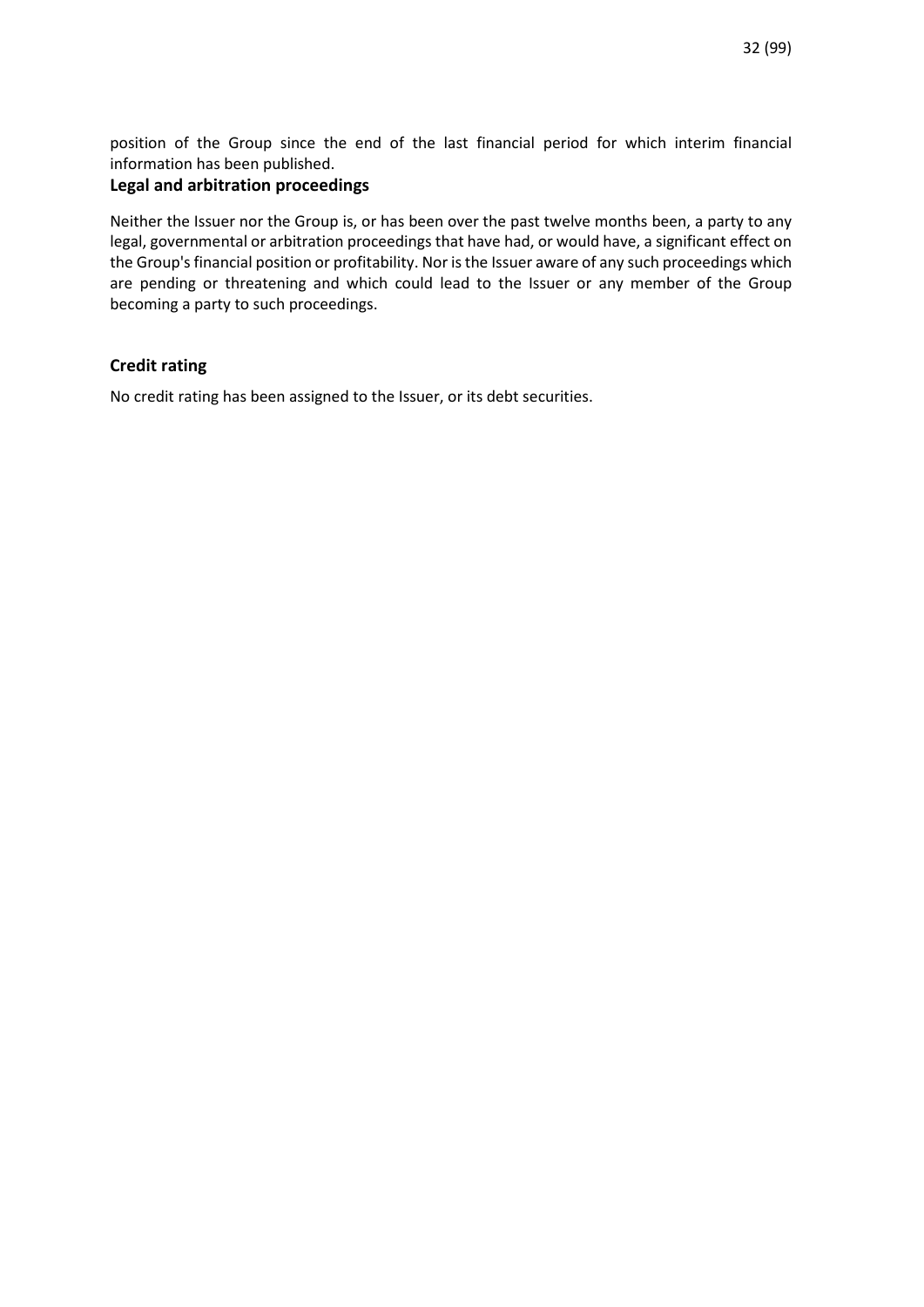# **MANAGEMENT**

# **BOARD OF DIRECTORS OF THE ISSUER**

On the date of this Prospectus the board of directors of the Issuer consisted of three members which have been elected by the general meeting. The board of directors and the senior management can be contacted through the Issuer at its headquarters at Drottninggatan 89, 113 60 Stockholm. Further information on the members of the board of directors and the senior management is set forth below.

The below members of board of directors are not shareholders in the Issuer or any Guarantor.

# *Sebastian Inger, chairman of the board since 2019.*

**Education:** International BSc and MSc in Finance with a sub-degree in Japanese from the University of Gothenburg School of Business, Economics and Law.

**Current commitments:**Principal at Investcorp, Board Member of Sanolium Group Holding AB, the Parent, Georg Jensen, POC, Sanos and Abax.

#### *Rami Avidan, member of the board since 2021.*

**Education:** MBA in Finance and Marketing and Management from Webster University London UK Master´s in Management, Webster University London UK, and a BA in Finance and in Marketing from Webster University London, UK.

**Current commitments:** Chief Executive Officer of Sanolium AB (publ), Chairman of the Board of Cambio Holding AB, Cambio Healthcare Systems AB and Cambio Welfare Systems AB, Board Member of R2B of Sweden AB, RZ Capital Holding AB and SABRAL Investment AB.

# *Niklas Berglund, member of the board since 2021.*

**Education:** MSc in Business and Economics, Handelshögskolan Göteborg (Gothenburg School of Business) and Officer training from the Swedish Naval Academy (Sw. *Marinens Officerhögskola*).

**Current commitments:** Chief Financial Officer of Sanolium AB (publ), Board Member of Cambio Holding AB, Cambio Healthcare Systems AB and Cambio Welfare Systems AB, Chief Financial Officer of Baffin Bay Networks AB.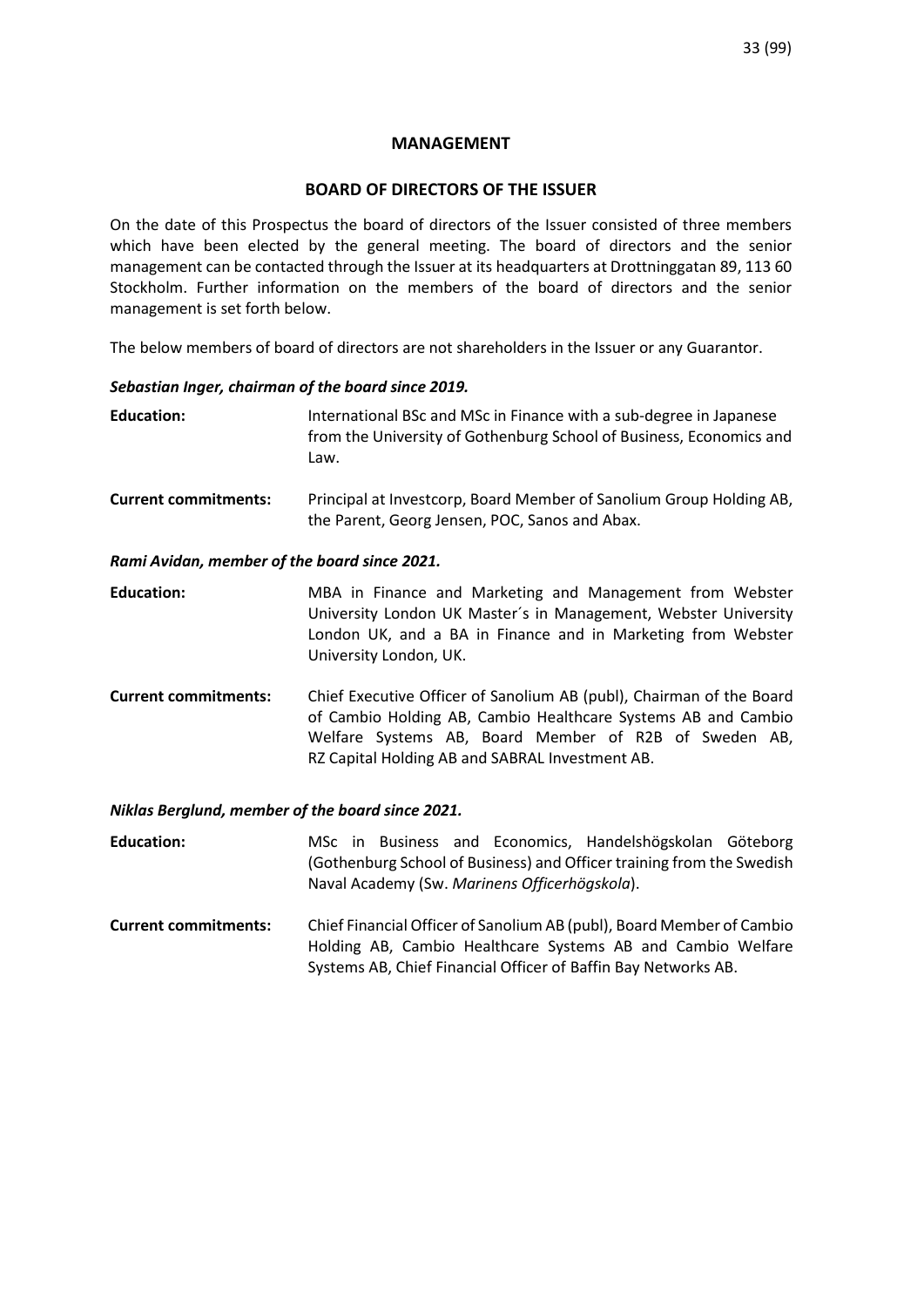# **BOARD OF DIRECTORS OF THE GUARANTORS**

The entities providing unconditional and irrevocable guarantees for the obligations under the Terms and Conditions are detailed below. Each Guarantor may be contacted through the address of the Issuer.

The below members of the board of directors are not shareholders in the Issuer or any Guarantor.

# **Sanolium Holding AB**

Sanolium Holding AB, is a Swedish limited liability company operating under the laws of Sweden with reg.no 559183-3925 with its registered office at Drottninggatan 89, 113 60 Stockholm. In accordance with the articles of association of Sanolium Holding AB, adopted 19 February 2019, the objects of the company are to directly or through affiliates own and manage movable and immovable property (including shares and other securities), provide management services to related companies, and to conduct other business activities compatible therewith.

The shares of Sanolium Holding AB are denominated in SEK. Each share carries one vote and has equal rights on distribution of income and capital. As of the date of this Prospectus, the Parent had an issued share capital of SEK 1,658,637.15. The Parent has issued a total of 165,863,715 shares.

Information on the members of the board of directors of Sanolium Holding AB is set forth below.

#### *Daniel Lopez Cruz, chairman of the board since 2022.*

| <b>Education:</b>                                   | ICADE, Law and Business Administration from Comillas Pontifical<br>University and MBA in Finance from MIT Sloan School of Management.                                            |  |  |
|-----------------------------------------------------|----------------------------------------------------------------------------------------------------------------------------------------------------------------------------------|--|--|
| <b>Current commitments:</b>                         | Head of Investcorp's European Private Equity group, Board Member of<br>the Parent, SPG Prints and Vivaticket.                                                                    |  |  |
| Lars Andåker, member of the board since 2018.       |                                                                                                                                                                                  |  |  |
| <b>Education:</b>                                   | Associate Professor in general surgery at Linköping University.                                                                                                                  |  |  |
| <b>Current commitments:</b>                         | Board member of Sanolium Group Holding AB and the Parent, Origo<br>Group Holding AB and Origo Group AB.                                                                          |  |  |
| Jan Ivar Borgersen, member of the board since 2018. |                                                                                                                                                                                  |  |  |
| <b>Education:</b>                                   | Oslo Technical University - ComputerScience, Norwegian School of<br>Management - Economy, The Administrative Research<br>Institute<br>Norwegian School of Economics - Management |  |  |
| <b>Current commitments:</b>                         | Chief Executive Officer of Borg Advisors AS, Board Member of<br>Sanolium Group Holding AB and the Parent, and chairman of the Board<br>of Tenzinger and MobileXpense.            |  |  |
| Robert Bostock, member of the board since 2022.     |                                                                                                                                                                                  |  |  |

**Education:** BA in Economics from De Montfort University, England.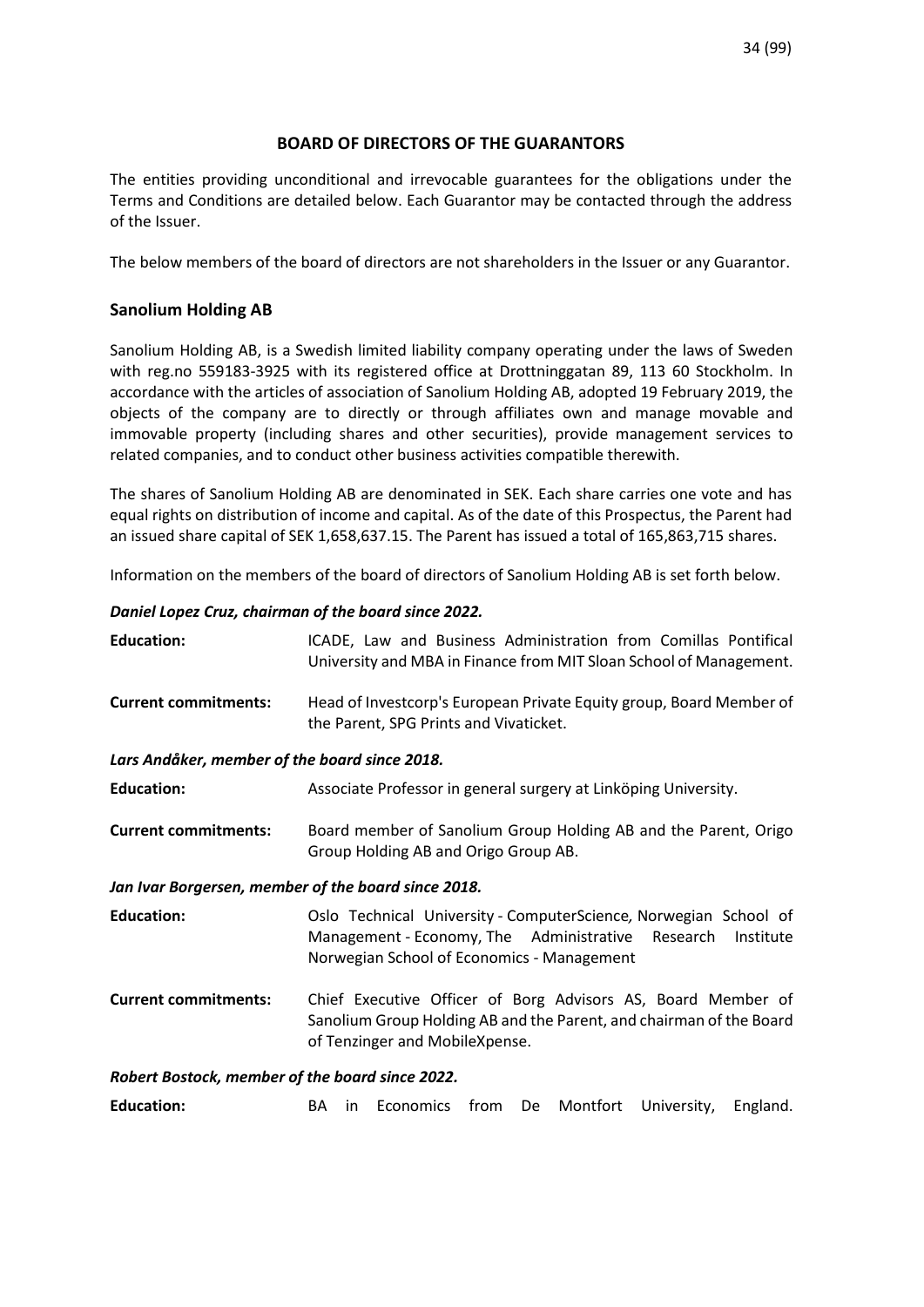**Current commitments:**Member of Investcorp's European Private Equity group, Board Member of the Parent, Dauphine Holdings (UK) Limited, Triplog Holdings Limited, Crops Holdings (UK) Limited, Clinic Holdings (UK) Limited, Corneliani S.p.A, Sarti Holding (UK) Limited, Innovation Holdco Limited, Cloudcare Topco Limited, Cloudcare UK Holdings Limited, Corneliani Holdings (UK) Limited, Georg Jensen AS, Moonlight Holdings (UK) Limited, POC HOLD II AB, POC Sweden AB, Virtus UK Holdings Limited, Muscles UK Holdings Limited, SPG Prints Holding Limited, Vivaticket SPA, Help for Heroes Trading Limited and Plants for Ponds Limited.

# *Tomas Mora-Morrison, member of the board since 2019.*

| <b>Education:</b> | MSc Science in Engineering from Linköping University. |  |
|-------------------|-------------------------------------------------------|--|
|                   |                                                       |  |

**Current commitments:**Board Member of Sanolium Group Holding AB and the Parent.

#### *Sebastian Inger, member of the board since 2019.*

See information above.

# **Cambio Holding AB**

Cambio Holding AB, a Swedish limited liability company operating under the laws of Sweden with reg.no 556893-0308 with its registered office at c/o Cambio Healthcare Systems AB, Universitetsvägen 14, 583 30 Linköping. In accordance with the articles of association of Cambio Holding AB, adopted in 19 February 2019, the objects of the company are to directly or through affiliates develop information systems within the healthcare sector and to conduct other business activities compatible therewith.

The shares of Cambio Holding AB are denominated in SEK. Each share carries one vote and has equal rights on distribution of income and capital. As of the date of this Prospectus, Cambio Holding AB had an issued share capital of SEK 3,221,140. Cambio Holding AB has issued a total of 3,221,140 shares.

Information on the members of the board of directors of Cambio Holding AB is set forth below.

#### *Rami Avidan, chairman of the board since 2021.*

See information above.

#### *Niklas Berglund, member of the board since 2021.*

See information above.

# **Cambio Healthcare Systems AB**

Cambio Healthcare Systems AB, a Swedish limited company operating under the laws of Sweden with reg.no 556487-3585 with its registered office at Gamla Tanneforsvägen 92, 582 54 Linköping. In accordance with the articles of association of Cambio Healthcare Systems AB, adopted 25 October 2012, the objects of the company are to directly or through affiliates develop information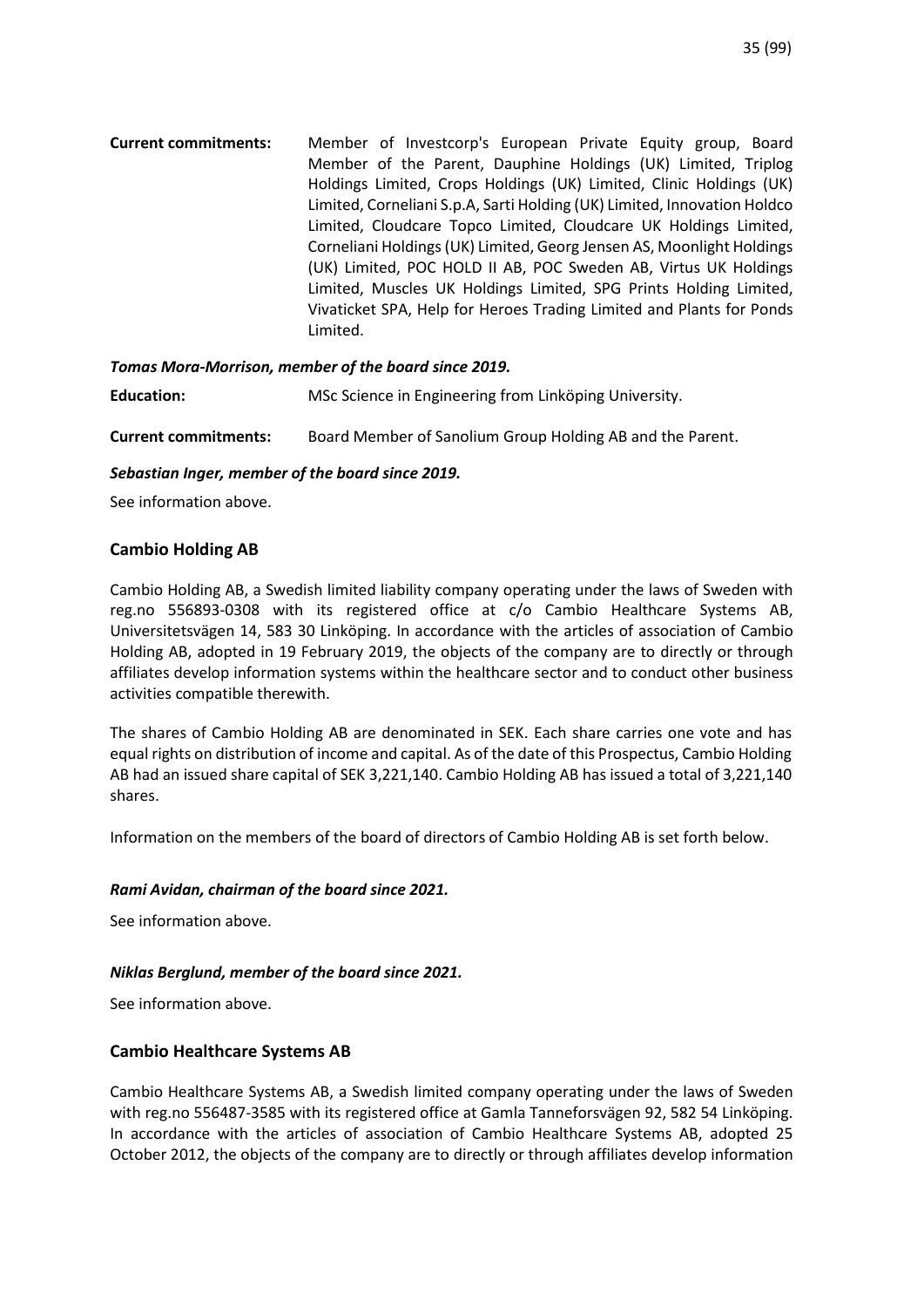systems within the health care sector and to conduct other business activities compatible therewith.

The shares of Cambio Healthcare Systems AB are denominated in SEK. Each share carries one vote and has equal rights on distribution of income and capital. As of the date of this Prospectus, Cambio Healthcare Systems AB had an issued share capital of SEK 2,663,213. Cambio Healthcare Systems AB has issued a total of 2,663,213 shares.

Information on the members of the board of directors of Cambio Healthcare Systems AB is set forth below.

# *Rami Avidan, chairman of the board since 2021.*

See information above.

#### *Niklas Berglund, member of the board since 2021.*

See information above.

# **Cambio Welfare Systems AB**

Cambio Welfare Systems AB, a Swedish limited company operating under the laws of Sweden with reg.no 556618-8230 with its registered office at Urban Hjärnes Väg 1A, 591 30 Motala. In accordance with the articles of association of Cambio Welfare Systems AB, adopted 16 November 2021 the objects of the company are to provide consulting services within data, tech, services, process and project management, and developing applications for administrative systems within public and private healthcare enterprises and to conduct other business activities compatible therewith.

The shares of Cambio Welfare Systems AB are denominated in SEK. Each share carries one vote and has equal rights on distribution of income and capital. As of the date of this Prospectus, Cambio Welfare Systems AB had an issued share capital of SEK 102,000. Cambio Welfare Systems AB has issued a total of 1,020 shares.

Information on the members of the board of directors of Cambio Welfare Systems AB is set forth below.

#### *Rami Avidan, chairman of the board since 2021.*

See information above.

#### *Niklas Berglund, member of the board since 2021.*

See information above.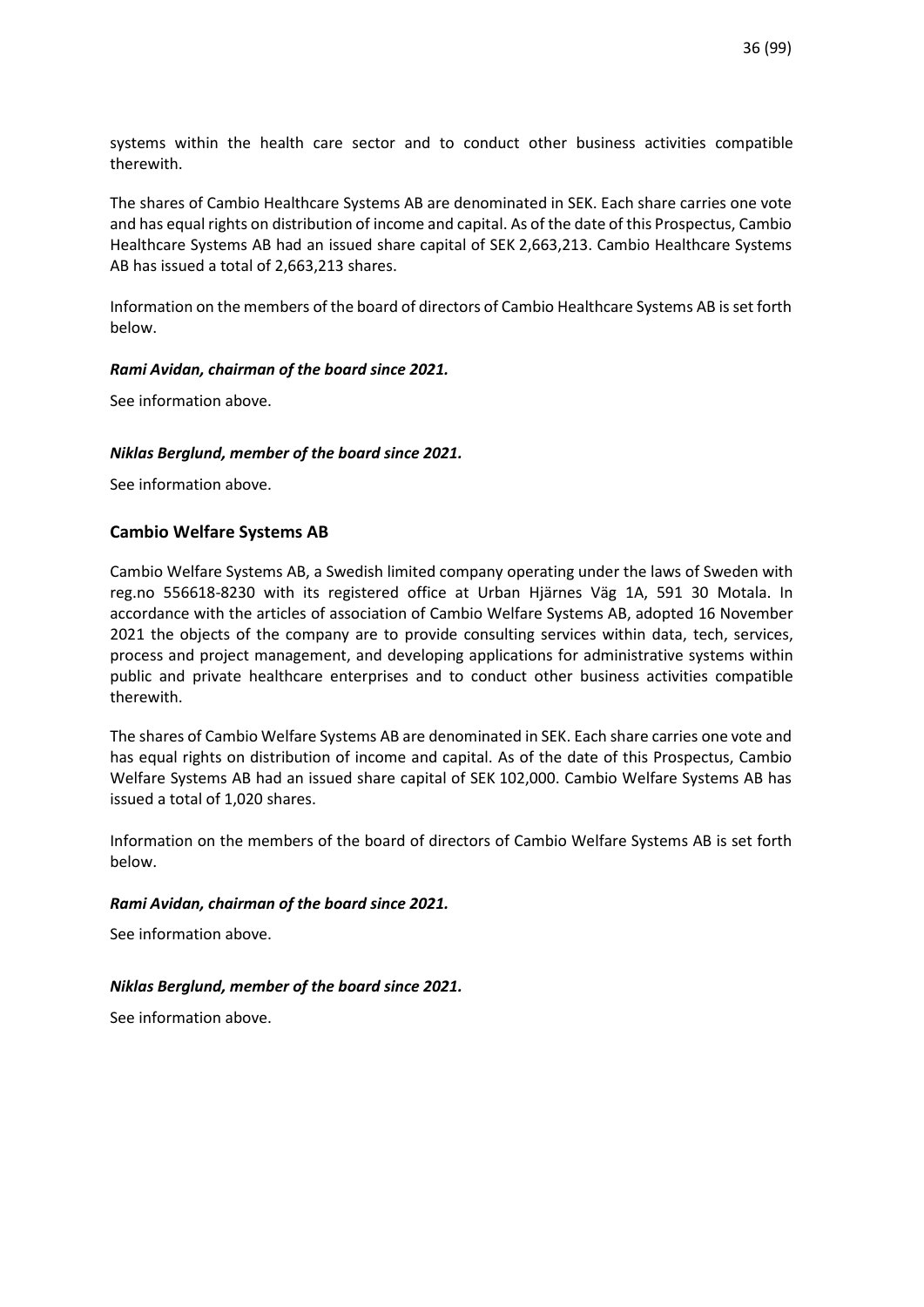# **MANAGEMENT OF THE ISSUER AND THE GUARANTORS**

The below members of the management are not shareholders in the Issuer or any Guarantor.

# *Rami Avidan, CEO of the Parent, the Issuer, Cambio Holding AB and Cambio Healthcare Systems AB*

See information above.

*Niklas Berglund, Chief Financial Officer* 

See information above.

*Tomas Block, Chief Marketing Officer & Deputy CEO of the Issuer* 

| <b>Education:</b>                                                              | M.D from Uppsala University, PhD Faculty of Medicine Uppsala<br>University and a MBA from Stockholm School of Economics. |
|--------------------------------------------------------------------------------|--------------------------------------------------------------------------------------------------------------------------|
| Ylva Hennig, Head of Business Area Sweden and CEO of Cambio Welfare Systems AB |                                                                                                                          |
| <b>Education:</b>                                                              | BSc in Economics from Uppsala University.                                                                                |
| <b>Anne Mette Bang, Managing Director Denmark</b>                              |                                                                                                                          |
| <b>Education:</b>                                                              | MSc in International Relations and MSc in Public Administration from<br>University of Aalborg.                           |
| Carl Hildebrand, CIO and Head of Global Service Delivery                       |                                                                                                                          |
| <b>Education:</b>                                                              | MSc in Computer Engineering from Linköping University.                                                                   |
| Johanna Hultcrantz, Chief Product Officer and Head of Business Innovation      |                                                                                                                          |
| <b>Education:</b>                                                              | MSc in Cognitive Science from Linköping University.                                                                      |
| <b>Camilla Norander, Head of People Success</b>                                |                                                                                                                          |
| <b>Education:</b>                                                              | MSc in Behavioral Science from Umeå University.                                                                          |
| <b>Arash Noujoumi, Chief Operating Officer</b>                                 |                                                                                                                          |
| <b>Education:</b>                                                              | Master in Business Administration from JIBS (Sw. Jönköping<br>International Business School).                            |
| Jenny Styren, Chief Marketing and Communication Officer                        |                                                                                                                          |
| <b>Education:</b>                                                              | Master of Science in Business Administration, Södertörn University.                                                      |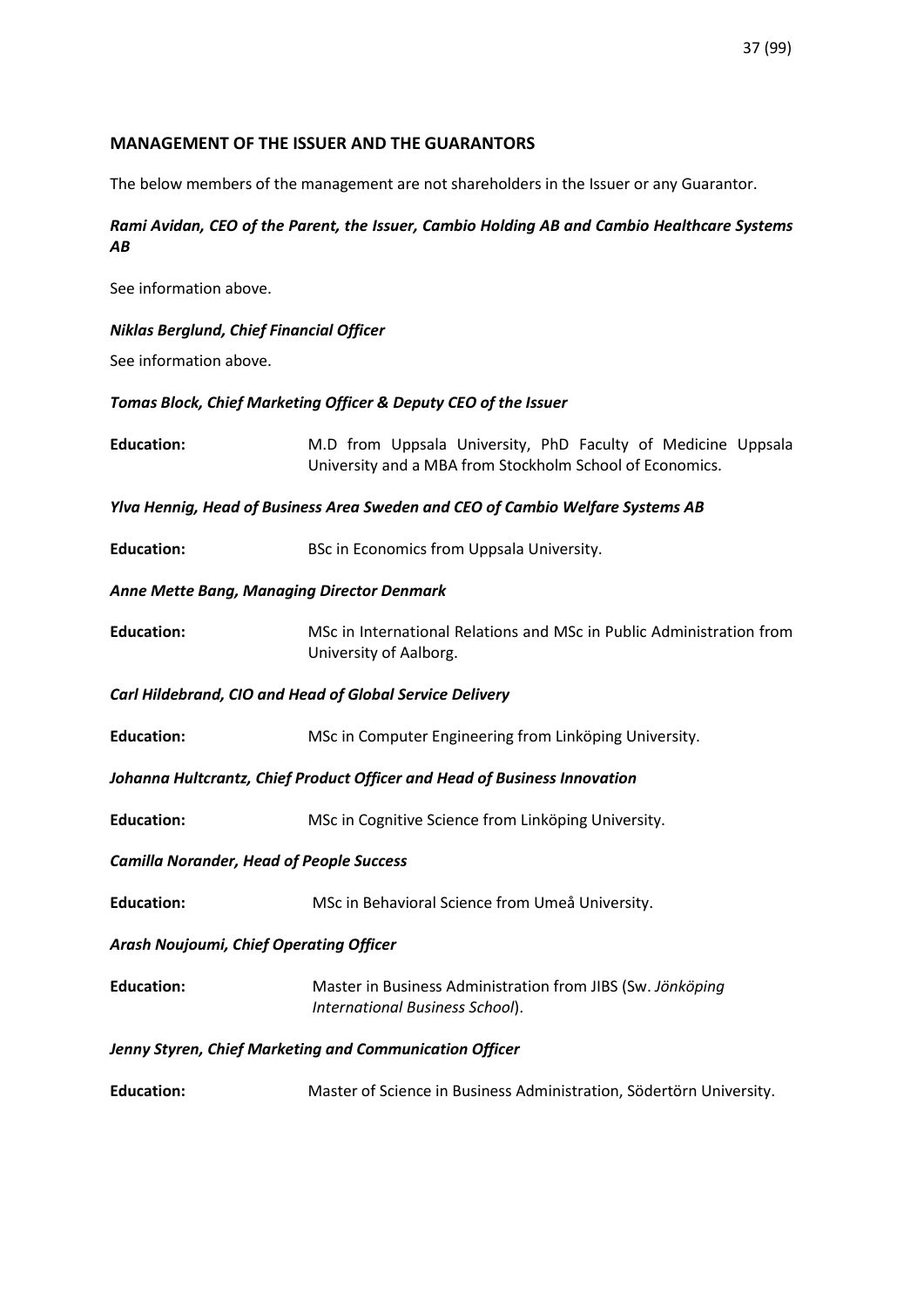# *Andrew Woodward, CTO and Chief Architect*

**Education:** MSc in Information Systems & Technology from Liverpool University.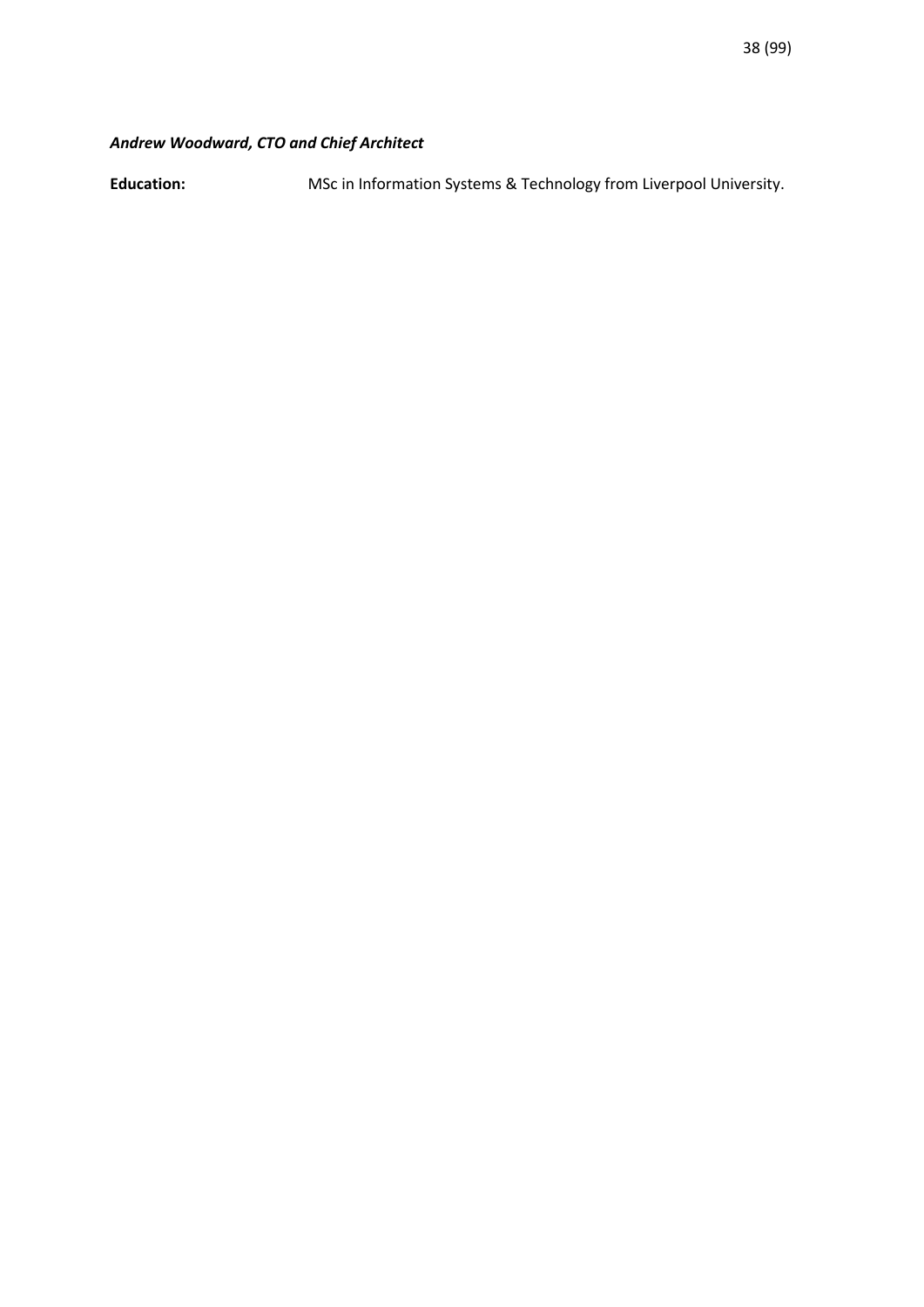## **Conflicts of interest within administrative, management and control bodies**

To the extent that can be reasonably verified by the Group, no conflict of interest exists regarding the private affairs, family relations, or any other kind, between members of the administrative and senior management bodies that might conflict with the Group's interests or prevent the aforementioned to faithfully execute their duties to the Group.

Some members of the board of directors and management have private interests in the Issuer and the Guarantor's by their holding of shares in the Issuer's indirect parent company. The members of the board of directors and the management may serve as directors or officers of other companies or have significant shareholdings in other companies and, to the extent that such other companies may participate in ventures in which the Issuer or the Guarantors may participate, the members of the board of directors or the management may have a conflict of interest in negotiating and concluding terms respecting the extent of such participation. In the event that such a conflict of interest arises at a board meeting of the Issuer or a Guarantor, a board member which has such a conflict will abstain from voting for or against the approval of such participation, or the terms of such participation. In accordance with the laws of Sweden, the members of the board of directors of the Issuer are required to act honestly, in good faith and in the best interests of the Issuer. Other than the aforementioned, none of the board members or the management has any private interests which may conflict with the interests of the Issuer and the Guarantors.

### **Interest of natural and legal persons involved in the issue**

The Sole Bookrunner and/or its affiliates have engaged in, and may in the future engage in, investment banking and/or commercial banking or other services for the Issuer and the Group in the ordinary course of business. Accordingly, conflicts of interest may exist or may arise as a result of the Sole Bookrunner and/or its affiliates having previously engaged, or engaging in future, in transactions with other parties, having multiple roles or carrying out other transactions for third parties with conflicting interests.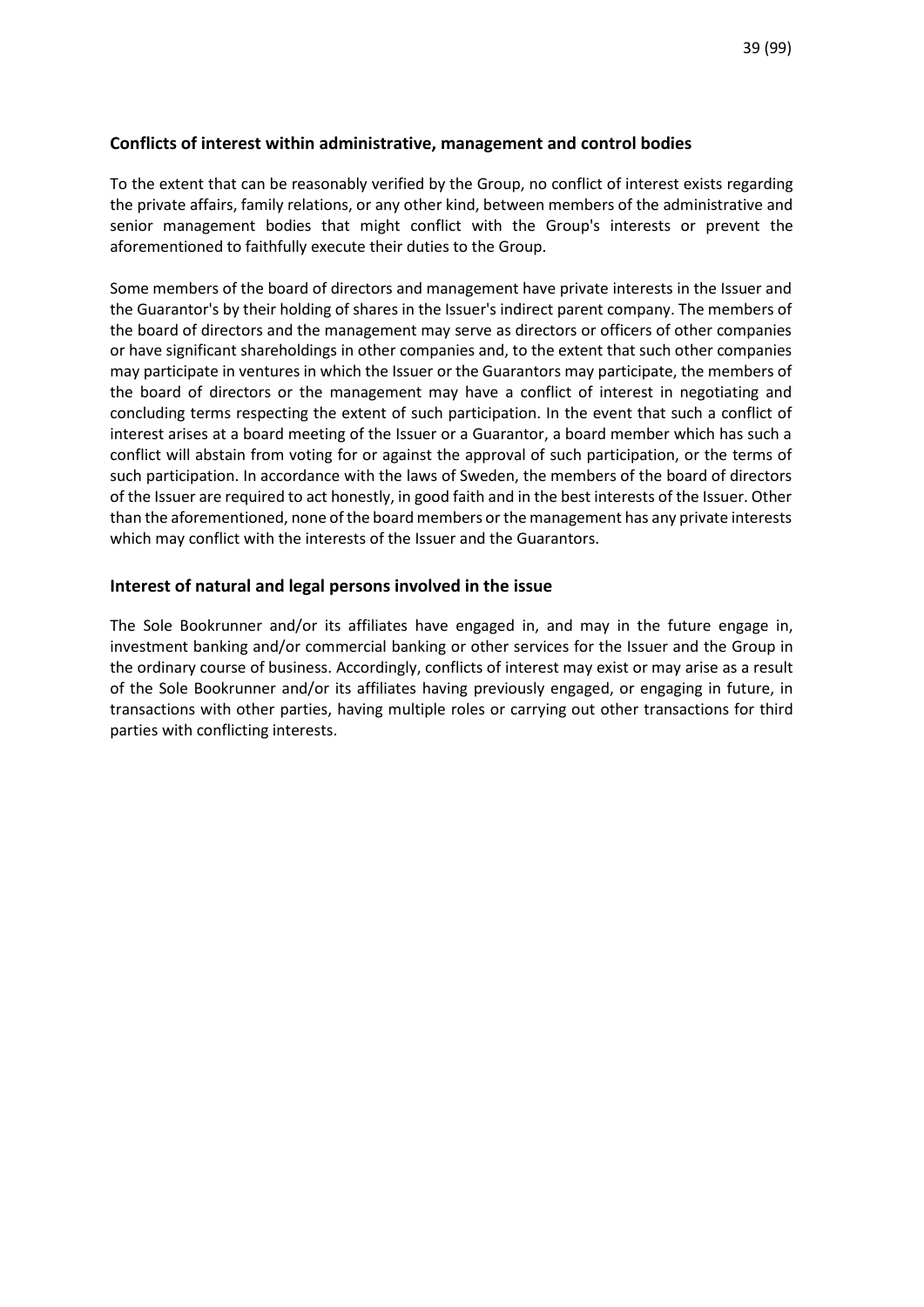## **HISTORICAL FINANCIAL INFORMATION**

# **Historical financial information**

## **The Issuer**

The Issuer's consolidated financial statements for the financial year ended 31 December 2021 and the figures for the financial year ended 31 December 2020 as set out below are incorporated into this Prospectus by reference (please see section "*Other Information*"). The information incorporated by reference is to be read as part of this Prospectus. All such information is available on the Issuer's website cambiogroup.com.

The Issuer's consolidated financial statements for the financial year ended 31 December 2021 and 31 December 2020 has been prepared in accordance with International Financial Reporting Standards as adopted by the EU ("**IFRS**").

Other than the auditing of the Issuer's consolidated financial statements for the financial year ended 31 December 2021 and for the financial year ended 31 December 2020, the Issuer's auditor has not audited or reviewed any part of this Prospectus.

The Issuer's consolidated financial statements for the financial year ended 31 December 2021 is incorporated into this Prospectus by reference. For particular financial figures, please refer to the pages set out below:

- consolidated income statement, page 5;
- consolidated balance sheet, page 6;
- consolidated cash flow statement, page 8;
- consolidated statement of changes in equity, page 7; and
- the audit report, page 26 29.

The figures from the Issuer's consolidated financial statements for the financial year ended 31 December 2020 is incorporated into this Prospectus by reference. The other information set out in the consolidated financial statements for the financial year ended 31 December 2020 is deemed to not be relevant for the purpose of the Prospectus Regulation as corresponding up to date information is included in the consolidated financial statements for the financial year ended 31 December 2021.

Financial year ended 31 December 2020:

- consolidated income statement, page 5;
- consolidated balance sheet, page 6;
- consolidated statement of changes in equity, page 7;
- consolidated cash flow statement, page 8; and
- the audit report, pages 30 33.

### **Auditing of the annual historical financial information**

The Issuer's consolidated financial statements for the years 2021 and 2020 have been audited, as applicable, by PricewaterhouseCoopers, Torsgatan 21, 113 97 Stockholm. PricewaterhouseCoopers has been the Issuer's auditor since 2019, and was re-elected for an additional year on the latest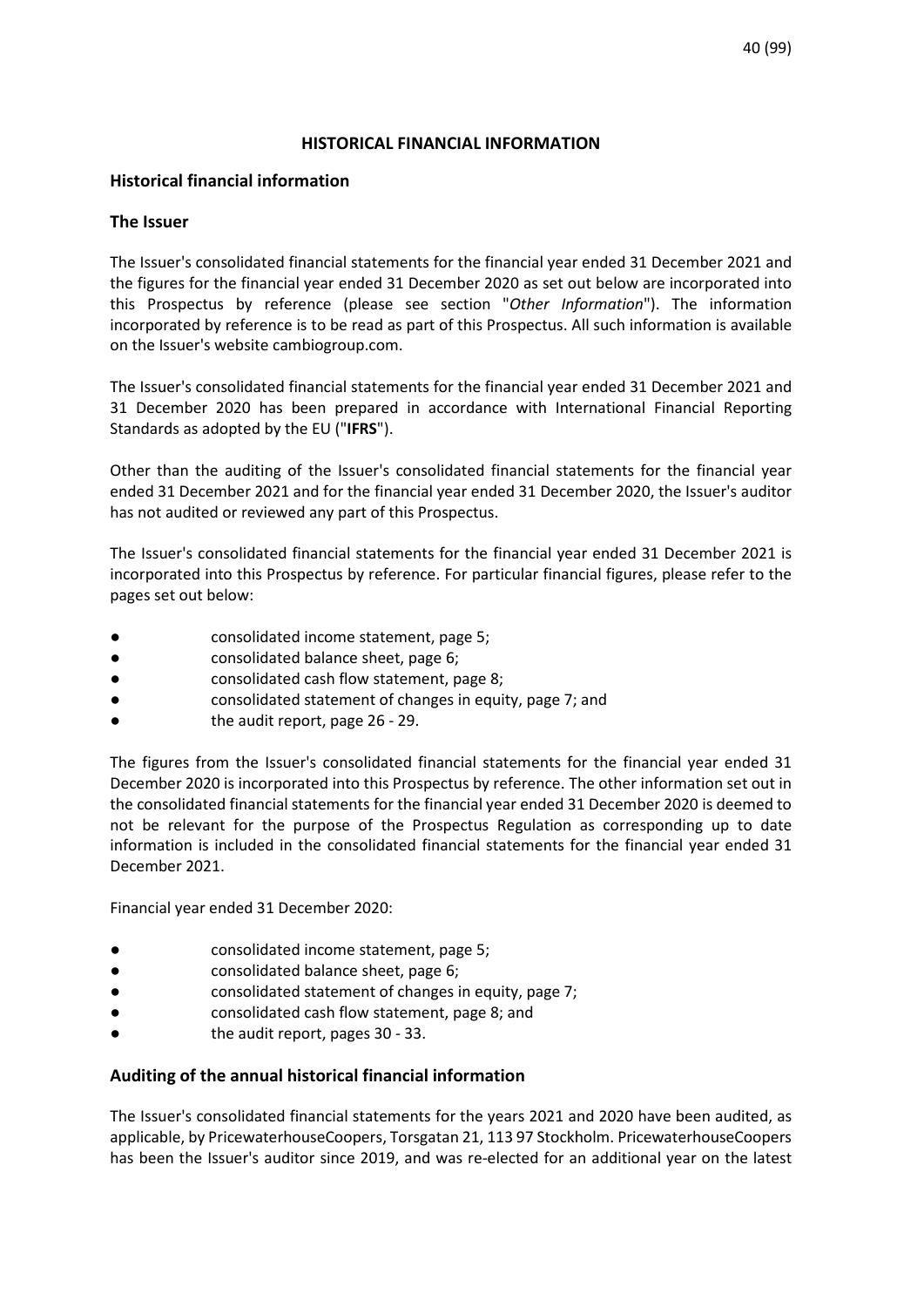annual general meeting. Nicklas Kullberg is the auditor who is responsible for the Issuer. Nicklas Kullberg is an authorised auditor and is a member of the professional body FAR, the professional institute for the accountancy sector in Sweden.

The auditing of the consolidated financial statements was conducted in accordance with international standards on auditing and the audit report was submitted without reservations.

# **Age of the most recent financial information**

The most recent financial information has been taken from the consolidated financial statements for the financial year ended 31 December 2021, which was published on 28 April 2022 on the Issuer's website cambiogroup.com.

# **The Guarantors**

### **The Parent**

The Parent's financial statements for the financial year ended 31 December 2020 and the figures for the financial year ended 31 December 2019 as set out below are incorporated into this Prospectus by reference (please see section "*Other Information*"). The information incorporated by reference is to be read as part of this Prospectus. All such information is available on the Issuer's website cambiogroup.com.

The Parent's financial statements for the financial year ended 31 December 2020 and for 31 December 2019 has been prepared in accordance with BFNAR 2012:1.

Other than the auditing of the Parent's financial statements for the financial year ended 31 December 2020 and for the financial year ended 31 December 2019, the Parent's auditor has not audited or reviewed any part of this Prospectus.

The Parent's annual report for the financial year ended 31 December 2020 is incorporated into this Prospectus by reference. For particular financial figures, please refer to the pages set out below:

- income statement, page 6;
- balance sheet, page 7;
- statement of changes in equity, page 5; and
- the audit report, pages 1-2.

The figures from the Parent's annual report for the financial year ended 31 December 2019 is incorporated into this Prospectus by reference. The other information set out in the consolidated financial statements for the financial year ended 31 December 2019 is deemed to not be relevant for the purpose of the Prospectus Regulation as corresponding up to date information is included in the annual report for the financial year ended 31 December 2020.

Financial year ended 31 December 2019:

- income statement, page 6;
- balance sheet, page 7;
- statement of changes in equity, page 4; and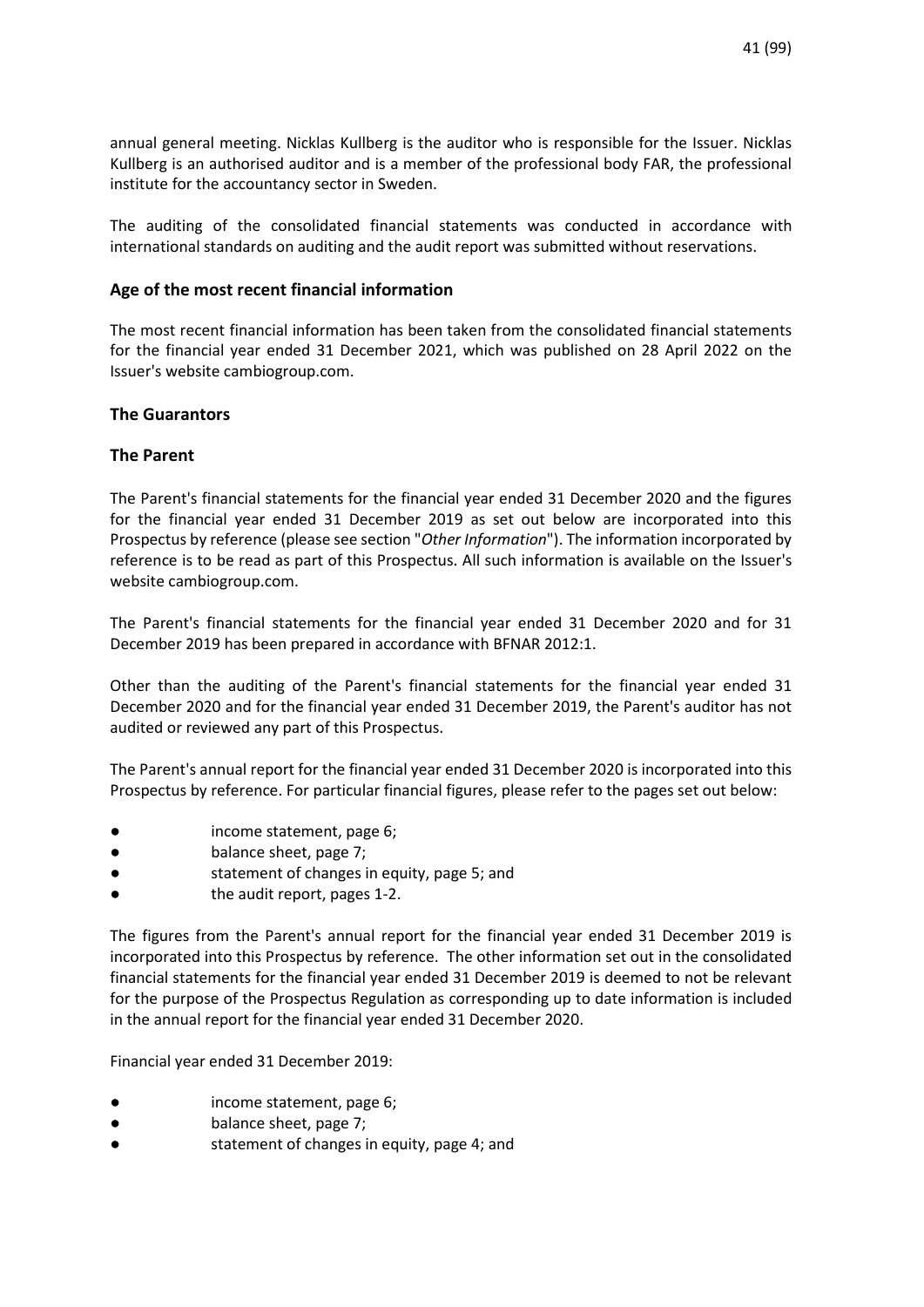## the audit report, pages 16-18.

### **Auditing of the annual historical financial information**

The Parent's financial statements for the years 2020 and 2019 have been audited, as applicable, by PricewaterhouseCoopers, Torsgatan 21, 113 97 Stockholm. PricewaterhouseCoopers has been the Parent's auditor since 2019, and was re-elected for an additional year on the latest annual general meeting. Nicklas Kullberg is the auditor who is responsible for the Parent. Nicklas Kullberg is an authorised auditor and is a member of the professional body FAR, the professional institute for the accountancy sector in Sweden.

The auditing of the financial statements was conducted in accordance with international standards on auditing and the audit report was submitted without reservations.

### **Age of the most recent financial information**

The most recent financial information has been taken from the financial statements for the financial year ended 31 December 2020, which was published on 5 May 2022 on the Issuer's website cambiogroup.com.

### **Cambio Holding AB**

Cambio Holding AB's financial statements for the financial year ended 31 December 2020 and the figures for the financial year ended 31 December 2019 as set out below are incorporated into this Prospectus by reference (please see section "*Other Information*"). The information incorporated by reference is to be read as part of this Prospectus. All such information is available on the Issuer's website cambiogroup.com.

Cambio Holding AB's financial statements for the financial year ended 31 December 2020 and 31 December 2019 have been prepared in accordance with BFNAR 2012:1.

Other than the auditing of the Cambio Holding AB's financial statements for the financial year ended 31 December 2020 and for the financial year ended 31 December 2019, Cambio Holding AB's auditor has not audited or reviewed any part of this Prospectus.

Cambio Holding AB's annual report for the financial year ended 31 December 2020 is incorporated into this Prospectus by reference. For particular financial figures, please refer to the pages set out below:

- income statement, page 5;
- balance sheet, pages 6-7;
- statement of changes in equity, page 4; and
- the audit report, pages 22-24.

The figures from Cambio Holding AB's annual report for the financial year ended 31 December 2019 is incorporated into this Prospectus by reference. The other information set out in the consolidated financial statements for the financial year ended 31 December 2019 is deemed to not be relevant for the purpose of the Prospectus Regulation as corresponding up to date information is included in the annual report for the financial year ended 31 December 2020.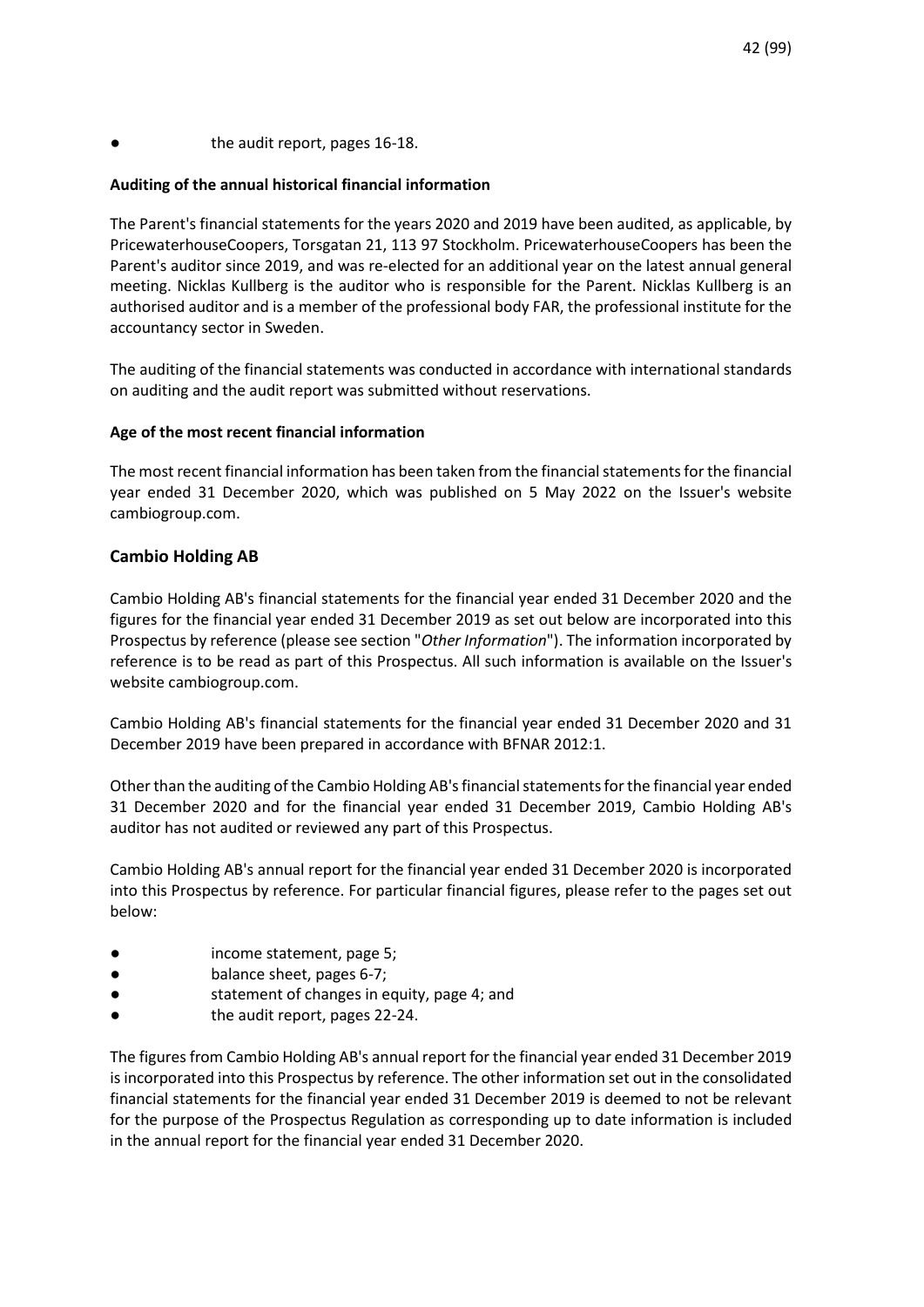Financial year ended 31 December 2019:

- income statement, page 4;
- balance sheet, pages 5-6;
- statement of changes in equity, page 3; and
- the audit report, pages 12-13.

### **Auditing of the annual historical financial information**

Cambio Holding AB's financial statements for the years 2020 and 2019 have been audited, as applicable, by PricewaterhouseCoopers, Torsgatan 21, 113 97 Stockholm. PricewaterhouseCoopers has been the Cambio Holding AB's auditor since 2012 and was re-elected for an additional year on the latest annual general meeting. Nicklas Kullberg is the auditor who is responsible for Cambio Holding AB's. Nicklas Kullberg is an authorised auditor and is a member of the professional body FAR, the professional institute for the accountancy sector in Sweden.

The auditing of the financial statements was conducted in accordance with international standards on auditing and the audit reports were submitted without reservations.

### **Age of the most recent financial information**

The most recent financial information has been taken from the financial statements for the financial year ended 31 December 2020, which was published on 5 May 2022 on the Issuer's website cambiogroup.com.

## **Cambio Healthcare Systems AB**

Cambio Healthcare Systems AB's financial statements for the financial year ended 31 December 2020 and the figures for the financial year ended 31 December 2019 as set out below are incorporated into this Prospectus by reference (please see section "*Other Information*"). The information incorporated by reference is to be read as part of this Prospectus. All such information is available on the Issuer's website cambiogroup.com.

Cambio Healthcare System AB's financial statements for the financial year ended 31 December 2019 and 31 December 2020 have been prepared in accordance with BFNAR 2012:1.

Other than the auditing of the Cambio Healthcare System AB's financial statements for the financial year ended 31 December 2020 and the financial statements for the financial year ended 31 December 2019, Cambio Healthcare System AB's auditor has not audited or reviewed any part of this Prospectus.

Cambio Healthcare Systems AB's annual report for the financial year ended 31 December 2020 is incorporated into this Prospectus by reference. For particular financial figures, please refer to the pages set out below:

- income statement, page 6;
- balance sheet, pages 7-8;
- cash flow statement, page 9;
- statement of changes in equity, page 5; and
- the audit report, pages 29-30.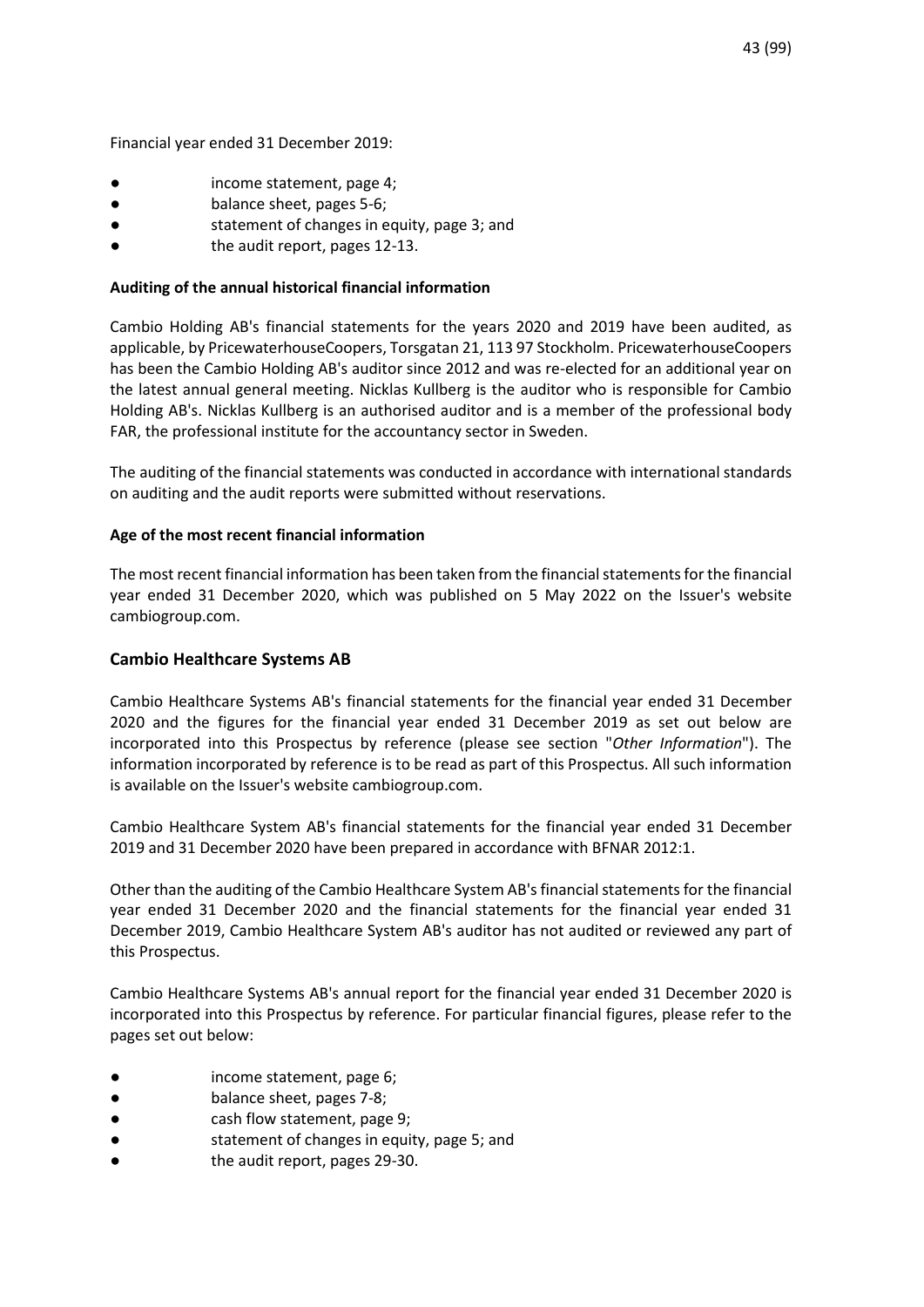The figures from Cambio Healthcare Systems AB's annual report for the financial year ended 31 December 2019 is incorporated into this Prospectus by reference. The other information set out in the consolidated financial statements for the financial year ended 31 December 2019 is deemed to not be relevant for the purpose of the Prospectus Regulation as corresponding up to date information is included in the annual report for the financial year ended 31 December 2020.

Financial year ended 31 December 2019:

- income statement, page 7;
- balance sheet, pages 8-9;
- cash flow statement, page 10;
- statement of changes in equity, page 6; and
- the audit report, page 1-2.

### **Auditing of the annual historical financial information**

Cambio Healthcare Systems AB's financial statements for the years 2020 and 2019 have been audited, as applicable, by PricewaterhouseCoopers, Torsgatan 21, 113 97 Stockholm. PricewaterhouseCoopers has been the Cambio Healthcare Systems AB's auditor since 2012, and was re-elected for an additional year on the latest annual general meeting. Nicklas Kullberg is the auditor who is responsible for Cambio Healthcare Systems AB. Nicklas Kullberg is an authorised auditor and is a member of the professional body FAR, the professional institute for the accountancy sector in Sweden.

The auditing of the financial statements was conducted in accordance with international standards on auditing and the audit reports were submitted without reservations.

#### **Age of the most recent financial information**

The most recent financial information has been taken from the financial statements for the financial year ended 31 December 2020, which was published on 5 May 2022 on the Issuer's website cambiogroup.com.

### **Cambio Welfare Systems AB**

Cambio Welfare Systems AB's financial statements for the financial year ended 31 December 2020 and the figures for the financial year ended 31 December 2019 as set out below are incorporated into this Prospectus by reference (please see section "*Other Information*"). The information incorporated by reference is to be read as part of this Prospectus. All such information is available on the Issuer's website cambiogroup.com.

Cambio Welfare System AB's financial statements for the financial year ended 31 December 2019 and 31 December 2020 have been prepared in accordance with BFNAR 2012:1.

Other than the auditing of the Cambio Welfare System AB's financial statements for the financial year ended 31 December 2020 and the financial statements for the financial year ended 31 December 2019, Cambio Welfare System AB's auditor has not audited or reviewed any part of this Prospectus.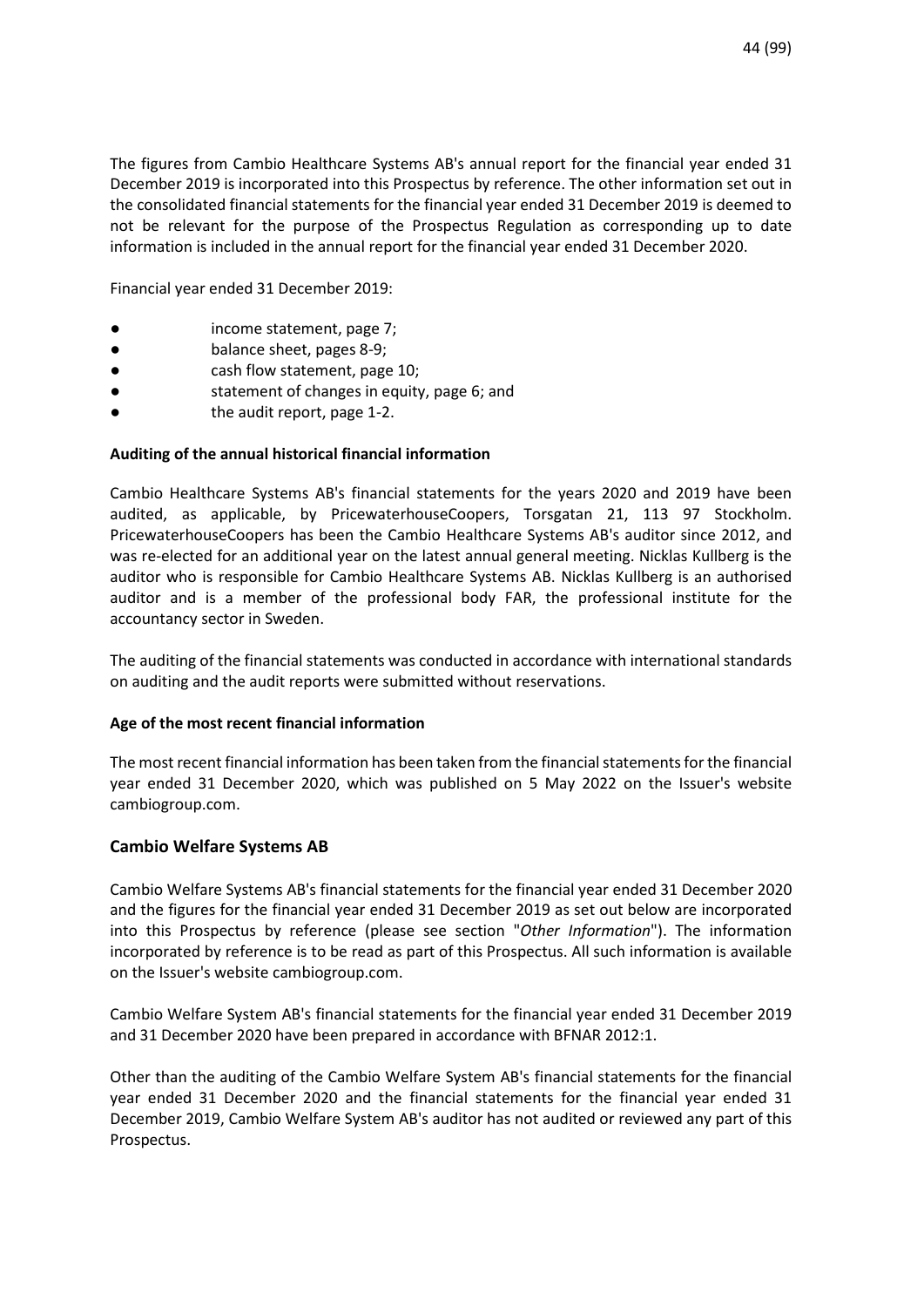Cambio Welfare Systems AB's annual report for the financial year ended 31 December 2020 is incorporated into this Prospectus by reference. For particular financial figures, please refer to the pages set out below:

- income statement, page 5;
- balance sheet, pages 6-7;
- statement of changes in equity, page 3; and
- the audit report, pages 12-13.

The figures from Cambio Welfare Systems AB's annual report for the financial year ended 31 December 2019 is incorporated into this Prospectus by reference. The other information set out in the consolidated financial statements for the financial year ended 31 December 2019 is deemed to not be relevant for the purpose of the Prospectus Regulation as corresponding up to date information is included in the annual report for the financial year ended 31 December 2020.

Financial year ended 31 December 2019:

- income statement, page 6;
- balance sheet, pages 7-8;
- statement of changes in equity, page 4; and
- the audit report, pages 1-2.

# **Auditing of the annual historical financial information**

Cambio Welfare Systems AB's financial statements for the years 2020 and 2019 have been audited, as applicable, by PricewaterhouseCoopers, Torsgatan 21, 113 97 Stockholm. PricewaterhouseCoopers has been the Cambio Welfare Systems AB's auditor since 2017 and was re-elected for an additional year on the latest annual general meeting. Nicklas Kullberg is the auditor who is responsible for Cambio Welfare Systems AB. Nicklas Kullberg is an authorised auditor and is a member of the professional body FAR, the professional institute for the accountancy sector in Sweden.

The auditing of the financial statements was conducted in accordance with international standards on auditing and the audit reports were submitted without reservations.

# **Age of the most recent financial information**

The most recent financial information has been taken from the financial statements for the financial year ended 31 December 2020, which was published on 5 May 2022 on the Issuer's website cambiogroup.com.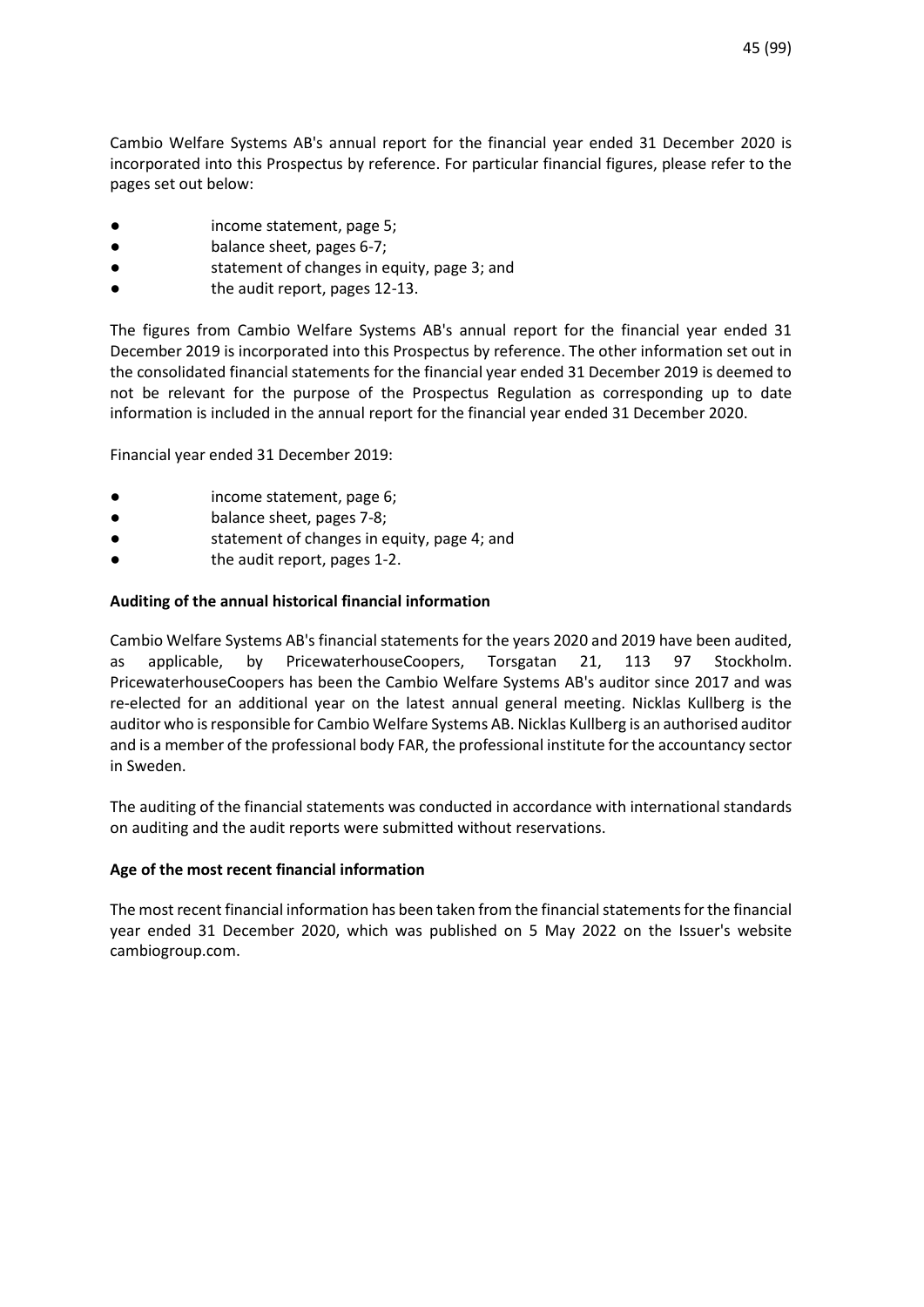### **OTHER INFORMATION**

## **Approval of the Prospectus**

This Prospectus has been approved by Finansinspektionen, as competent authority under Regulation (EU) 2017/1129 of the European Parliament and of the Council. Finansinspektionen only approves this Prospectus as meeting the standards of completeness, comprehensibility and consistency imposed by Commission Delegated Regulation (EU) 2019/980 of 14 March 2019 supplementing Regulation (EU) 2017/1129 of the European Parliament and of the Council and Regulation (EU) 2017/1129 of the European Parliament and of the Council. Such approval should not be considered as an endorsement of the quality of the securities that are the subject of this prospectus nor of the Issuer that is the subject of this prospectus and investors should make their own assessment as to the suitability of investing in the securities

# **Clearing and settlement**

As of the date of this Prospectus, Bonds have been issued in an aggregate amount of SEK 800,000,000 and this Prospectus relates to the admission and trading of the EUR 300,000,000 Subsequent Bonds issued on the Subsequent Bond Issue Date. The Issuer may, subject to certain conditions set out in the Terms and Conditions, issue additional Bonds in a maximum aggregate amount of SEK 1,000,000,000. Each Bond has a nominal amount of SEK 1,250,000. The ISIN for the Bonds is SE0012596179.

The Bonds have been issued in accordance with Swedish law. The Bonds are connected to the account-based system of Euroclear Sweden AB. No physical notes have been or will be issued. Payment of principal, interest and, if applicable, withholding tax will be made through Euroclear Sweden AB's book-entry system.

### **Representation of the Bondholders**

The Terms and Conditions stipulates the provisions for the Agent's representation of the Bondholders.

### **The Guarantors**

Information with respect to each Guarantor is set out below. Each Guarantor may be contacted through the address of the Company.

- The Parent is a limited liability company incorporated in Sweden since 2018-12-04. It is registered with the Swedish Companies Registration Office, reg. no. 559183-3925. Its registered address is Drottninggatan 89, 113 60 Stockholm.
- Cambio Holding AB is a limited liability company incorporated in Sweden since 2012-05-11. It is registered with the Swedish Companies Registration Office, reg. no. 556893-0308. Its registered address is c/o Cambio Healthcare Systems AB, Universitetsvägen 14, 583 30 Linköping.
- Cambio Healthcare Systems AB is a limited liability company incorporated in Sweden since 1994-05-18. It is registered with the Swedish Companies Registration Office, reg. no. 556487-3585. Its registered address is Gamla Tanneforsvägen 92, 582 54 Linköping.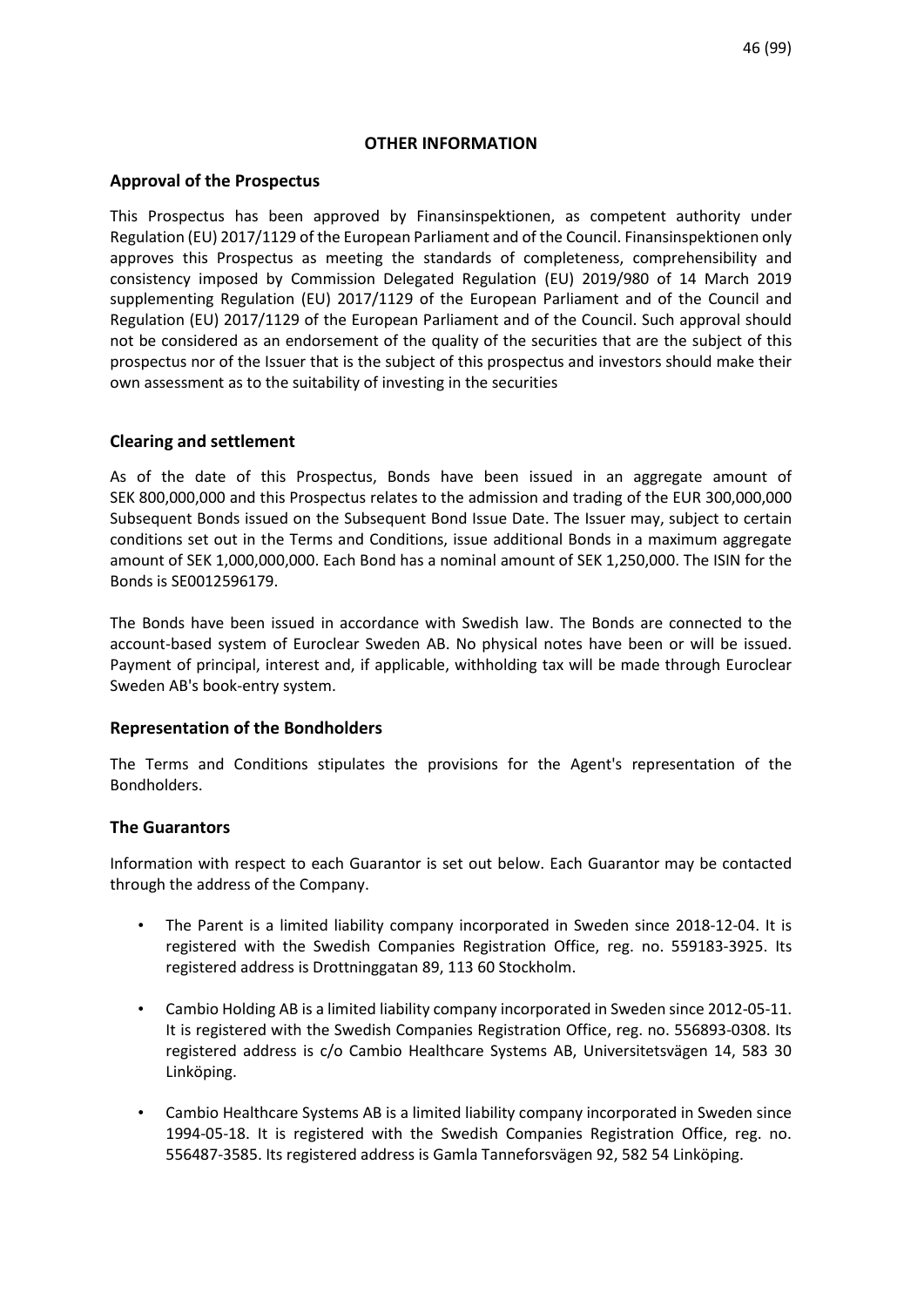• Cambio Welfare Systems AB is a limited liability company incorporated in Sweden since 2001-11-16. It is registered with the Swedish Companies Registration Office, reg. no. 556618-8230. Its registered address is Urban Hjärnes Väg 1A, 591 30 Motala.

# **Material contracts**

Other than as described under the section entitled "Description of Material Agreements" herein, the Group has not entered into any material contracts not in the ordinary course of its business and which may affect the Group's ability to fulfil its obligations under the Bonds.

# **Documents incorporated by reference**

This Prospectus is, in addition to this document, comprised of information from the following documents which are incorporated by reference and available in electronic format on the Issuer's website at cambiogroup.com.

- the Issuer's consolidated financial statements for the financial year ended 31 December 2021, including the audit report;
- pages 5 8 and 30 33 from the Issuer's consolidated financial statements and audit report for the financial year ended 31 December 2020;
- the Parent's annual report for the financial year ended 31 December 2020, including the audit report;
- pages 4,  $6 7$  and  $16 18$  from the Parent's annual report and audit report for the financial year ended 31 December 2019.
- Cambio Holding AB's annual report for the financial year ended 31 December 2020, including the audit report;
- pages  $3 6$  and  $12 13$  from Cambio Holding AB's annual report and audit report for the financial year ended 31 December 2019.
- Cambio Healthcare Systems AB's annual report for the financial year ended 31 December 2020, including the audit report;
- pages 1 2 and 6 10 from Cambio Healthcare Systems AB's annual report and audit report for the financial year ended 31 December 2019.
- Cambio Welfare Systems AB's annual report for the financial year ended 31 December 2020, including the audit report;
- pages  $1 2$ , 4 and  $6 8$  from Cambio Welfare Systems AB's annual report and audit report for the financial year ended 31 December 2019.

# **Documents available for inspection**

The following documents are available at the Company's headquarters at Drottninggatan 89, 113 60 Stockholm, on weekdays during the Company's regular office hours throughout the period of validity of this Prospectus.

- the Issuer's and each Guarantor's articles of association and certificate of registration;
- the Issuer' consolidated financial statements and audit report for the financial year ended 31 December 2021 and 31 December 2020;
- each Guarantor's annual report for the financial year ended 31 December 2020 and 31 December 2019;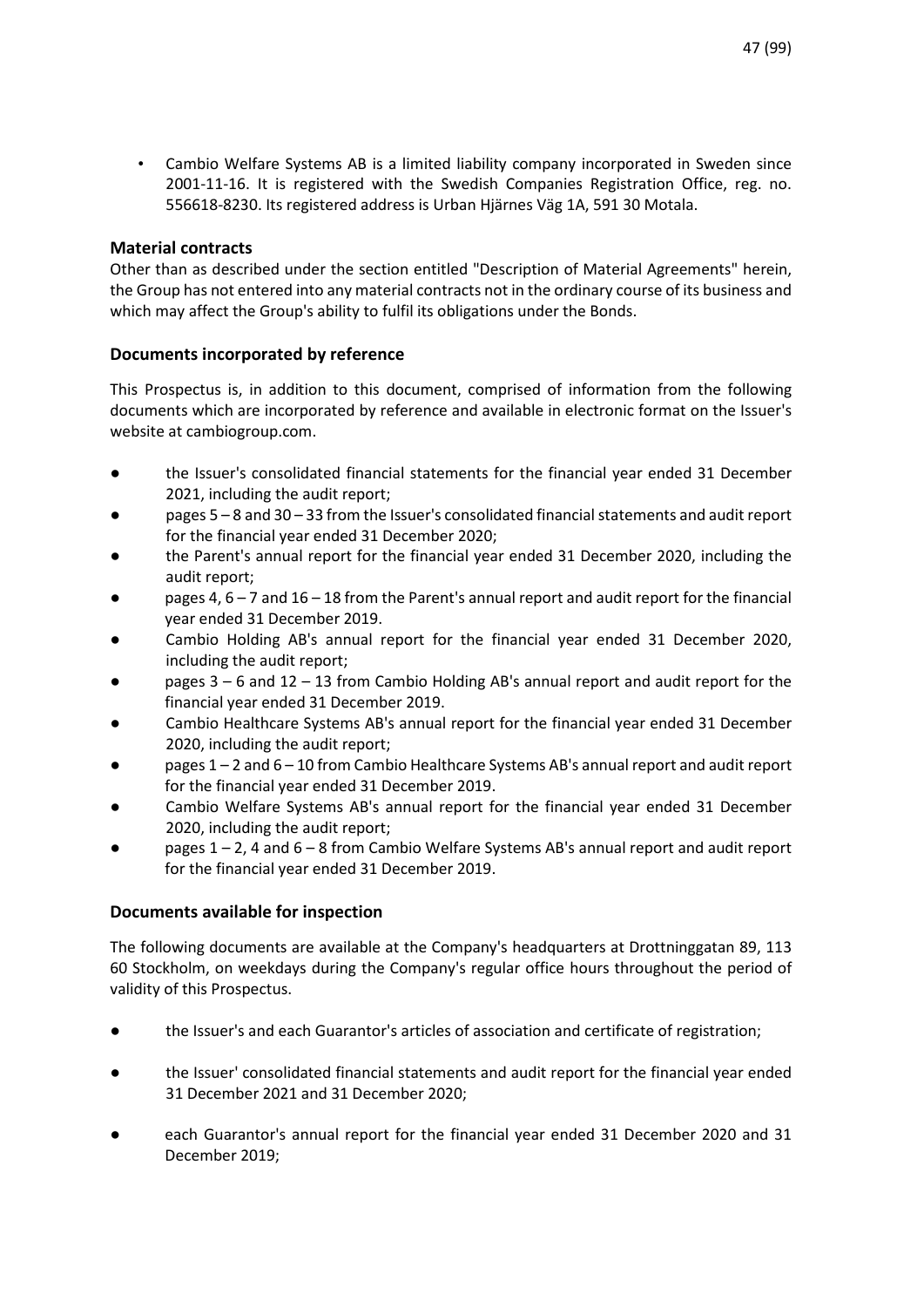- this Prospectus;
- the Terms and Conditions;
- the Intercreditor Agreement; and
- the Guarantee and Adherence Agreement.

The following documents are also available in electronic form on the Issuer's website cambiogroup.com.

- the Issuer's and each Guarantor's articles of association;
- the Issuer's consolidated financial statements and audit report for the financial year ended 31 December 2021 and 31 December 2020;
- each Guarantor's annual report for the financial year ended 31 December 2020 and 31 December 2019;
- the Terms and Conditions; and
- this Prospectus.

### **Listing costs**

The aggregate cost for the Bonds' admission to trading is estimated not to exceed SEK 150,000.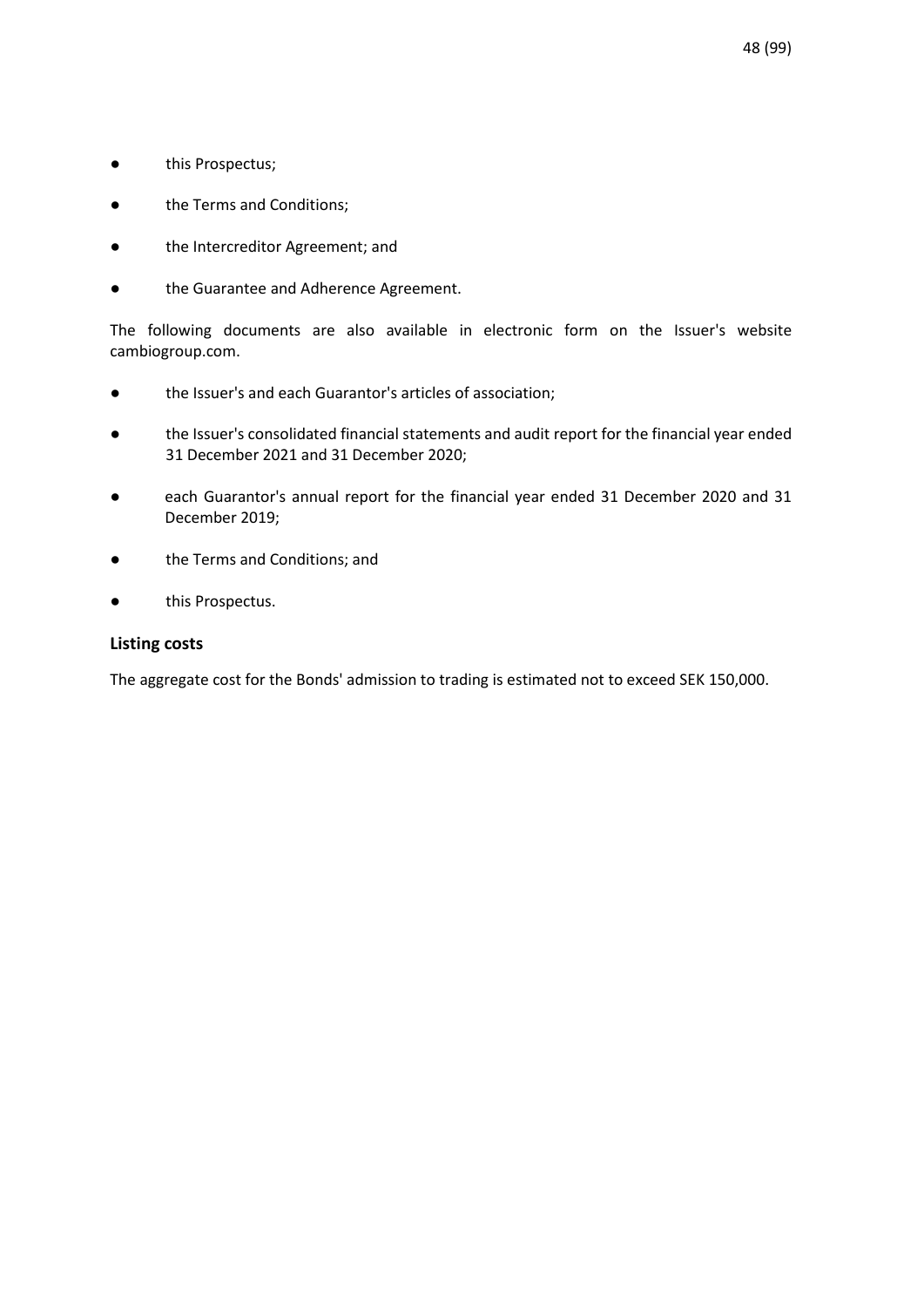## **TERMS AND CONDITIONS OF THE BONDS**

# **1. Definitions and Construction**

#### **1.1 Definitions**

In these terms and conditions (the "**Terms and Conditions**"):

"**Account Operator**" means a bank or other party duly authorised to operate as an account operator pursuant to the Financial Instruments Accounts Act and through which a Bondholder has opened a Securities Account in respect of its Bonds.

"**Accounting Principles**" means (i) until conversion to IFRS Swedish accounting principles (GAAP) and (ii) following conversion international financial reporting standards (IFRS) within the meaning of Regulation 1606/2002/EC (or as otherwise adopted or amended from time to time).

"**Adjusted Nominal Amount**" means the Total Nominal Amount less the Nominal Amount of all Bonds owned by a Group Company or an Affiliate, irrespective of whether such Person is directly registered as owner of such Bonds.

"**Advance Purchase Agreements**" means (a) an advance or deferred purchase agreement if the agreement is in respect of the supply of assets or services and payment in the normal course of business with credit periods which are normal for the relevant type of project contracts, or (b) any other trade credit incurred in the ordinary course of business

"**Affiliate**" means any Person, directly or indirectly, controlling or controlled by or under direct or indirect common control with such specified Person. For the purpose of this definition, "**control**" when used with respect to any Person means the power to direct the management and policies of such Person, directly or indirectly, whether through the ownership of voting securities, by contract or otherwise; and the terms "**controlling**" and "**controlled**" have meanings correlative to the foregoing.

"**Agency Agreement**" means the agency agreement entered into on or before the First Issue Date, between the Issuer and the Agent, or any replacement agency agreement entered into after the First Issue Date between the Issuer and the Agent.

"**Agent**" means Nordic Trustee & Agency AB (publ), reg. no. 556882-1879, P.O. Box 7329, SE-103 90 Stockholm, Sweden (or any of its Affiliates) or another party replacing it, as Agent, in accordance with these Terms and Conditions.

"**Bond**" means a debt instrument for the Nominal Amount and of the type set forth in Chapter 1, Section 3 of the Financial Instruments Accounts Act and which is governed by and issued under these Terms and Conditions, including the Initial Bonds and any Subsequent Bonds.

"**Bond Issue**" means the Initial Bond Issue and any Subsequent Bond Issue.

"**Bondholder**" means the Person who is registered on a Securities Account as direct registered owner (Sw. *ägare*) or nominee (Sw. *förvaltare*) with respect to a Bond.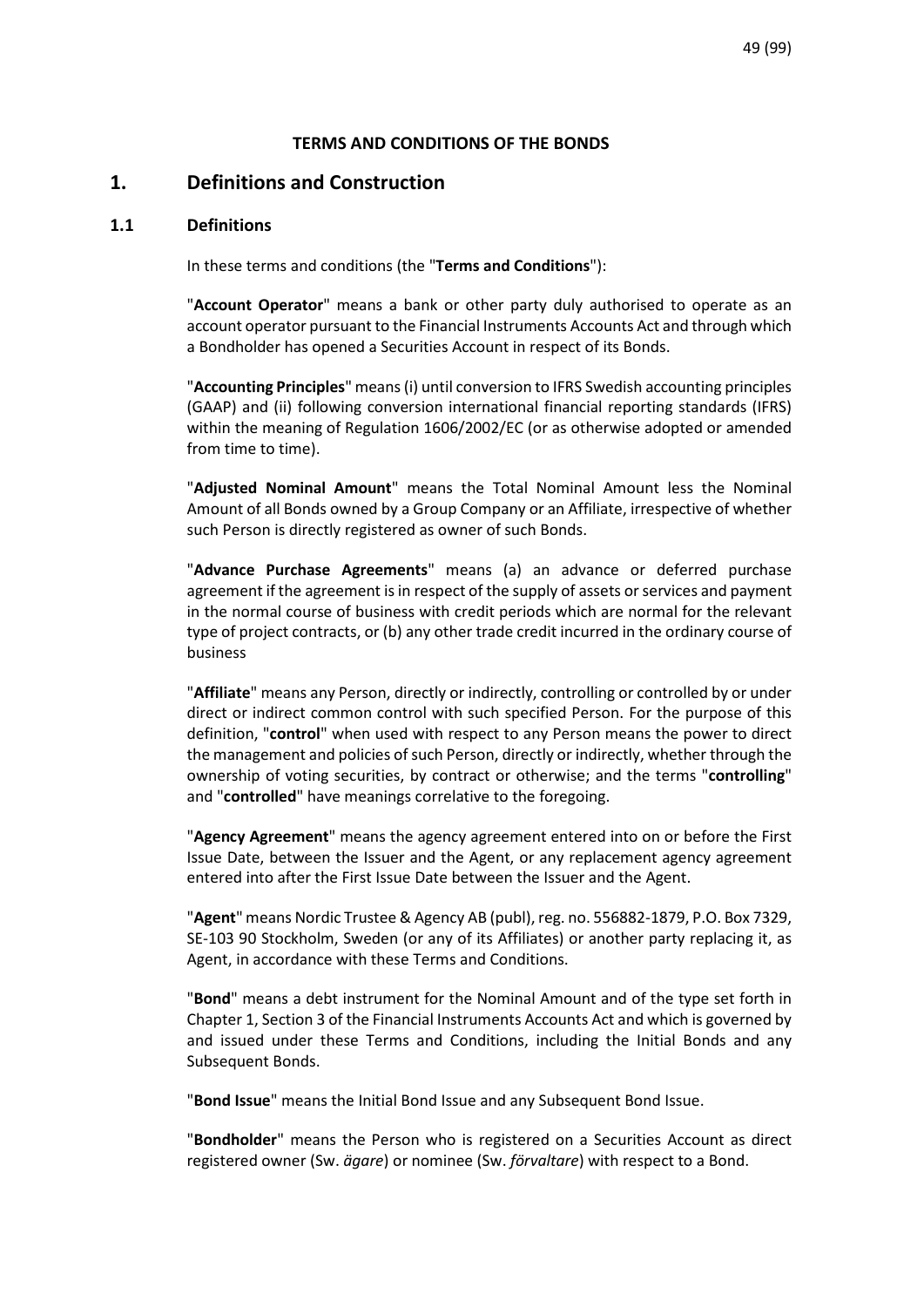"**Bondholders' Meeting**" means a meeting among the Bondholders held in accordance with Claus[e 17](#page-87-0) (*[Bondholders' Meeting](#page-87-0)*).

"**Business Day**" means a day in Sweden other than a Sunday or other public holiday. Saturdays, Midsummer Eve (Sw. *midsommarafton*), Christmas Eve (Sw. *julafton*) and New Year's Eve (Sw. *nyårsafton*) shall for the purpose of this definition be deemed to be public holidays.

"**Cash**" means, at any time, cash in hand or at bank and (in the latter case) credited to an account in the name of a Group Company which is freely transferable into SEK, sterling, US dollars or euro and provided that cash is available to be applied in repayment or prepayment of the Bonds or payment of interest within thirty (30) days after the date of the relevant calculation.

"**Cash Equivalent Investments**" means at any time short-term, highly liquid investments that are readily convertible to known amounts of cash and which are subject to an insignificant risk of changes in value to the Group.

#### "**Change of Control Event**" means:

- (a) prior to an Equity Listing Event, the occurrence of an event or series of events whereby one or more Persons, not being the Main Shareholders, acting together, acquire control over the Issuer and where "control" means (a) acquiring or controlling, directly or indirectly, more than fifty (50) per cent. of the voting shares of the Issuer (being votes which are capable of being cast at general meetings of shareholders), or (b) the right to, directly or indirectly, appoint or remove all or a majority of the directors of the board of directors of the Issuer; and
- (b) on or after an Equity Listing Event, the occurrence of an event or series of events whereby one or more Persons, not being the Main Shareholders, acting together, acquire control over the Issuer and where "control" means (a) acquiring or controlling, directly or indirectly, more than thirty (30) per cent. of the voting shares of the Issuer (being votes which are capable of being cast at general meetings of shareholders), or (b) the right to, directly or indirectly, appoint or remove all or a majority of the directors of the board of directors of the Issuer.

**"Completion Date"** means the date of the Agent's approval of the disbursements of the proceeds from the Proceeds Account.

**"Compliance Certificate"** means a certificate to the Agent, in the agreed form between the Agent and the Issuer, signed by the CEO or the CFO or any authorised signatory of the Issuer certifying (as applicable):

- (a) if the Compliance Certificate is provided in connection with an Incurrence Test, that so far as it is aware no Event of Default is continuing or, if it is aware that such event is continuing, specifying the event and steps, if any, being taken to remedy it;
- (b) if the Compliance Certificate is provided in connection with an Incurrence Test, that the Incurrence Test is met (including figures in respect of the relevant financial tests and the basis on which they have been calculated); and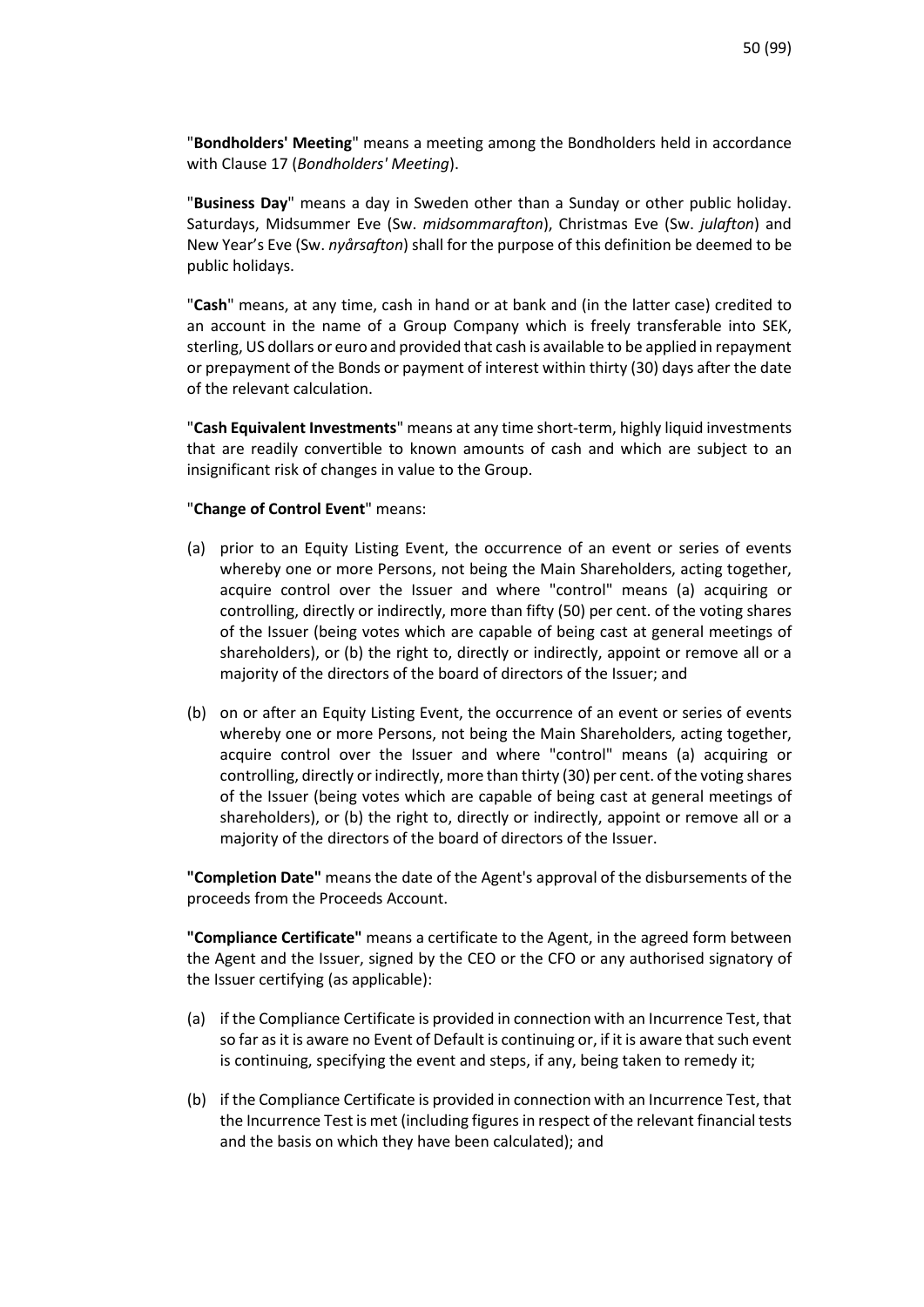(c) if the Compliance Certificate is provided in connection with the publication or other distribution of the audited annual financial statements, the Material Group Companies.

"**CSD**" means the Issuer's central securities depository and registrar in respect of the Bonds, from time to time, initially Euroclear Sweden AB, Swedish Reg. No. 556112-8074, P.O. Box 191, 101 23 Stockholm, Sweden.

"**Deferred Income**" means, for any period for which it is being calculated, "deferred income" as it is reported in the Financial Report in respect of such period.

"**Delisting**" means, following an Equity Listing Event, the delisting of the shares in the Issuer from a Regulated Market.

"**EBIT**" means, in respect of the Reference Period, the consolidated net income of the Group:

- (a) before any deduction of current and deferred corporation tax or other taxes on income or gains;
- (b) before any deduction of Net Finance Charges;
- (c) after deducting (to the extent otherwise included) the amount of interest accrued due to or, as the case may be, paid on cash balances of any Group Company (other than by any other Group Company) during the Reference Period (whether or not paid);
- (d) before any deductions for minority interests;
- (e) including income from associates only to the extent received in cash (including the proportionate consolidation of the earnings of entities in which the Group has joint control and the full consolidation of the earnings of entities controlled by the Group);
- (f) before deducting any fees, expenses or charges related to any equity financing, debt financing (including, without limitation interest rate and currency hedging costs and break costs), investments or acquisitions (whether or not successful) where such fees, expenses and charges have been paid or are payable;
- (g) after deducting (to the extent otherwise included) any gain over book value arising in favour of a Group Company on the disposal of any asset (other than any disposals made in the ordinary course of trading) during that Reference Period and any gain arising on any revaluation of any fixed asset during that Reference Period;
- (h) after adding back (to the extent otherwise deducted) any loss against book value incurred by a Group Company on the disposal of any asset (other than any disposals made in the ordinary course of trading) during that Reference Period and any loss arising on any revaluation of any fixed asset during that Reference Period;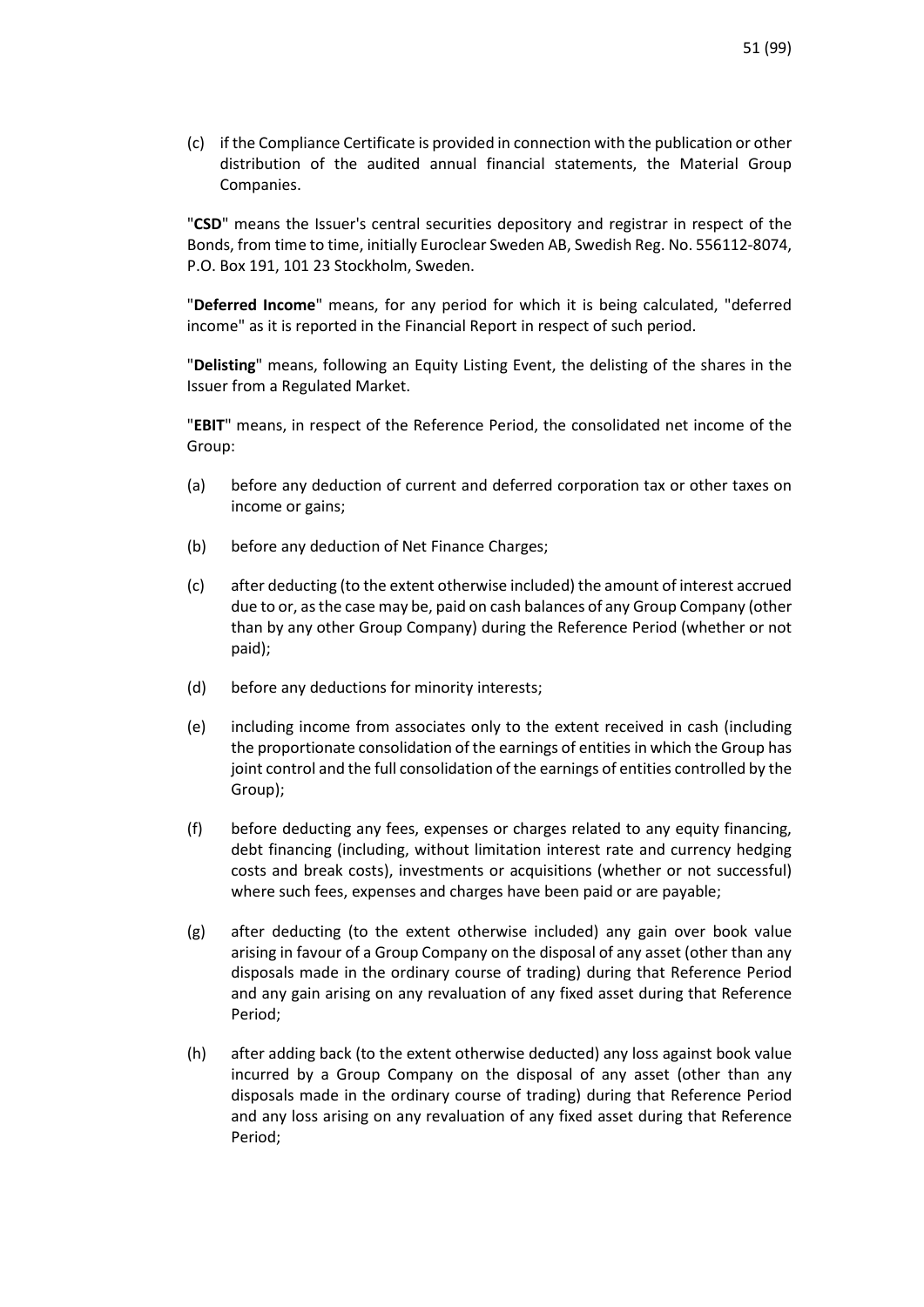- (i) before any deduction of management fees paid to the Sponsor and holding company costs paid in accordance with Clause [13.2](#page-76-0) (*[Restricted Payments](#page-76-0)*);
- (j) before deducting any Transaction Costs and any transaction cost relating to any acquisition or any target company;
- (k) before deducting capitalised interest on any Shareholder Loans or preference shares;
- (l) after adding back (to the extent otherwise deducted) any non-cash costs or provisions relating to any share option or management incentive schemes of the Group;
- (m) before taking into account any realised and unrealised exchange gains and losses including those arising on translation of currency debt;
- (n) excluding any items attributable to any fair value exercise carried out following any acquisition;
- (o) after deducting (to the extent not already deducted in the calculation of consolidated net income) payments made under any lease which pursuant to the terms of these Terms and Conditions are to be treated as an operating lease;
- (p) before deducting capitalised development costs calculated in accordance with accounting standard K3 on financial reporting (Sw. *Årsredovisning och koncernredovisning (K3)*) issued by Bokföringsnämnden; and
- (q) excluding any external one-off costs of any startup costs for new entities or operations in an amount not exceeding ten (10) per cent. of EBITDA in each Financial Year (and for the avoidance of doubt, any cost savings, synergies or similar which could be included in EBITDA when adjusted in accordance with the heading "Calculation Adjustments" above does not qualify as costs under this paragraph).

"**EBITDA**" means EBIT, in respect of the Reference Period, after adding back depreciation and amortisation of assets of the Group during the Reference Period, to the extent deducted in calculating EBIT.

"**Equity Listing Event**" means an offering of shares in the Issuer or any of its holding companies whether initial or subsequent to a public offering, resulting in shares allotted becoming quoted, listed, traded or otherwise admitted to trading on a Regulated Market.

"**Event of Default**" means an event or circumstance specified in any of the Clauses [14.1](#page-81-0) (*[Non-Payment](#page-81-0)*) to and including Clause [14.8](#page-82-0) (*[Continuation of the Business](#page-82-0)*).

"**Excluded Jurisdictions**" means Sri Lanka.

"**Final Maturity Date**" means 26 September 2024.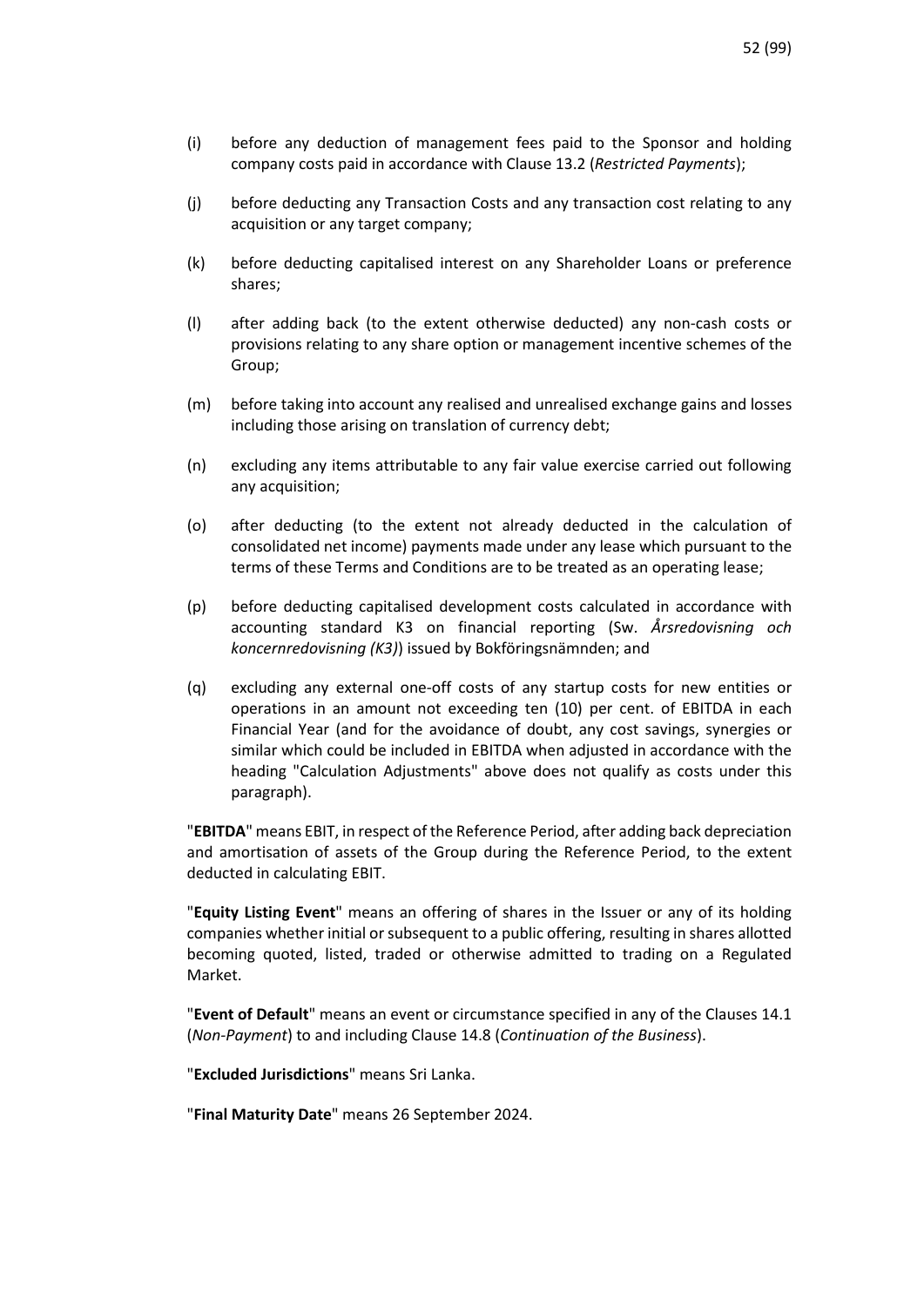"**Finance Charges**" means, for the Reference Period, the aggregate amount of the accrued interest, commission, fees, discounts, payment fees, premiums or charges and other finance payments in respect of Financial Indebtedness whether paid, payable or capitalised by any Group Company according to the latest Financial Report(s) (calculated on a consolidated basis) other than Transaction Costs, capitalised interest in respect of any loan owing to any Group Company or any Shareholder Loans and taking no account of any unrealised gains or losses on any derivative instruments other than any derivative instrument which are accounted for on a hedge accounting basis.

#### "**Finance Documents**" means:

- (a) these Terms and Conditions;
- (b) the Agency Agreement;
- (c) the Proceeds Account Pledge Agreement;
- (d) the Security Documents;
- (e) the Guarantee and Adherence Agreement;
- (f) the Intercreditor Agreement; and
- (g) any other document designated to be a Finance Document by the Issuer and the Agent.

"**Finance Leases**" means any finance leases, to the extent the arrangement is or would have been treated as a finance or a capital lease in accordance with the Accounting Principles applicable on the First Issue Date (a lease which in the accounts of the Group is treated as an asset and a corresponding liability), and for the avoidance of doubt, any leases treated as operating leases under the Accounting Principles as applicable on the First Issue Date shall not, regardless of any subsequent changes or amendments of the Accounting Principles, be considered as a finance lease

"**Financial Indebtedness**" means any indebtedness in respect of:

- (a) monies borrowed or raised;
- (b) the amount of any liability in respect of any Finance Leases;
- (c) receivables sold or discounted (other than any receivables to the extent they are sold on a non-recourse basis);
- (d) any amount raised under any other transaction (including any forward sale or purchase agreement) having the commercial effect of a borrowing;
- (e) any derivative transaction entered into in connection with protection against or benefit from fluctuation in any rate or price (and, when calculating the value of any derivative transaction, only the mark to market value shall be taken into account, provided that if any actual amount is due as a result of a termination or a close-out, such amount shall be used instead);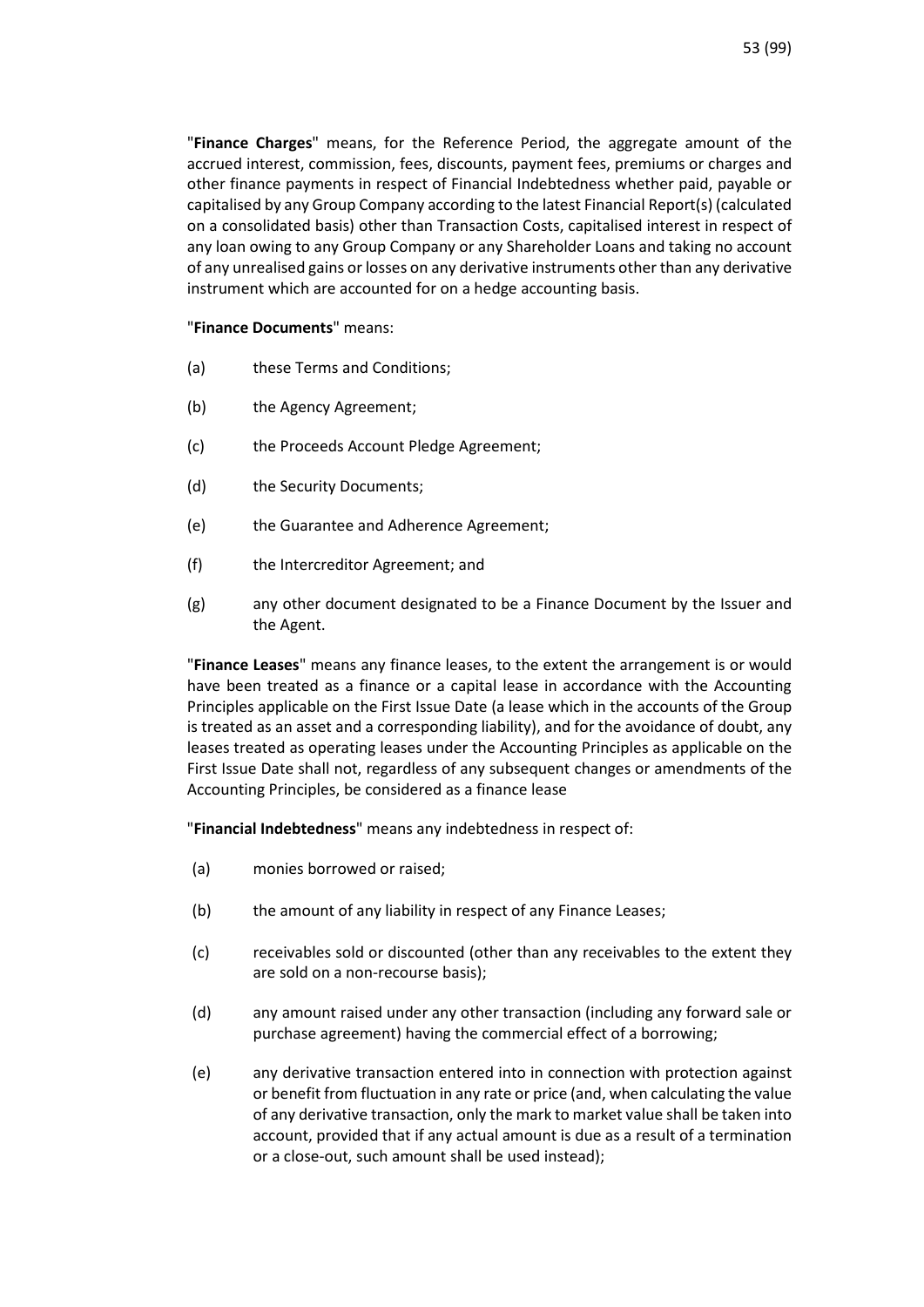- <span id="page-53-0"></span>(f) any counter indemnity obligation in respect of a guarantee, indemnity, bond, standby or documentary letter of credit or any other instrument issued by a bank or financial institution; and
- (g) (without double counting) any guarantee or other assurance against financial loss in respect of a type referred to in the above paragraphs (a)[-\(f\).](#page-53-0)

"**Financial Instruments Accounts Act**" means the Swedish Central Securities Depositories Financial Instruments Accounts Act (Sw. *lag (1998:1479) om värdepapperscentraler och kontoföring av finansiella instrument*).

"**Financial Report**" means the Group's annual audited financial statements or quarterly interim unaudited reports, which shall be prepared and made available according to Clauses 11.1(a)(i) and 11.1(a)(ii).

"**First Issue Date**" 26 September 2019.

**"Floating Rate Margin"** means 4.25 per cent. *per annum*.

"**Force Majeure Event**" has the meaning set forth in Clause 25(a).

"**Group**" means the Issuer and each of its Subsidiaries from time to time and a "**Group Company**" means any of them.

"**Guarantee**" means the guarantee provided by the Guarantors under the Guarantee and Adherence Agreement.

"**Guarantee and Adherence Agreement**" means the guarantee and adherence agreement pursuant to which the Guarantors shall, amongst other, (a) guarantee all amounts outstanding under the Finance Documents, including but not limited to the Bonds, plus accrued interests and expenses, (b) agree to subordinate all subrogation claims, and (c) undertake to adhere to the terms of the Finance Documents.

"**Guarantors**" means each Original Guarantor and any Material Group Company.

"**Hedging Agreement**" shall have the meaning given to such term in the Intercreditor Agreement.

"**Incurrence Test**" means the incurrence test set out in Clause [12.1 \(](#page-74-0)*[Incurrence Test](#page-74-0)*).

"**Initial Nominal Amount**" has the meaning set forth in Clause 2(c).

"**Initial Bond Issue**" means the issuance of the Initial Bonds.

"**Initial Bonds**" means the Bonds issued on the First Issue Date.

"**Insolvent**" means, in respect of a relevant Person, that it is deemed to be insolvent, within the meaning of Chapter 2, Sections 7-9 of the Swedish Bankruptcy Act (*konkurslagen (1987:672)*) (or its equivalent in any other jurisdiction), admits inability to pay its debts as they fall due, suspends making payments on any of its debts or by reason of actual financial difficulties commences negotiations with its creditors with a view to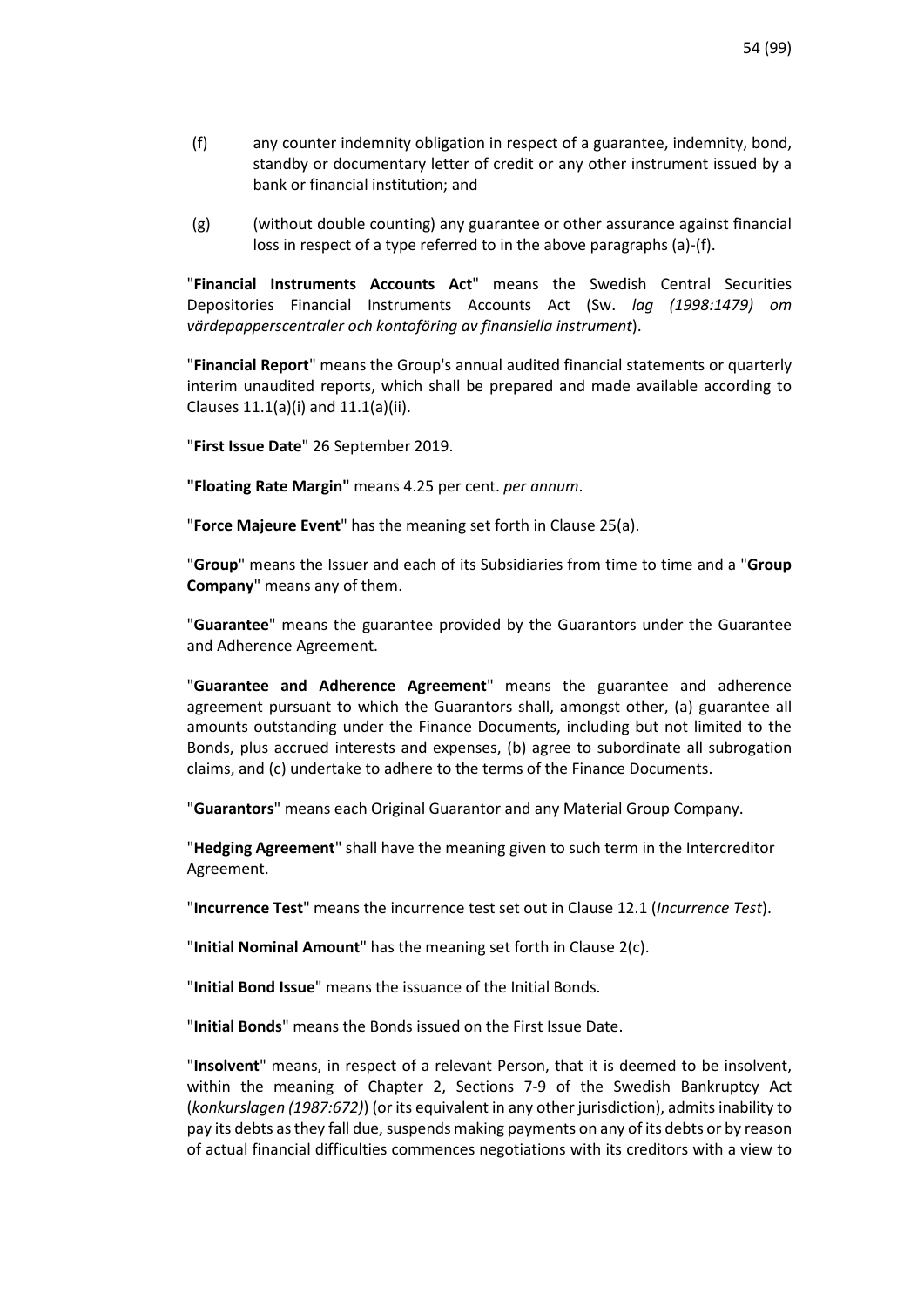rescheduling any of its indebtedness (including company reorganisation under the Swedish Company Reorganisation Act (*lag (1996:764) om företagsrekonstruktion*) (or its equivalent in any other jurisdiction)) or is subject to involuntary winding-up, dissolution or liquidation.

"**Intercreditor Agreement**" means the intercreditor agreement entered into between, amongst other, the Issuer, the super senior RCF creditors under the Super Senior RCF, the facility agent under the Super Senior RCF, certain hedging counterparties and the Agent (representing the Bondholders).

"**Interest**" means the interest on the Bonds calculated in accordance with Clauses 8(a) to 8(c).

"**Interest Payment Date**" means 26 December, 26 March, 26 June and 26 September each year. The first Interest Payment Date shall be 26 December 2019. The last Interest Payment Date shall be the Final Maturity Date (or such earlier date on which the Bonds are redeemed in full). To the extent any of the above dates is not a Business Day, the first following day that is a Business Day, unless that day falls in the next calendar month, in which case that date will be the first preceding day that is a Business Day.

#### "**Interest Period**" means:

- (a) in respect of the first Interest Period, the period from (but excluding) the First Issue Date to (and including) the first Interest Payment Date; and
- (b) in respect of subsequent Interest Periods, the period from (but excluding) an Interest Payment Date to (and including) the next succeeding Interest Payment Date (or a shorter period if relevant).

"**Interest Rate**" means STIBOR plus the Floating Rate Margin.

"**Issuer**" means Sanolium AB (publ), a limited liability company incorporated in Sweden with reg. no. 559176-1423.

"**Issuing Agent**" means DNB Bank ASA, Sweden Branch, or another party replacing it, as Issuing Agent, in accordance with these Terms and Conditions.

"**Legal Reservations**" means the limitation of enforcement by laws relating to insolvency, reorganisation and other laws generally affecting the rights of creditors.

"**Leverage Ratio**" means the ratio of Total Net Debt to EBITDA.

### "**Listing Failure Event**" means:

- (a) that the Initial Bonds have not been admitted to listing on Nasdaq Stockholm (or another Nordic Regulated Market) within twelve (12) months after the First Issue Date;
- (b) any Subsequent Bonds issued later than twelve (12) months after the First Issue Date have not been admitted to listing on Nasdaq Stockholm (or another Nordic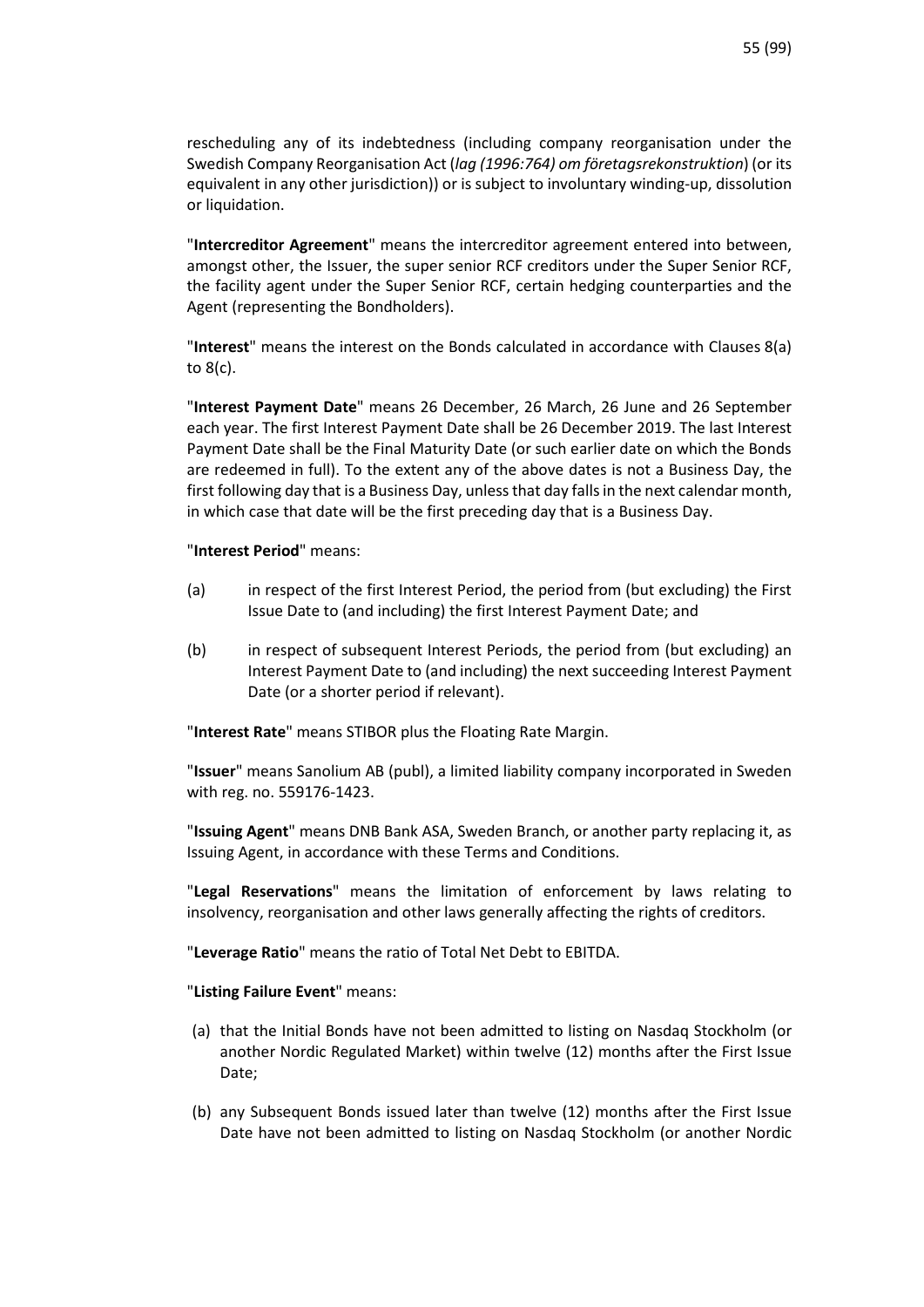Regulated Market) within twenty (20) days after the issuance of such Subsequent Bonds; or

(c) in the case of a successful admission to listing, that the Bonds cease to be admitted to listing on Nasdaq Stockholm (or another Nordic Regulated Market) without being admitted to trading on another Nordic Regulated Market.

"**Main Shareholders**" means Innovation Holdco Limited (reg. no. reg. no. 11182659) (and/or any other investment vehicles owned or managed directly or indirectly by the Sponsor).

"**Material Adverse Effect**" means a material adverse effect on:

- (a) the business, financial condition or operations of the Group taken as a whole;
- (b) the ability of the Issuer and the Guarantors taken as whole to comply with their obligations under the Finance Documents; or
- (c) subject to the Legal Reservations, the validity or enforceability of the Finance Documents.

"**Material Group Company**" means, at any time:

- (a) the Issuer; or
- (b) any wholly-owned Group Company which is nominated as such by the Issuer in accordance with Claus[e 13.10](#page-78-0) (*[Nomination of Material Group Companies](#page-78-0)*).

"**Material Intercompany Loan**" means any intercompany loans provided by the Issuer and/or any Group Company to any other Group Company where:

- (a) the term of the intercompany loan is at least 12 months (the term to be determined by the Issuer); and
- (b) the principal amount thereof is at least in an amount exceeding SEK 10,000,000.

For the avoidance of doubt, intercompany balances arising in the ordinary course of trading between the Group Companies shall not be treated as a Material Intercompany Loan.

"**Net Finance Charges**" means, for the Reference Period, the Finance Charges according to the latest Financial Report(s), after deducting any interest payable for that Reference Period to any Group Company and any interest income relating to cash or cash equivalent investment (and excluding any interest capitalised on Shareholder Loans).

"**Net Proceeds**" means the proceeds from a Bond Issue after deduction has been made for the Transaction Costs payable by the Issuer to the Sole Bookrunner and the Issuing Agent for the services provided in relation to the placement and issuance of the Bonds.

"**New Debt**" shall have the meaning given to such term in the Intercreditor Agreement.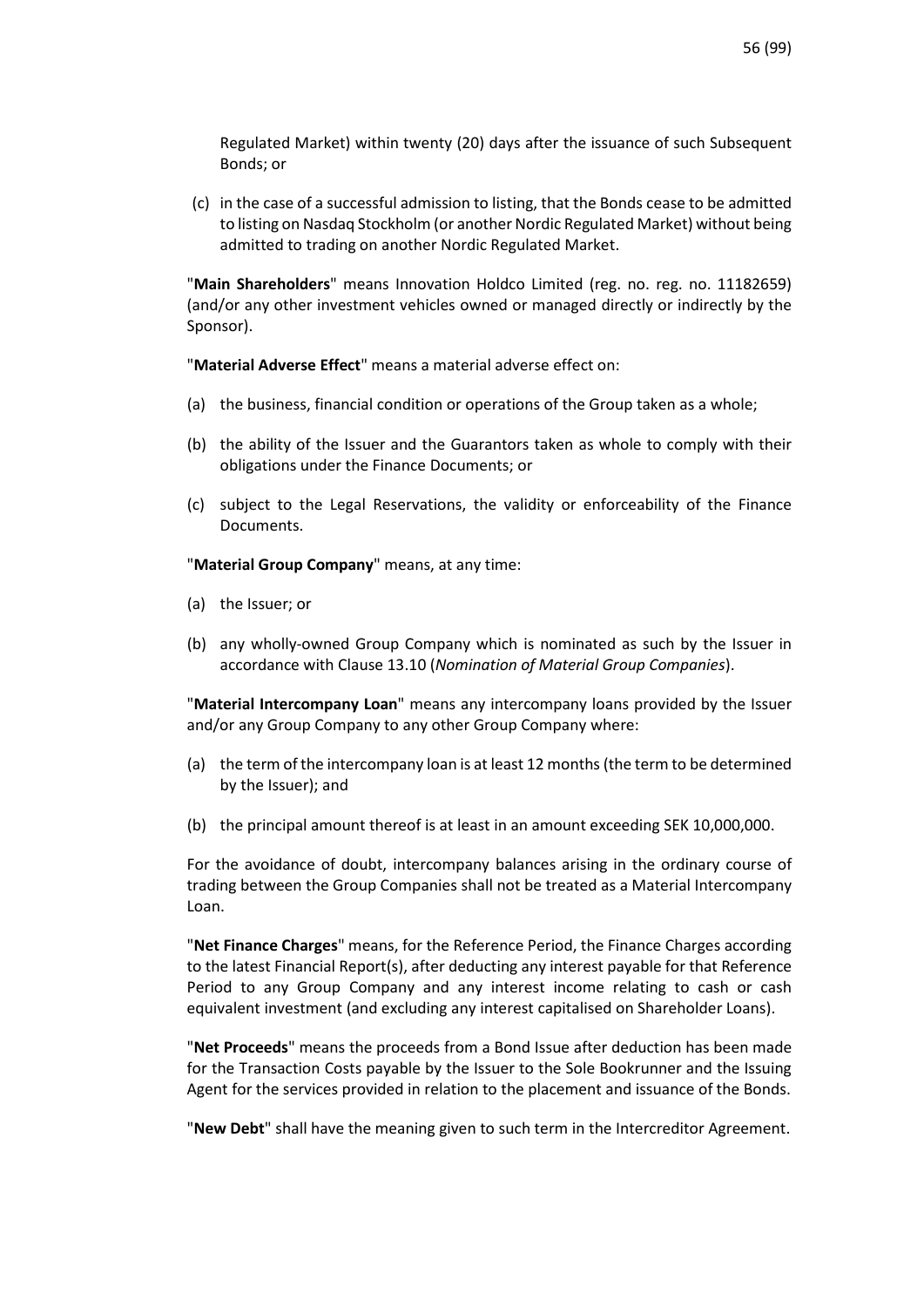"**Nominal Amount**" means in respect of each Bond the Initial Nominal Amount, less the aggregate amount by which that Bond has been redeemed in part pursuant to Clause [9.4](#page-70-0) (*[Voluntary partial redemption upon an Equity Claw Back \(call option\)](#page-70-0)*).

"**Obligor**" means the Issuer and each Guarantor.

"**Original Guarantors**" means the Parent, Cambio Holding AB (reg. no. 556893-0308), Cambio Healthcare Systems AB (reg. no. 556487-3585) and Cambio Welfare Systems AB (reg. no. 556618-8230).

"**Parent**" means Sanolium Holding AB, a limited liability company incorporated in Sweden with reg. no. 559183-3925.

"**Payment Block Event**" shall have the meaning given to such term in the Intercreditor Agreement.

"**Permitted Debt**" means any Financial Indebtedness:

- <span id="page-56-0"></span>(a) incurred under the Bonds (other than Subsequent Bonds);
- <span id="page-56-2"></span>(b) incurred under a Super Senior RCF in an amount not exceeding the Super Senior Headroom (as defined in the Intercreditor Agreement);
- <span id="page-56-3"></span>(c) to the extent covered by a letter of credit, guarantee or indemnity issued under the Super Senior RCF or any ancillary facility relating thereto;
- <span id="page-56-4"></span>(d) incurred under any Super Senior Hedges;
- (e) incurred under the Refinancing Debt until the Completion Date;
- <span id="page-56-1"></span>(f) of the Group incurred pursuant to any Finance Leases incurred in the ordinary course of the Group's business in a maximum amount of SEK 30,000,000;
- (g) of the Group under any guarantee issued by a Group Company in the ordinary course of business;
- <span id="page-56-5"></span>(h) arising under a foreign exchange transaction or commodity derivatives for spot or forward delivery entered into in connection with protection against fluctuation in currency rates or prices where the exposure arises in the ordinary course of business or in respect of payments to be made under these Terms and Conditions or the Super Senior RCF, but not any transaction for investment or speculative purposes;
- (i) incurred by a Group Company from another Group Company (including any cash pool arrangements);
- (j) incurred under any Shareholder Loans;
- (k) incurred by the Issuer if such Financial Indebtedness meets the Incurrence Test tested *pro forma* including such incurrence, and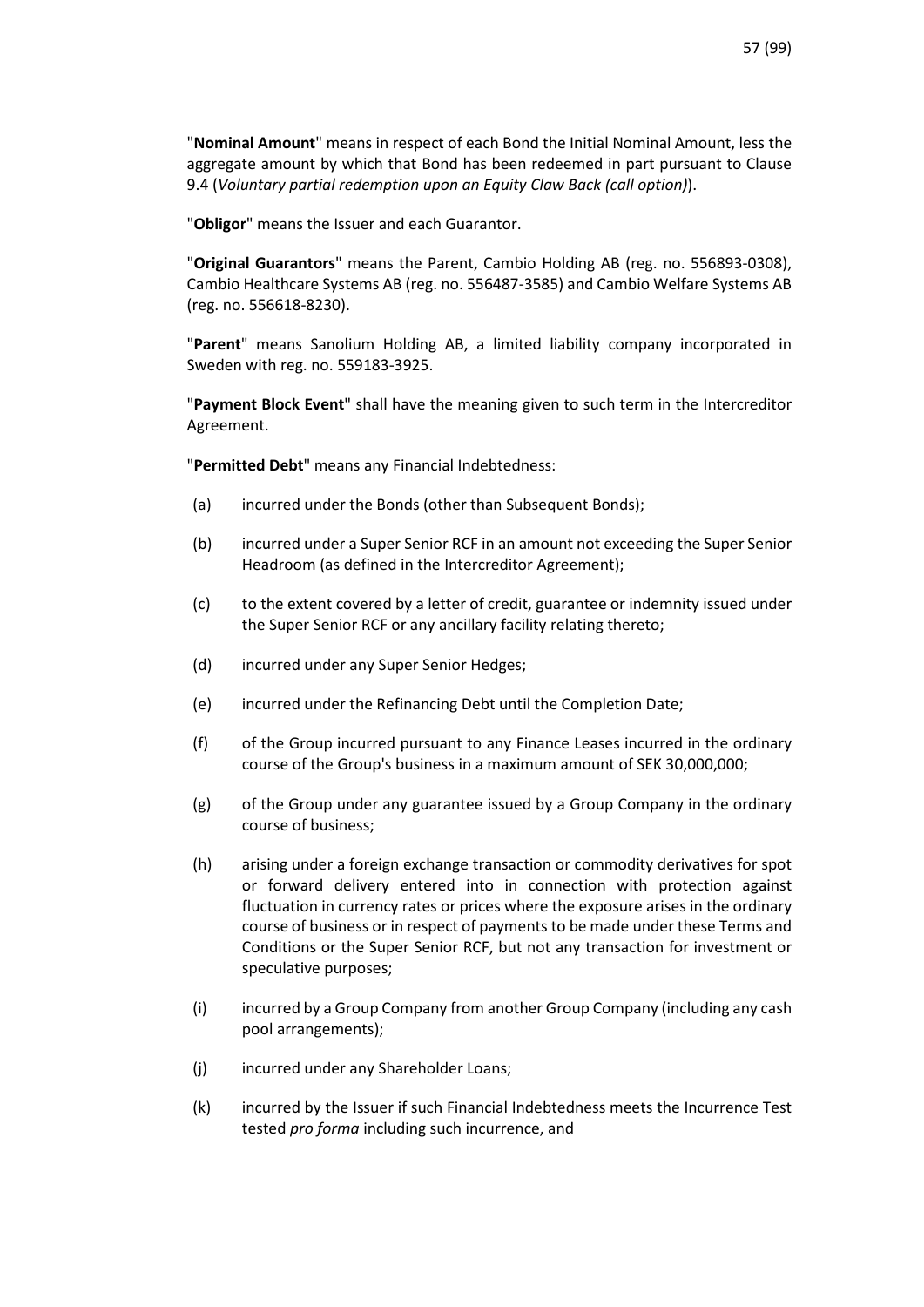- (i) is incurred as a result of a Subsequent Bond Issue; or
- <span id="page-57-1"></span>(ii) ranks *pari passu* or is subordinated to the obligations of the Issuer under the Finance Documents and has a final maturity date or, when applicable, early redemption dates or instalment dates which occur after the Final Maturity Date;
- (l) incurred incurred as a result of any Group Company acquiring another entity after the First Issue Date which entity already had incurred Financial Indebtedness but not incurred or increased or having its maturity date extended in contemplation of, or since that acquisition, provided that:
	- (i) the Incurrence Test is met on a pro forma basis if tested immediately after the making of that acquisition, and
	- (ii) such Financial Indebtedness is:
		- (A) repaid in full within six (6) months of completion of such acquisition; or
		- (B) refinanced in full within six (6) months of completion of such acquisition with the Issuer as the new borrower;
	- (m) incurred under any Advance Purchase Agreement;
	- (n) incurred under any pension and tax liabilities in the ordinary course of business by any Group Company;
	- (o) arising under any counter-indemnity obligation in respect of a guarantee, bond, standby or documentary letter of credit or any other instrument issued by a bank or financial institution in respect of an underlying liability in the ordinary course of business of a Group Company;
	- (p) incurred in connection with the redemption of the Bonds in order to fully refinance the Bonds and provided further that such Financial Indebtedness is subject to an escrow arrangement up until the redemption of the Bonds (taking into account the rules and regulations of the CSD), for the purpose of securing, *inter alia*, the redemption of the Bonds;
	- (q) constituting deferred purchase price provided that the Incurrence Test is met on a *pro forma* basis if tested immediately after the making of that acquisition (taking into account the deferred purchase price);
	- (r) under any credit card or BACS facility or business internet banking facility relating to daily payment settlement limits entered into in the ordinary course of business; and
	- (s) not covered under paragraphs [\(a\)](#page-56-0)[-\(r\)](#page-57-0) above in an aggregate maximum amount of SEK 20,000,000 (or its equivalent in local currencies).

<span id="page-57-0"></span>"**Permitted Merger**" means a merger between Group Companies provided that: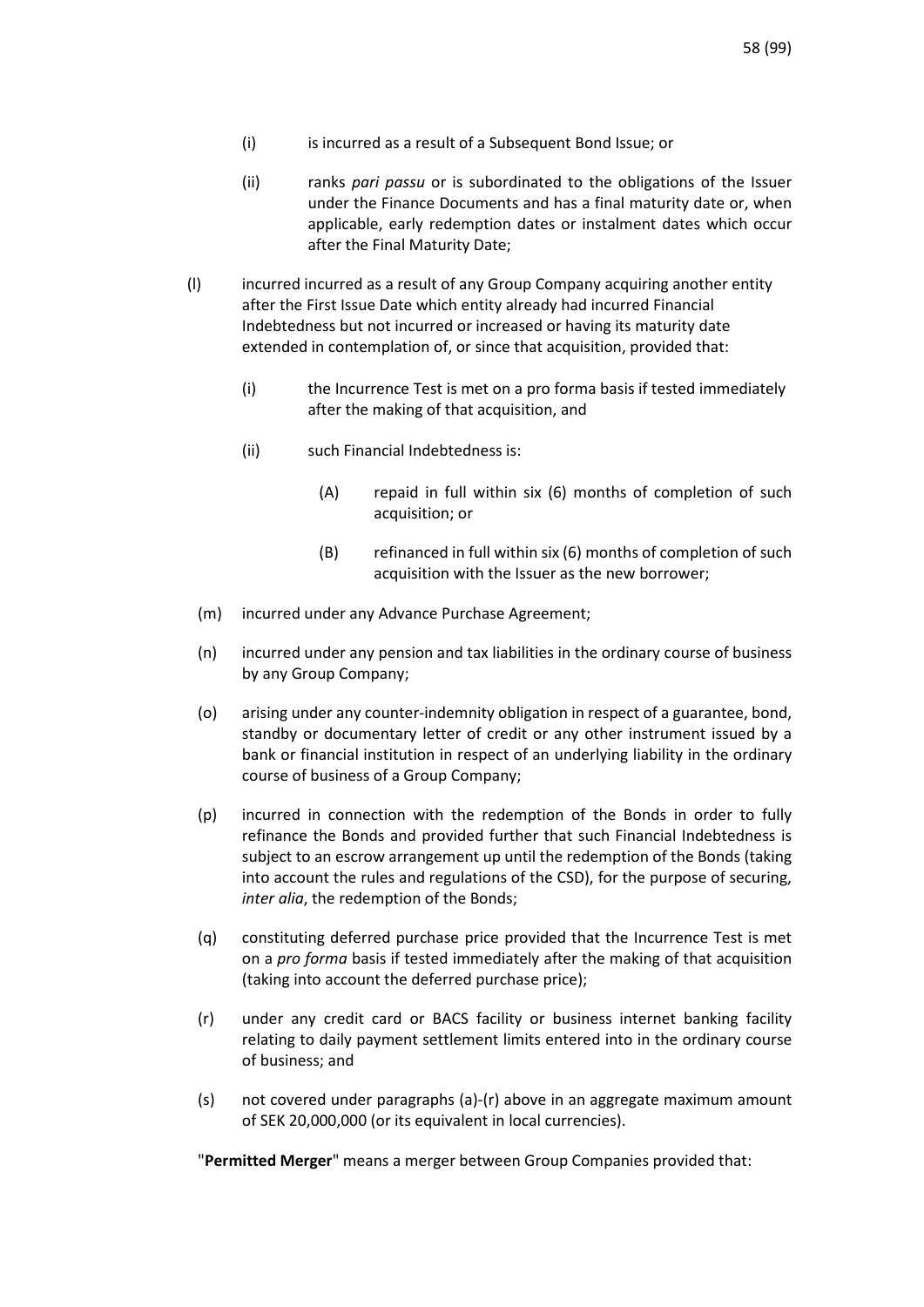- <span id="page-58-0"></span>(a) the transferee Group Company shall be or become a Guarantor if the transferor Group Company is a Guarantor;
- (b) any transferor Group Company which shares are subject to the Transaction Security may only be merged (or involved in analogous proceedings having a similar effect) with a transferee Group Company which shares are, or will be, subject to Security in favour of the Secured Parties; and
- (c) following the merger the Transaction Security granted to the Secured Parties is the same or equivalent following the merger, except if such Transaction Security constitutes Security over intra-group loans granted between the Group Companies that are to be merged in which case the merger shall be permitted notwithstanding that such Transaction Security will not remain following the merger provided that the Agent (acting in its sole discretion) have given its consent thereto.

"**Permitted Security**" means any Security:

- (a) provided under the Finance Documents and otherwise permitted pursuant to the Intercreditor Agreement;
- (b) under the Refinancing Debt, up until the Completion Date;
- (c) arising by operation of law or in the ordinary course of business (including collateral or retention of title arrangements in connection with Advance Purchase Agreements but, for the avoidance of doubt, not including guarantees or Security in respect of any monies borrowed or raised);
- (d) arising under any netting or set off arrangements under financial derivatives transactions or bank account arrangements, including any group cash pool arrangements;
- (e) provided in relation to any lease agreement entered into by a Group Company in the ordinary course of business and on normal commercial terms;
- (f) provided over any assets being subject to a Financial Lease, permitted pursuant to paragraph [\(f\)](#page-56-1) of the definition of "Permitted Debt";
- (g) subsisting as a result of any Group Company acquiring another entity after the First Issue Date which entity already had provided security for Financial Indebtedness permitted under paragraph [\(l\)](#page-57-1) of the definition of "Permitted Debt", provided that such security is discharged and released in full upon the refinancing or repayment of such Financial Indebtedness as set out therein;
- (h) affecting any asset acquired by any Group Company after the First Issue Date, provided that such security is discharged and released in full within ninety (90) days of such acquisition;
- (i) any Security created for the benefit of the financing providers in relation to a refinancing of the Bonds in full, however provided always that any perfection requirements in relation thereto are satisfied after repayment of the Bonds in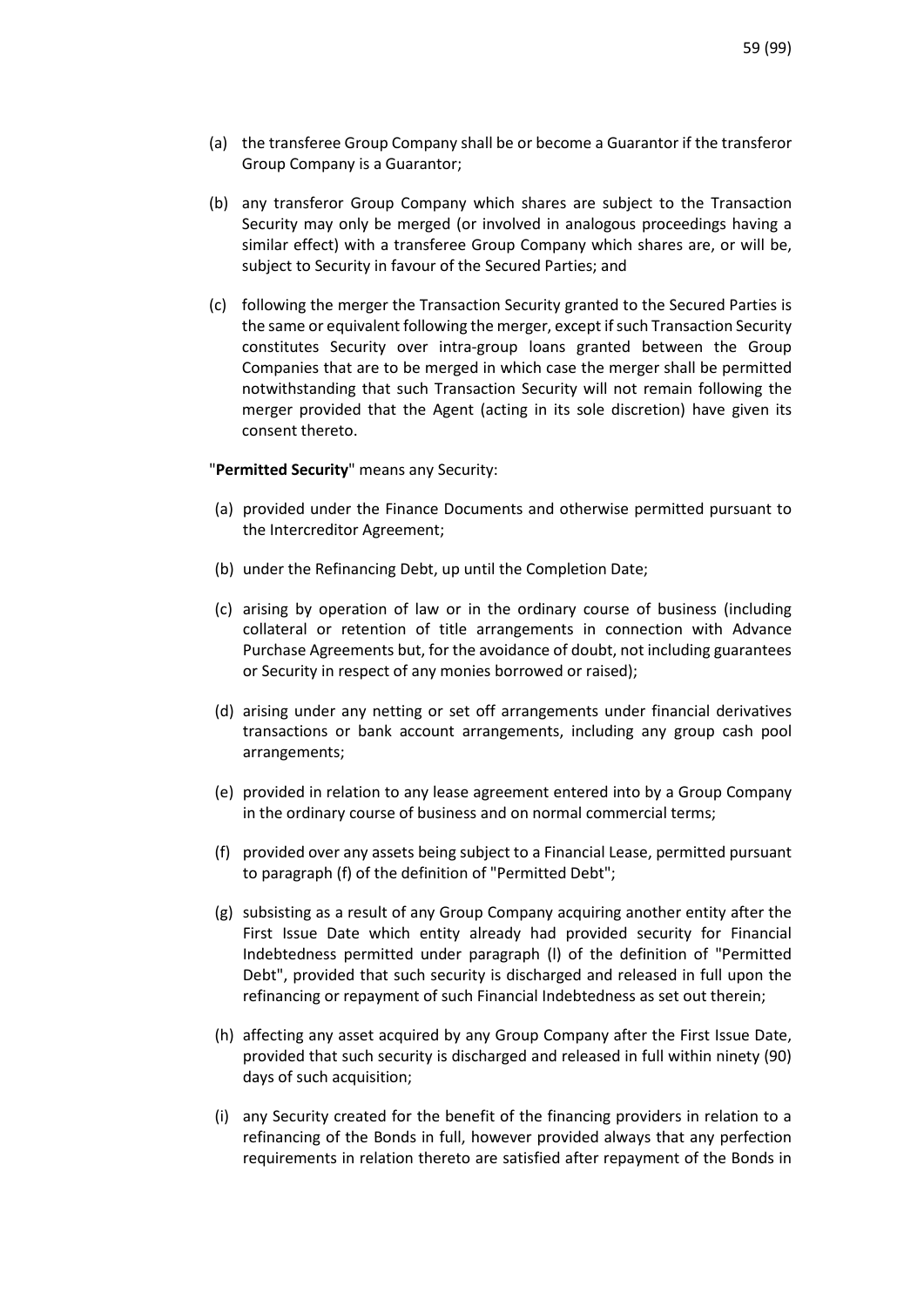full (other than with respect to an escrow account (if applicable) which may be perfected in connection with the incurrence of such debt);

- (j) provided for any guarantees issued by a Group Company in the ordinary course of business;
- <span id="page-59-0"></span>(k) any security provided by or over a Group Company to secure any Permitted Debt referred to in paragraph[s \(b\),](#page-56-2) [\(c\),](#page-56-3) [\(d\)](#page-56-4) and [\(h\) o](#page-56-5)f the definition "Permitted Debt"; or
- (l) not covered under [\(a\)](#page-58-0)[-\(k\)](#page-59-0) above securing an aggregate maximum amount of SEK 25,000,000.

"**Person**" means any individual, corporation, partnership, limited liability company, joint venture, association, joint-stock company, trust, unincorporated organisation, government, or any agency or political subdivision thereof or any other entity, whether or not having a separate legal personality.

"**Proceeds Account**" means a bank account of the Issuer, into which the Net Proceeds will be transferred and which has been pledged in favour of the Agent and the Bondholders (represented by the Agent) under the Proceeds Account Pledge Agreement.

"**Proceeds Account Pledge Agreement**" means the pledge agreement entered into between the Issuer and the Agent on or prior to the First Issue Date in respect of a first priority pledge over the Proceeds Account and all funds held on the Proceeds Account from time to time, granted in favour of the Agent and the Bondholders (represented by the Agent).

"**Quotation Day**" means, in relation to any period for which an interest rate is to be determined, two (2) Business Days before the first day of that period.

"**Record Date**" means the fifth (5) Business Day prior to (i) an Interest Payment Date, (ii) a Redemption Date, (iii) a date on which a payment to the Bondholders is to be made under Clause [15](#page-83-0) (*[Distribution of Proceeds](#page-83-0)*), (iv) the date of a Bondholders' Meeting, or (v) another relevant date, or in each case such other Business Day falling prior to a relevant date if generally applicable on the Swedish bond market.

"**Redemption Date**" means the date on which the relevant Bonds are to be redeemed or repurchased in accordance with Clause [9](#page-69-0) (*[Redemption and Repurchase of the](#page-69-0)  [Bonds](#page-69-0)*).

"**Reference Period**" means each period of twelve (12) consecutive calendar months.

"**Refinancing Debt**" means a senior facilities agreement dated 15 February 2019 between, among others, the Parent as parent and original guarantor, the Issuer as original guarantor and original borrower, DNB Sweden AB as original lender, DNB Bank ASA, Sweden Branch as mandated lead arranger and security agent and DNB Bank ASA as agent.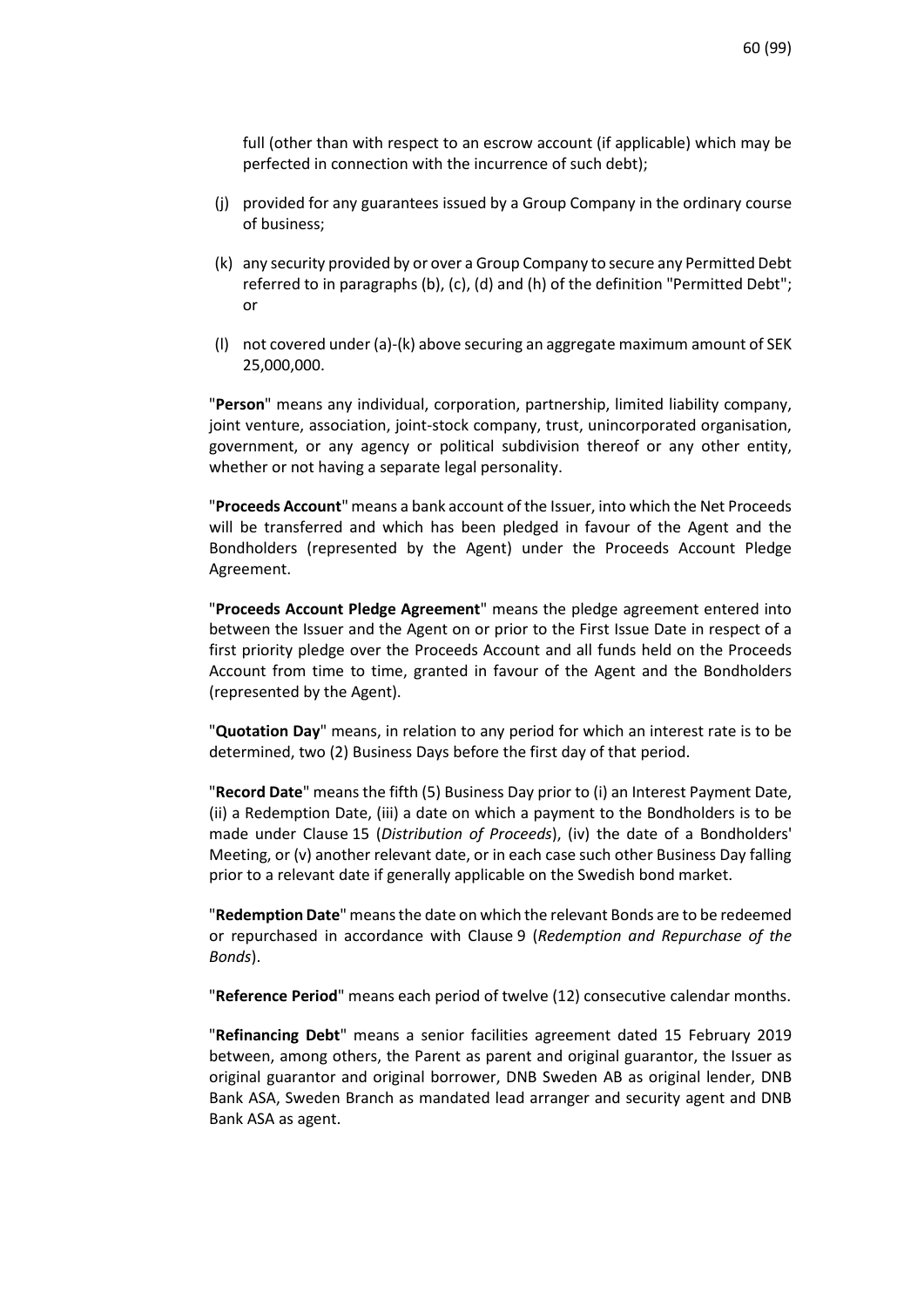"**Regulated Market**" means any regulated market as defined in the Markets in Financial Instruments Directive 2014/65/EU (MiFID II), as amended.

"**Restricted Payment**" shall have the meaning given to such term in Clause 13.2 (*Restricted Payments*).

"**Secured Obligations**" shall have the meaning given to such term in the Intercreditor Agreement.

"**Secured Parties**" shall have the meaning given to such term in the Intercreditor Agreement.

"**Securities Account**" means the account for dematerialised securities maintained by the CSD pursuant to the Financial Instruments Accounts Act in which (i) an owner of such security is directly registered or (ii) an owner's holding of securities is registered in the name of a nominee.

"**Security**" means a mortgage, charge, pledge, lien, security assignment or other security interest securing any obligation of any Person, or any other agreement or arrangement having a similar effect.

"**Security Agent**" means the security agent holding the Transaction Security on behalf of the Secured Parties, being Nordic Trustee & Agency AB (publ) on the First Issue Date.

#### "**Security Documents**" means:

- (a) the Swedish law governed pledge agreement in respect of all the shares in the Issuer granted by the Parent;
- (b) the Swedish law governed pledge agreement in respect of all the shares in Cambio Holding AB (reg. no. 556893-0308) granted by the Issuer;
- (c) the Swedish law governed pledge agreement in respect of all the shares in Cambio Healthcare Systems AB (reg. no. 556487-3585) granted by the Cambio Holding AB (reg. no. 556893-0308);
- (d) the Swedish law governed pledge agreement in respect of all the shares in Cambio Welfare Systems AB (reg. no. 556618-8230) granted by the Cambio Healthcare Systems AB (reg. no 556487-3585);
- (e) the Swedish law governed business mortgage pledge agreement in respect of the assets in the Cambio Healthcare Systems AB (reg. no. 556487-3585) in the amount of SEK 16,500,000;
- (f) pledge agreements in respect of any current (if any) and future Material Intercompany Loans;
- (g) pledge agreement in respect of any current (if any) and future Shareholder Loans; and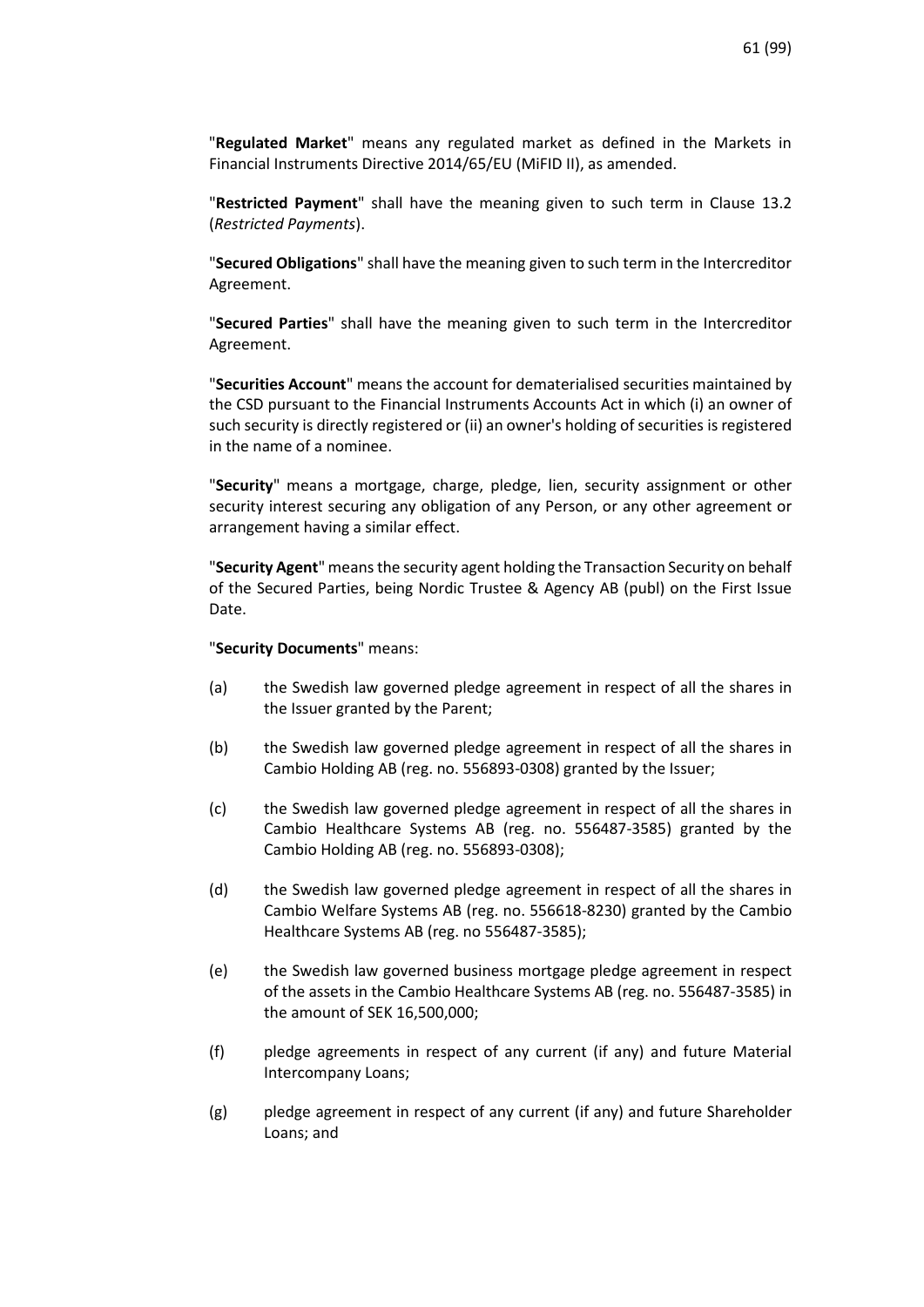(h) any other document designated as a Security Document by the Issuer and the Agent.

"**Senior Finance Documents**" shall have the meaning given thereto in the Intercreditor Agreement.

"**Shareholder Loans**" means any shareholder loan made to the Issuer as debtor, if such loan:

- (a) according to the Intercreditor Agreement is subordinated to the obligations of the Issuer under the Finance Documents;
- (b) according to its terms has a final redemption date or, when applicable, early redemption dates or instalment dates which occur after the Final Maturity Date; and
- (c) according to its terms yield only payment-in-kind interest and/or cash interest that is payable after the Final Maturity Date unless a Restricted Payment is permitted under the Finance Documents.

"**Sole Bookrunner**" means DNB Bank ASA, Sweden Branch.

"**Sponsor**" means Investcorp S.A. (reg. no. reg. no. 240820).

"**STIBOR**" means:

- (a) the applicable percentage rate *per annum* displayed on Nasdaq Stockholm's website for STIBOR fixing (or through another website replacing it) as of or around 11.00 a.m. on the Quotation Day for the offering of deposits in Swedish Kronor and for a period comparable to the relevant Interest Period; or
- (b) if no rate is available for the relevant Interest Period, the arithmetic mean of the rates (rounded upwards to four (4) decimal places) as supplied to the Issuing Agent at its request quoted by leading banks in the Stockholm interbank market reasonably selected by the Issuing Agent, for deposits of SEK 100,000,000 for the relevant period; or
- (c) if no quotation is available pursuant to paragraph (b), the interest rate which according to the reasonable assessment of the Issuing Agent best reflects the interest rate for deposits in Swedish Kronor offered in the Stockholm interbank market for the relevant period; and

if any such rate is below zero (0), STIBOR will be deemed to be zero (0).

"**Subsequent Bond Issue**" has the meaning set forth in Clause 2(e).

"**Subsequent Bonds**" means any Bonds issued after the First Issue Date on one or more occasions.

"**Subsidiary**" means, in respect of which such Person, directly or indirectly: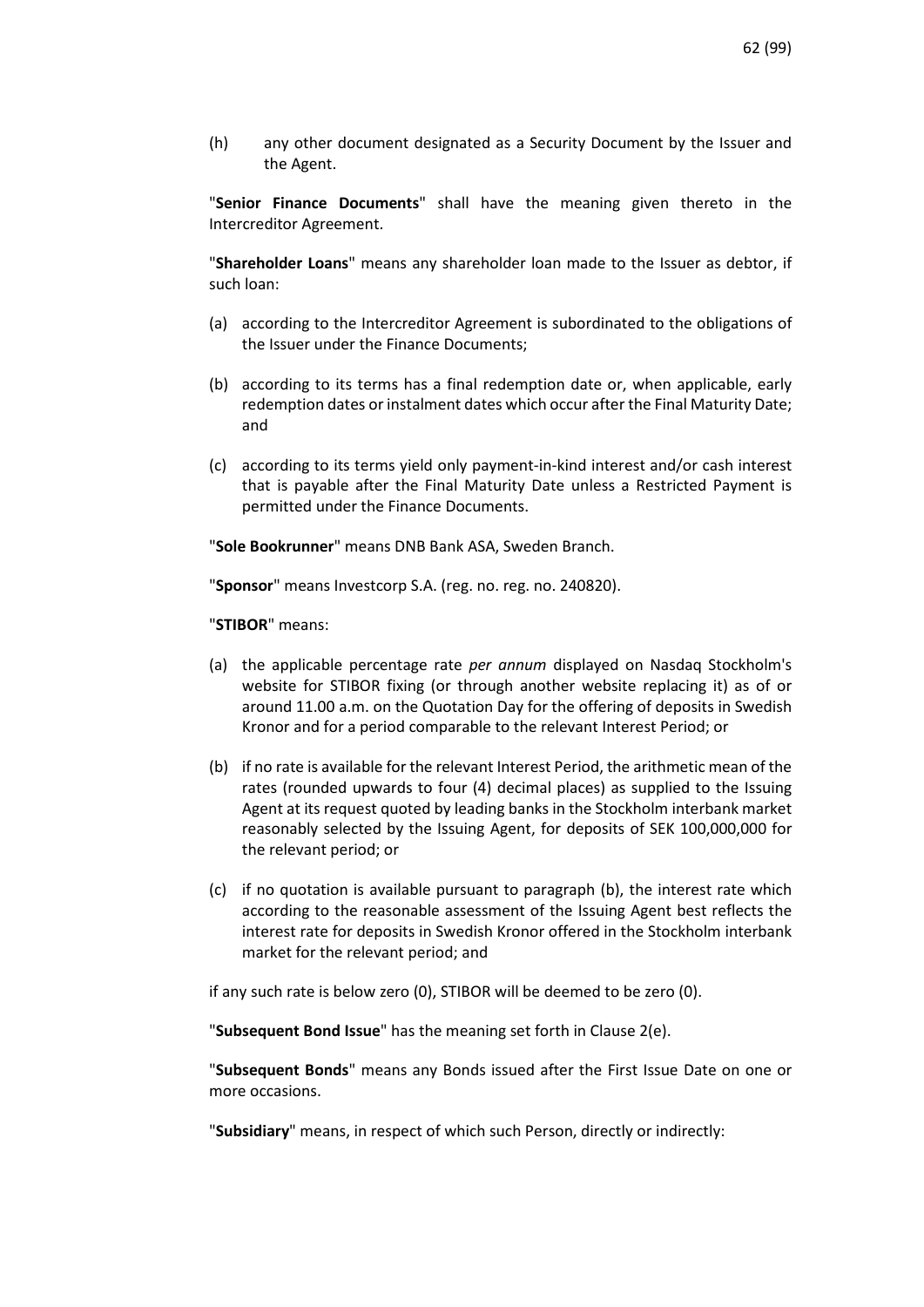- (a) owns shares or ownership rights representing more than fifty (50) per cent. of the total number of votes held by the owners;
- (b) otherwise controls more than fifty (50) per cent. of the total number of votes held by the owners; or
- (c) has the power to appoint and remove all, or the majority of, the members of the board of directors or other governing body.

"**Super Senior Debt**" shall have the meaning given to such term in the Intercreditor Agreement.

"**Super Senior Hedges**" means hedging transactions entered into by a Group Company in respect of payments to be made under the Bonds or for hedging exposures (including hedging exposures in relation to fluctuation in currency rates) arising in the ordinary course of business, but not for speculative or investment purposes, to the extent the hedging counterparty has acceded to the Intercreditor Agreement.

"**Super Senior RCF**" shall have the meaning given to such term in the Intercreditor Agreement.

"**Surplus Cash**" means, for any period for which it is being calculated:

- (a) the aggregate amount of Cash and Cash Equivalent Investments held by any Group Company at the end of such period; less
- (b) eighty (80) per cent. of the amount of Deferred Income at the end of such period,

provided that if the above calculation results in a negative number, Surplus Cash shall be deemed to be zero (0).

"**Swedish Kronor**" and "**SEK**" means the lawful currency of Sweden.

"**Total Net Debt**" means the aggregate outstanding principal or capital amount of all Financial Indebtedness of the Group calculated on a consolidated basis, except that:

- (a) only the capitalised value of Finance Leases (as determined in accordance with the Accounting Principles) shall be included;
- (b) the amount of guarantee(s) shall not be included to the extent it relates to Financial Indebtedness of another Group Company already included in the calculation of Total Net Debt;
- (c) the amount of any bank guarantees or letters of credit drawn under the Super Senior RCF and of any guarantees or letters of credit drawn under any ancillary facility under the Super Senior RCF (and any counterindemnity in respect of the same) shall be excluded to the extent that such bank guarantees, guarantees or letters of credit are issued in respect of obligations which would not constitute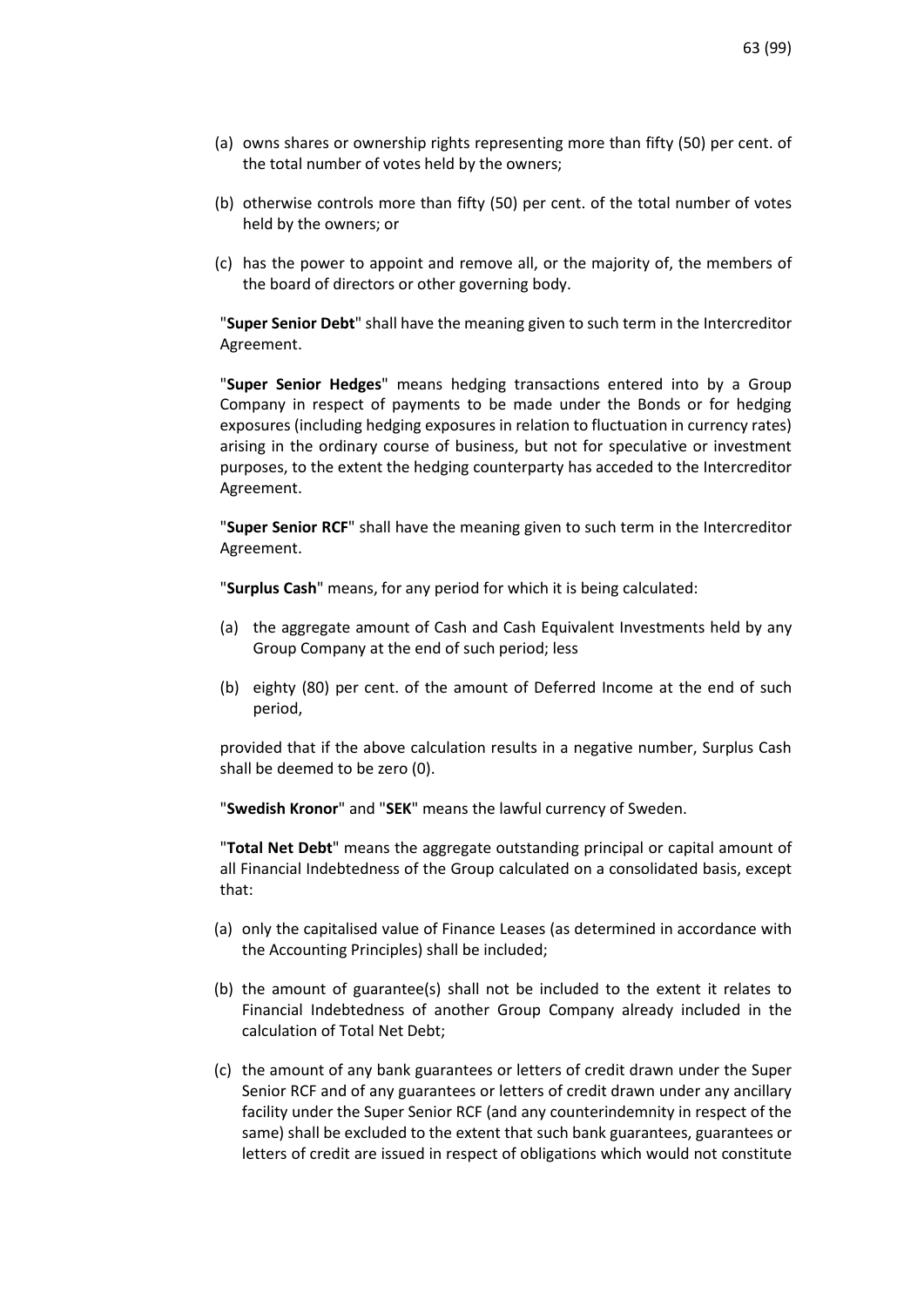Financial Indebtedness or have otherwise already been included in the other paragraphs of this definition "Total Net Debt";

- (d) pension provisions shall be excluded;
- (e) the aggregate amount of Surplus Cash held by any Group Company at such time shall be deducted;
- (f) Financial Indebtedness arising under any Shareholder Loans and under paragraph (e) of the definition of "Financial Indebtedness" shall not be included;
- (g) the amount of any Financial Indebtedness arising in respect of a guarantee or indemnity given by any Group Company to a bank or financial institution in respect of a guarantee issued by such financial institution in support of the performance by a Group Company under any contract other than in respect of Financial Indebtedness shall be excluded; and
- (h) any Financial Indebtedness owed to any other Group Company shall be excluded,

and so that no amount shall be included or excluded more than once.

"**Total Nominal Amount**" means the total aggregate Nominal Amount of the Bonds outstanding at the relevant time.

"**Transaction Costs**" means all fees, costs and expenses, stamp, registration and other taxes incurred by the Issuer or any other Group Company in connection with (i) a Bond Issue, (ii) the Super Senior RCF, and (iii) the listing of the Bonds.

"**Transaction Security**" means the Security provided for the Secured Obligations pursuant to the Security Documents.

"**Written Procedure**" means the written or electronic procedure for decision making among the Bondholders in accordance with Clause [18 \(](#page-88-0)*[Written Procedure](#page-88-0)*).

### **1.2 Construction**

- (a) Unless a contrary indication appears, any reference in these Terms and Conditions to:
	- (i) "assets" includes present and future properties, revenues and rights of every description;
	- (ii) any agreement or instrument is a reference to that agreement or instrument as supplemented, amended, novated, extended, restated or replaced from time to time;
	- (iii) a "regulation" includes any regulation, rule or official directive, request or guideline (whether or not having the force of law) of any governmental, intergovernmental or supranational body, agency,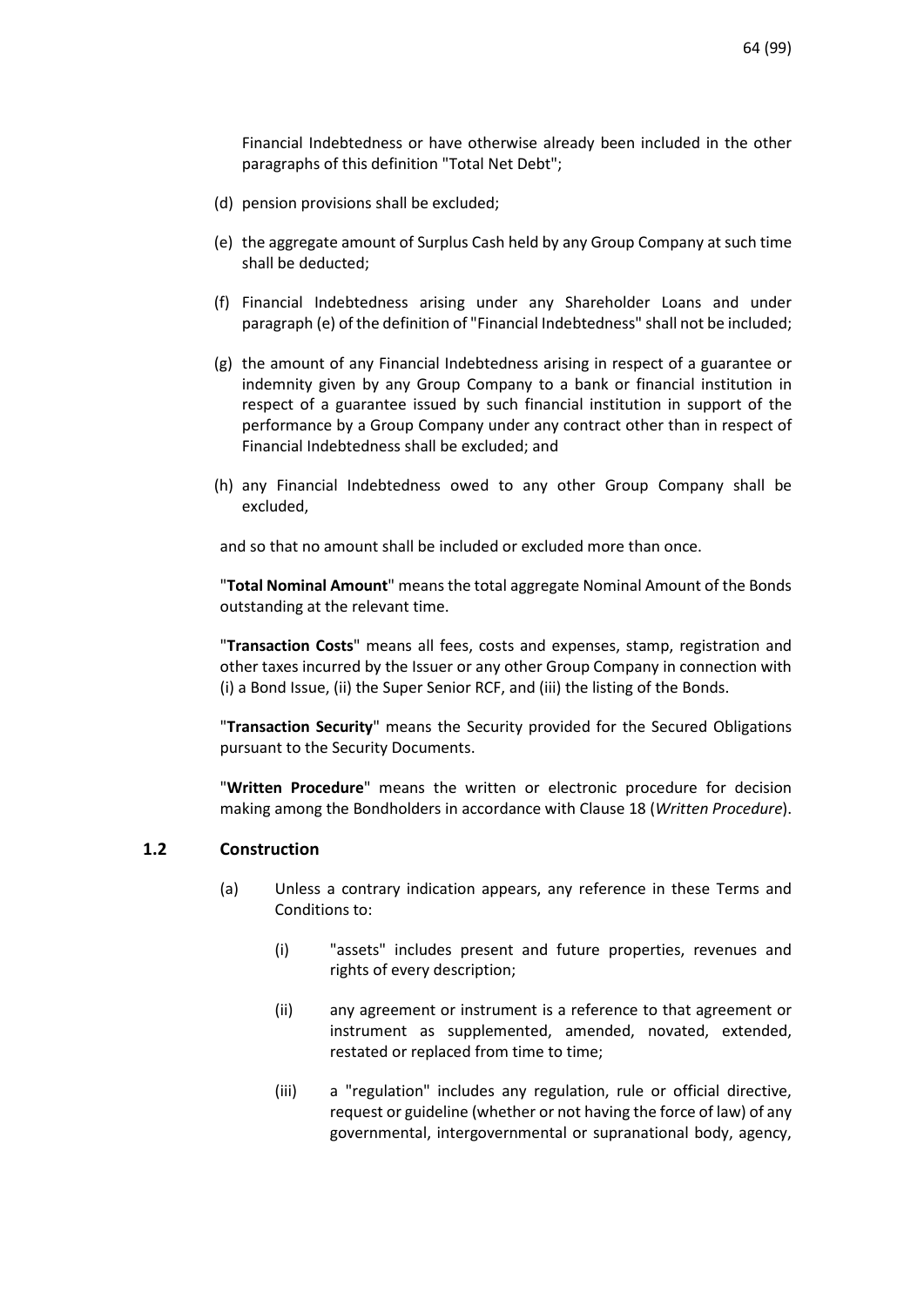department or regulatory, self-regulatory or other authority or organisation;

- (iv) an Event of Default is continuing if it has not been remedied or waived;
- (v) a provision of law is a reference to that provision as amended or reenacted; and
- (vi) a time of day is a reference to Stockholm time.
- (b) When ascertaining whether a limit or threshold specified in Swedish Kronor has been attained or broken, an amount in another currency shall be counted on the basis of the rate of exchange for such currency against Swedish Kronor for the previous Business Day, as published by the Swedish Central Bank (Sw. *Riksbanken*) on its website (www.riksbank.se). If no such rate is available, the most recently published rate shall be used instead.
- (c) A notice shall be deemed to be sent by way of press release if it is made available to the public within Sweden promptly and in a non-discriminatory manner.
- (d) No delay or omission of the Agent, the Security Agent or of any Bondholder to exercise any right or remedy under the Finance Documents shall impair or operate as a waiver of any such right or remedy.

# **2. Status of the Bonds**

- (a) The Bonds are denominated in Swedish Kronor and each Bond is constituted by these Terms and Conditions. The Issuer undertakes to make payments in relation to the Bonds and to comply with these Terms and Conditions.
- (b) By subscribing for Bonds, each initial Bondholder agrees that the Bonds shall benefit from and be subject to the Finance Documents and by acquiring Bonds, each subsequent Bondholder con-firms such agreement.
- (c) The initial nominal amount of each Initial Bond is SEK 1,250,000 (the "**Initial Nominal Amount**"). The maximum Total Nominal Amount of the Initial Bonds is SEK 500,000,000. All Initial Bonds are issued on a fully paid basis at an issue price of one hundred (100) per cent. of the Initial Nominal Amount.
- (d) The minimum permissible investment in a Bond Issue is SEK 1,250,000.
- (e) Provided that the Incurrence Test (calculated pro forma including such issue) is met, the Is-suer may, at one or several occasions after the First Issue Date, issue Subsequent Bonds (each such issue, a "Subsequent Bond Issue"). Subsequent Bonds shall benefit from and be subject to the Finance Documents, and, for the avoidance of doubt, the ISIN, the Interest Rate, the Nominal Amount and the Final Maturity Date applicable to the Initial Bonds shall apply to Subsequent Bonds. The price of the Subsequent Bonds may be set at a discount or at a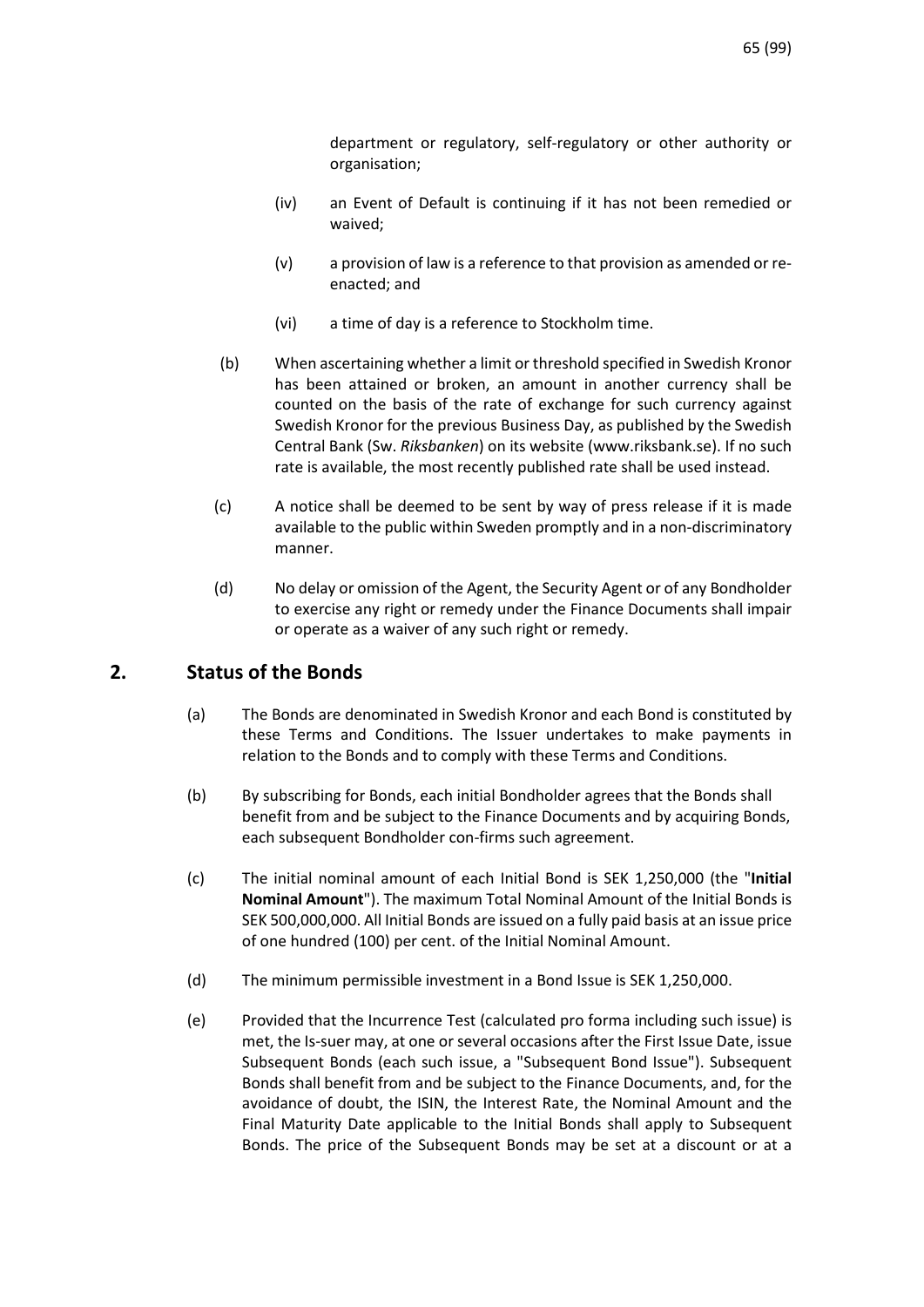premium compared to the Nominal Amount. The maximum total nominal amount of the Bonds (the Initial Bonds and all Subsequent Bonds) may not exceed SEK 1,000,000,000. Each Subsequent Bond shall entitle its holder to Interest in accordance with Clause 8(a), and otherwise have the same rights as the Initial Bonds.

- (f) Subject to the terms of the Intercreditor Agreement, the Bonds constitute direct, general, unconditional, unsubordinated and secured obligations of the Issuer and shall at all times rank (i) without any preference among them and (ii) at least *pari passu* with all direct, unconditional, unsubordinated and unsecured obligations of the Issuer, except (A) those obligations which are mandatorily preferred by law and (B) the super senior ranking of the Super Senior Debt in accordance with the Intercreditor Agreement. The Bonds are freely transferable but the Bondholders may be subject to purchase or transfer restrictions with regard to the Bonds, as applicable, under local laws to which a Bondholder may be subject. Each Bondholder must ensure compliance with such restrictions at its own cost and expense.
- (g) No action is being taken in any jurisdiction that would or is intended to permit a public offering of the Bonds or the possession, circulation or distribution of any document or other material relating to the Issuer or the Bonds in any jurisdiction other than Sweden, where action for that purpose is required. Each Bondholder must inform itself about, and observe, any applicable restrictions to the transfer of material relating to the Issuer or the Bonds.

# <span id="page-65-0"></span>**3. Use of Proceeds**

- (a) The Issuer shall use the Net Proceeds from the Initial Bond Issue, towards (i) refinancing the Refinancing Debt, (ii) financing general corporate purposes of the Group (including potential acquisitions), and (iii) financing the Transaction Costs.
- (b) The Issuer shall use the Net Proceeds from any Subsequent Bond Issue, towards (i) financing general corporate purposes of the Group (including potential acquisitions), (ii) make Restricted Payments and (iii) financing the Transaction Costs.

# **4. Conditions Precedent**

- (a) The payment of the Net Proceeds to the Proceeds Account is subject to the Agent being satisfied it has received documents and evidence of the Proceeds Account Pledge Agreement being duly executed and perfected.
- (b) The Issuer shall provide, or procure the provision of, the following to the satisfaction of the Agent (acting reasonably):
	- (i) constitutional documents and corporate resolutions (approving the relevant Finance Documents and authorising a signatory/-ies to execute the Finance Documents) for the Issuer and each Original Guarantor,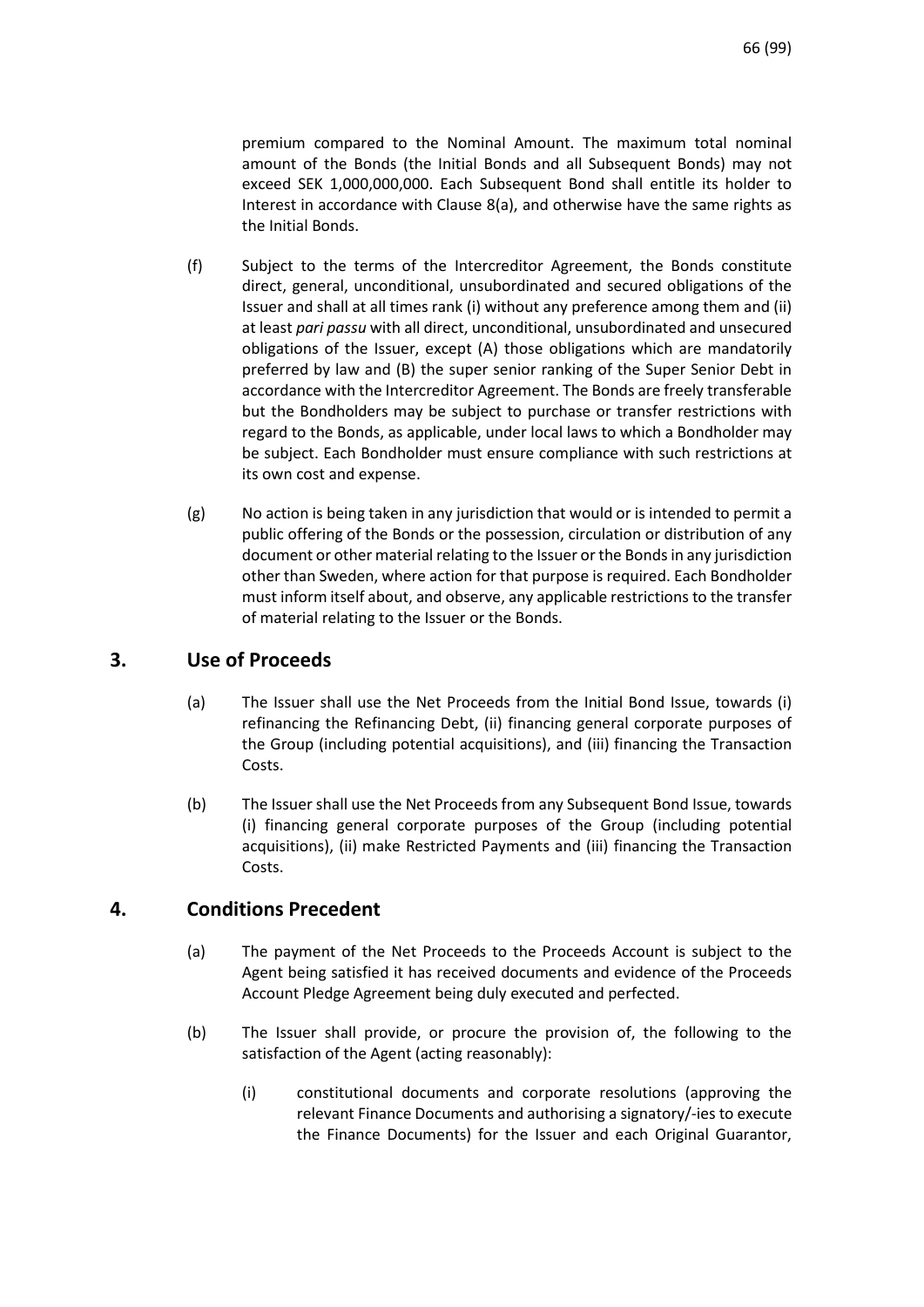together constituting evidence that the Finance Documents have been duly executed;

- (ii) copies of the Finance Documents, duly executed;
- (iii) evidence by way of a release letter that the security existing in favour of the Refinancing Debt will be released and discharged upon repayment of the Refinancing Debt;
- (iv) evidence that the Transaction Security either has been or will, immediately following disbursement of the Net Proceeds from the Proceeds Account, be perfected in accordance with the terms of the Finance Documents;
- (v) evidence that the Refinancing Debt will be repaid in connection with disbursement of Net Proceeds;
- (vi) an agreed form Compliance Certificate; and
- (vii) a list of the Material Group Companies as per the First Issue Date.
- (c) The Agent may assume that the documentation and evidence delivered to it pursuant to Clause 4(b) is accurate, legally valid, enforceable, correct, true and complete unless it has actual knowledge to the contrary and the Agent does not have to verify or assess the contents of any such documentation. The Agent does not have any obligation to review the documentation and evidence referred to in Clause 4(b) above from a legal or commercial perspective of the Bondholders.
- (d) When the conditions precedent for disbursement set out in Clause 4(b) have been fulfilled to the satisfaction of the Agent (acting reasonably), the Agent shall instruct the bank (with which the Issuer holds the Proceeds Account) to transfer the funds from the Proceeds Account for the purpose of repayment of the Refinance Debt and in accordance with Clause [3](#page-65-0) (*[Use of Proceeds](#page-65-0)*), and the Agent shall thereafter or in connection therewith release the pledge over the Proceeds Account.
- (e) If the conditions precedent for disbursement set out in Clause 4(b) have not been fulfilled to the satisfaction of the Agent (acting reasonably) or waived by the Agent within sixty (60) Business Days from the First Issue Date, the Issuer shall repurchase all Bonds at a price equal to one hundred **(**100) per cent. of the Nominal Amount together with any accrued Interest. Any funds distributed by the Agent to the Bondholders in accordance with the Proceeds Account Pledge Agreement shall be deemed to be paid by the Issuer for the redemption under this Clause 4(e). Any shortfall shall be covered by the Issuer. The repurchase date shall fall no later than thirty (30) Business Days after the ending of the sixty (60) Business Days period referred to above.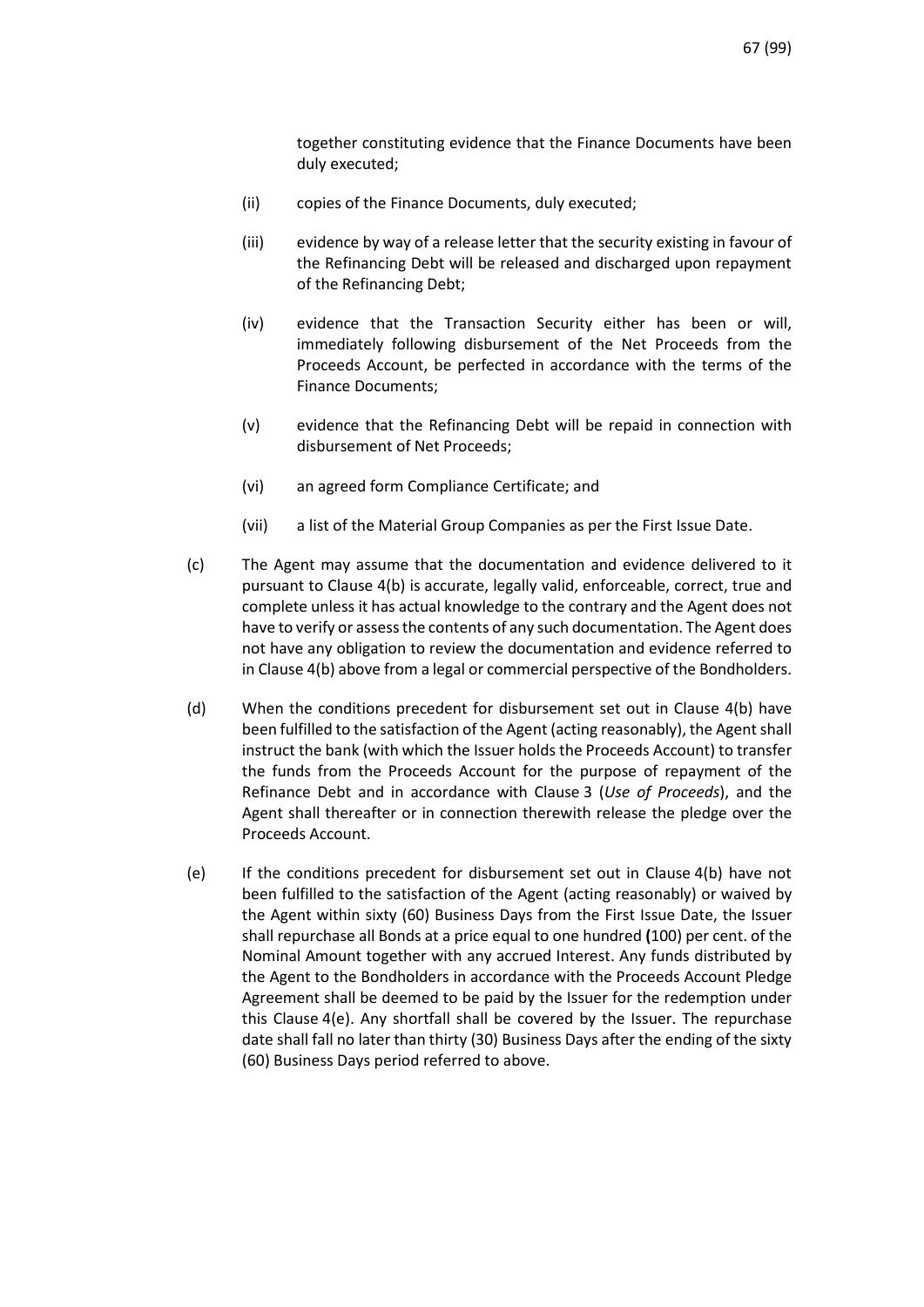# **5. Bonds in Book-Entry Form**

- (a) The Bonds will be registered for the Bondholders on their respective Securities Accounts and no physical notes will be issued. Accordingly, the Bonds will be registered in accordance with the Financial Instruments Accounts Act. Registration requests relating to the Bonds shall be directed to an Account Operator.
- (b) Those who according to assignment, Security, the provisions of the Swedish Children and Parents Code (Sw. *föräldrabalken (1949:381)*), conditions of will or deed of gift or otherwise have acquired a right to receive payments in respect of a Bond shall register their entitlements to receive payment in accordance with the Financial Instruments Accounts Act.
- (c) The Issuer (and the Agent when permitted under the CSD's applicable regulations) shall be entitled to obtain information from the debt register (Sw. *skuldbok)* kept by the CSD in respect of the Bonds. At the request of the Agent, the Issuer shall promptly obtain such information and provide it to the Agent.
- (d) For the purpose of or in connection with any Bondholders' Meeting or any Written Procedure, the Issuing Agent shall be entitled to obtain information from the debt register kept by the CSD in respect of the Bonds.
- (e) The Issuer shall issue any necessary power of attorney to such persons employed by the Agent, as notified by the Agent, in order for such individuals to independently obtain information directly from the debt register kept by the CSD in respect of the Bonds. The Issuer may not revoke any such power of attorney unless directed by the Agent or unless consent thereto is given by the Bondholders.

# **6. Right to Act on Behalf of a Bondholder**

- (a) If any Person other than a Bondholder wishes to exercise any rights under the Finance Documents, it must obtain a power of attorney or other proof of authorisation from the Bondholder or a successive, coherent chain of powers of attorney or proofs of authorisation starting with the Bondholder and authorising such Person.
- (b) A Bondholder may issue one or several powers of attorney or provide proof of authorisation to third parties to represent it in relation to some or all of the Bonds held by it. Any such representative may act independently under the Finance Documents in relation to the Bonds for which such representative is entitled to represent the Bondholder and may further delegate its right to represent the Bondholder by way of a further power of attorney.
- (c) The Agent shall only have to examine the face of a power of attorney or other proof of authorisation that has been provided to it pursuant to Clause 6(b) and may assume that it has been duly authorised, is valid, has not been revoked or superseded and that it is in full force and effect, unless otherwise is apparent from its face.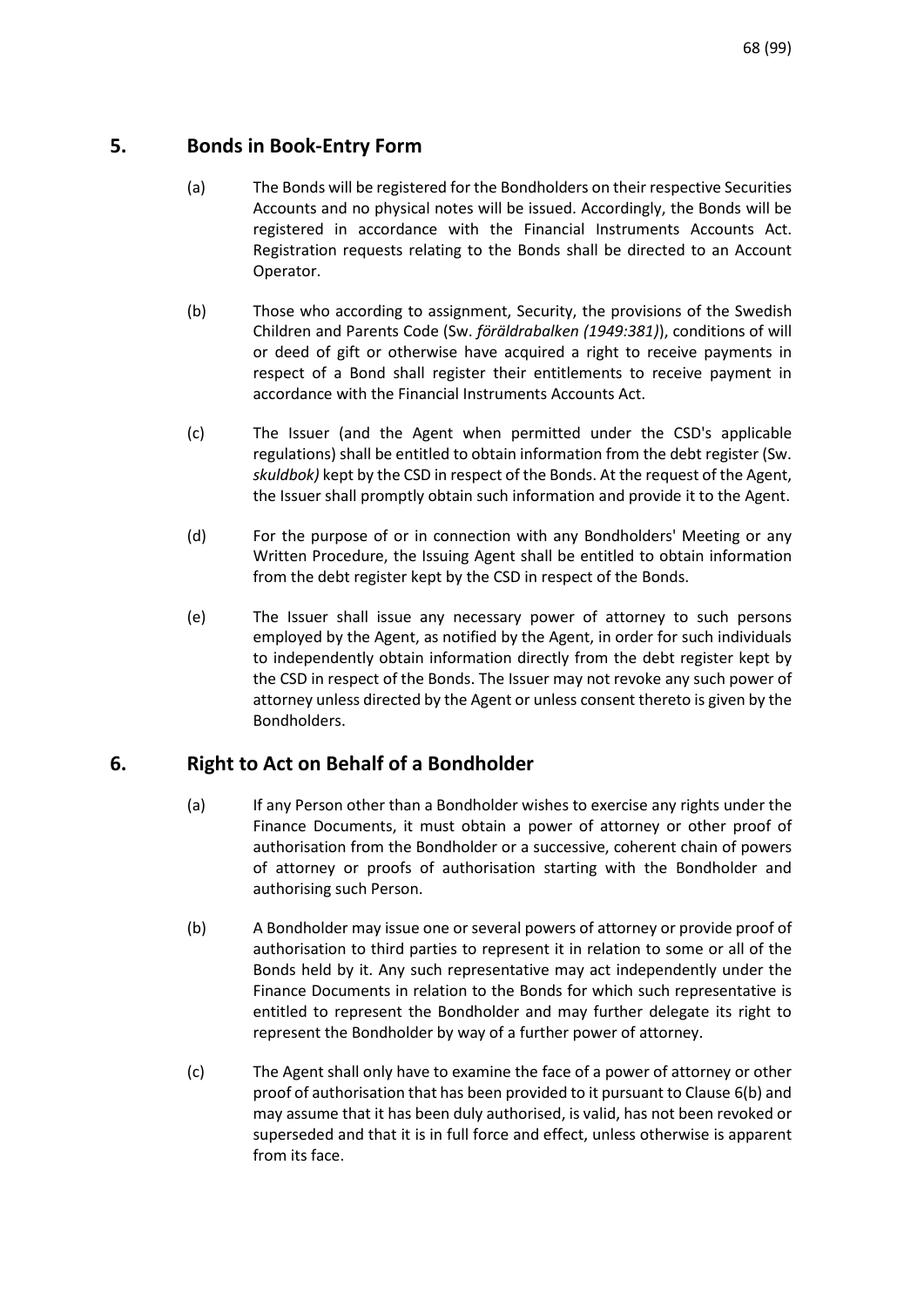# <span id="page-68-0"></span>**7. Payments in Respect of the Bonds**

- (a) Any payment or repayment under the Finance Documents, or any amount due in respect of a repurchase of any Bonds, shall be made to such Person who is registered as a Bondholder on the Record Date prior to an Interest Payment Date or other relevant due date, or to such other Person who is registered with the CSD on such date as being entitled to receive the relevant payment, repayment or repurchase amount.
- (b) If a Bondholder has registered, through an Account Operator, that principal and interest shall be deposited in a certain bank account, such deposits will be effected by the CSD on the relevant payment date. In other cases, payments will be transferred by the CSD to the Bondholder at the address registered with the CSD on the Record Date. Should the CSD, due to a delay on behalf of the Issuer or some other obstacle, not be able to effect payments as aforesaid, the Issuer shall procure that such amounts are paid to the persons who are registered as Bondholders on the relevant Record Date as soon as possible after such obstacle has been removed.
- (c) If, due to any obstacle for the CSD, the Issuer cannot make a payment or repayment, such payment or repayment may be postponed until the obstacle has been removed. Interest shall accrue in accordance with Clause 8(a)-8(c) during such postponement.
- (d) If payment or repayment is made in accordance with this Clause [7,](#page-68-0) the Issuer and the CSD shall be deemed to have fulfilled their obligation to pay, irrespective of whether such payment was made to a Person not entitled to receive such amount.
- (e) The Issuer is not liable to gross-up any payments under the Finance Documents by virtue of any withholding tax, public levy or the similar.

# <span id="page-68-1"></span>**8. Interest**

- (a) Each Initial Bond carries Interest at the Interest Rate from (but excluding) the First Issue Date up to (and including) the relevant Redemption Date. Any Subsequent Bond will carry Interest at the Interest Rate from (but excluding) the Interest Payment Date falling immediately prior to its issuance up to (and including) the relevant Redemption Date.
- (b) Interest accrues during an Interest Period. Payment of Interest in respect of the Bonds shall be made to the Bondholders on each Interest Payment Date for the preceding Interest Period.
- (c) Interest shall be calculated on the basis of the actual number of days in the Interest Period in respect of which payment is being made divided by 360 (actual/360-days basis).
- <span id="page-68-2"></span>(d) If the Issuer fails to pay any amount payable by it under the Finance Documents on its due date, default interest shall accrue on the overdue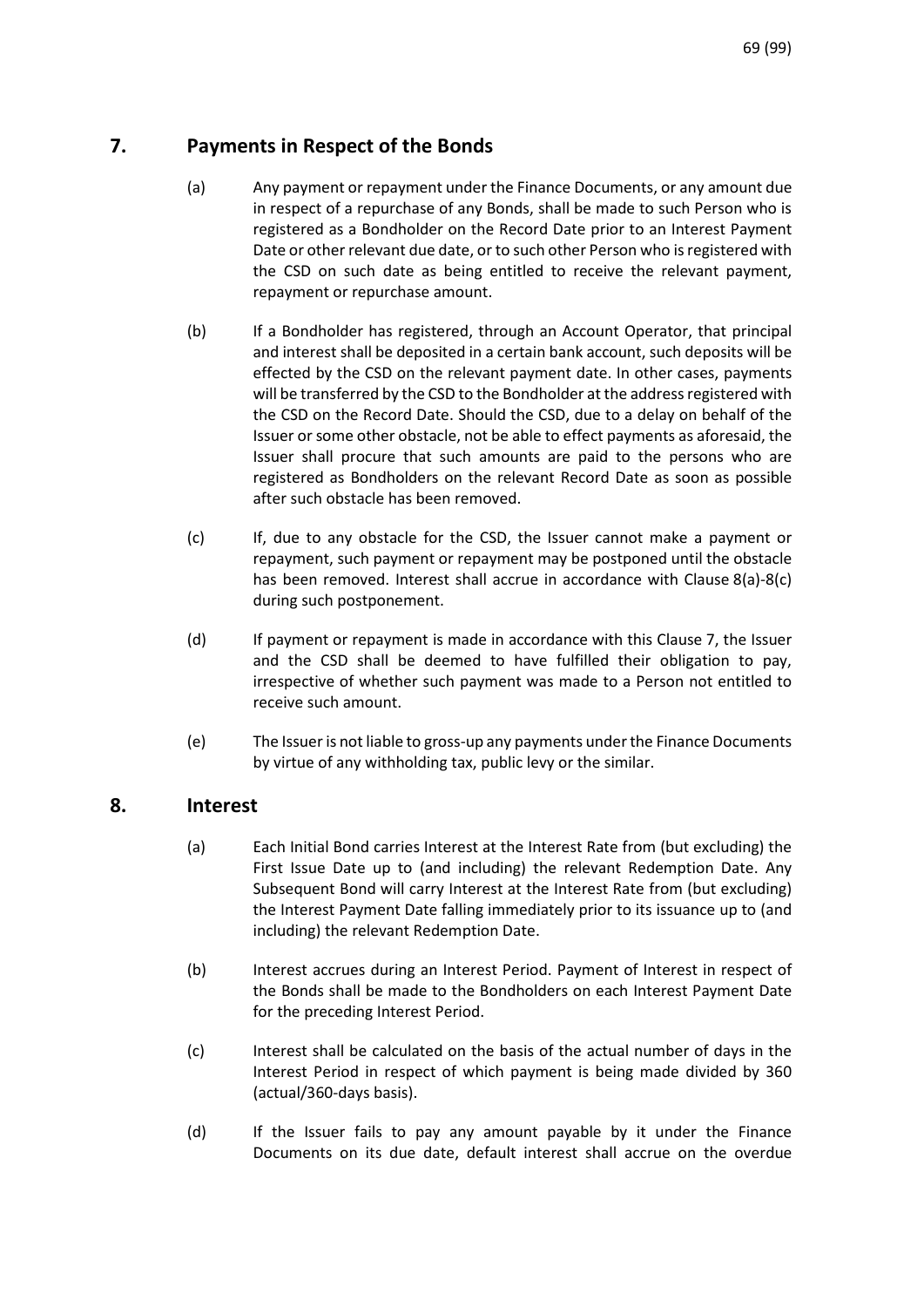amount from (but excluding) the due date up to (and including) the date of actual payment at a rate which is two (2) per cent. higher than the Interest Rate. Accrued default interest shall not be capitalised. No default interest shall accrue where the failure to pay was solely attributable to the Agent or the CSD, in which case the Interest Rate shall apply instead.

(e) Pursuant to the terms of the Intercreditor Agreement, following the occurrence of a Payment Block Event and for as long as it is continuing, no payment of principal or Interest in respect of the Bonds shall be made to the Bondholders. However, Interest shall continue to accrue during such period and any overdue amounts shall carry default interest pursuant to Clause [8](#page-68-1)[\(d\).](#page-68-2) For the avoidance of doubt, the failure to repay principal or pay Interest on a due date shall constitute an Event of Default under these Terms and **Conditions** 

# <span id="page-69-0"></span>**9. Redemption and Repurchase of the Bonds**

# **9.1 Redemption at maturity**

The Issuer shall redeem all, but not only some, of the outstanding Bonds in full on the Final Maturity Date with an amount per Bond equal to the Nominal Amount together with accrued but unpaid Interest. If the Final Maturity Date is not a Business Day, then the redemption shall occur on the first following Business Day.

# **9.2 Issuer's purchase of Bonds**

The Issuer may, subject to applicable law, at any time and at any price purchase Bonds on the market or in any other way. The Bonds held by the Issuer may at the Issuer's discretion be retained or sold, but not cancelled.

# <span id="page-69-2"></span><span id="page-69-1"></span>**9.3 Voluntary total redemption (call option)**

- (a) The Issuer may redeem all, but not some only, of the outstanding Bonds in full, together with accrued but unpaid interest:
	- (i) any time from and including the First Issue Date to, but excluding, the date falling twenty-four (24) months after the First Issue Date at an amount per Bond equal to the sum of (i) 102.1250 per cent. of the Nominal Amount, and (ii) the remaining interest payments to, but excluding, the date falling twenty-four (24) months after the First Issue Date;
	- (ii) any time from and including the date falling twenty-four (24) months after the First Issue Date to, but excluding, the date falling thirty-six (36) months after the First Issue Date at an amount per Bond equal to 102.1250 per cent. of the Nominal Amount;
	- (iii) any time from and including the date falling thirty-six (36) months after the First Issue Date to, but excluding, the date falling forty-eight (48)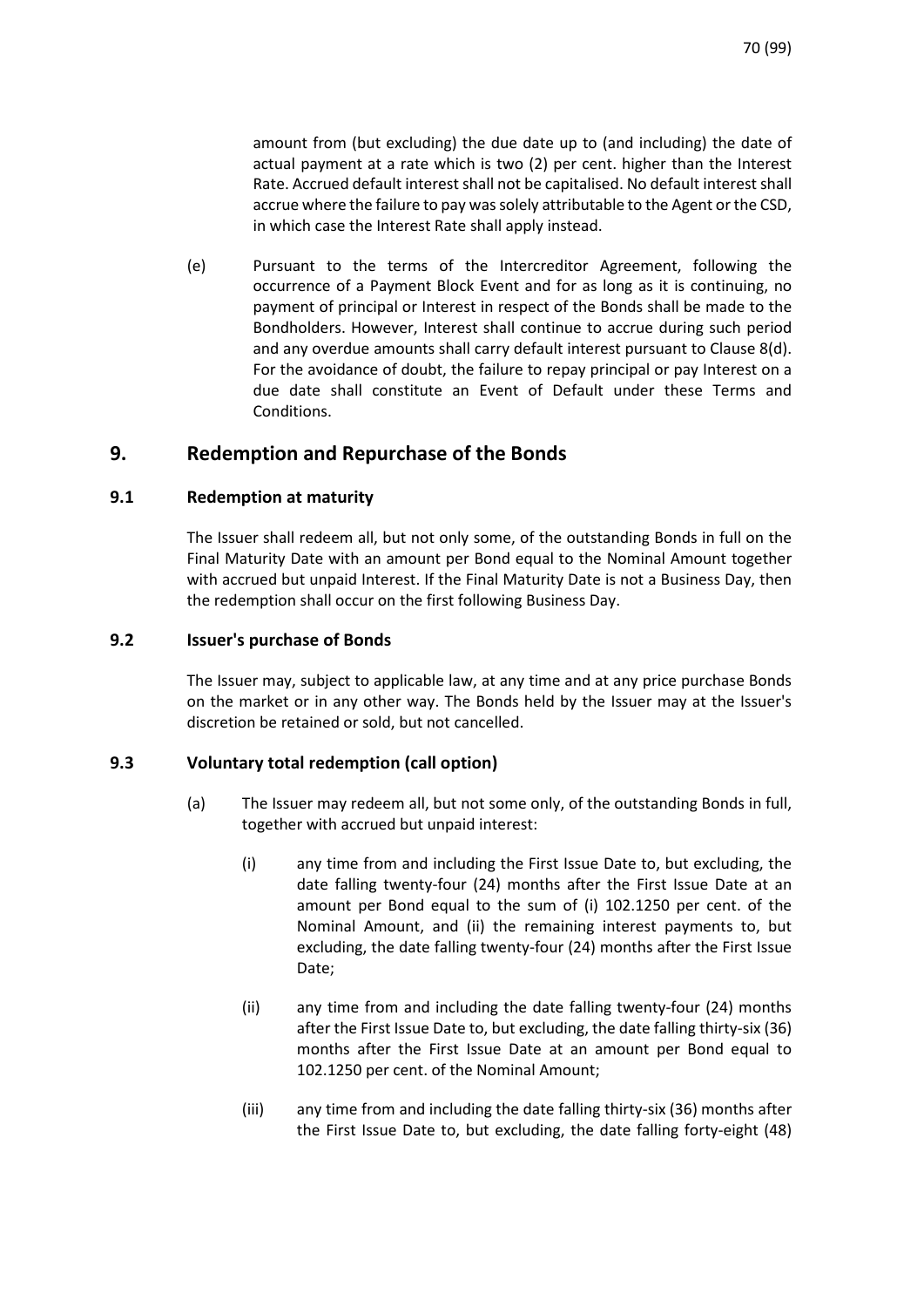months after the First Issue Date at an amount per Bond equal to 101.0625 per cent. of the Nominal Amount;

- (iv) any time from and including the date falling forty-eight (48) months after the First Issue Date to, but excluding, the date falling fifty-four (54) months after the First Issue Date at an amount per Bond equal to 100.5313 per cent. of the Nominal Amount; and
- (v) any time from and including the date falling fifty-four (54) months after the First Issue Date to, but excluding, the Final Maturity Date at an amount per Bond equal to 100 per cent. of the Nominal Amount.
- (b) For the purpose of calculating the remaining interest payments pursuant to [\(a\)](#page-69-1) above it shall be assumed that the Interest Rate for the period from the relevant Record Date to, but excluding, the date falling twenty-four (24) months after the First Issue Date will be equal to the Interest Rate in effect on the date on which notice of redemption is given to the Bondholders.
- (c) Redemption in accordance with Clause 9.3(a) shall be made by the Issuer giving not less than fifteen (15) Business Days' notice to the Bondholders and the Agent. Any such notice is irrevocable but may, at the Issuer's discretion, contain one or more conditions precedent. Upon expiry of such notice and the fulfillment of the conditions precedent (if any), the Issuer is bound to redeem the Bonds in full at the applicable amounts.

# <span id="page-70-1"></span><span id="page-70-0"></span>**9.4 Voluntary partial redemption upon an Equity Claw Back (call option)**

- (a) The Issuer may on one occasion, in connection with an Equity Listing Event, repay up to thirty-five (35) per cent. of the Nominal Amount per each Bond, in which case all outstanding Bonds shall be partially repaid by way of reducing the Nominal Amount of each Bond *pro rata*. The repayment must occur on an Interest Payment Date within one-hundred and eighty (180) days after such Equity Listing Event and be made with funds in an aggregate amount not exceeding the cash proceeds received by the Issuer as a result of such Equity Listing Event (net of fees, charges and commissions actually incurred in connection with such Equity Listing Event and net of taxes paid or payable as a result of such Equity Listing Event). The repayment per Bond shall equal the repaid percentage of the Nominal Amount (rounded down to the nearest SEK one point zero (1.00)) plus (i) a premium on the repaid amount as specified in Clause [9.3](#page-69-2) (*[Voluntary total redemption \(call option\)](#page-69-2)*) for the relevant period and (ii) accrued but unpaid interest on the repaid amount.
- (b) Partial repayment in accordance with Clause [9.4](#page-70-0)[\(a\)](#page-70-1) shall be made by the Issuer giving not less than fifteen (15) Business Days' notice to the Bondholders and the Agent. Any such notice is irrevocable but may, at the Issuer's discretion, contain one (1) or more conditions precedent. Upon expiry of such notice and the fulfillment of the conditions precedent (if any), the Issuer is bound to redeem the Bonds in part and the repayment shall be made on the immediately following Interest Payment Date at the applicable amounts. The applicable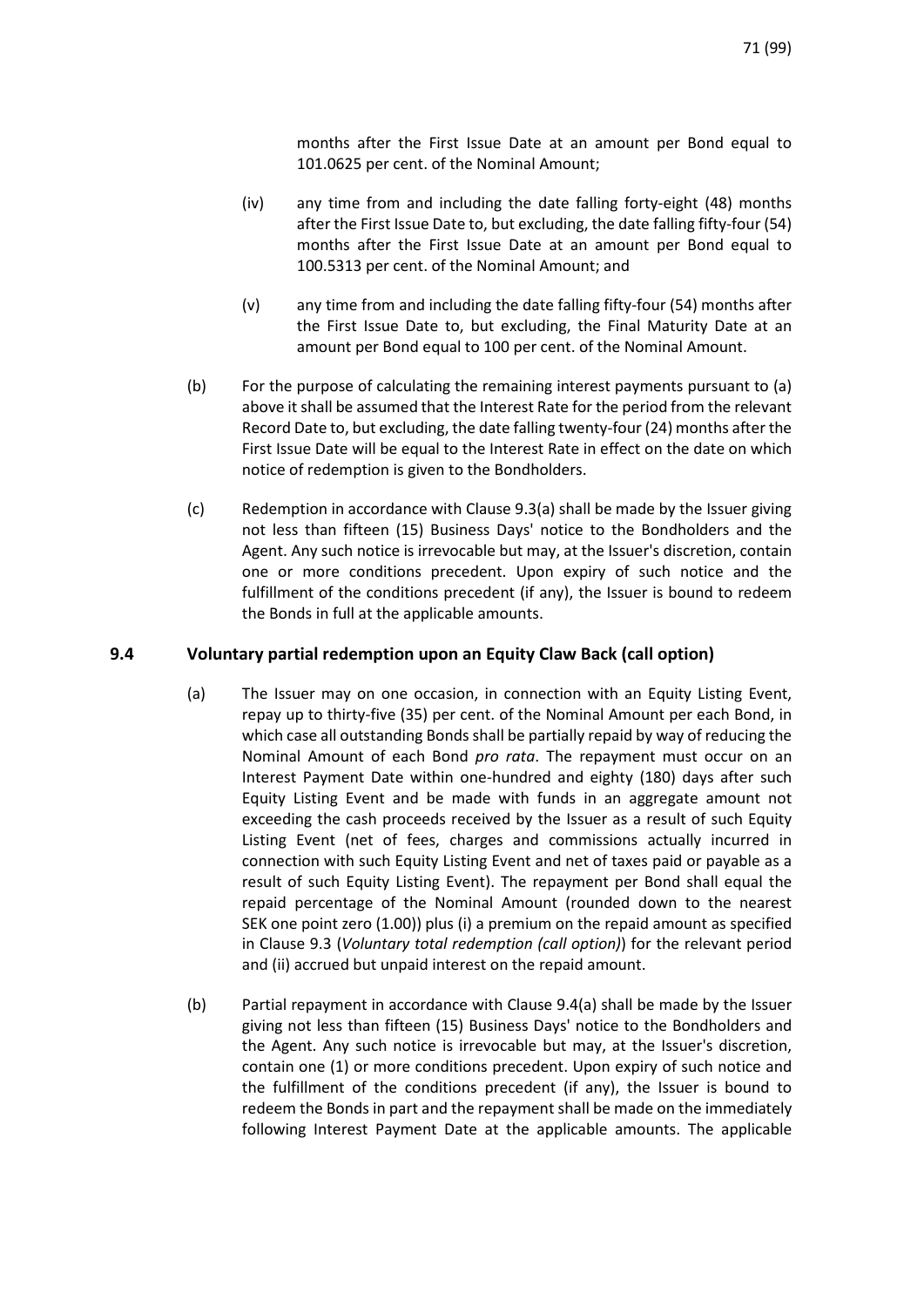amount shall be an even amount in SEK and paid to the Person who is registered as a Bondholder on the Record Date prior to the relevant Redemption Date.

# **9.5 Early redemption due to illegality (call option)**

- (a) The Issuer may redeem all, but not some only, of the outstanding Bonds at an amount per Bond equal to the Nominal Amount together with accrued but unpaid Interest on a date determined by the Issuer if it is or becomes unlawful for the Issuer to perform its obligations under the Finance Documents.
- (b) The Issuer shall give notice of any redemption pursuant to Clause 9.5(a) no later than twenty (20) Business Days after having received actual knowledge of any event specified therein (after which time period such right shall lapse).
- (c) A notice of redemption in accordance with Clause 9.5(a) is irrevocable and, on the date specified in such notice, the Issuer is bound to redeem the Bonds in full at the applicable amounts.

# <span id="page-71-0"></span>**9.6 Mandatory repurchase due to a Change of Control Event, Listing Failure Event or Delisting (put option)**

- (a) Upon the occurrence of a Change of Control Event, Listing Failure Event or Delisting, each Bondholder shall have the right to request that all, or some only, of its Bonds be repurchased at a price per Bond equal to one hundred and one (101) per cent. of the Nominal Amount together with accrued but unpaid Interest, during a period of twenty (20) Business Days following a notice from the Issuer of the Change of Control Event, Listing Failure Event or Delisting (as applicable) pursuant to Clause  $11.1(c)$  (after which time period such right shall lapse). However, such period may not start earlier than upon the occurrence of the Change of Control Event, Listing Failure Event or Delisting (as applicable).
- (b) The notice from the Issuer pursuant to Clause  $11.1(c)$  shall specify the repurchase date and include instructions about the actions that a Bondholder needs to take if it wants Bonds held by it to be repurchased. If a Bondholder has so requested, and acted in accordance with the instructions in the notice from the Issuer, the Issuer shall repurchase the relevant Bonds and the repurchase amount shall fall due on the repurchase date specified in the notice given by the Issuer pursuant to Clause 11.1(c). The repurchase date must fall no later than forty-five (45) Business Days after the end of the period referred to in Clause 9.6(a).
- (c) The Issuer shall comply with the requirements of any applicable securities laws or regulations in connection with the repurchase of Bonds. To the extent that the provisions of such laws and regulations conflict with the provisions in this Claus[e 9.6,](#page-71-0) the Issuer shall comply with the applicable securities laws and regulations and will not be deemed to have breached its obligations under this Claus[e 9.6](#page-71-0) by virtue of the conflict.
- (d) Any Bonds repurchased by the Issuer pursuant to this Claus[e 9.6](#page-71-0) may at the Issuer's discretion be retained or sold, but not cancelled.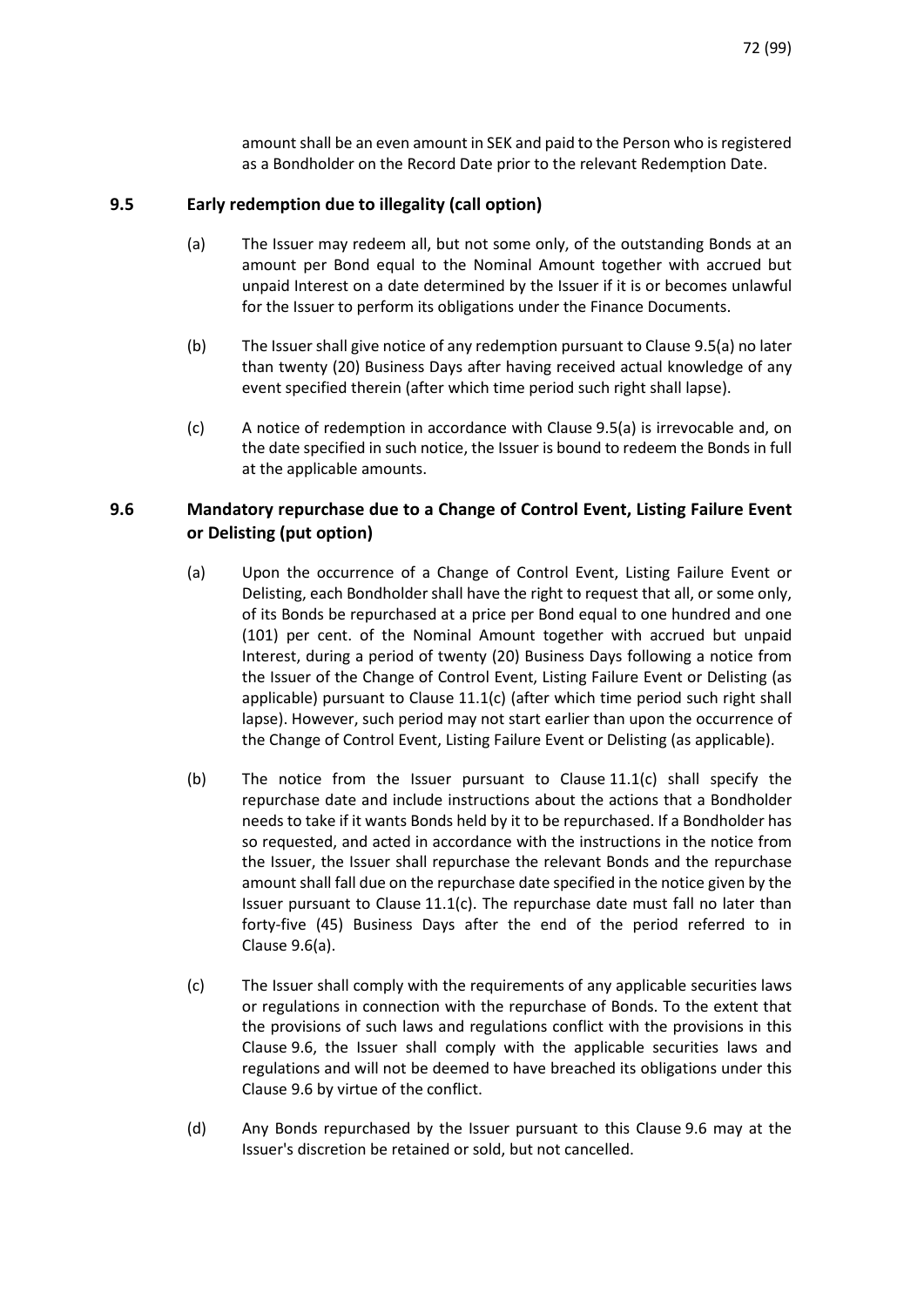### **10. Transaction Security and Guarantees**

- (a) Subject to the Intercreditor Agreement and applicable corporate law limitations, as continuing Security for the due and punctual fulfilment of the Secured Obligations, the Issuer and the relevant Group Companies grants the Transaction Security to the Bondholders (as represented by the Agent), the Agent and the other Secured Parties.
- (b) Subject to the Intercreditor Agreement and applicable corporate law limitations, each Guarantor will irrevocably and unconditionally, jointly and severally, as principal obligor, pursuant to a Guarantee and Adherence Agreement guarantee the punctual performance of any Group Company's obligations under the Senior Finance Documents (to the fullest extent permitted by applicable laws).
- (c) The Security Agent shall hold the Transaction Security and the Guarantees on behalf of the Secured Parties in accordance with the Security Documents, the Guarantee and Adherence Agreement and the Intercreditor Agreement.
- (d) The Agent shall be entitled to give instructions (on behalf of the Bondholders) relating to the Transaction Security and the Guarantees to the Security Agent in accordance with the Intercreditor Agreement.
- (e) Unless and until the Security Agent has received instructions from the Bondholders in accordance with the Intercreditor Agreement, the Security Agent shall (without first having to obtain the Bondholders' consent) be entitled to enter into agreements with the Issuer or a third party or take any other actions, if it is, in the Security Agent's opinion, necessary for the purpose of maintaining, altering, releasing or enforcing the Transaction Security, creating further Security for the benefit of the Secured Parties or for the purpose of settling the Bondholders', the super senior RCF creditors' under the Super Senior RCF, the creditors' under any New Debt, the hedge counterparties' under the Hedging Agreement or the Issuer's rights to the Transaction Security, in each case in accordance with the terms of the Finance Documents and provided that such agreements or actions are not detrimental to the interests of the Bondholders.
- (f) Subject to the Intercreditor Agreement, the Security Agent may, acting on instructions of the Secured Parties, or if in accordance with the Intercreditor Agreement, the Instructing Party (as defined in the Intercreditor Agreement), release Transaction Security and Guarantees in accordance with the terms of these Terms and Conditions, the Security Documents, the Guarantee and Adherence Agreement and the Intercreditor Agreement. For the avoidance of doubt, any Transaction Security or Guarantee will always be released in such way which does not affect the sharing between the Bondholders, the super senior RCF creditors under the Super Senior RCF, the creditors under any New Debt, and the hedge counterparties under the Hedging Agreement of the remaining Transaction Security and Guarantee and/or the ranking and priority of the Bondholders, the super senior RCF creditors under the Super Senior RCF, the creditors under any New Debt and the hedge counterparties under the Hedging Agreement as specified in the Intercreditor Agreement.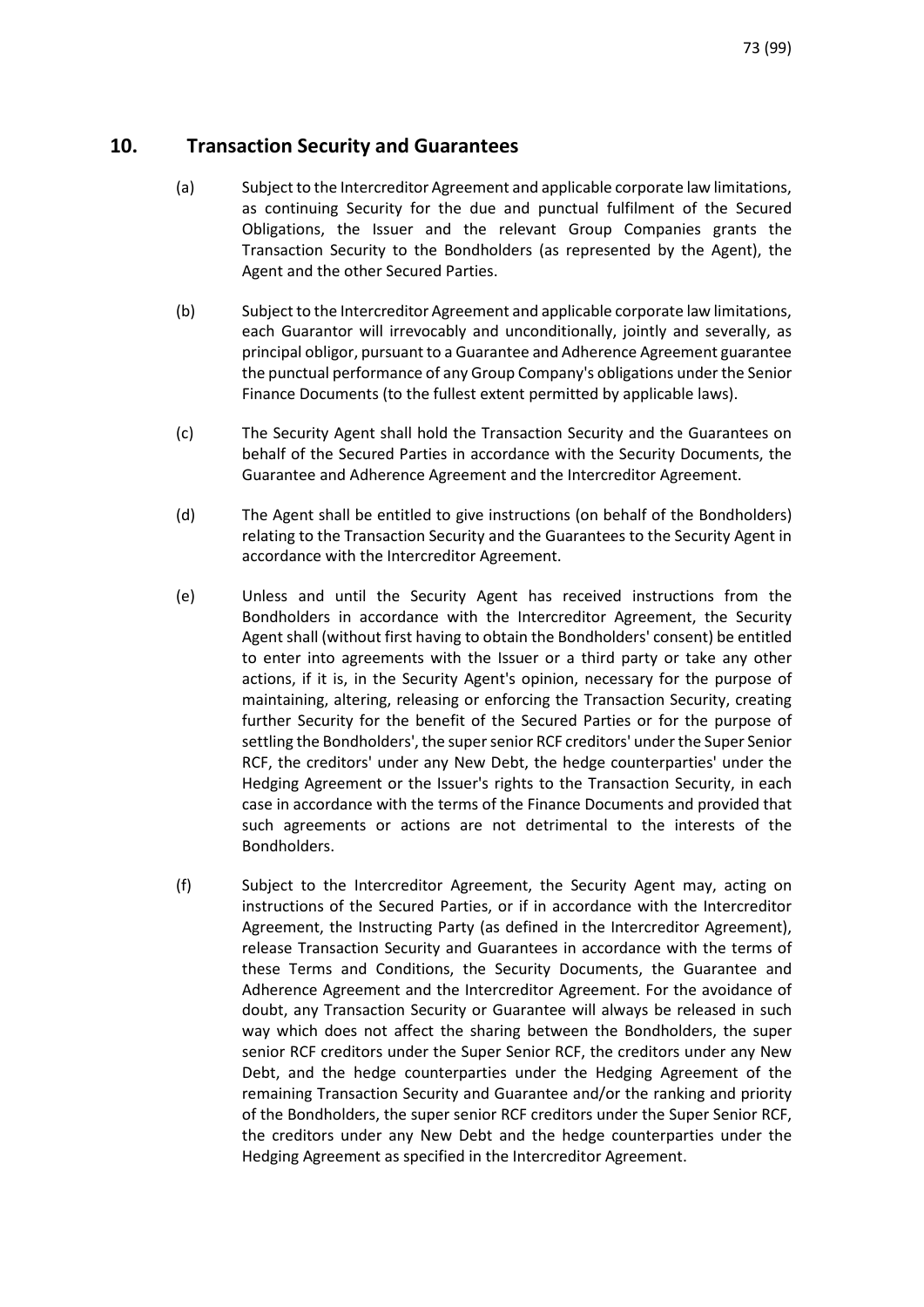# **11. Information to Bondholders**

### <span id="page-73-2"></span><span id="page-73-0"></span>**11.1 Information from the Issuer**

- (a) The Issuer shall make the following information available in the English language by publication on the website of the Issuer:
	- (i) as soon as the same become available, but in any event within four (4) months after the end of each financial year, the annual audited consolidated financial statements of the Issuer, including a profit and loss account, a balance sheet, a cash flow statement and management commentary or report from the Issuer's board of directors prepared in accordance with the Accounting Principles;
	- (ii) as soon as the same become available, but in any event within two (2) months after the end of each quarter of its financial year, the quarterly interim unaudited consolidated reports or the year-end report (as applicable) of the Issuer for such period, including a profit and loss account, a balance sheet, a cash flow statement and management commentary or report from the Issuer's board of directors prepared in accordance with the Accounting Principles; and
	- (iii) any other information required by the Swedish Securities Markets Act (Sw. *lag (2007:528) om värdepappersmarknaden*) and the rules and regulations of the Regulated Market on which the Bonds are admitted to trading.
- (b) When the Bonds have been listed on a Regulated Market:
	- (iv) the information set out in Clause 11.1(a) shall also be made available by way of press release; and
	- (v) the reports referred to in Clause 11.1(a)(i) and Clause 11.1(a)(ii) shall be prepared in accordance with IFRS.
- (c) The Issuer shall immediately notify the Agent and the Bondholders (as applicable) upon becoming aware of the occurrence of a Change of Control Event, Listing Failure Event or Delisting, and shall provide the Agent with such further information as the Agent may request (acting reasonably) following receipt of such notice.
- (d) When the financial statements and other information are made available to the Bondholders pursuant to Claus[e 1.1.1\(a\),](#page-73-0) the Issuer shall send copies of such financial statements and other information to the Agent.
- <span id="page-73-1"></span>(e) The Issuer shall submit a Compliance Certificate to the Agent in connection with:
	- (i) the testing of the Incurrence Test; and
	- (ii) the delivery of the annual financial statements.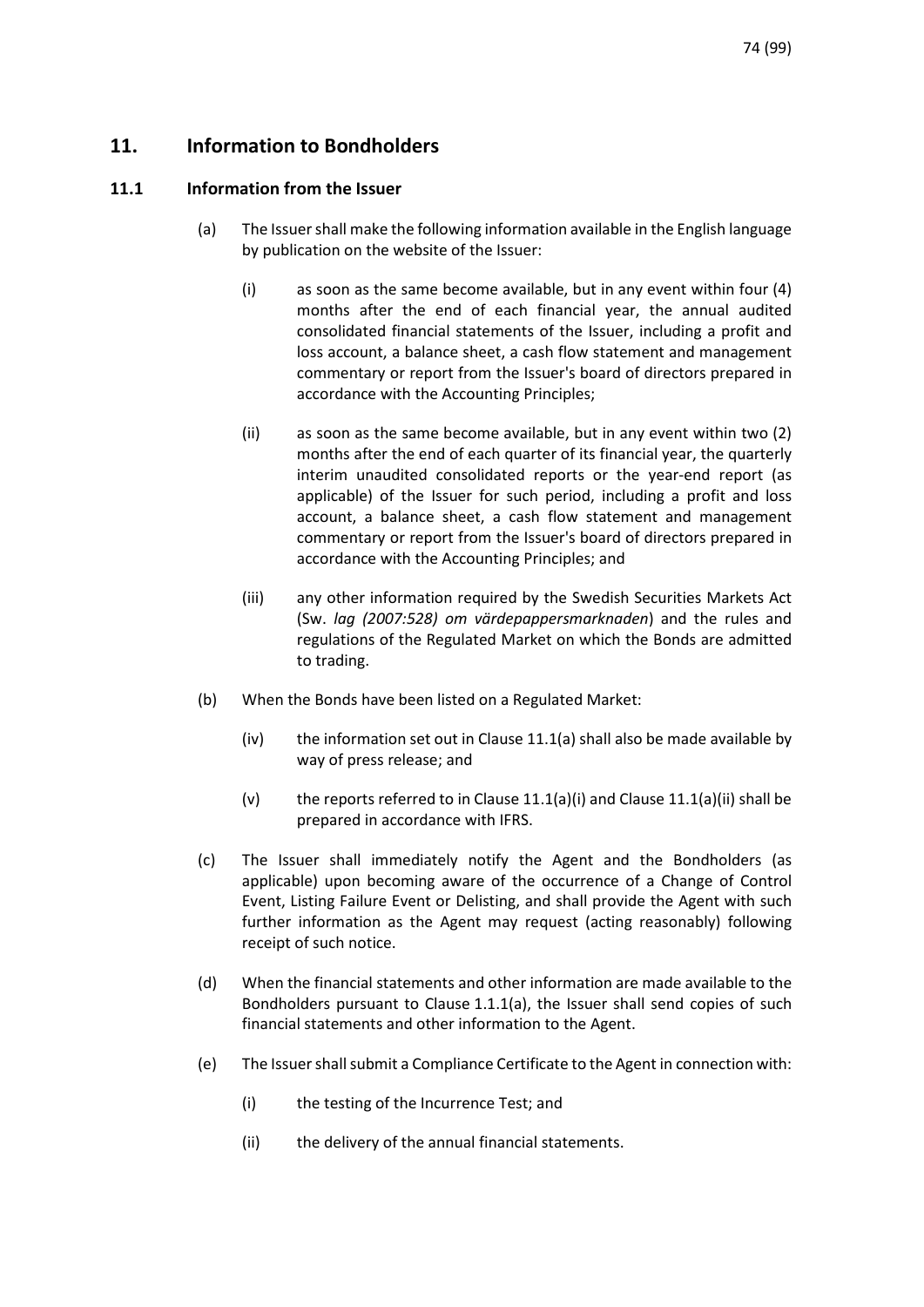- (f) The Agent may assume that any information provided by the Issuer in the Compliance Certificate delivered to it pursuant to Clause [\(e\)](#page-73-1) above is correct, and the Agent shall not be responsible or liable for the adequacy, accuracy or completeness of such information.
- (g) The Issuer shall immediately notify the Agent (with full particulars) upon becoming aware of the occurrence of any event or circumstance which constitutes an Event of Default, or any event or circumstance which would (with the expiry of a grace period, the giving of notice, the making of any determination or any combination of any of the foregoing) constitute an Event of Default, and shall provide the Agent with such further information as it may reasonably request following receipt of such notice. Should the Agent not receive such information, the Agent is entitled to assume that no such event or circumstance exists or can be expected to occur, provided that the Agent does not have actual knowledge of such event or circumstance.
- (h) The Issuer is only obliged to inform the Agent according to this Clause [11.1](#page-73-2) if informing the Agent would not conflict with any applicable laws or, when the Bonds are listed, the Issuer's registration contract with the Regulated Market. If such a conflict would exist pursuant to the listing contract with the Regulated Market or otherwise, the Issuer shall however be obliged to either seek approval from the Regulated Market or undertake other reasonable measures, including entering into a non-disclosure agreement with the Agent, in order to be able to timely inform the Agent according to this Clause [11.1.](#page-73-2)

### **11.2 Information from the Agent**

Subject to the restrictions of any applicable law and regulation, the Agent is entitled to disclose to the Bondholders any event or circumstance directly or indirectly relating to the Issuer or the Bonds. Notwithstanding the foregoing, the Agent may if it considers it to be beneficial to the interests of the Bondholders delay disclosure or refrain from disclosing certain information other than in respect of an Event of Default that has occurred and is continuing.

### <span id="page-74-0"></span>**11.3 Publication of Finance Documents**

- (a) The latest version of these Terms and Conditions (including any documents amending these Terms and Conditions) shall be available on the websites of the Group and the Agent.
- (b) The latest versions of the Finance Documents shall be available to the Bondholders at the office of the Agent during the Agent's normal business hours.

### **12. Financial Undertakings**

### **12.1 Incurrence Test**

The Incurrence Test is met if: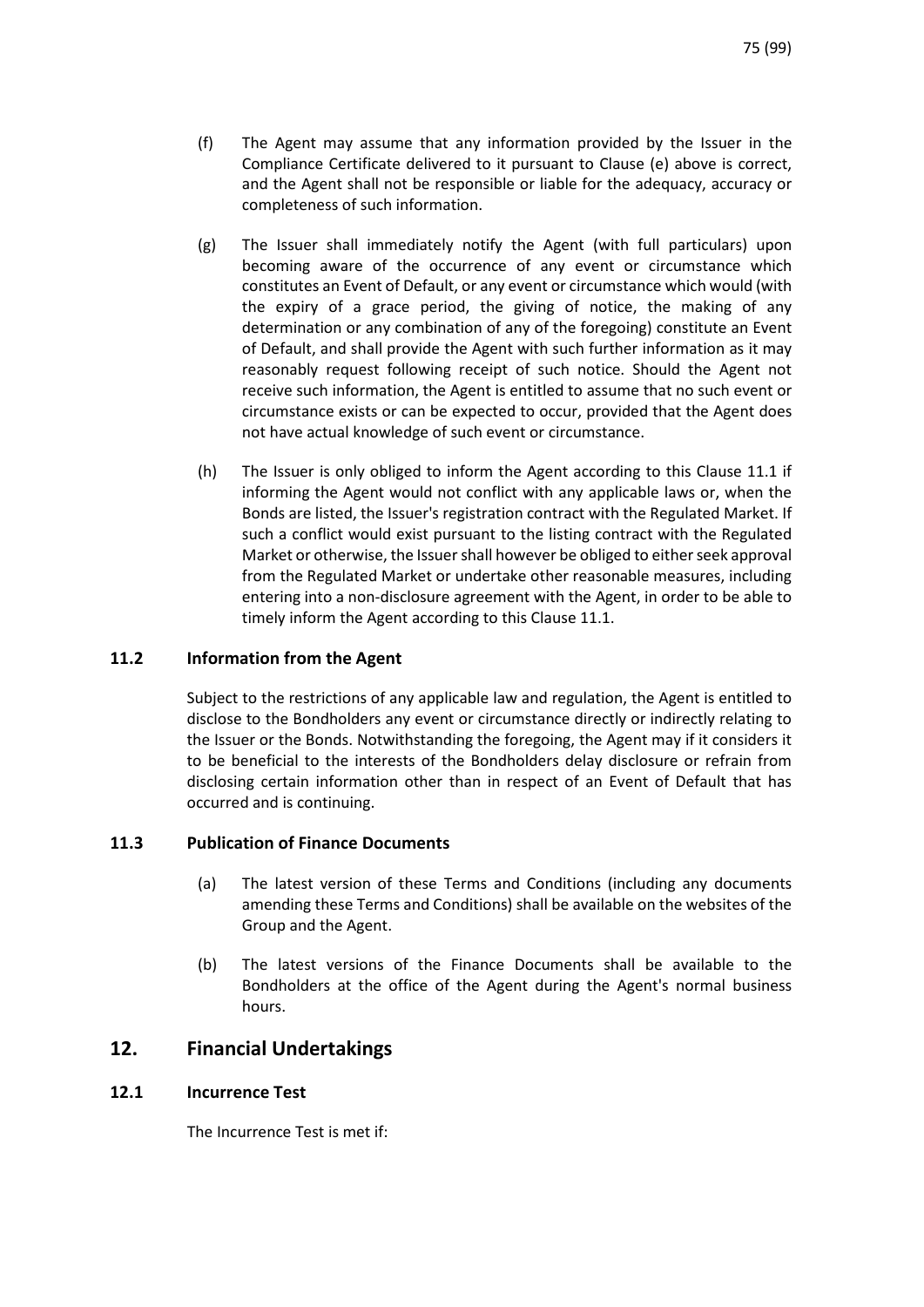- (a) in connection with the incurrence of new Financial Indebtedness in accordance with items (k), (I) and (g) of the definition of "Permitted Debt", the Leverage Ratio is not greater than 4.50:1;
- (b) in connection with a Restricted Payment, the Leverage Ratio is not greater than 4.00:1; and
- (c) no Event of Default is continuing or would occur upon the incurrence or distribution (as applicable).

### **12.2 Calculation of the Leverage Ratio**

The Leverage Ratio shall be calculated as follows:

- (a) the calculation shall be made as per a testing date determined by the Issuer, falling no more than one (1) month prior to the incurrence of the new Financial Indebtedness or the Restricted Payment (as applicable); and
- (b) the amount of Total Net Debt shall be measured on the relevant testing date so determined, but include any new Financial Indebtedness, but exclude any Financial Indebtedness to the extent refinanced with the new Financial Indebtedness incurred (however, any cash balance resulting from the incurrence of any new Financial Indebtedness shall not reduce the Total Net Debt).

### **12.3 Adjustments to EBITDA**

The figures for EBITDA for the Reference Period ending on the last day of the period covered by the most recent Financial Report shall be used for the Incurrence Test, but adjusted so that:

- (a) entities acquired or disposed of by the Group during the Reference Period, or after the end of the Reference Period but before the relevant testing date, shall be included or excluded (as applicable), *pro forma*, for the entire Reference Period;
- (b) any entity to be acquired with the proceeds from new Financial Indebtedness shall be included, *pro forma*, for the entire Reference Period; and
- (c) the net cost savings and synergies as a result of acquisitions and/or disposals of entities referred to in paragraphs (a) and (b) above shall be included provided that the CFO has certified that:
	- (i) they are projected to be likely to be obtained within twelve (12) months after the relevant event; and
	- (ii) do not result in increasing the EBITDA for the applicable Reference Period by greater than ten (10) per cent.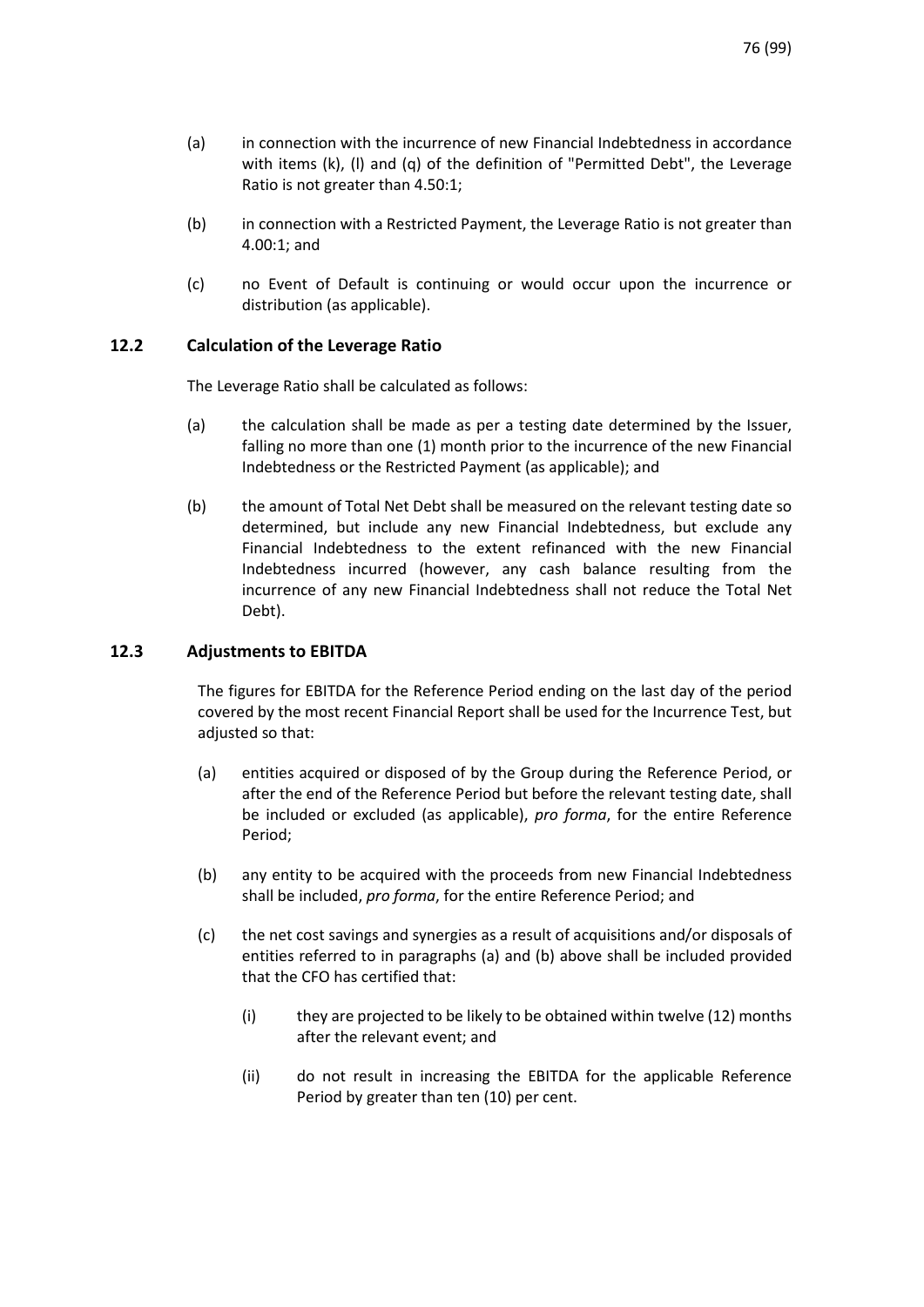# <span id="page-76-0"></span>**13. General Undertakings**

### **13.1 General**

The Issuer undertakes to (and shall, where applicable, procure that each other Obligor and Subsidiary will) comply with the undertakings set out in this Clause [13](#page-76-0) for as long as any Bonds remain outstanding.

### <span id="page-76-3"></span>**13.2 Restricted Payments**

- <span id="page-76-1"></span>(a) The Issuer shall not, and shall procure that none of the Obligors (other than the Parent) or any of their Subsidiaries will:
	- (i) pay any dividend in respect of its shares;
	- (ii) repurchase or redeem any of its own shares;
	- (iii) redeem or reduce its share capital or other restricted or unrestricted equity with repayment to its shareholders;
	- (iv) repay any Shareholder Loans or pay any interest thereon;
	- (v) make any prepayments or repayments under any long-term debt ranking junior with the Bonds;
	- (vi) make any payments of management fees in excess of SEK 5,000,000 in each financial year to any direct or indirect shareholder of the Issuer;
	- (vii) make distributions to any direct or indirect holding company of the Issuer in excess of SEK 5,000,000 provided that such payments are made to cover the administrative costs and costs to management and board of directors of such direct or indirect holding company of the Issuer;
	- (viii) grant any loans except (i) in the ordinary course of trading or (ii) any other loan in an aggregate outstanding amount not exceeding SEK 10,000,000; or
	- (ix) make any other similar distribution or transfers of value to the Issuer's, or the Subsidiaries', direct and indirect shareholders or the Affiliates of such direct and indirect shareholders,

<span id="page-76-2"></span>(paragraphs [\(i\)](#page-76-1)[-\(ix\)](#page-76-2) above are together and/or individually referred to as a "**Restricted Payment**").

- (a) Notwithstanding the above, a Restricted Payment may be made:
	- (A) if made to the Issuer or a wholly-owned Subsidiary of the Issuer or, if made by a Subsidiary which is not directly or indirectly whollyowned by the Issuer, is made on a *pro rata* basis; and/or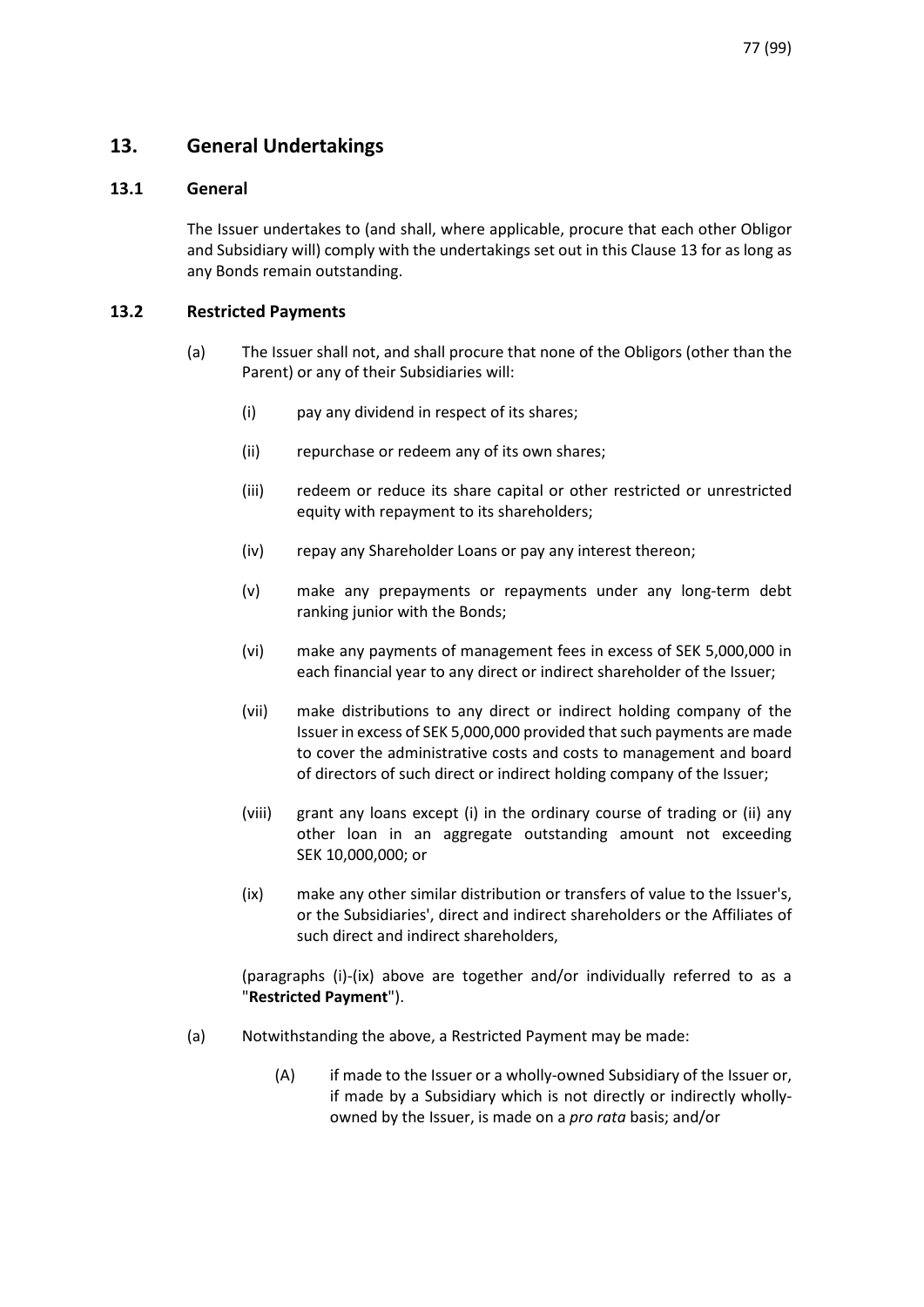(x) if the Incurrence Test is met (calculated on a *pro forma* basis including the relevant Restricted Payment).

### **13.3 Nature of Business**

The Issuer shall, and shall procure that the other Obligors will, procure that no substantial change is made to the general nature of the business carried on by the Group as of the First Issue Date if such substantial change would have a Material Adverse Effect.

#### **13.4 Financial Indebtedness**

The Issuer shall not, and shall procure that none of the Obligors or their Subsidiaries will, incur any Financial Indebtedness, other than Permitted Debt.

#### **13.5 Disposal of Assets**

- (a) Subject to the terms of the Intercreditor Agreement, no Obligor shall, and shall procure that no Subsidiary will, sell or otherwise dispose of shares in any Material Group Company or of all or substantially all of its or that Material Group Company's assets, or operations to any Person not being the Issuer or any of its wholly-owned Subsidiaries, unless the transaction (i) is carried out at fair market value and on arm's length terms and (ii) does not have a Material Adverse Effect.
- (b) No asset that is subject to Transaction Security may be disposed of other than in accordance with the terms of the Intercreditor Agreement. Any asset subject to floating charge security may for the avoidance of doubt be disposed of in the ordinary course of business.

### **13.6 Dealings at arm's length terms**

The Issuer shall, and shall procure that the Obligors and their Subsidiaries will, conduct all dealings with any Person (other than Group Companies) at arm's length terms.

### **13.7 Negative Pledge**

The Issuer shall not, and shall procure that none of the Obligors or their Subsidiaries will, provide, prolong or renew any security over any of its and/or their assets (present or future), other than any Permitted Security.

#### <span id="page-77-0"></span>**13.8 Mergers and demergers**

- (a) The Issuer shall not enter into a merger where the Issuer is not the surviving entity and the Issuer shall not enter into a demerger.
- (b) Subject to the paragraph [\(a\)](#page-77-0) above, the Issuer shall not, and shall procure that none of the Obligors or their Subsidiaries will, enter into a merger or demerger unless:
	- (i) such merger or demerger constitutes a Permitted Merger; or
	- (ii) such merger or demerger is not likely to have a Material Adverse Effect.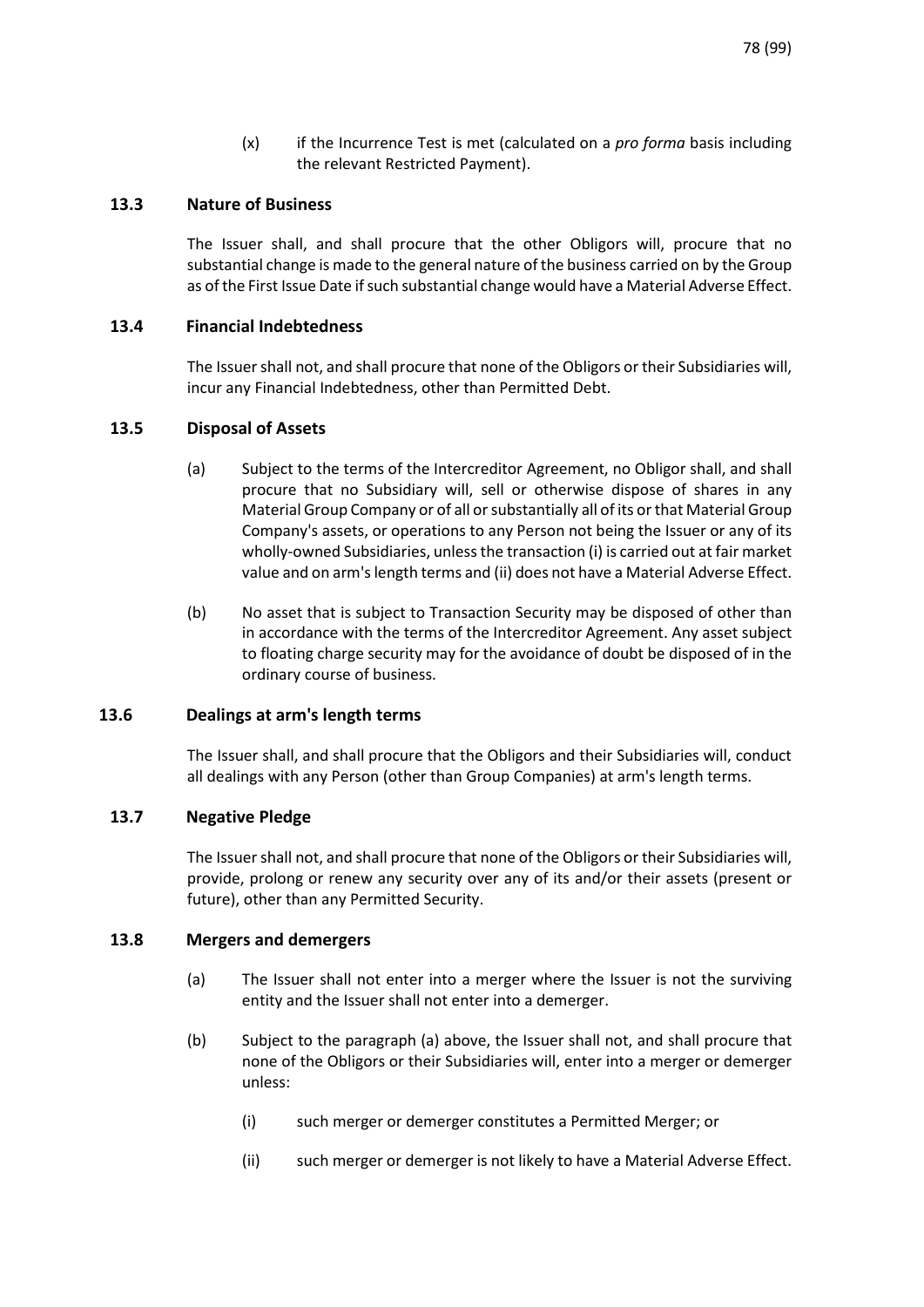### **13.9 Compliance with laws and authorisations**

The Issuer shall, and shall make sure that the Obligors and their Subsidiaries will:

- (a) comply with all laws and regulations applicable from time to time; and
- (b) obtain, maintain, and comply with, the terms and conditions of any authorisation, approval, licence or other permit required for the business carried out by a Group Company,

in each case, if failure to do so has or is reasonably likely to have a Material Adverse Effect.

### <span id="page-78-0"></span>**13.10 Nomination of Material Group Companies**

At:

- (a) the First Issue Date and thereafter once every year (starting in 2020) (simultaneously with the publication by the Issuer of the audited annual financial statements of the Group); and
- (b) the date of acquisition of any assets by a Group Company for a consideration in excess of five (5) per cent. of EBITDA of the Group (calculated on a consolidated basis) (simultaneously with the delivery by the Issuer of the Compliance Certificate related the incurrence of such Permitted Debt),

the Issuer shall ensure that:

- (a) each Group Company (other than Group Companies incorporated in Excluded Jurisdictions) which (on a consolidated basis in the case of a Group Company which itself has Subsidiaries) has EBITDA representing five (5) per cent. or more of EBITDA of the Group (calculated on a consolidated basis); and
- (b) such Group Companies (other than a Group Company incorporated in an Excluded Jurisdiction) as are necessary to ensure that the Issuer and the Material Group Companies (calculated on an unconsolidated basis and excluding all intra-Group items and investments in Subsidiaries of any Group Company) in aggregate account for at least eighty (80) per cent. of EBITDA of the Group (calculated on a consolidated basis),

in each case, determined by reference to the most recent audited annual financial statements, are listed as Material Group Companies in the relevant Compliance Certificate delivered in connection thereto.

### **13.11 Additional Security over Material Group Companies**

The Issuer shall, and shall procure that each other Obligor will, procure that Security over the shares of each Material Group Company is granted no later than sixty (60) Business Days after its nomination in accordance with Clause [13.10](#page-78-0) (*[Nomination of Material Group](#page-78-0)  [Companies](#page-78-0)*) above and in connection therewith provide to the Agent: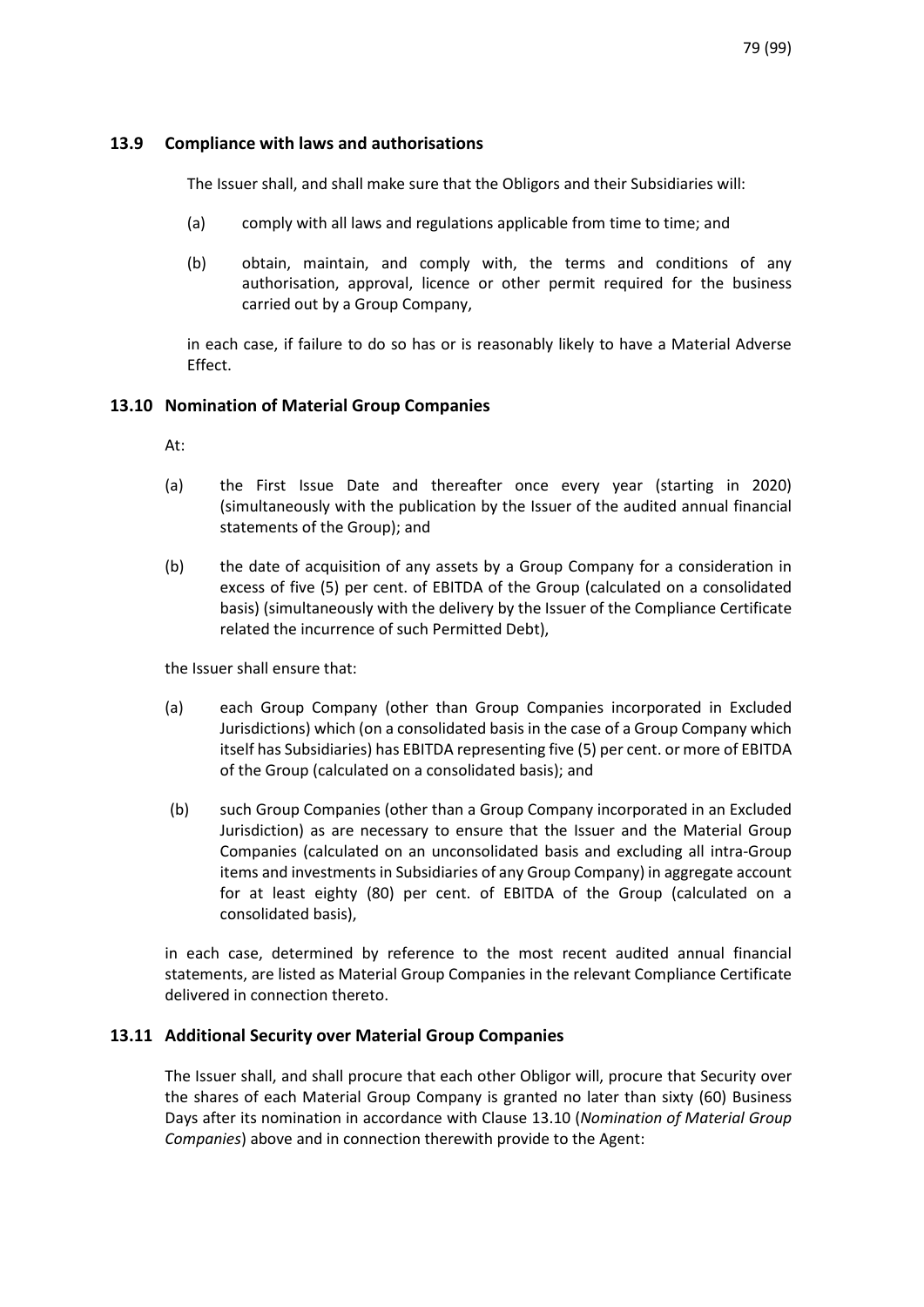- (a) constitutional documents and corporate resolutions (approving the relevant Security Document and authorising a signatory/-ies to execute that Security Document) for the relevant security provider and each other party to that Security Document (other than the Agent);
- (b) copies of the relevant Security Documents duly executed;
- (c) evidence that the relevant Transaction Security either has been or will be perfected in accordance with the terms of the relevant Security Documents;
- (d) any legal opinion on the capacity and due execution in respect of any entity being party to the relevant Security Document, unless it is incorporated in Sweden, issued by a reputable law firm; and
- (e) any legal opinion on the validity and enforceability in respect of the relevant Security Document, unless it is governed by Swedish law, which, if requested by the Agent, shall also include customary opinions regarding the role of the Security Agent in such jurisdiction (such as no residency or registration requirement and no need to deposit funds), issued by a reputable law firm.

### **13.12 Additional Guarantors**

Each Obligor shall procure that each Material Group Company accedes to the Guarantee and Adherence Agreement no later than sixty (60) Business Days after its nomination in accordance with Clause [13.10](#page-78-0) (*[Nomination of Material Group Companies](#page-78-0)*) and in connection therewith provides to the Agent:

- (a) Security pursuant to the terms of these Terms and Conditions and the Intercreditor Agreement;
- (b) duly executed accession letters to the Guarantee and Adherence Agreement;
- (c) duly executed accession letters to the Intercreditor Agreement;
- (d) constitutional documents and corporate resolutions (approving the relevant Finance Documents and authorising a signatory/-ies to execute the Finance Documents) for it and each other party to a Finance Document (other than the Agent);
- (e) any legal opinion on the capacity and due execution, unless such Material Group Company is incorporated in Sweden, issued by a reputable law firm; and
- (f) any legal opinion on the validity and enforceability in respect of any Finance Documents, unless it is governed by Swedish law, which, if requested by the Agent, shall also include customary opinions regarding the role of the Security Agent in such jurisdiction (such as no residency or registration requirement and no need to deposit funds), issued by a reputable law firm.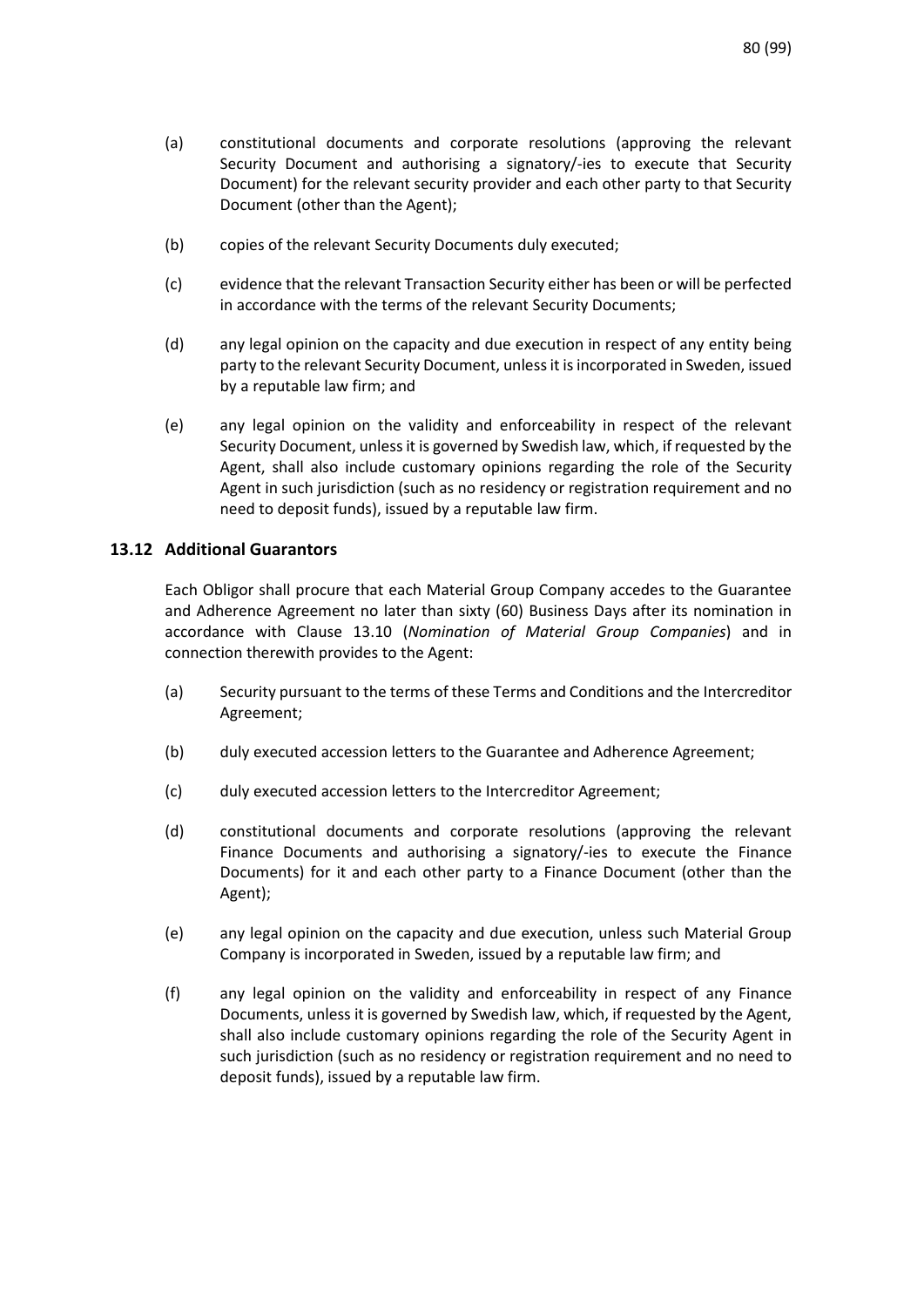### **13.13 Additional Security Material Intercompany Loans**

- (a) The Issuer shall, upon the incurrence of a Material Intercompany Loan, procure that the intragroup creditor of such Material Intercompany Loan, grants a pledge over that Material Intercompany Loan as Security for all amounts outstanding under the Senior Finance Documents and simultaneously therewith deliver to the Agent (unless previously provided):
	- (i) constitutional documents and corporate resolutions (approving the relevant Security Documents and authorising a signatory/-ies to execute the relevant Security Document) for the relevant security provider, and each other party to that Security Document (other than the Agent);
	- (ii) a legal opinion on the capacity and due execution, in respect of any entity being party to the relevant Security Document, unless it is incorporated in Sweden, issued by a reputable law firm; and
	- (iii) any legal opinion on the validity and enforceability in respect of the relevant Security Document, unless it is governed by Swedish law, which, if requested by the Agent, shall also include customary opinions regarding the role of the Security Agent in such jurisdiction (such as no residency or registration requirement and no need to deposit funds), issued by a reputable law firm.
- (b) The security shall, to the extent required by law, be subject to customary financial assistance and corporate benefit limitations. Provided that no Event of Default has occurred and is continuing (i) payment of principal under a Material Intercompany Loan may be made for the purpose of making payments under the Bonds, and (ii) payment of interest under a Material Intercompany Loan shall be permitted.

### **13.14 Additional Security Shareholder Loans**

- (a) The Issuer shall procure that the shareholder creditor of such Shareholder Loan upon the incurrence of a Shareholder Loan, grants a pledge over that Shareholder Loan as Security for all amounts outstanding under the Senior Finance Documents and simultaneously therewith deliver to the Agent (unless previously provided):
	- (i) constitutional documents and corporate resolutions (approving the relevant Security Documents and authorising a signatory/-ies to execute the relevant Security Document) for the relevant security provider, and each other party to that Security Document (other than the Agent);
	- (ii) a legal opinion on the capacity and due execution, in respect of any entity being party to the relevant Security Document, unless it is incorporated in Sweden, issued by a reputable law firm; and
	- (iii) any legal opinion on the validity and enforceability in respect of the relevant Security Document, unless it is governed by Swedish law, which, if requested by the Agent, shall also include customary opinions regarding the role of the Security Agent in such jurisdiction (such as no residency or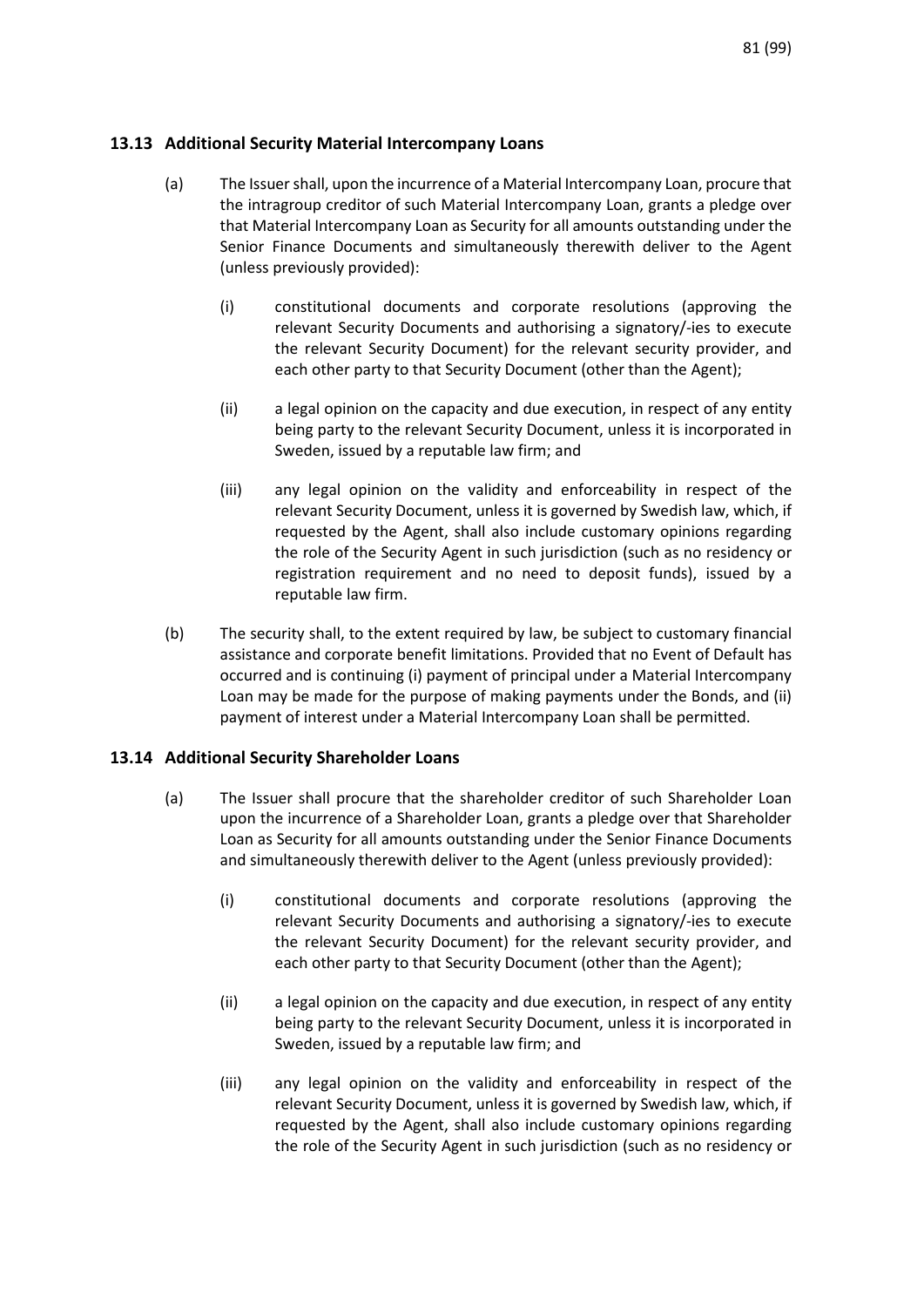registration requirement and no need to deposit funds), issued by a reputable law firm.

(b) The security shall, to the extent required by law, be subject to customary financial assistance and corporate benefit limitations. Payment of interest and principal on pledged Shareholder Loans shall be allowed if such payments are permitted in accordance with Claus[e 13.2](#page-76-3) (*[Restricted Payments](#page-76-3)*).

# <span id="page-81-0"></span>**14. Events of Default and Acceleration of the Bonds**

Each of the events or circumstances set out in this Clause [14](#page-81-0) (other than Clause [14.9](#page-83-0) (*[Acceleration of the Bonds](#page-83-0)*)) is an Event of Default.

### <span id="page-81-1"></span>**14.1 Non-Payment**

The Issuer or a Guarantor fails to pay an amount on the date it is due in accordance with the Finance Documents unless:

- (a) its failure to pay is caused by administrative or technical error; and
- (b) payment is made within five (5) Business Days of the due date.

### **14.2 Other Obligations**

A party (other than the Agent, the Super Senior RCF Creditor, the Hedge Counterparty, the Facility Agent and any New Debt Creditor, each as defined in the Intercreditor Agreement) fails to comply with the Finance Documents to which it is a party, in any other way than as set out under Clause [14.1](#page-81-1) (*[Non-Payment](#page-81-1)*) above, provided that the Agent has requested the Issuer in writing to remedy such failure and the Issuer has not remedied the failure within fifteen (15) Business Days from such request (if the failure or violation is not capable of being remedied, the Agent may declare the Bonds payable without such prior written request).

### <span id="page-81-2"></span>**14.3 Cross Payment Default and Cross-Acceleration**

Any Financial Indebtedness of a Group Company or the Parent is:

- (a) not paid when due as extended by any originally applicable grace period (if there is one); or
- (b) declared to be due and payable prior to its specified maturity as a result of an event of default (however described),

provided that no Event of Default will occur under this Clause [14.3](#page-81-2) (*[Cross Payment](#page-81-2)  [Default and Cross-Acceleration](#page-81-2)*) if (i) the aggregate amount of Financial Indebtedness that has fallen due is less than SEK 20,000,000 or (ii) it is owed to a Group Company.

### **14.4 Insolvency**

(a) Any Material Group Company or the Parent is unable or admits inability to pay their debts as they fall due or is declared to be unable to pay their debts under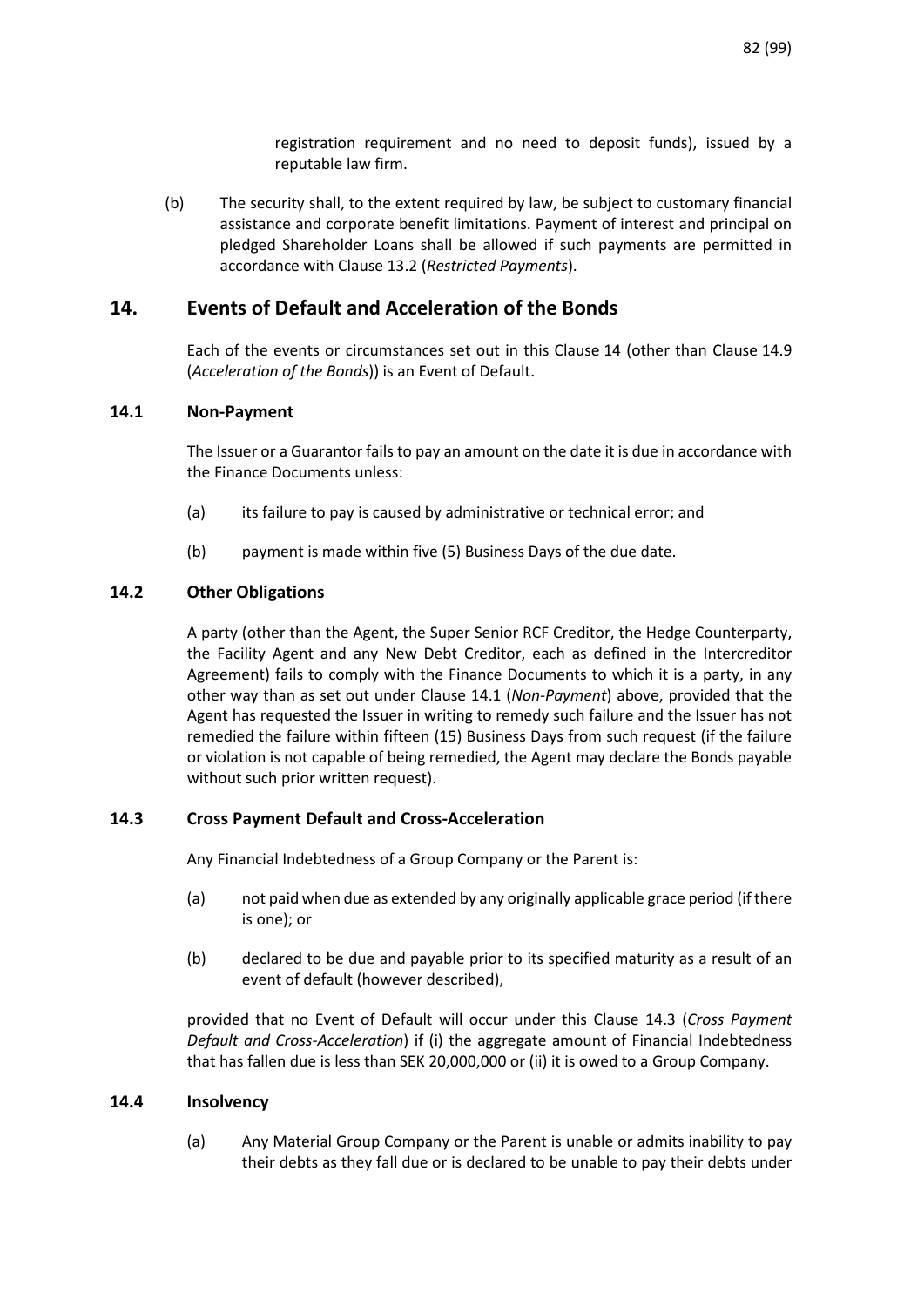applicable law, suspends making payments on their debts generally or, by reason of actual or anticipated financial difficulties, commences negotiations with its creditors (except for Bondholders and the creditors under the Super Senior Debt) with a view to rescheduling its Financial Indebtedness; or

(b) moratorium is declared in respect of the Financial Indebtedness of any Material Group Company or the Parent.

### <span id="page-82-0"></span>**14.5 Insolvency Proceedings**

Any corporate action, legal proceedings or other procedures are taken (other than (i) proceedings or petitions which are being disputed in good faith and are discharged, stayed or dismissed within ninety (90) days of commencement or, if earlier, the date on which it is advertised, and (ii) in relation to Subsidiaries of the Issuer, solvent liquidations) in relation to:

- (a) the suspension of payments, winding-up, dissolution, administration or reorganisation (Sw. *företagsrekonstruktion*) (by way of voluntary agreement, scheme of arrangement or otherwise) of any Material Group Company or the Parent; and
- (b) the appointment of a liquidator, receiver, administrator, administrative receiver, compulsory manager or other similar officer in respect of any Material Group Company or the Parent or any of their assets or any analogous procedure or step is taken in any jurisdiction.

### **14.6 Creditors' Process**

Any expropriation, attachment, sequestration, distress or execution or any analogous process in any jurisdiction affects any asset or assets of any Group Company or the Parent having an aggregate value of an amount equal to or exceeding SEK 20,000,000 and is not discharged within sixty (60) days.

### **14.7 Impossibility or Illegality**

It is or becomes impossible or unlawful for the Issuer to fulfill or perform any of the provisions of the Finance Documents or if the obligations under the Finance Documents are not, or cease to be, legal, valid, binding and enforceable (subject to the Legal Reservations).

#### **14.8 Continuation of the Business**

The Issuer or any other Group Company ceases to carry on its business (other than (i) following a Permitted Merger, (ii) a solvent liquidation permitted pursuant to Clause [14.5](#page-82-0) (*[Insolvency Proceedings](#page-82-0)*) or (iii) a disposal permitted under the Finance Documents) if such discontinuation is likely to have a Material Adverse Effect.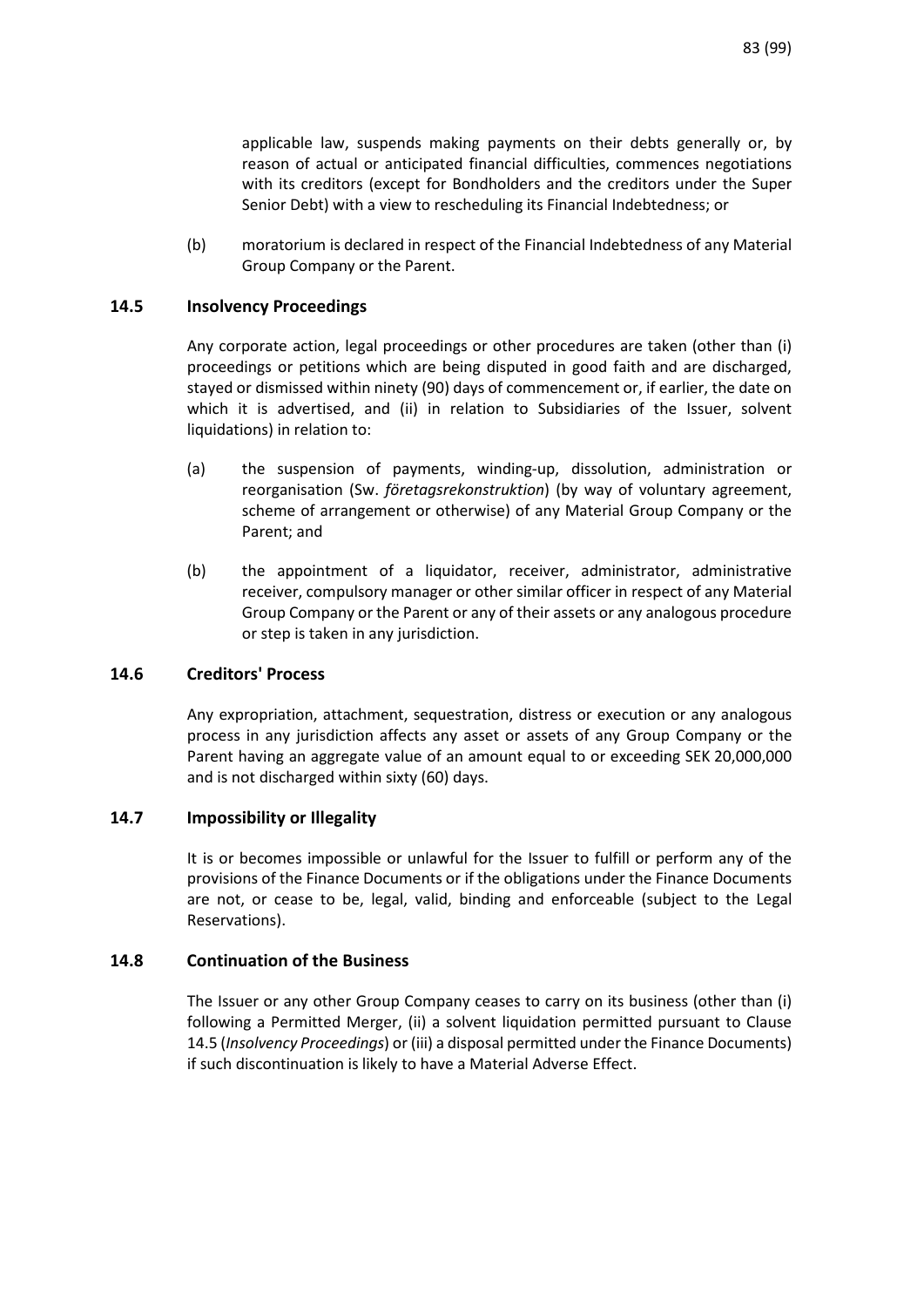### <span id="page-83-0"></span>**14.9 Acceleration of the Bonds**

- (a) Upon the occurrence of an Event of Default which is continuing but subject to the terms of the Intercreditor Agreement, the Agent is entitled to, and shall following an instruction given pursuant to Clause 14.9(d), on behalf of the Bondholders (i) by notice to the Issuer, declare all, but not some only, of the outstanding Bonds due and payable together with any other amounts payable under the Finance Documents, immediately or at such later date as the Agent determines, and (ii) exercise any or all of its rights, remedies, powers and discretions under the Finance Documents.
- (b) The Agent may not accelerate the Bonds in accordance with Clause 14.9(a) by reference to a specific Event of Default if it is no longer continuing or if it has been decided, on a Bondholders Meeting or by way of a Written Procedure, to waive such Event of Default (temporarily or permanently).
- (c) The Agent shall notify the Bondholders of an Event of Default within five (5) Business Days of the date on which the Agent received actual knowledge of that an Event of Default has occurred and is continuing. The Agent shall, within twenty (20) Business Days of the date on which the Agent received actual knowledge of that an Event of Default has occurred and is continuing, decide if the Bonds shall be so accelerated. If the Agent decides not to accelerate the Bonds, the Agent shall promptly seek instructions from the Bondholders in accordance with Clause [16](#page-84-0) (*[Decisions by Bondholders](#page-84-0)*). The Agent shall always be entitled to take the time necessary to consider whether an occurred event constitutes an Event of Default.
- (d) If the Bondholders (in accordance with these Terms and Conditions) instruct the Agent to accelerate the Bonds, the Agent shall promptly declare the Bonds due and payable and take such actions as may, in the opinion of the Agent, be necessary or desirable to enforce the rights of the Bondholders under the Finance Documents, unless the relevant Event of Default is no longer continuing.
- (e) If the right to accelerate the Bonds is based upon a decision of a court of law or a government authority, it is not necessary that the decision has become enforceable under law or that the period of appeal has expired in order for cause of acceleration to be deemed to exist.
- (f) Subject to the Intercreditor Agreement, in the event of an acceleration of the Bonds in accordance with this Clause [14.9](#page-83-0) the Issuer shall redeem all Bonds at an amount per Bond equal to the redemption amount, as applicable considering when the acceleration occurs, specified in Clause [9.3](#page-69-0) (*[Voluntary total](#page-69-0)  [redemption \(call option\)\)](#page-69-0).*

# <span id="page-83-1"></span>**15. Distribution of Proceeds**

(a) All payments by the Issuer relating to the Bonds and the Finance Documents following an acceleration of the Bonds in accordance with Clause [14](#page-81-0) (*[Events of](#page-81-0)*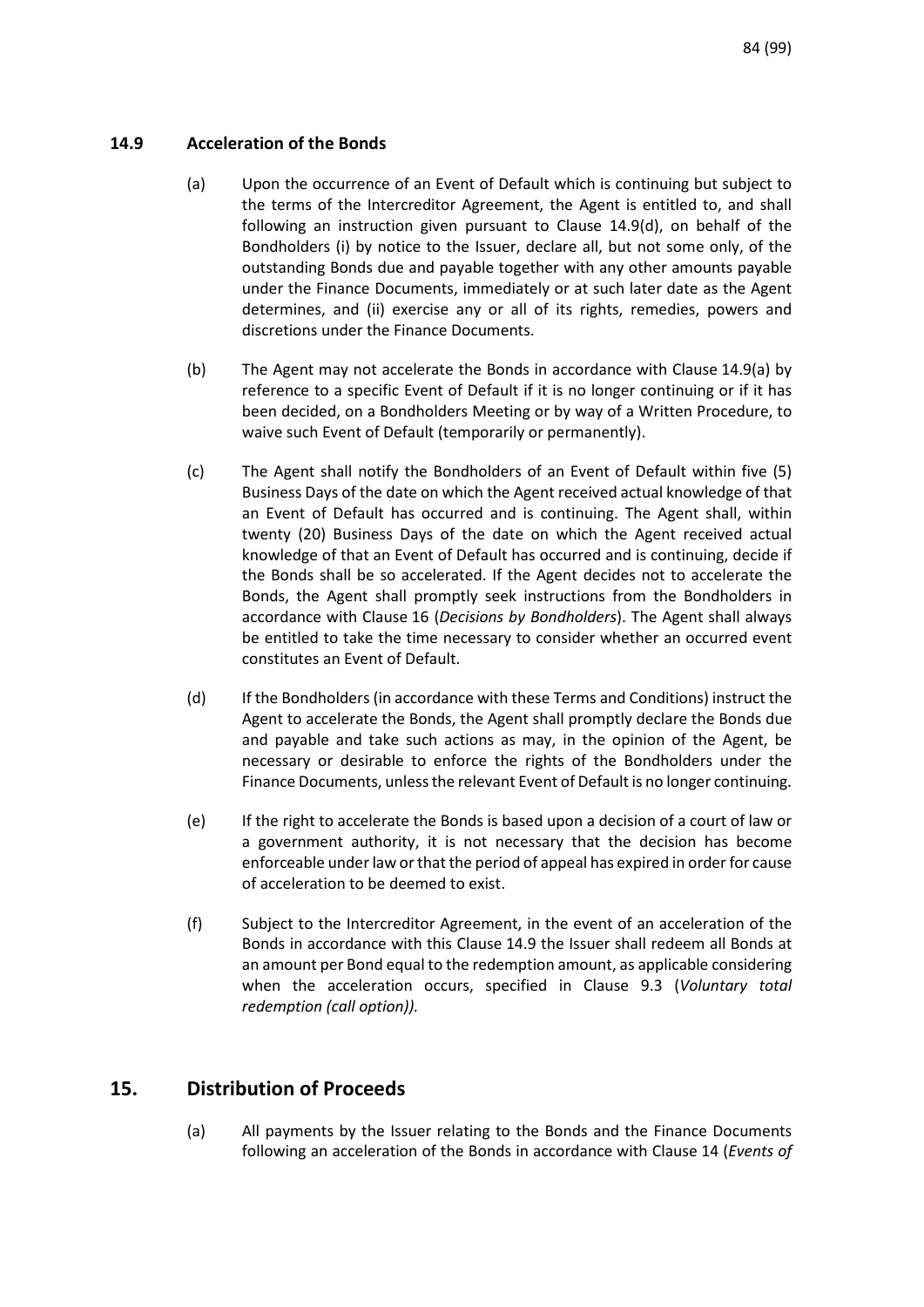*[Default and Acceleration of the Bonds](#page-81-0)*) and any proceeds received from an enforcement of the Transaction Security or the Guarantees (in the case of proceeds from the Guarantee to the extent such proceeds can be applied towards satisfaction of the Secured Obligations) shall be distributed in accordance with the Intercreditor Agreement**.**

- (b) Funds that the Agent receives (directly or indirectly) in connection with the acceleration of the Bonds or the enforcement of the Transaction Security constitute escrow funds (Sw. *redovisningsmedel*) and must be promptly turned over to the Security Agent to be applied in accordance with the Intercreditor Agreement.
- (c) If the Issuer or the Agent shall make any payment under this Claus[e 15,](#page-83-1) the Issuer or the Agent, as applicable, shall notify the Bondholders of any such payment at least fifteen (15) Business Days before the payment is made. Such notice shall specify the Record Date, the payment date and the amount to be paid. Notwithstanding the foregoing, for any Interest due but unpaid the Record Date specified in Clause 7(a) shall apply and for any partial redemption in accordance with Clause [9.4](#page-70-0) (*[Voluntary partial redemption upon an Equity Claw](#page-70-0)  [Back \(call option\)](#page-70-0)*) due but not made, the Record Date specified in Clause 9.4(b) shall apply.

# <span id="page-84-0"></span>**16. Decisions by Bondholders**

- (a) A request by the Agent for a decision by the Bondholders on a matter relating to the Finance Documents shall (at the option of the Agent) be dealt with at a Bondholders' Meeting or by way of a Written Procedure.
- (b) Any request from the Issuer or a Bondholder (or Bondholders) representing at least ten (10) per cent. of the Adjusted Nominal Amount (such request may only be validly made by a Person who is a Bondholder on the Business Day immediately following the day on which the request is received by the Agent and shall, if made by several Bondholders, be made by them jointly) for a decision by the Bondholders on a matter relating to the Finance Documents shall be directed to the Agent and dealt with at a Bondholders' Meeting or by way a Written Procedure, as determined by the Agent. The Person requesting the decision may suggest the form for decision making, but if it is in the Agent's opinion more appropriate that a matter is dealt with at a Bondholders' Meeting than by way of a Written Procedure, it shall be dealt with at a Bondholders' Meeting.
- (c) The Agent may refrain from convening a Bondholders' Meeting or instigating a Written Procedure if (i) the suggested decision must be approved by any Person in addition to the Bondholders and such Person has informed the Agent that an approval will not be given, or (ii) the suggested decision is not in accordance with applicable laws.
- (d) Only a Person who is, or who has been provided with a power of attorney or other proof of authorization pursuant to Clause [6](#page-67-0) (*[Right to Act on Behalf of a](#page-67-0)  [Bondholder](#page-67-0)*) from a Person who is, registered as a Bondholder: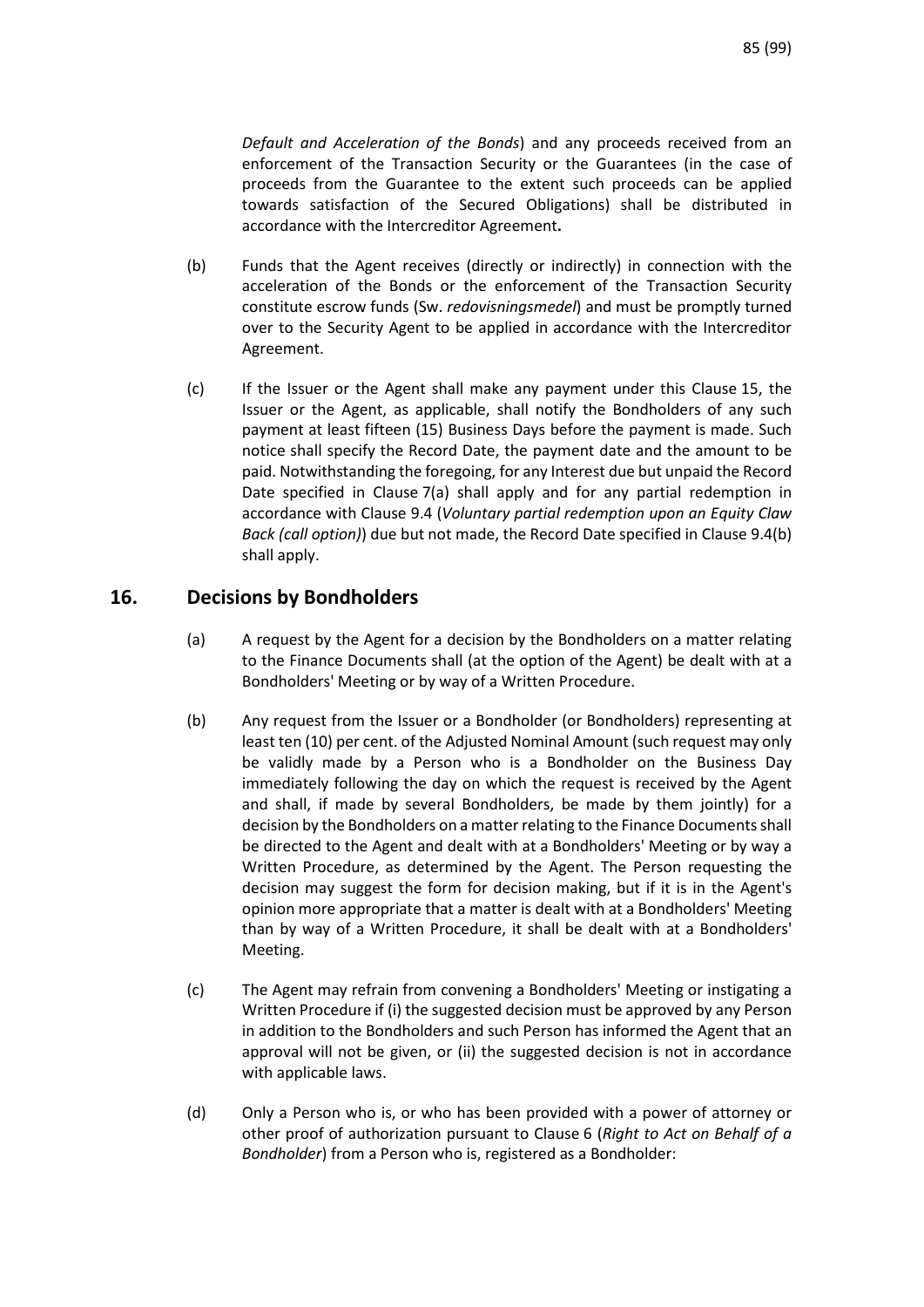- (i) on the Record Date prior to the date of the Bondholders' Meeting, in respect of a Bondholders' Meeting, or
- (ii) on the Business Day specified in the communication pursuant to Clause 18(c), in respect of a Written Procedure,

may exercise voting rights as a Bondholder at such Bondholders' Meeting or in such Written Procedure, provided that the relevant Bonds are included in the definition of "Adjusted Nominal Amount".

- (e) The following matters shall require the consent of Bondholders representing at least sixty-six and two thirds (66 2/3) per cent. of the Adjusted Nominal Amount for which Bondholders are voting at a Bondholders' Meeting or for which Bondholders reply in a Written Procedure in accordance with the instructions given pursuant to Clause 18(c):
	- (iii) the issue of any Subsequent Bonds if the total nominal amount of the Bonds exceeds, or if such issue would cause the total nominal amount of the Bonds to at any time exceed, SEK 1,000,000,000 (for the avoidance of doubt, for which consent shall be required at each occasion such Subsequent Bonds are issued);
	- (iv) a change to the terms of any of Clause [2\(a\),](#page-64-0) and Clauses [2\(f\)](#page-65-0) to  $2(g)$ ;
	- (v) a reduction of the premium payable upon the redemption or repurchase of any Bond pursuant to Clause [9](#page-69-1) (*[Redemption and Repurchase of the](#page-69-1)  [Bonds](#page-69-1)*);
	- (vi) a change to the Interest Rate or the Nominal Amount (other than as a result of an application of Clause [9.4 \(](#page-70-0)*[Voluntary partial redemption upon](#page-70-0)  [an Equity Claw Back \(call option\)](#page-70-0)*));
	- (vii) a change to the terms for the distribution of proceeds set out in Clause [15 \(](#page-83-1)*[Distribution of Proceeds](#page-83-1)*);
	- (viii) a change to the terms dealing with the requirements for Bondholders' consent set out in this Clause [16;](#page-84-0)
	- (ix) a change of issuer, an extension of the tenor of the Bonds or any delay of the due date for payment of any principal or interest on the Bonds;
	- (x) subject to the Intercreditor Agreement, a release of the Transaction Security or the Guarantees, except in accordance with the terms of the Security Documents and the Guarantee and Adherence Agreement (as applicable);
	- (xi) a mandatory exchange of the Bonds for other securities; and
	- (xii) early redemption of the Bonds, other than upon an acceleration of the Bonds pursuant to Clause [14](#page-81-0) (*[Events of Default and Acceleration of the](#page-81-0)*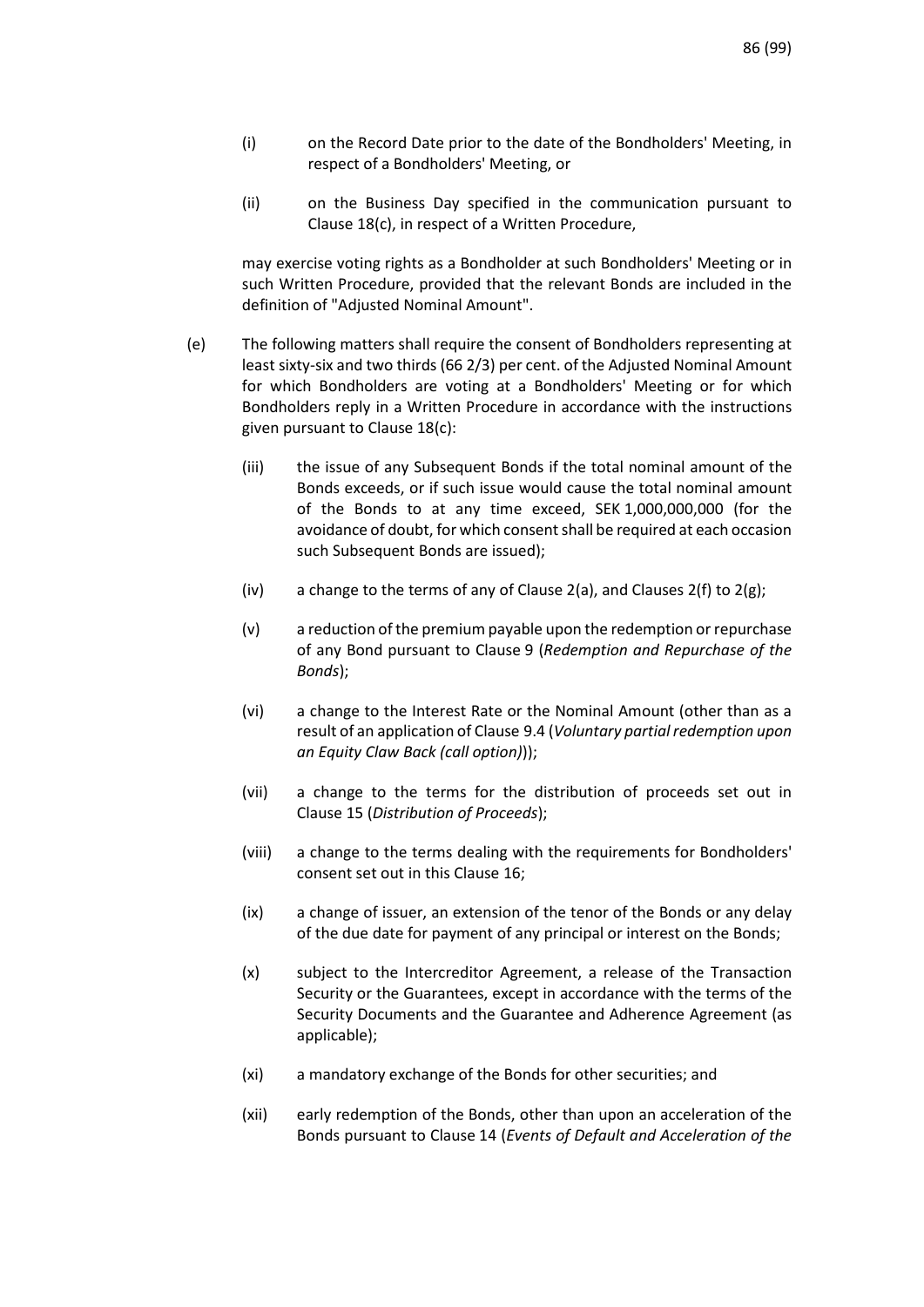*[Bonds](#page-81-0)*) or as otherwise permitted or required by these Terms and Conditions.

- (f) Any matter not covered by Clause 16(e) shall require the consent of Bondholders representing more than fifty (50) per cent. of the Adjusted Nominal Amount for which Bondholders are voting at a Bondholders' Meeting or for which Bondholders reply in a Written Procedure in accordance with the instructions given pursuant to Clause 18(c). This includes, but is not limited to, any amendment to, or waiver of, the terms of any Finance Document that does not require a higher majority (other than an amendment permitted pursuant to Clause 19(a)(i) or 19(a)(ii)), an acceleration of the Bonds or the enforcement of any Transaction Security or Guarantees.
- (g) Quorum at a Bondholders' Meeting or in respect of a Written Procedure only exists if a Bondholder (or Bondholders) representing at least fifty (50) per cent. of the Adjusted Nominal Amount in case of a matter pursuant to Clause 16(e), and otherwise twenty (20) per cent. of the Adjusted Nominal Amount:
	- (xiii) if at a Bondholders' Meeting, attend the meeting in person or by telephone conference (or appear through duly authorised representatives); or
	- (xiv) if in respect of a Written Procedure, reply to the request.

If a quorum exists for some, but not all, of the matters to be dealt with at a Bondholder's Meeting or by a Written Procedure, decisions may be taken in the matters for which a quorum exists.

- (h) If a quorum does not exist at a Bondholders' Meeting or in respect of a Written Procedure, the Agent or the Issuer shall convene a second Bondholders' Meeting (in accordance with Clause 17(a)) or initiate a second Written Procedure (in accordance with Clause 18(a)), as the case may be, provided that the relevant proposal has not been withdrawn by the person(s) who initiated the procedure for Bondholders' consent. The quorum requirement in Clause 16(g) shall not apply to such second Bondholders' Meeting or Written Procedure.
- (i) Any decision which extends or increases the obligations of the Issuer or the Agent, or limits, reduces or extinguishes the rights or benefits of the Issuer or the Agent, under the Finance Documents shall be subject to the Issuer's or the Agent's consent, as appropriate.
- (j) A Bondholder holding more than one Bond need not use all its votes or cast all the votes to which it is entitled in the same way and may in its discretion use or cast some of its votes only.
- (k) The Issuer may not, directly or indirectly, pay or cause to be paid any consideration to or for the benefit of any Bondholder for or as inducement to any consent under these Terms and Conditions, unless such consideration is offered to all Bondholders that consent at the relevant Bondholders' Meeting or in a Written Procedure within the time period stipulated for the consideration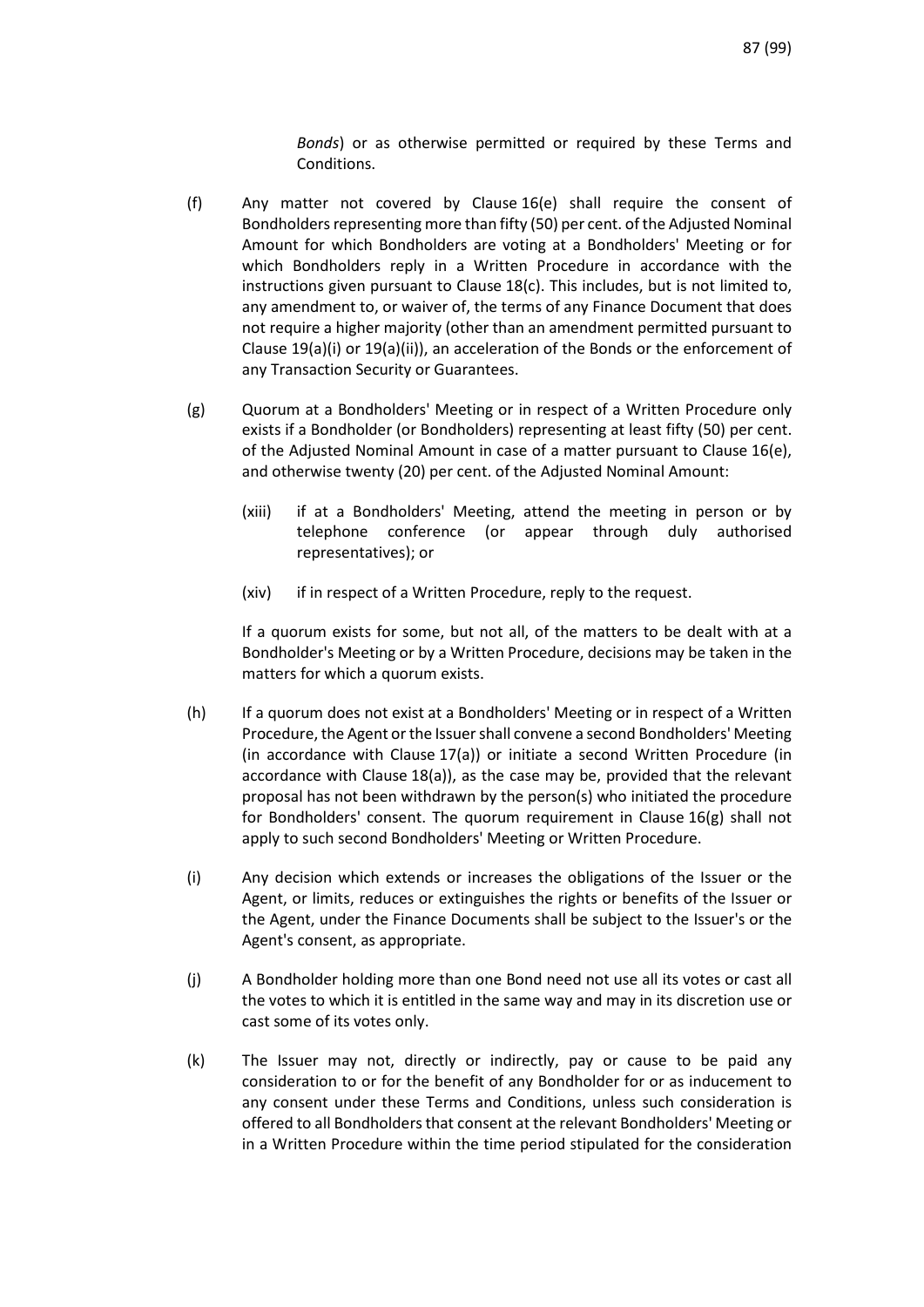to be payable or the time period for replies in the Written Procedure, as the case may be.

- (l) A matter decided at a duly convened and held Bondholders' Meeting or by way of Written Procedure is binding on all Bondholders, irrespective of them being present or represented at the Bondholders' Meeting or responding in the Written Procedure. The Bondholders that have not adopted or voted for a decision shall not be liable for any damages that this may cause other Bondholders.
- (m) All costs and expenses incurred by the Issuer or the Agent for the purpose of convening a Bondholders' Meeting or for the purpose of carrying out a Written Procedure, including reasonable fees to the Agent, shall be paid by the Issuer.
- (n) If a decision shall be taken by the Bondholders on a matter relating to the Finance Documents, the Issuer shall promptly at the request of the Agent provide the Agent with a certificate specifying the number of Bonds owned by Group Companies or (to the knowledge of the Issuer) Affiliates, irrespective of whether such Person is directly registered as owner of such Bonds. The Agent shall not be responsible for the accuracy of such certificate or otherwise be responsible to determine whether a Bond is owned by a Group Company or an Affiliate.
- (o) Information about decisions taken at a Bondholders' Meeting or by way of a Written Procedure shall promptly be sent by notice to the Bondholders and published on the websites of the Group and the Agent, provided that a failure to do so shall not invalidate any decision made or voting result achieved. The minutes from the relevant Bondholders' Meeting or Written Procedure shall at the request of a Bondholder be sent to it by the Issuer or the Agent, as applicable.

# **17. Bondholders' Meeting**

- (a) The Agent shall convene a Bondholders' Meeting by sending a notice thereof to each Bondholder no later than five (5) Business Days after receipt of a request from the Issuer or the Bondholder(s) (or such later date as may be necessary for technical or administrative reasons).
- (b) Should the Issuer want to replace the Agent, it may convene a Bondholders' Meeting in accordance with Clause 17(a) with a copy to the Agent. After a request from the Bondholders pursuant to Clause 20.4(c), the Issuer shall no later than five (5) Business Days after receipt of such request (or such later date as may be necessary for technical or administrative reasons) convene a Bondholders' Meeting in accordance with Clause 17(a).
- (c) The notice pursuant to Clause 17(a) shall include (i) time for the meeting, (ii) place for the meeting, (iii) agenda for the meeting (including each request for a decision by the Bondholders) and (iv) a form of power of attorney. Only matters that have been included in the notice may be resolved upon at the Bondholders' Meeting. Should prior notification by the Bondholders be required in order to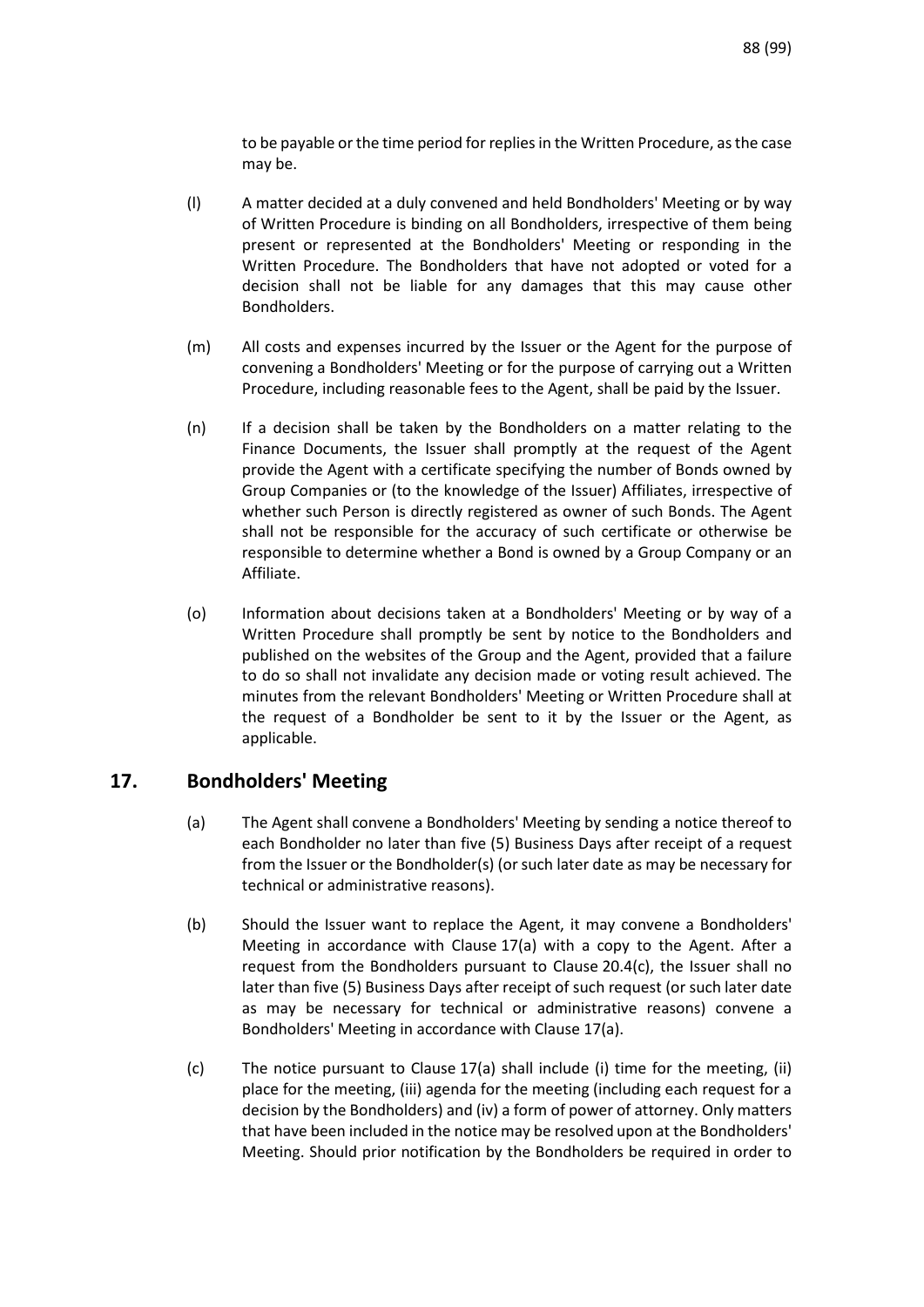attend the Bondholders' Meeting, such requirement shall be included in the notice.

- (d) The Bondholders' Meeting shall be held no earlier than fifteen (15) Business Days and no later than thirty (30) Business Days from the notice.
- (e) Without amending or varying these Terms and Conditions, the Agent may prescribe such further regulations regarding the convening and holding of a Bondholders' Meeting as the Agent may deem appropriate. Such regulations may include a possibility for Bondholders to vote without attending the meeting in person.

### **18. Written Procedure**

- (a) The Agent shall instigate a Written Procedure (which may be conducted electronically) no later than five (5) Business Days after receipt of a request from the Issuer or the Bondholder(s) (or such later date as may be necessary for technical or administrative reasons) by sending a communication to each such Person who is registered as a Bondholder on the Business Day prior to the date on which the communication is sent.
- (b) Should the Issuer want to replace the Agent, it may send a communication in accordance with Clause 18(a) to each Bondholder with a copy to the Agent.
- (c) A communication pursuant to Clause 18(a) shall include (i) each request for a decision by the Bondholders, (ii) a description of the reasons for each request, (iii) a specification of the Business Day on which a person must be registered as a Bondholder in order to be entitled to exercise voting rights, (iv) instructions and directions on where to receive a form for replying to the request (such form to include an option to vote yes or no for each request) as well as a form of power of attorney, and (v) the stipulated time period within which the Bondholder must reply to the request (such time period to last at least fifteen (15) Business Days from the communication pursuant to Clause 18(a)). If the voting shall be made electronically, instructions for such voting shall be included in the communication.
- (d) When the requisite majority consents of the total Adjusted Nominal Amount pursuant to Clauses 16(e) and 16(e)(i) have been received in a Written Procedure, the relevant decision shall be deemed to be adopted pursuant to Clause 16(e) or 16(e)(i), as the case may be, even if the time period for replies in the Written Procedure has not yet expired.

### **19. Amendments and Waivers**

(a) The Issuer and the Agent and/or the Security Agent (as applicable) (in each case acting on behalf of the Bondholders) may (subject to the terms of the Intercreditor Agreement) agree to amend the Finance Documents or waive any provision in a Finance Document, provided that: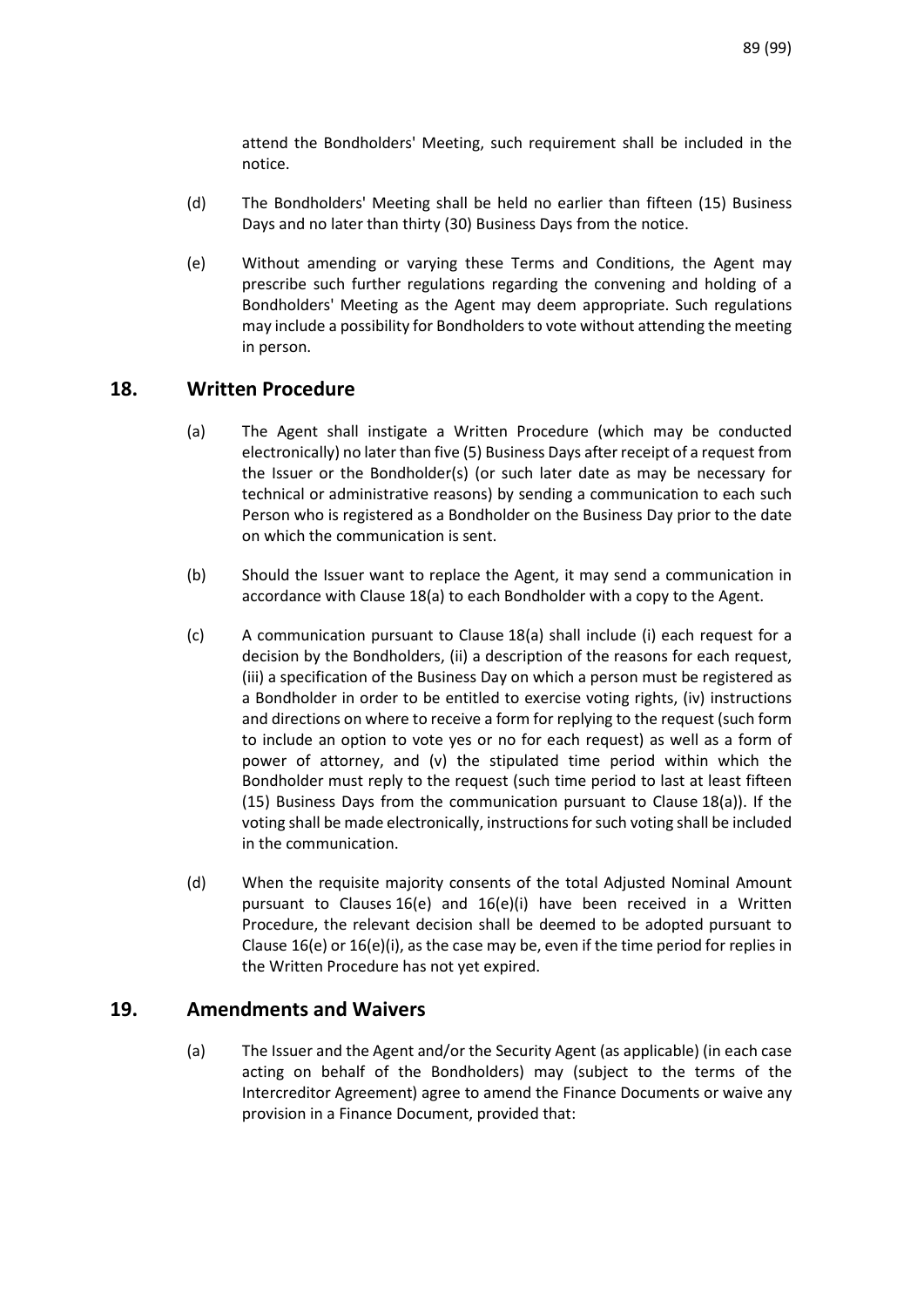- (i) such amendment or waiver is not detrimental to the interest of the Bondholders, or is made solely for the purpose of rectifying obvious errors and mistakes;
- (ii) such amendment or waiver is required by applicable law, a court ruling or a decision by a relevant authority;
- (iii) such amendment will not negatively affect the Bondholders or the Agent and is necessary for the purpose of listing of the Bonds; or
- (iv) such amendment or waiver has been duly approved by the Bondholders in accordance with Clause [16](#page-84-0) (*[Decisions by Bondholders](#page-84-0)*).
- (b) The consent of the Bondholders is not necessary to approve the particular form of any amendment to the Finance Documents. It is sufficient if such consent approves the substance of the amendment or waiver.
- (c) The Agent shall promptly notify the Bondholders of any amendments or waivers made in accordance with Clause 19(a), setting out the date from which the amendment or waiver will be effective, and ensure that any amendments to the Finance Documents are published in the manner stipulated in Clause [11.3](#page-74-0) (*[Publication of Finance Documents](#page-74-0)*). The Issuer shall ensure that any amendments to the Finance Documents are duly registered with the CSD and each other relevant organisation or authority, to the extent such registration is possible in accordance with the rules of the relevant CSD.
- (d) An amendment to the Finance Documents shall take effect on the date determined by the Bondholders Meeting, in the Written Procedure or by the Agent, as the case may be.

# **20. Appointment and Replacement of the Agent**

### <span id="page-89-0"></span>**20.1 Appointment of Agent**

- (a) By subscribing for Bonds, each initial Bondholder:
	- (i) appoints the Agent to act as its agent in all matters relating to the Bonds and the Finance Documents, and authorises the Agent to act on its behalf (without first having to obtain its consent, unless such consent is specifically required by these Terms and Conditions) in any legal or arbitration proceedings relating to the Bonds held by such Bondholder; and
	- (ii) confirms the appointment under the Intercreditor Agreement of the Security Agent to act as its agent in all matters relating to the Transaction Security, the Security Documents, the Guarantees and the Guarantee and Adherence Agreement, including any legal or arbitration proceeding relating to the perfection, preservation, protection or enforcement of the Transaction Security and the Guarantees and acknowledges and agrees that the rights, obligations, role of and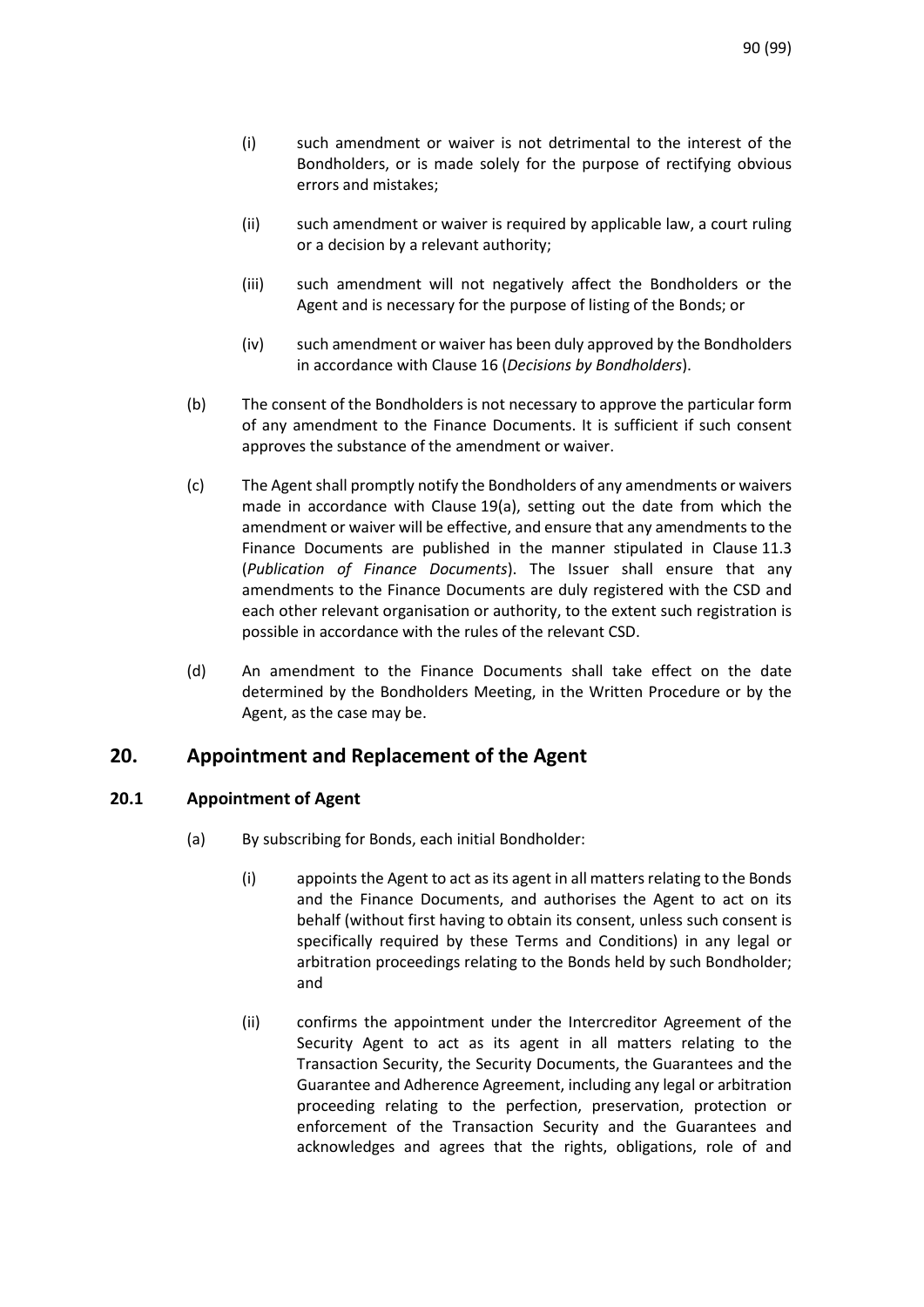limitations of liability for the Security Agent is further regulated in the Intercreditor Agreement.

- (b) By acquiring Bonds, each subsequent Bondholder confirms the appointment and authorisation of the Agent and the Security Agent to act on its behalf, as set forth in this Clause [20.1](#page-89-0) (*[Appointment of Agent](#page-89-0)*).
- (c) Each Bondholder shall immediately upon request provide the Agent with any such documents, including a written power of attorney (in form and substance satisfactory to the Agent that the Agent deems necessary for the purpose of exercising its rights and/or carrying out its duties under the Finance Documents. The Agent is not under any obligation to represent a Bondholder which does not comply with such request.
- (d) The Issuer shall promptly upon request provide the Agent with any documents and other assistance (in form and substance satisfactory to the Agent), that the Agent deems necessary for the purpose of exercising its rights and/or carrying out its duties under the Finance Documents.
- (e) The Agent is entitled to fees for its work and to be indemnified for costs, losses and liabilities on the terms set out in the Finance Documents and the Agency Agreement and the Agent's obligations as Agent under the Finance Documents are conditioned upon the due payment of such fees and indemnifications.
- (f) The Agent may act as agent, trustee or representative for several issues of securities issued by or relating to the Issuer and other Group Companies notwithstanding potential conflicts of interest.

### **20.2 Duties of the Agent**

- (a) The Agent shall represent the Bondholders subject to and in accordance with the Finance Documents. The Agent is not responsible for the content, valid execution, legal validity or enforceability of the Finance Documents.
- (b) When acting in accordance with the Finance Documents, the Agent is always acting with binding effect on behalf of the Bondholders. The Agent shall carry out its duties under the Finance Documents in a reasonable, proficient and professional manner, with reasonable care and skill.
- (c) The Agent's duties under the Finance Documents are solely mechanical and administrative in nature and the Agent only acts in accordance with the Finance Documents and upon instructions from the Bondholders, unless otherwise set out in the Finance Documents. In particular, the Agent in not acting as an advisor (whether legal, financial or otherwise) to the Bondholders or any other Person.
- (d) The Agent is not obligated to assess or monitor the financial condition of the Issuer or compliance by the Issuer of the terms of the Finance Documents unless to the extent expressly set out in these Terms and Conditions and the other Finance Documents, or to take any steps to ascertain whether any Event of Default (or any event that may lead to an Event of Default) has occurred. Until it has actual knowledge to the contrary, the Agent is entitled to assume that no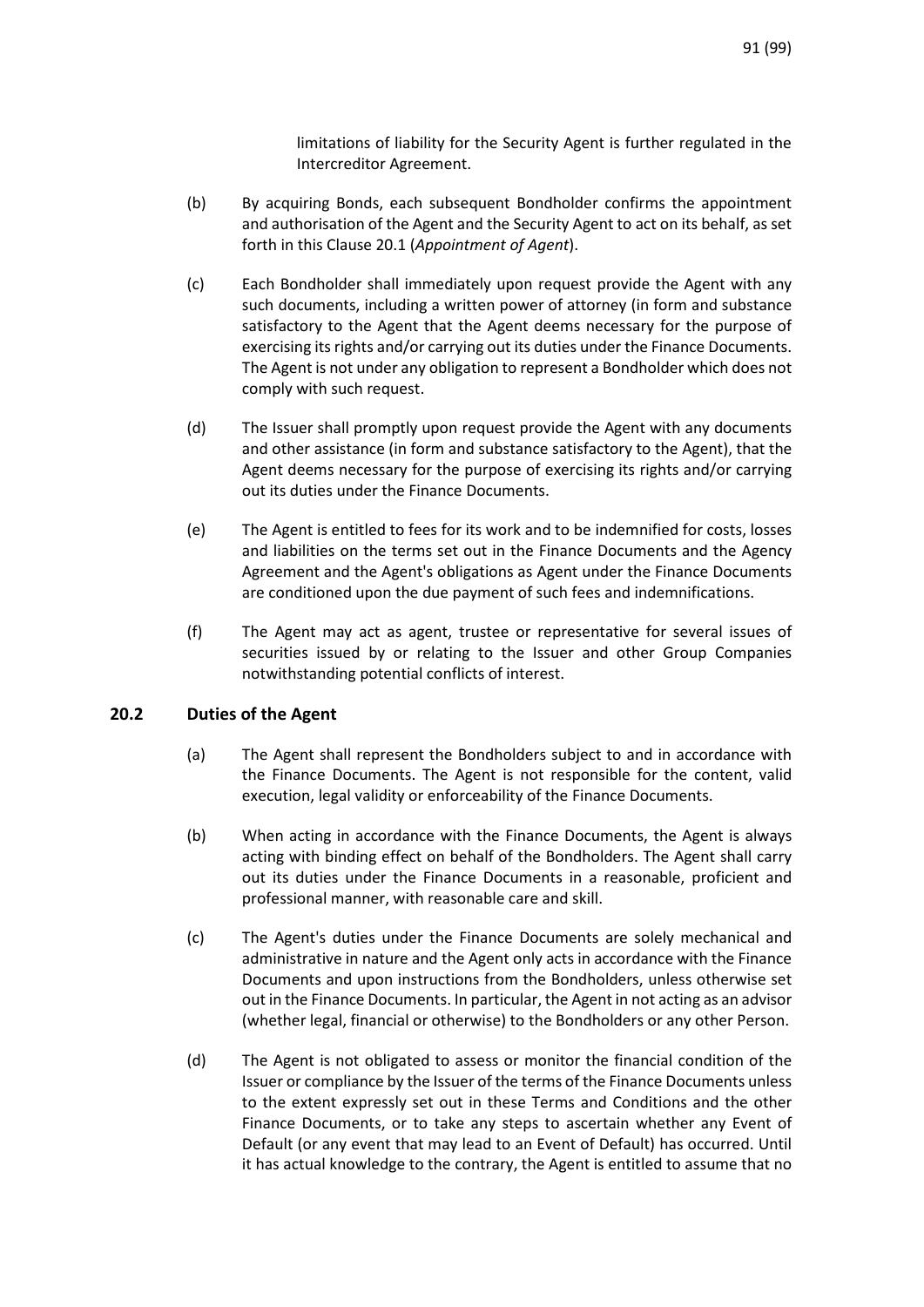Event of Default (or any event that may lead to an Event of Default) has occurred.

- (e) The Agent is entitled to delegate its duties to other professional parties (without having to first obtain any consent from the Issuer or the Bondholders), but the Agent shall remain liable for the actions of such parties under the Finance Documents.
- (f) The Agent shall treat all Bondholders equally and, when acting pursuant to the Finance Documents, act with regard only to the interests of the Bondholders and shall not be required to have regard to the interests or to act upon or comply with any direction or request of any other Person, other than as explicitly stated in the Finance Documents.
- (g) The Agent is entitled to engage external experts when carrying out its duties under the Finance Documents and/or related documents. The Issuer shall on demand by the Agent pay all costs for external experts engaged after the occurrence of an Event of Default, or for the purpose of investigating or considering (i) an event which the Agent reasonably believes is or may lead to an Event of Default, (ii) a matter relating to the Issuer or the Bonds which the Agent reasonably believes may be detrimental to the interests of the Bondholders under the Finance Documents or (iii) as otherwise agreed between the Issuer and the Agent. Any compensation for damages or other recoveries received by the Agent from external experts engaged by it for the purpose of carrying out its duties under the Finance Documents shall be distributed in accordance with Claus[e 15](#page-83-1) (*[Distribution of Proceeds](#page-83-1)*).
- (h) Notwithstanding any other provision of the Finance Documents to the contrary, the Agent is not obliged to do or omit to do anything if it would or might in its reasonable opinion constitute a breach of any law or regulation.
- (i) If in the Agent's reasonable opinion the cost, loss or liability which it may incur (including reasonable fees to the Agent) in complying with instructions of the Bondholders, or taking any action at its own initiative, will not be covered by the Issuer, or the Bondholders (as applicable), the Agent may refrain from acting in accordance with such instructions, or taking such action, until it has received such funding or indemnities (or adequate Security has been provided therefore) as it may reasonably require.
- (j) Unless it has actual knowledge to the contrary, the Agent may assume that all information provided by or on behalf of the Issuer (including by its advisors) is correct, true and complete in all aspects.
- (k) The Agent shall give a notice to the Bondholders (i) before it ceases to perform its obligations under the Finance Documents by reason of the non-payment by the Issuer of any fee or indemnity due to the Agent under the Finance Documents or the Agency Agreement or (ii) if it refrains from acting for any reason described in Clause 20.2(i).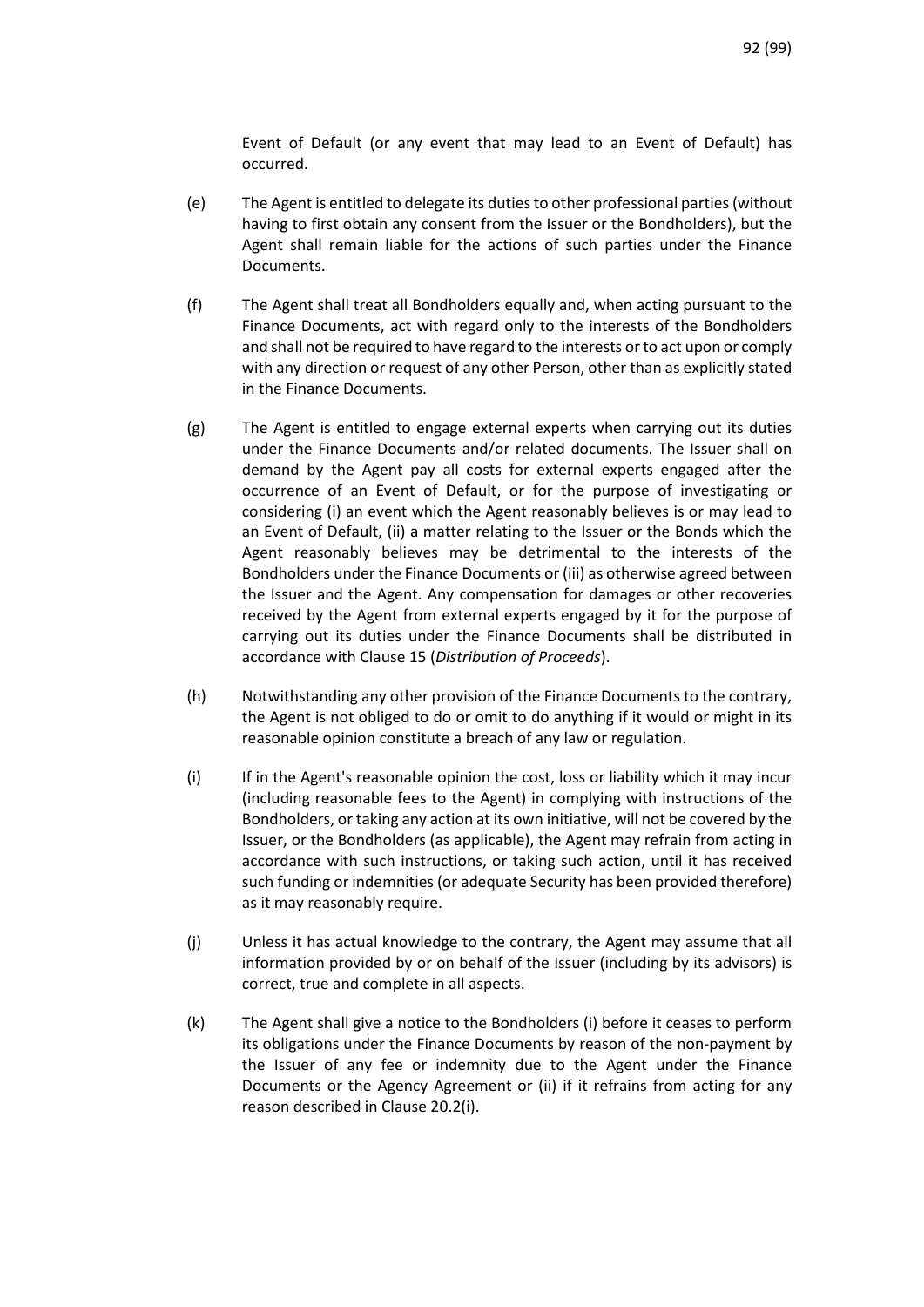### **20.3 Limited liability for the Agent**

- (a) The Agent will not be liable to the Bondholders for damage or loss caused by any action taken or omitted by it under or in connection with any Finance Document, unless directly caused by its negligence or wilful misconduct. The Agent shall never be responsible for indirect or consequential loss.
- (b) The Agent shall not be considered to have acted negligently if it has acted in accordance with advice addressed to it from or opinions of reputable external experts or if the Agent has acted with reasonable care in a situation when the Agent considers that it is detrimental to the interests of the Bondholders to delay the action in order to first obtain instructions from the Bondholders.
- (c) The Agent shall not be liable for any delay (or any related consequences) in crediting an account with an amount required pursuant to the Finance Documents to be paid by the Agent to the Bondholders, provided that the Agent has taken all necessary steps as soon as reasonably practicable to comply with the regulations or operating procedures of any recognised clearing or settlement system used by the Agent for that purpose.
- (d) The Agent shall have no liability to the Bondholders or the Issuer for damage caused by the Agent when acting in accordance with instructions of the Bondholders given to the Agent in accordance with the Finance Documents.
- (e) Any liability towards the Issuer which is incurred by the Agent in acting under, or in relation to, the Finance Documents shall not be subject to set-off against the obligations of the Issuer to the Bondholders under the Finance Documents.
- (f) The Agent is not liable for information provided to the Bondholders by or on behalf of the Issuer or by any other Person.

### <span id="page-92-0"></span>**20.4 Replacement of the Agent**

- (a) Subject to Clause 20.4(f), the Agent may resign by giving notice to the Issuer and the Bondholders, in which case the Bondholders shall appoint a successor Agent at a Bondholders' Meeting convened by the retiring Agent or by way of Written Procedure initiated by the retiring Agent.
- (b) Subject to Clause 20.4(f), if the Agent is Insolvent, the Agent shall be deemed to resign as Agent and the Issuer shall within ten (10) Business Days appoint a successor Agent which shall be an independent financial institution or other reputable company which regularly acts as agent under debt issuances.
- (c) A Bondholder (or Bondholders) representing at least ten (10) per cent. of the Adjusted Nominal Amount may, by notice to the Issuer (such notice may only be validly given by a Person who is a Bondholder on the Business Day immediately following the day on which the notice is received by the Issuer and shall, if given by several Bondholders, be given by them jointly), require that a Bondholders' Meeting is held for the purpose of dismissing the Agent and appointing a new Agent. The Issuer may, at a Bondholders' Meeting convened by it or by way of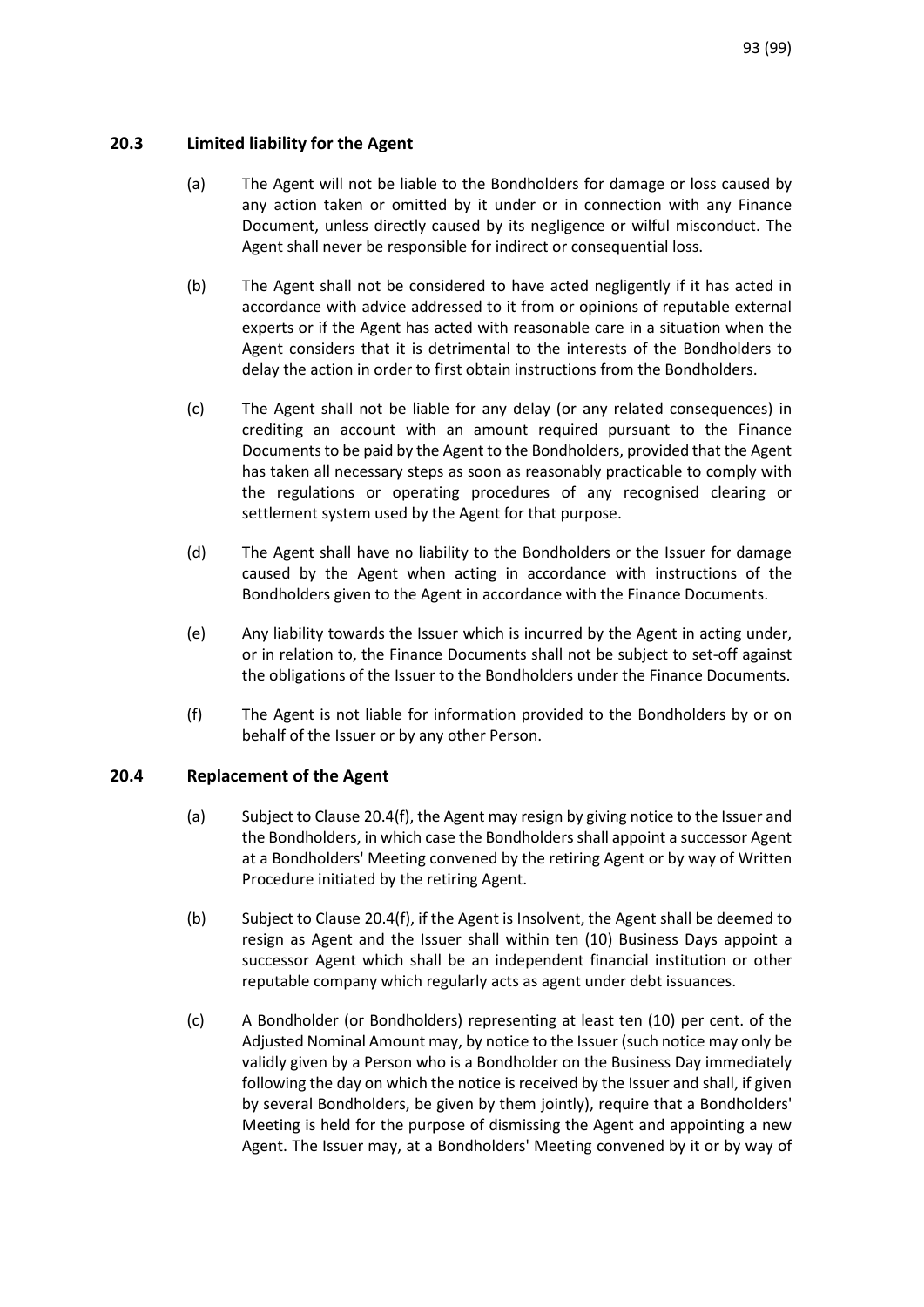Written Procedure initiated by it, propose to the Bondholders that the Agent be dismissed and a new Agent appointed.

- (d) If the Bondholders have not appointed a successor Agent within ninety (90) days after (i) the earlier of the notice of resignation was given or the resignation otherwise took place or (ii) the Agent was dismissed through a decision by the Bondholders, the Issuer shall appoint a successor Agent which shall be an independent financial institution or other reputable company which regularly acts as agent under debt issuances.
- (e) The retiring Agent shall, at its own cost, make available to the successor Agent such documents and records and provide such assistance as the successor Agent may reasonably request for the purposes of performing its functions as Agent under the Finance Documents.
- (f) The Agent's resignation or dismissal shall only take effect upon the appointment of a successor Agent and acceptance by such successor Agent of such appointment and the execution of all necessary documentation to effectively substitute the retiring Agent.
- (g) Upon the appointment of a successor, the retiring Agent shall be discharged from any further obligation in respect of the Finance Documents but shall remain entitled to the benefit of the Finance Documents and remain liable under the Finance Documents in respect of any action which it took or failed to take whilst acting as Agent. Its successor, the Issuer and each of the Bondholders shall have the same rights and obligations amongst themselves under the Finance Documents as they would have had if such successor had been the original Agent.
- (h) In the event that there is a change of the Agent in accordance with this Claus[e 20.4,](#page-92-0) the Issuer shall execute such documents and take such actions as the new Agent may reasonably require for the purpose of vesting in such new Agent the rights, powers and obligation of the Agent and releasing the retiring Agent from its further obligations under the Finance Documents and the Agency Agreement. Unless the Issuer and the new Agent agrees otherwise, the new Agent shall be entitled to the same fees and the same indemnities as the retiring Agent.

# **21. Appointment and Replacement of the Issuing Agent**

- (a) The Issuer appoints the Issuing Agent to manage certain specified tasks under these Terms and Conditions and in accordance with the legislation, rules and regulations applicable to and/or issued by the CSD and relating to the Bonds.
- (b) The Issuing Agent may retire from its assignment or be dismissed by the Issuer, provided that the Issuer has approved that a commercial bank or securities institution approved by the CSD accedes as new Issuing Agent at the same time as the old Issuing Agent retires or is dismissed. If the Issuing Agent is Insolvent, the Issuer shall immediately appoint a new Issuing Agent, which shall replace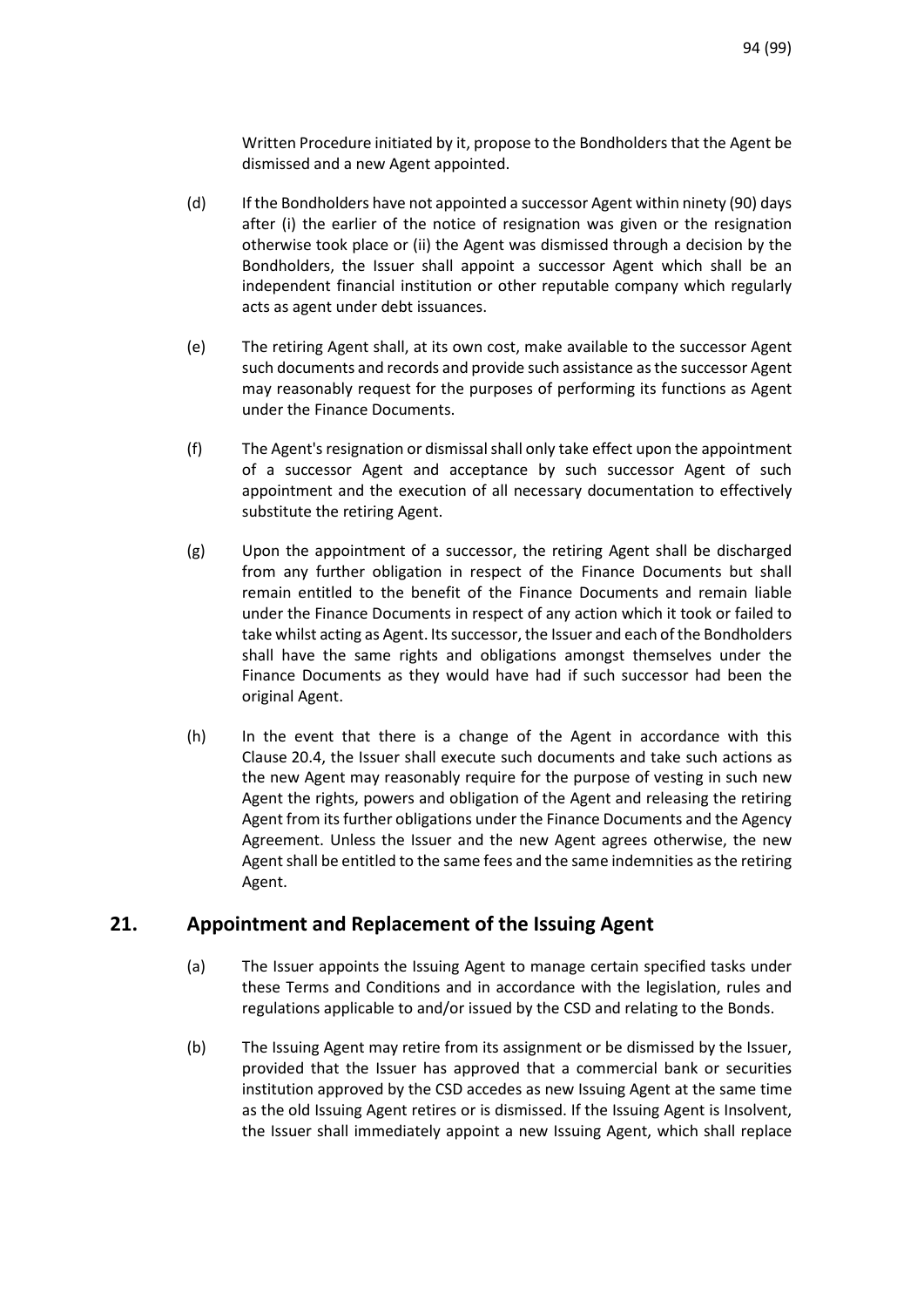the old Issuing Agent as issuing agent in accordance with these Terms and Conditions.

# **22. No Direct Actions by Bondholders**

- (a) A Bondholder may not take any steps whatsoever against the Issuer or with respect to the Transaction Security or the Guarantees to enforce or recover any amount due or owing to it pursuant to the Finance Documents, or to initiate, support or procure the winding-up, dissolution, liquidation, company reorganisation (Sw. *företagsrekonstruktion*) or bankruptcy (Sw. *konkurs*) (or its equivalent in any other jurisdiction) of the Issuer in relation to any of the liabilities of the Issuer under the Finance Documents.
- (b) Clause 22(a) shall not apply if the Agent has been instructed by the Bondholders in accordance with the Finance Documents to take certain actions but fails for any reason, or is unable to take such actions (however, any action taken by a Bondholder must always be permitted under the Intercreditor Agreement) (for any reason other than a failure by a Bondholder to provide documents in accordance with Clause 20.1(c)), such actions within a reasonable period of time and such failure or inability is continuing. However, if the failure to take certain actions is caused by the non-payment by the Issuer of any fee or indemnity due to the Agent under the Finance Documents or the Agency Agreement or by any reason described in Clause 20.2(i), such failure must continue for at least forty (40) Business Days after notice pursuant to Clause 20.2(k) before a Bondholder may take any action referred to in Clause 22(a).
- (c) The provisions of Clause 22(a) shall not in any way limit an individual Bondholder's right to claim and enforce payments which are due to it under Claus[e 9.6](#page-71-0) (*[Mandatory repurchase due to a Change of Control Event, Listing](#page-71-0)  Failure Event* [or Delisting \(put option\)\)](#page-71-0) or other payments which are due by the Issuer to some but not all Bondholders.

# **23. Prescription**

- (a) The right to receive repayment of the principal of the Bonds shall be prescribed and become void ten (10) years from the Redemption Date. The right to receive payment of interest (excluding any capitalised interest) shall be prescribed and become void three (3) years from the relevant due date for payment. The Issuer is entitled to any funds set aside for payments in respect of which the Bondholders' right to receive payment has been prescribed and has become void.
- (b) If a limitation period is duly interrupted in accordance with the Swedish Act on Limitations (Sw. *preskriptionslag (1981:130)*), a new limitation period of ten (10) years with respect to the right to receive repayment of the principal of the Bonds, and of three (3) years with respect to receive payment of interest (excluding capitalised interest) will commence, in both cases calculated from the date of interruption of the limitation period, as such date is determined pursuant to the provisions of the Swedish Act on Limitations.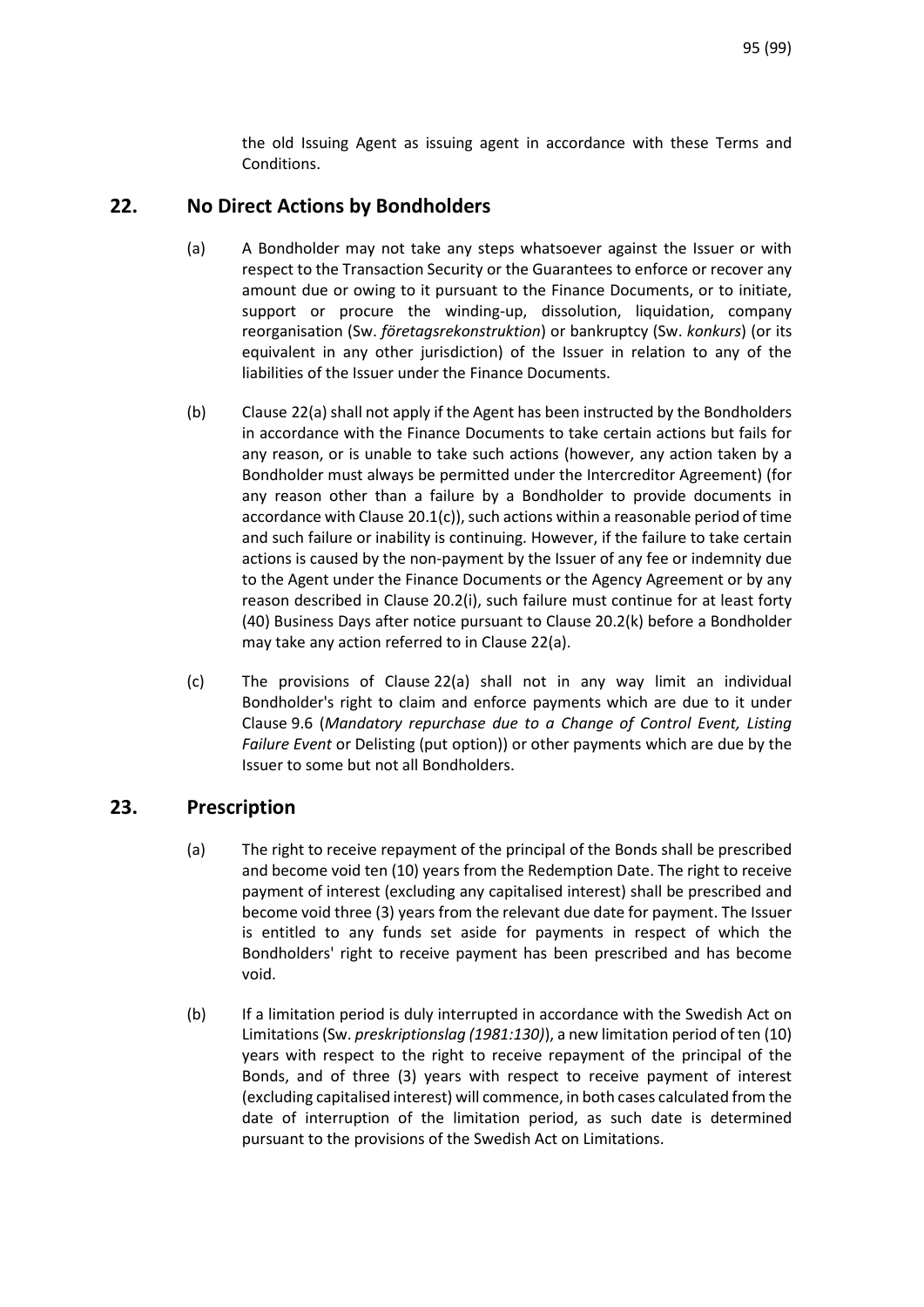# **24. Notices and Press Releases**

### **24.1 Notices**

- (a) Any notice or other communication to be made under or in connection with the Finance Documents:
	- (i) if to the Agent, shall be given at the address registered with the Swedish Companies Registration Office (Sw. *Bolagsverket*) on the Business Day prior to dispatch or, if sent by email by the Issuer, to the email address notified by the Agent from time to time;
	- (ii) if to the Issuer, to the following address
		- (A) Sanolium AB (publ) Attn.: Fredrik Rüdén Address: Drottninggatan 89, 113 60 Stockholm E-mail: fredrik.ruden@cambio.se
		- (B) if sent by email by the Agent, to the email address notified by the Issuer to the Agent from time to time; and
	- (iii) if to the Bondholders, shall be given at their addresses as registered with the CSD, on the Business Day prior to dispatch, and by either courier delivery or letter for all Bondholders. A notice to the Bondholders shall also be published on the websites of the Group and the Agent.
- (b) Any notice or other communication made by one Person to another under or in connection with the Finance Documents shall be sent by way of courier, personal delivery or letter, or if between the Issuer and the Agent, by email, and will only be effective:
	- (iv) in case of courier or personal delivery, when it has been left at the address specified in Clause 24.1(a);
	- (v) in case of letter, three (3) Business Days after being deposited postage prepaid in an envelope addressed to the address specified in Clause 24.1(a); or
	- (vi) in case of email, on the day of dispatch (unless a delivery failure message was received by the sender), save that any notice or other communication sent by email that is sent after 5.00 pm in the place of receipt shall be deemed only to become effective on the following day.
- (c) Failure to send a notice or other communication to a Bondholder or any defect in it shall not affect its sufficiency with respect to other Bondholders.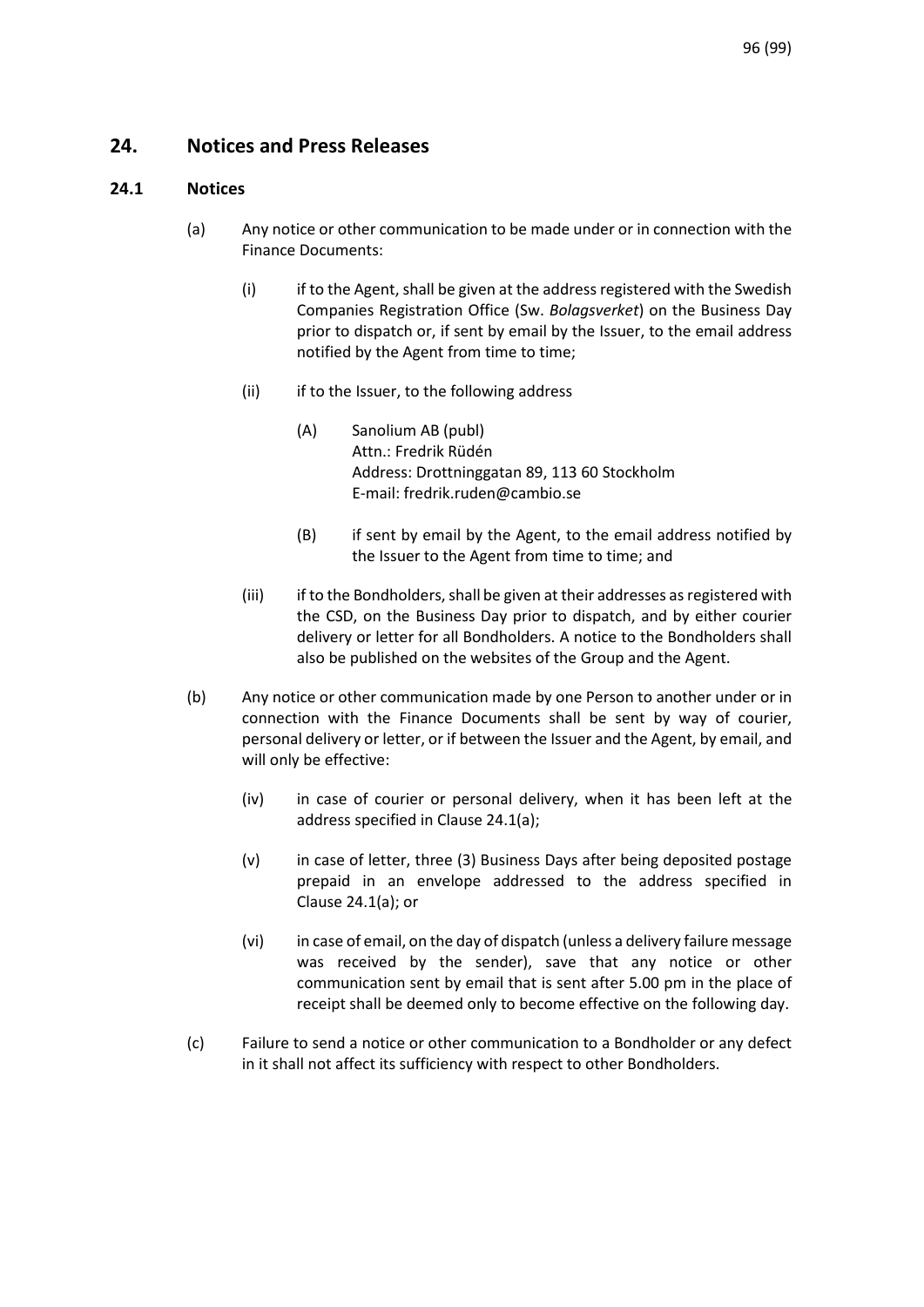### **24.2 Press releases**

- (a) Any notice that the Issuer or the Agent shall send to the Bondholders pursuant to Clause[s 9.3](#page-69-0) (*[Voluntary total redemption \(call option\)](#page-69-0)*), [9.4](#page-70-0) (*[Voluntary partial](#page-70-0)  [redemption upon an Equity Claw Back \(call option\)](#page-70-0)*), [9.5](#page-71-1) (*[Early redemption due](#page-71-1)  [to illegality \(call option\)](#page-71-1)*), 11.1(c), 14.9(c), 16(o), 17(a), 18(a) and 19(c) shall also be published by way of press release by the Issuer or the Agent, as applicable.
- (b) In addition to Clause 24.2(a), if any information relating to the Bonds or the Issuer contained in a notice the Agent may send to the Bondholders under these Terms and Conditions has not already been made public by way of a press release, the Agent shall before it sends such information to the Bondholders give the Issuer the opportunity to issue a press release containing such information. If the Issuer does not promptly issue a press release and the Agent considers it necessary to issue a press release containing such information before it can lawfully send a notice containing such information to the Bondholders, the Agent shall be entitled to issue such press release.

# <span id="page-96-0"></span>**25. Force Majeure and Limitation of Liability**

- (a) Neither the Agent nor the Issuing Agent shall be held responsible for any damage arising out of any legal enactment, or any measure taken by a public authority, or war, strike, lockout, boycott, blockade or any other similar circumstance (a "**Force Majeure Event**"). The reservation in respect of strikes, lockouts, boycotts and blockades applies even if the Agent or the Issuing Agent itself takes such measures, or is subject to such measures.
- (b) The Issuing Agent shall have no liability to the Bondholders if it has observed reasonable care. The Issuing Agent shall never be responsible for indirect damage with exception of gross negligence and wilful misconduct.
- (c) Should a Force Majeure Event arise which prevents the Agent or the Issuing Agent from taking any action required to comply with these Terms and Conditions, such action may be postponed until the obstacle has been removed.
- (d) The provisions in this Clause [25](#page-96-0) apply unless they are inconsistent with the provisions of the applicable securities registration legislation which provisions shall take precedence.

# **26. Governing Law and Jurisdiction**

- (a) These Terms and Conditions, and any non-contractual obligations arising out of or in connection therewith, shall be governed by and construed in accordance with the laws of Sweden.
- (b) The Issuer submits to the non-exclusive jurisdiction of the City Court of Stockholm (Sw. *Stockholms tingsrätt*).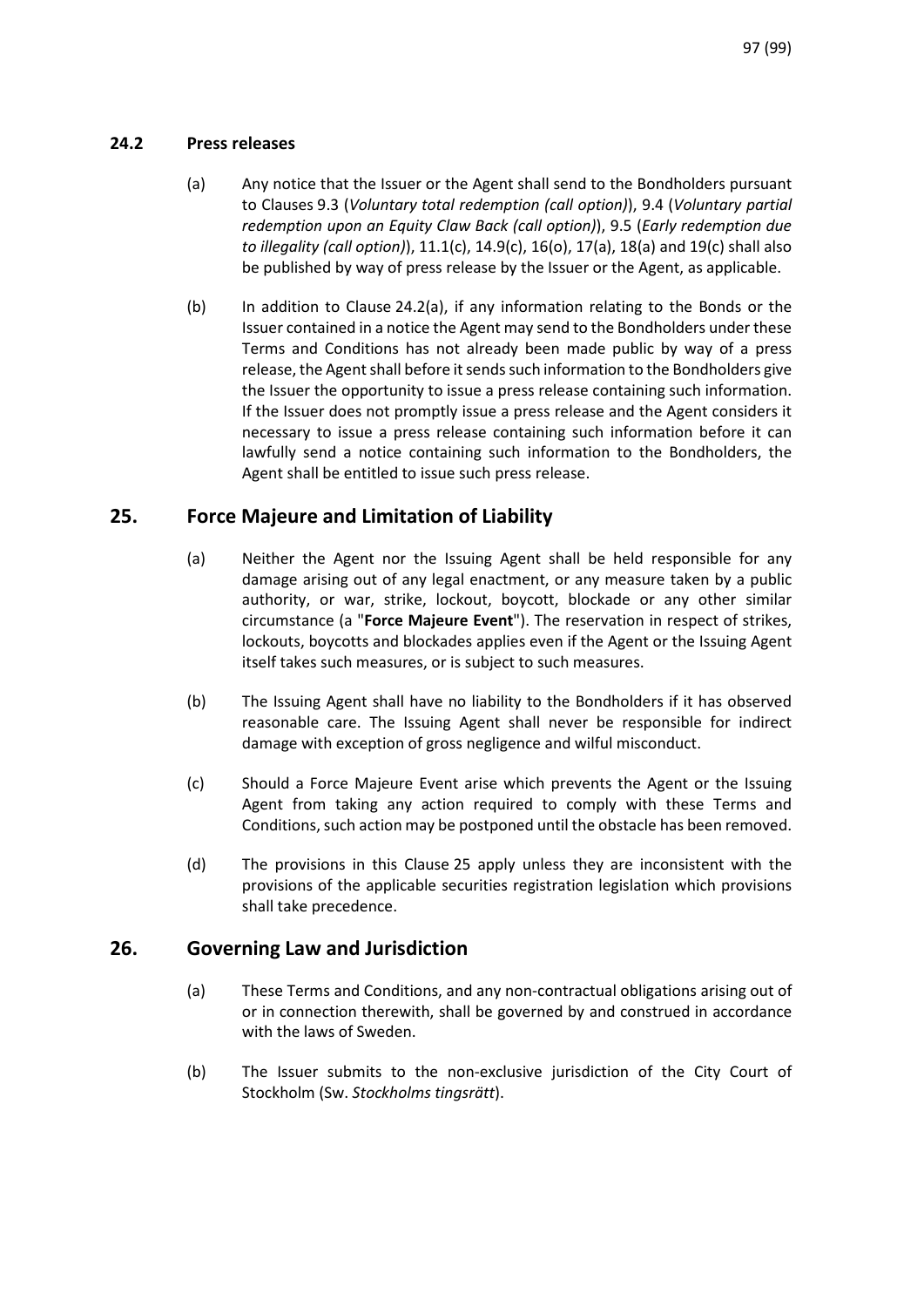We hereby certify that the above Terms and Conditions are binding upon ourselves.

### **Sanolium AB (publ)**

\_\_\_\_\_\_\_\_\_\_\_\_\_\_\_\_\_\_\_\_\_\_\_\_

as Issuer

Name:

We hereby undertake to act in accordance with the above Terms and Conditions to the extent they refer to us.

### **Nordic Trustee & Agency AB (publ)**

\_\_\_\_\_\_\_\_\_\_\_\_\_\_\_\_\_\_\_\_\_\_\_\_

as Agent

Name: